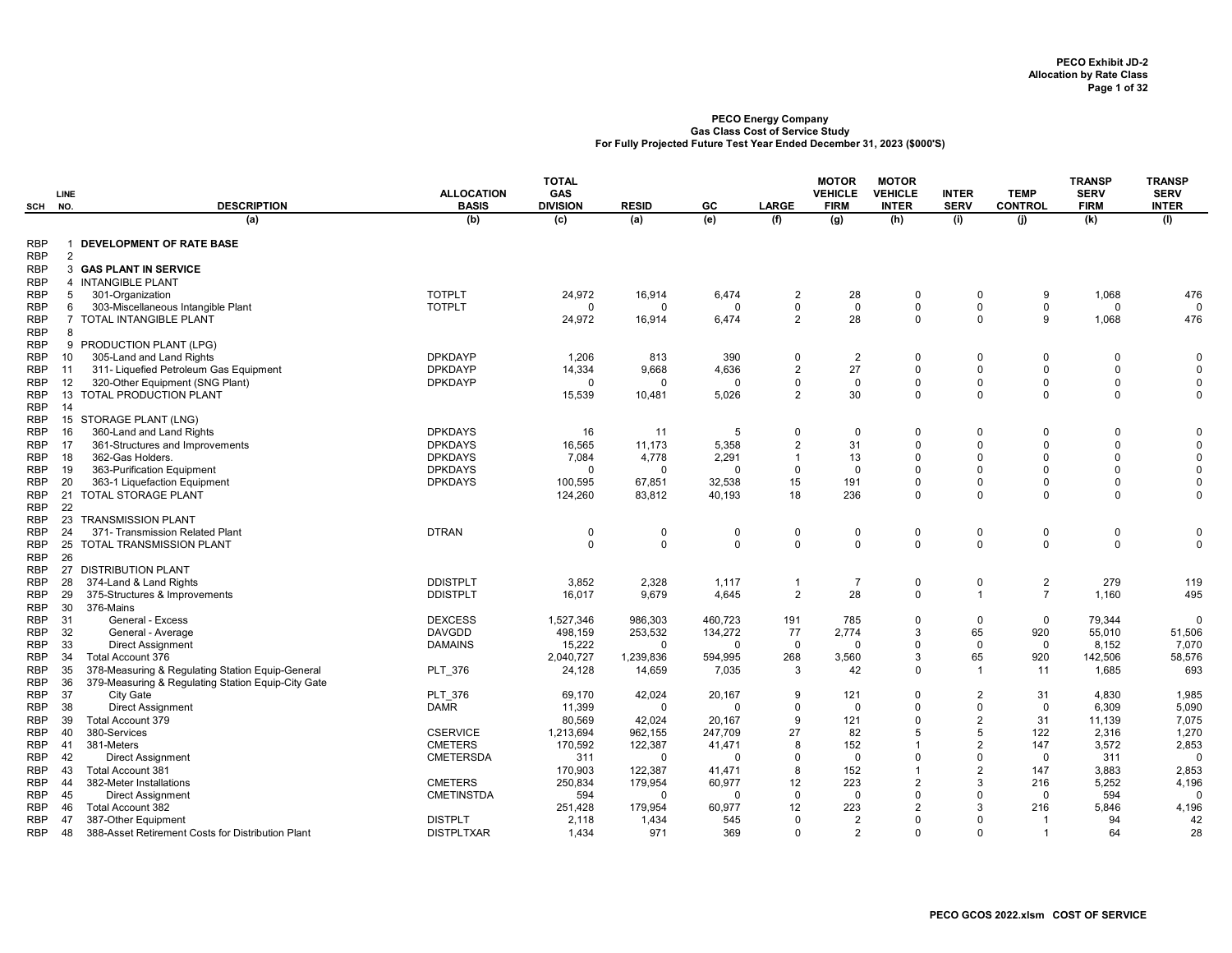|                          |          |                                       |                                   | <b>TOTAL</b>                  |              |           |                | <b>MOTOR</b>                  | <b>MOTOR</b>            |                             |                               | <b>TRANSP</b>              | <b>TRANSP</b>               |
|--------------------------|----------|---------------------------------------|-----------------------------------|-------------------------------|--------------|-----------|----------------|-------------------------------|-------------------------|-----------------------------|-------------------------------|----------------------------|-----------------------------|
| SCH NO.                  | LINE     | <b>DESCRIPTION</b>                    | <b>ALLOCATION</b><br><b>BASIS</b> | <b>GAS</b><br><b>DIVISION</b> | <b>RESID</b> | GC        | <b>LARGE</b>   | <b>VEHICLE</b><br><b>FIRM</b> | VEHICLE<br><b>INTER</b> | <b>INTER</b><br><b>SERV</b> | <b>TEMP</b><br><b>CONTROL</b> | <b>SERV</b><br><b>FIRM</b> | <b>SERV</b><br><b>INTER</b> |
|                          |          | (a)                                   | (b)                               | (c)                           | (a)          | (e)       | (f)            | (g)                           | (h)                     | (i)                         | (i)                           | (k)                        | (1)                         |
| <b>RBP</b><br><b>RBP</b> | 49<br>50 | <b>TOTAL DISTRIBUTION PLANT</b>       |                                   | 3,804,871                     | 2,575,426    | 979,030   | 331            | 4,218                         | 11                      | 79                          | 1,458                         | 168,971                    | 75,348                      |
| <b>RBP</b><br><b>RBP</b> | 51<br>52 | <b>GAS PLANT IN SERVICE CONTINUED</b> |                                   |                               |              |           |                |                               |                         |                             |                               |                            |                             |
| <b>RBP</b>               | 53       | <b>GENERAL PLANT</b>                  |                                   |                               |              |           |                |                               |                         |                             |                               |                            |                             |
| <b>RBP</b>               | 54       | 389-Land and Land Rights              | <b>SALWAGES</b>                   | $\mathbf 0$                   | 0            |           | 0              | 0                             | 0                       | 0                           | 0                             |                            | $\Omega$                    |
| <b>RBP</b>               | 55       | 390-Structures and Improvements       | <b>SALWAGES</b>                   | 10,584                        | 7,711        | 2,301     |                | 11                            |                         | 0                           | 3                             | 387                        | 169                         |
| <b>RBP</b>               | 56       | 391-Office Furniture & Equipment      | SALWAGES                          | 7,297                         | 5,317        | 1,587     |                | 8                             |                         | $\Omega$                    | $\overline{2}$                | 267                        | 117                         |
| <b>RBP</b>               | 57       | 393-Store Equipment                   | SALWAGES                          | -0                            | 0            |           | $\Omega$       | $\mathbf 0$                   |                         | 0                           |                               |                            | $\Omega$                    |
| <b>RBP</b>               | 58       | 394-Tools, Shop & Garage Equip.       | SALWAGES                          | 15,915                        | 11,595       | 3,461     | $\overline{2}$ | 17                            |                         | $\mathbf 0$                 | 5                             | 582                        | 254                         |
| <b>RBP</b>               | 59       | 395-Laboratory Equipment              | SALWAGES                          | $\Omega$                      | 0            |           | $\Omega$       | $\mathbf 0$                   |                         | $\mathbf 0$                 | $\Omega$                      |                            | $\Omega$                    |
| <b>RBP</b>               | 60       | 397-Communication Equipment           | <b>SALWAGES</b>                   | 5,618                         | 4,093        | 1,221     |                | 6                             |                         | $\mathbf 0$                 | 2                             | 205                        | 90                          |
| <b>RBP</b>               | 6'       | 398-Miscellaneous Equipment           | SALWAGES                          | 209                           | 153          | 46        | 0              | $\mathsf 0$                   |                         | $\mathbf 0$                 | $\mathbf 0$                   |                            | 3                           |
| <b>RBP</b>               | 62       | TOTAL GENERAL PLANT                   |                                   | 39,624                        | 28,868       | 8,616     | 4              | 41                            | $\mathbf 0$             |                             | 12                            | 1,448                      | 633                         |
| <b>RBP</b>               | 63       |                                       |                                   |                               |              |           |                |                               |                         |                             |                               |                            |                             |
| <b>RBP</b>               | 64       |                                       |                                   |                               |              |           |                |                               |                         |                             |                               |                            |                             |
| <b>RBP</b>               | 65       | <b>TOTAL GAS PLANT IN SERVICE</b>     |                                   | 4,009,266                     | 2,715,501    | 1,039,339 | 358            | 4,553                         | 11                      | 80                          | 1,480                         | 171,487                    | 76,457                      |
| <b>RBP</b>               | 66       |                                       |                                   |                               |              |           |                |                               |                         |                             |                               |                            |                             |
| <b>RBP</b>               | 67       |                                       |                                   |                               |              |           |                |                               |                         |                             |                               |                            |                             |
| <b>RBP</b>               | 68       |                                       |                                   |                               |              |           |                |                               |                         |                             |                               |                            |                             |
| <b>RBP</b>               | 69       |                                       |                                   |                               |              |           |                |                               |                         |                             |                               |                            |                             |

RBP 70

RBP 71

RBP 72 RBP 73

RBP 74

RBP 75 RBP 76

RBP 77

RBP 78 RBP 79

RBP 80 RBP 81 RBP 82

RBP 83 RBP 84

RBP 85

RBP 86 RBP 87

RBP 88

RBP 89 RBP 90

RBP 91

RBP 92 RBP 93

RBP 94

RBP 95

RBP 96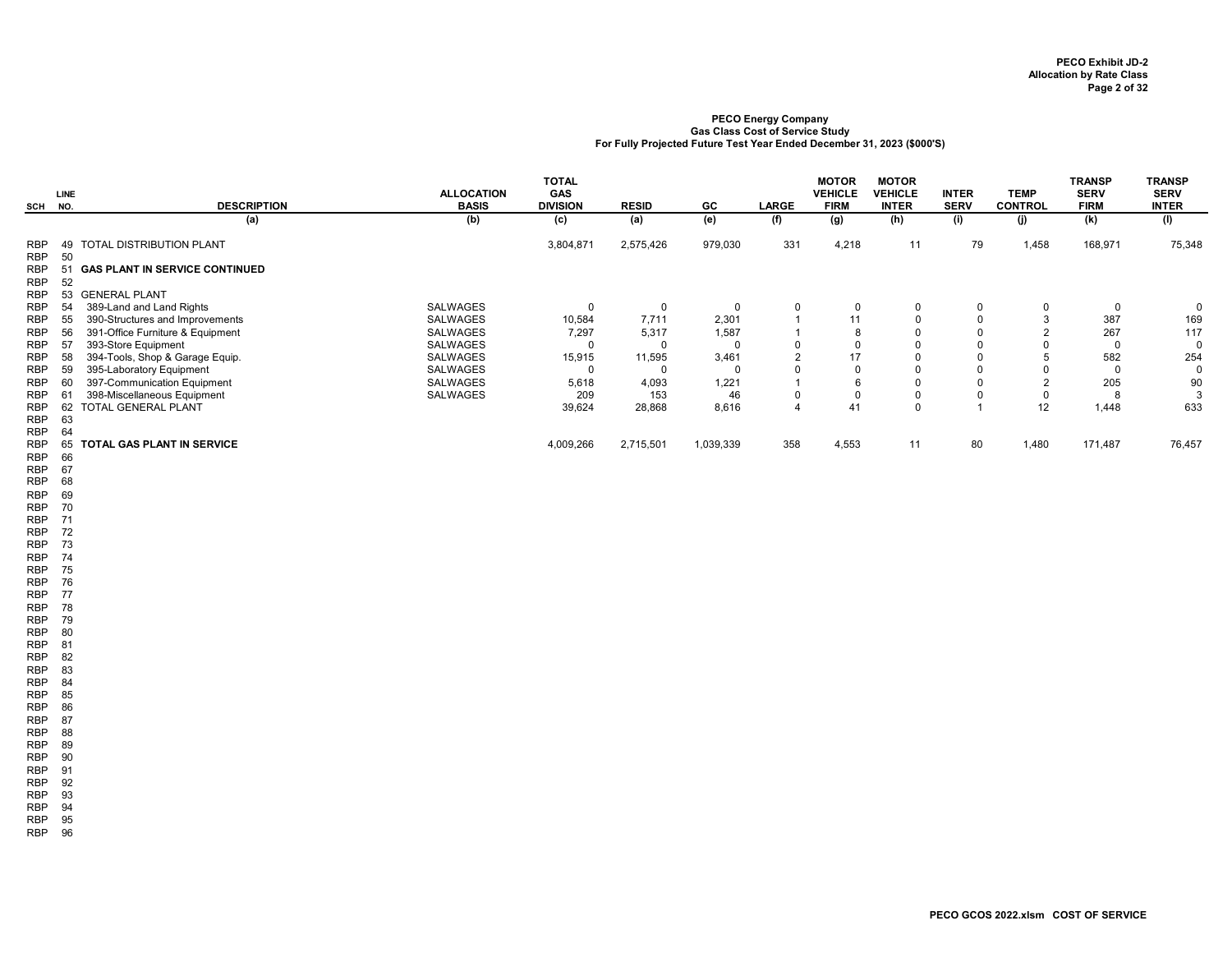| SCH                          | <b>LINE</b><br>NO. | <b>DESCRIPTION</b>                                                       | <b>ALLOCATION</b><br><b>BASIS</b>    | <b>TOTAL</b><br><b>GAS</b><br><b>DIVISION</b> | <b>RESID</b>      | GC               | <b>LARGE</b>            | <b>MOTOR</b><br><b>VEHICLE</b><br><b>FIRM</b> | <b>MOTOR</b><br><b>VEHICLE</b><br><b>INTER</b> | <b>INTER</b><br><b>SERV</b> | <b>TEMP</b><br><b>CONTROL</b> | <b>TRANSP</b><br><b>SERV</b><br><b>FIRM</b> | <b>TRANSP</b><br><b>SERV</b><br><b>INTER</b> |
|------------------------------|--------------------|--------------------------------------------------------------------------|--------------------------------------|-----------------------------------------------|-------------------|------------------|-------------------------|-----------------------------------------------|------------------------------------------------|-----------------------------|-------------------------------|---------------------------------------------|----------------------------------------------|
|                              |                    | (a)                                                                      | (b)                                  | (c)                                           | (a)               | (e)              | (f)                     | (g)                                           | (h)                                            | (i)                         | (i)                           | (k)                                         | (1)                                          |
|                              |                    |                                                                          |                                      |                                               |                   |                  |                         |                                               |                                                |                             |                               |                                             |                                              |
| RBP                          | 97                 |                                                                          |                                      |                                               |                   |                  |                         |                                               |                                                |                             |                               |                                             |                                              |
| <b>RBP</b>                   | 98                 |                                                                          |                                      |                                               |                   |                  |                         |                                               |                                                |                             |                               |                                             |                                              |
| <b>RBP</b>                   | 99                 |                                                                          |                                      |                                               |                   |                  |                         |                                               |                                                |                             |                               |                                             |                                              |
| <b>RBP 100</b><br><b>RBD</b> |                    | <b>LESS: ACCUMULATED DEPRECIATION</b>                                    |                                      |                                               |                   |                  |                         |                                               |                                                |                             |                               |                                             |                                              |
| RBD                          | 2                  |                                                                          |                                      |                                               |                   |                  |                         |                                               |                                                |                             |                               |                                             |                                              |
| RBD                          | $\mathbf{3}$       | INTANGIBLE PLANT ACCUMULATED DEPRECIATION                                | <b>INTPLT</b>                        | 22,017                                        | 14,912            | 5,708            | $\overline{2}$          | 25                                            | 0                                              | $\mathbf 0$                 | 8                             | 942                                         | 420                                          |
| <b>RBD</b>                   | $\overline{4}$     |                                                                          |                                      |                                               |                   |                  |                         |                                               |                                                |                             |                               |                                             |                                              |
| <b>RBD</b>                   |                    | 5 PRODUCTION PLANT ACCUMULATED DEPRECIATION                              | <b>PRODPLT</b>                       | 13,582                                        | 9,161             | 4,393            | $\overline{2}$          | 26                                            | $\mathbf 0$                                    | $\mathbf 0$                 | $\mathbf 0$                   | $\Omega$                                    | $\Omega$                                     |
| <b>RBD</b>                   | 6                  |                                                                          |                                      |                                               |                   |                  |                         |                                               |                                                |                             |                               |                                             |                                              |
| <b>RBD</b>                   |                    | 7 STORAGE PLANT ACCUMULATED DEPRECIATION                                 | <b>STORPLT</b>                       | 35,401                                        | 23,878            | 11.451           | 5                       | 67                                            | $\mathbf 0$                                    | $\mathbf 0$                 | $\mathbf 0$                   | $\Omega$                                    | $\Omega$                                     |
| RBD                          | 8                  |                                                                          |                                      |                                               |                   |                  |                         |                                               |                                                |                             |                               |                                             |                                              |
| RBD                          |                    | 9 TRANSMISSION PLANT ACCUMULATED DEPRECIATION                            | <b>TRANPLT</b>                       | $\mathbf 0$                                   | $\mathbf 0$       | 0                | $\mathbf 0$             | $\mathbf 0$                                   | $\mathbf 0$                                    | $\mathbf 0$                 | $\mathbf 0$                   | $\mathbf 0$                                 | $\mathbf 0$                                  |
| RBD                          | 10                 |                                                                          |                                      |                                               |                   |                  |                         |                                               |                                                |                             |                               |                                             |                                              |
| RBD                          | 11                 | DISTRIBUTION PLANT ACCUMULATED DEPRECIATION                              |                                      |                                               |                   |                  |                         |                                               |                                                |                             |                               |                                             |                                              |
| RBD                          | 12                 | 374-Land Rights                                                          | PLT 374                              | $\mathbf 0$                                   | $\Omega$          | 0                | 0                       | 0                                             | $\mathsf 0$                                    | $\mathbf 0$                 | $\mathsf 0$                   | $\mathbf 0$                                 | $\Omega$                                     |
| RBD                          | 13                 | 375-Structures & Improvements                                            | PLT_375                              | 6,483                                         | 3,918             | 1,880            | $\overline{1}$          | 11                                            | $\mathbf 0$                                    | $\Omega$                    | 3                             | 469                                         | 200                                          |
| RBD                          | 14                 | 376-Mains                                                                |                                      |                                               |                   |                  |                         |                                               | $\mathbf 0$                                    | $\mathbf 0$                 | $\mathbf 0$                   |                                             | $\Omega$                                     |
| RBD<br>RBD                   | 15<br>16           | General - Excess<br>General - Average                                    | <b>PLT 376GE</b><br><b>PLT 376GA</b> | 290,490<br>94,746                             | 187,588<br>48,220 | 87,626<br>25,538 | 36<br>15                | 149<br>528                                    | $\mathbf 0$                                    | 12                          | 175                           | 15,091<br>10,463                            | 9,796                                        |
| RBD                          | 17                 | <b>Direct Assignment</b>                                                 | <b>DAMAINSAD</b>                     | 2,415                                         | $\Omega$          | $\Omega$         | $\mathbf 0$             | $\mathbf 0$                                   | $\mathbf 0$                                    | $\mathbf 0$                 | $\mathbf 0$                   | 169                                         | 2,246                                        |
| RBD                          | 18                 | Total Account 376                                                        |                                      | 387,652                                       | 235,808           | 113,164          | 51                      | 677                                           | $\mathsf 0$                                    | 12                          | 175                           | 25,723                                      | 12,042                                       |
| RBD                          | 19                 | 378-Measuring & Regulating Station Equip-General                         | <b>PLT 378</b>                       | 7,314                                         | 4,444             | 2,133            | $\overline{1}$          | 13                                            | $\Omega$                                       | $\Omega$                    | 3                             | 511                                         | 210                                          |
| RBD                          | 20                 | 379-Measuring & Regulating Station Equip-City Gate                       |                                      |                                               |                   |                  |                         |                                               |                                                |                             |                               |                                             |                                              |
| RBD                          | - 21               | <b>City Gate</b>                                                         | PLT_379CG                            | 23,013                                        | 13,981            | 6,710            | 3                       | 40                                            | $\Omega$                                       | $\mathbf{1}$                | 10                            | 1,607                                       | 661                                          |
| RBD                          | 22                 | <b>Direct Assignment</b>                                                 | <b>DAMRAD</b>                        | 2,968                                         | $\Omega$          | $\Omega$         | $\Omega$                | $\mathbf 0$                                   | $\Omega$                                       | $\Omega$                    | $\mathbf 0$                   | 184                                         | 2,784                                        |
| RBD                          | 23                 | <b>Total Account 379</b>                                                 |                                      | 25,981                                        | 13,981            | 6,710            | 3                       | 40                                            | $\Omega$                                       | $\mathbf{1}$                | 10                            | 1,791                                       | 3,444                                        |
| RBD                          | 24                 | 380-Services                                                             | <b>PLT 380</b>                       | 282,377                                       | 223,854           | 57,632           | 6                       | 19                                            |                                                | $\mathbf{1}$                | 28                            | 539                                         | 296                                          |
| RBD                          | 25                 | 381-Meters                                                               | <b>CMETERS</b>                       | 78,691                                        | 56,455            | 19,130           | 4                       | 70                                            | $\Omega$                                       | $\overline{1}$              | 68                            | 1,647                                       | 1,316                                        |
| RBD                          | 26                 | <b>Direct Assignment</b>                                                 | <b>CMETERSDA</b>                     | 12                                            | $\mathbf 0$       | $\Omega$         | $\Omega$                | $\mathbf 0$                                   | $\Omega$                                       | $\Omega$                    | $\mathbf 0$                   | 12                                          | $\mathbf{0}$                                 |
| RBD                          | 27                 | <b>Total Account 381</b>                                                 |                                      | 78,703                                        | 56,455            | 19,130           | 4                       | 70                                            | $\Omega$                                       | $\mathbf{1}$                | 68                            | 1,659                                       | 1,316                                        |
| RBD                          | 28                 | 382-Meter Installations                                                  | <b>CMETERS</b>                       | 80,120                                        | 57,480            | 19,477           | 4                       | 71                                            | $\Omega$                                       | $\mathbf{1}$                | 69                            | 1,677                                       | 1,340                                        |
| RBD                          | 29                 | <b>Direct Assignment</b>                                                 | <b>CMETERSDA</b>                     | 22                                            | $\Omega$          | $\Omega$         | $\Omega$                | 0                                             | $\Omega$                                       | $\Omega$                    | $\mathbf 0$                   | 22                                          | $\Omega$                                     |
| RBD                          | 30                 | Total Account 382                                                        |                                      | 80,142                                        | 57,480            | 19,477           | 4                       | 71                                            | $\Omega$<br>$\Omega$                           | $\overline{1}$<br>$\Omega$  | 69                            | 1,699                                       | 1,340                                        |
| RBD<br>RBD                   | 31<br>32           | 387-Other Equipment<br>388-Asset Retirement Costs for Distribution Plant | PLT 387<br><b>PLT 388</b>            | 1,574<br>671                                  | 1,065<br>454      | 405<br>173       | $\Omega$<br>$\mathbf 0$ | $\overline{2}$<br>$\mathbf{1}$                | $\Omega$                                       | $\mathbf 0$                 | $\overline{1}$<br>$\mathbf 0$ | 70<br>30                                    | 31<br>13                                     |
| RBD                          | 33                 | TOTAL DISTRIBUTION PLANT ACCUMULATED DEPRECIATION                        |                                      | 870,897                                       | 597,459           | 220,702          | 70                      | 904                                           | 3                                              | 17                          | 358                           | 32,491                                      | 18,893                                       |
| RBD                          | 34                 |                                                                          |                                      |                                               |                   |                  |                         |                                               |                                                |                             |                               |                                             |                                              |
| RBD                          | 35                 | <b>GENERAL PLANT ACCUMULATED DEPRECIATION</b>                            | <b>GENLPLT</b>                       | 18,728                                        | 13,644            | 4,072            | $\overline{2}$          | 19                                            | $\mathbf 0$                                    | $\mathbf 0$                 | 6                             | 684                                         | 299                                          |
| RBD                          | 36                 |                                                                          |                                      |                                               |                   |                  |                         |                                               |                                                |                             |                               |                                             |                                              |
| RBD                          | 37                 | TOTAL ACCUMULATED DEPRECIATION                                           |                                      | 960,624                                       | 659,054           | 246,326          | 81                      | 1,041                                         | 3                                              | 17                          | 372                           | 34,117                                      | 19,612                                       |
| RBD                          | 38                 |                                                                          |                                      |                                               |                   |                  |                         |                                               |                                                |                             |                               |                                             |                                              |
| RBD                          | 39                 |                                                                          |                                      |                                               |                   |                  |                         |                                               |                                                |                             |                               |                                             |                                              |
| RBD                          | 40                 |                                                                          |                                      |                                               |                   |                  |                         |                                               |                                                |                             |                               |                                             |                                              |
| <b>RBD</b>                   | 41                 | <b>NET GAS PLANT IN SERVICE</b>                                          |                                      | 3,048,642                                     | 2,056,447         | 793,013          | 277                     | 3,511                                         | 8                                              | 63                          | 1,108                         | 137,370                                     | 56,845                                       |
| RBD                          | 42                 |                                                                          |                                      |                                               |                   |                  |                         |                                               |                                                |                             |                               |                                             |                                              |

RBD 43

RBD 44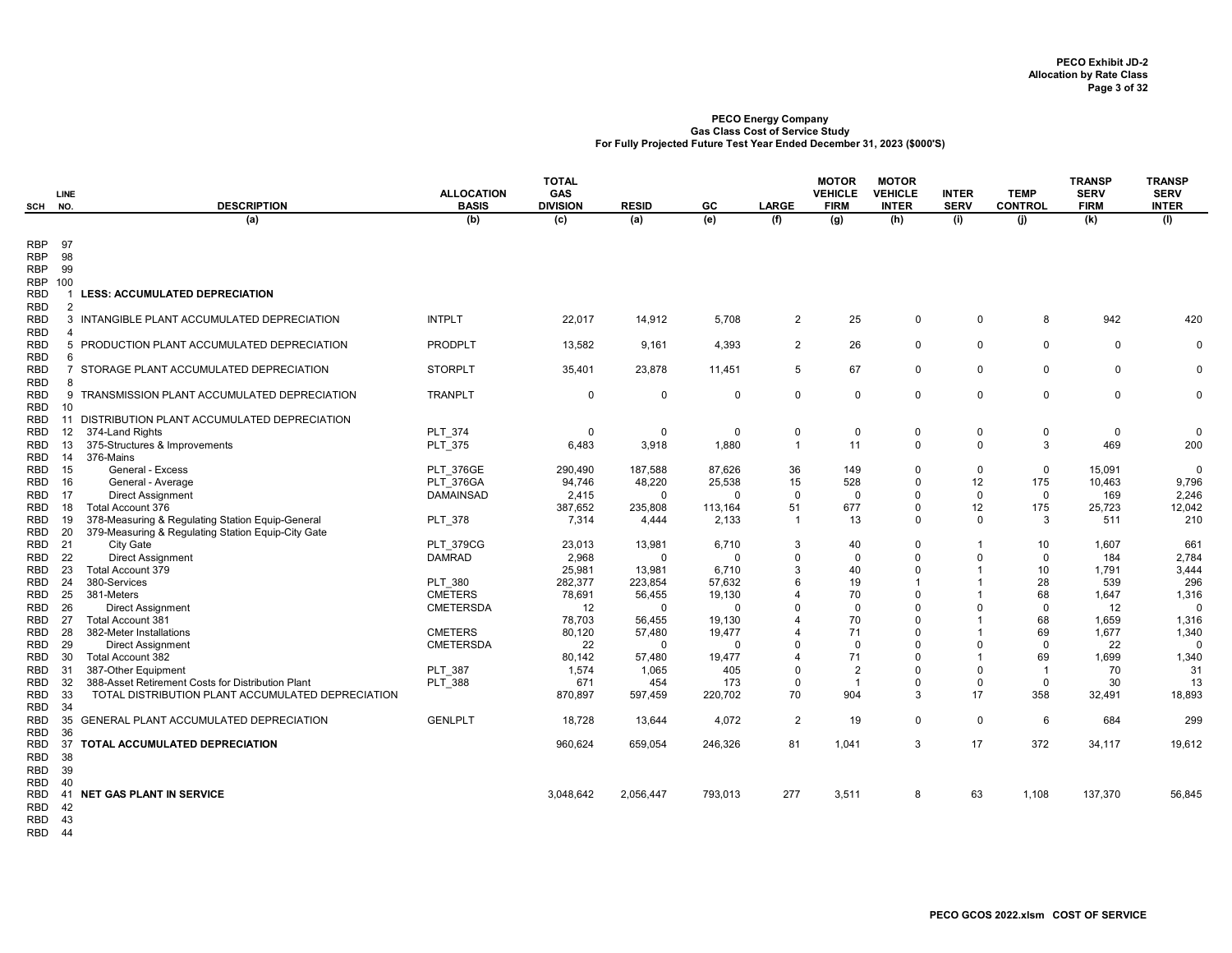| SCH                      | <b>LINE</b><br>NO. | <b>DESCRIPTION</b>                              | <b>ALLOCATION</b><br><b>BASIS</b> | <b>TOTAL</b><br><b>GAS</b><br><b>DIVISION</b> | <b>RESID</b>     | GC              | <b>LARGE</b>         | <b>MOTOR</b><br><b>VEHICLE</b><br><b>FIRM</b> | <b>MOTOR</b><br><b>VEHICLE</b><br><b>INTER</b> | <b>INTER</b><br><b>SERV</b>   | <b>TEMP</b><br><b>CONTROL</b> | <b>TRANSP</b><br><b>SERV</b><br><b>FIRM</b> | <b>TRANSP</b><br><b>SERV</b><br><b>INTER</b> |
|--------------------------|--------------------|-------------------------------------------------|-----------------------------------|-----------------------------------------------|------------------|-----------------|----------------------|-----------------------------------------------|------------------------------------------------|-------------------------------|-------------------------------|---------------------------------------------|----------------------------------------------|
|                          |                    | (a)                                             | (b)                               | (c)                                           | (a)              | (e)             | (f)                  | (g)                                           | (h)                                            | (i)                           | (i)                           | (k)                                         | (1)                                          |
|                          |                    |                                                 |                                   |                                               |                  |                 |                      |                                               |                                                |                               |                               |                                             |                                              |
| <b>RBD</b><br><b>RBD</b> | - 45<br>46         |                                                 |                                   |                                               |                  |                 |                      |                                               |                                                |                               |                               |                                             |                                              |
| <b>RBD</b>               | 47                 |                                                 |                                   |                                               |                  |                 |                      |                                               |                                                |                               |                               |                                             |                                              |
| <b>RBD</b>               | 48                 |                                                 |                                   |                                               |                  |                 |                      |                                               |                                                |                               |                               |                                             |                                              |
| RBD                      | 49                 |                                                 |                                   |                                               |                  |                 |                      |                                               |                                                |                               |                               |                                             |                                              |
| <b>RBD</b>               | 50                 |                                                 |                                   |                                               |                  |                 |                      |                                               |                                                |                               |                               |                                             |                                              |
| <b>RBO</b>               |                    | ADDITIONS AND DEDUCTIONS TO RATE BASE           |                                   |                                               |                  |                 |                      |                                               |                                                |                               |                               |                                             |                                              |
| <b>RBO</b>               | $\mathcal{P}$      |                                                 |                                   |                                               |                  |                 |                      |                                               |                                                |                               |                               |                                             |                                              |
| <b>RBO</b>               | 3                  | <b>PLUS: ADDITIONS TO RATE BASE</b>             |                                   |                                               |                  |                 |                      |                                               |                                                |                               |                               |                                             |                                              |
| <b>RBO</b>               |                    |                                                 |                                   |                                               |                  |                 |                      |                                               |                                                |                               |                               |                                             |                                              |
| <b>RBO</b>               |                    | 5 COMMON PLANT                                  | <b>SALWAGES</b>                   | 165,737                                       | 120,748          | 36,039          | 18                   | 172                                           | $\mathbf 0$                                    | $\overline{4}$                | 52                            | 6,058                                       | 2,648                                        |
| <b>RBO</b>               | 6                  | <b>WORKING CAPITAL</b>                          |                                   |                                               |                  |                 |                      |                                               |                                                |                               |                               |                                             |                                              |
| <b>RBO</b><br><b>RBO</b> |                    | Cash Working Capital - Purchased Gas            | SCH RBC, LN 37                    | 10,839                                        | 8,276            | 2,464           |                      |                                               |                                                |                               |                               |                                             |                                              |
| <b>RBO</b>               |                    | <b>Cash Working Capital</b>                     | SCH RBC, LN 22                    | 6,520                                         | 4,742            | 1,695           | 3                    | 56<br>15                                      | 0<br>(0)                                       | $\overline{2}$<br>$\mathbf 0$ | 36<br>8                       | $\mathbf 0$<br>41                           | 0<br>18                                      |
| RBO                      | 10                 | Gas Storage Inventory                           | <b>ESTORAGE</b>                   | 33,270                                        | 22,287           | 10,187          | $\overline{1}$       | 30                                            | $\mathbf 0$                                    | $\mathbf 0$                   | $\mathbf 0$                   | 362                                         | 403                                          |
| <b>RBO</b>               | 11                 | <b>Materials and Supplies</b>                   | <b>TOTPLT</b>                     | 395                                           | 267              | 102             | $\Omega$             | $\mathbf 0$                                   | $\Omega$                                       | $\Omega$                      | $\Omega$                      | 17                                          | 8                                            |
| RBO                      | -12                | <b>TOTAL WORKING CAPITAL</b>                    |                                   | 51,024                                        | 35,573           | 14,449          | $\overline{4}$       | 101                                           | $\Omega$                                       | 3                             | 45                            | 420                                         | 428                                          |
| RBO                      | 13                 | TOTAL ADDITIONS TO RATE BASE EXCL PURCHASED GAS |                                   | 205,922                                       | 148,046          | 48,023          | 19                   | 217                                           | $\Omega$                                       | $\overline{4}$                | 60                            | 6,477                                       | 3,076                                        |
| RBO                      | 14                 | TOTAL ADDITIONS TO RATE BASE                    |                                   | 216,761                                       | 156,322          | 50,487          | 22                   | 273                                           | $\mathbf{1}$                                   | 6                             | 96                            | 6,477                                       | 3,076                                        |
| <b>RBO</b>               | 15                 |                                                 |                                   |                                               |                  |                 |                      |                                               |                                                |                               |                               |                                             |                                              |
| <b>RBO</b>               | 16                 | <b>LESS: DEDUCTIONS TO RATE BASE</b>            |                                   |                                               |                  |                 |                      |                                               |                                                |                               |                               |                                             |                                              |
| RBO                      | -17                | <b>Customer Deposits</b>                        | <b>CUSTDEP</b>                    | 9,189                                         | 3,069            | 5,879           | $\overline{2}$       | $\overline{2}$                                | 0                                              | 0                             | 3                             | 151                                         | 83                                           |
| RBO                      | 18                 | <b>Customer Advances for Construction</b>       | <b>CUSTADV</b>                    | 1,127                                         | 652              | 403             | $\mathbf 0$          | $\mathbf 0$                                   | $\Omega$                                       | $\mathbf 0$                   | $\mathbf 0$                   | $\mathbf 0$                                 | 72                                           |
| <b>RBO</b>               | 19<br>- 20         | Deferred Income Taxes and Credits<br>Plant      | <b>TOTPLT</b>                     |                                               |                  |                 |                      | 436                                           | $\mathbf{1}$                                   |                               | 142                           |                                             |                                              |
| RBO<br>RBO               | 21                 | Common Plant                                    | <b>SALWAGES</b>                   | 384,303<br>6,030                              | 260,291<br>4,393 | 99,625<br>1,311 | 34<br>$\overline{1}$ | 6                                             | $\Omega$                                       | 8<br>$\mathbf 0$              | $\overline{2}$                | 16,438<br>220                               | 7,329<br>96                                  |
| <b>RBO</b>               | - 22               | Pension Assets / (Liability)                    | <b>SALWAGES</b>                   | $\mathbf 0$                                   | $\Omega$         | $\Omega$        | $\mathbf 0$          | $\mathbf 0$                                   | $\Omega$                                       | $\Omega$                      | $\Omega$                      | $\Omega$                                    | 0                                            |
| <b>RBO</b>               | - 23               | ML Non-Conforming                               | <b>TOTPLT</b>                     | $\Omega$                                      | $\Omega$         | $\Omega$        | $\Omega$             | $\Omega$                                      | $\Omega$                                       | $\Omega$                      | $\mathbf 0$                   | $\Omega$                                    | $\Omega$                                     |
| <b>RBO</b>               | 24                 | Contributions in Aid of Construction (CIAC)     | <b>CUSTADV</b>                    | (19, 382)                                     | (11, 206)        | (6,931)         | $\mathbf 0$          | $\mathbf 0$                                   | $\Omega$                                       | $\Omega$                      | $\mathbf 0$                   | $\Omega$                                    | (1, 245)                                     |
| RBO                      | 25                 | <b>Total Deferred Income Taxes and Credits</b>  |                                   | 370,951                                       | 253,478          | 94,005          | 35                   | 443                                           | $\overline{1}$                                 | 8                             | 144                           | 16,658                                      | 6,180                                        |
| <b>RBO</b>               | 26                 | TOTAL DEDUCTIONS TO RATE BASE                   |                                   | 381.267                                       | 257,198          | 100,287         | 37                   | 445                                           | $\mathbf{1}$                                   | 8                             | 147                           | 16,809                                      | 6,335                                        |
| <b>RBO</b>               | 27                 |                                                 |                                   |                                               |                  |                 |                      |                                               |                                                |                               |                               |                                             |                                              |
| RBO                      | -28                | TOTAL PURCHASED GAS RATE BASE                   |                                   | 10,839                                        | 8,276            | 2,464           | 3                    | 56                                            | $\mathbf 0$                                    | $\overline{2}$                | 36                            | $\mathbf 0$                                 | $\mathbf 0$                                  |
| RBO                      | 29                 | TOTAL RATE BASE EXCLUDING PURCHASED GAS         |                                   | 2,873,297                                     | 1,947,294        | 740,750         | 259                  | 3,284                                         | $\overline{7}$                                 | 58                            | 1,021                         | 127,038                                     | 53,586                                       |
| <b>RBO</b>               | 30                 |                                                 |                                   |                                               |                  |                 |                      |                                               |                                                |                               |                               |                                             |                                              |
| <b>RBO</b>               | 31                 | <b>TOTAL RATE BASE</b>                          |                                   | 2,884,136                                     | 1,955,570        | 743,214         | 262                  | 3,340                                         | $\overline{7}$                                 | 61                            | 1,058                         | 127,038                                     | 53,586                                       |
| <b>RBO</b>               | 32                 |                                                 |                                   |                                               |                  |                 |                      |                                               |                                                |                               |                               |                                             |                                              |

RBO 33

RBO 34

RBO 35 RBO 36

RBO 37

RBO 38 RBO 39

RBO 40

RBO 41

RBO 42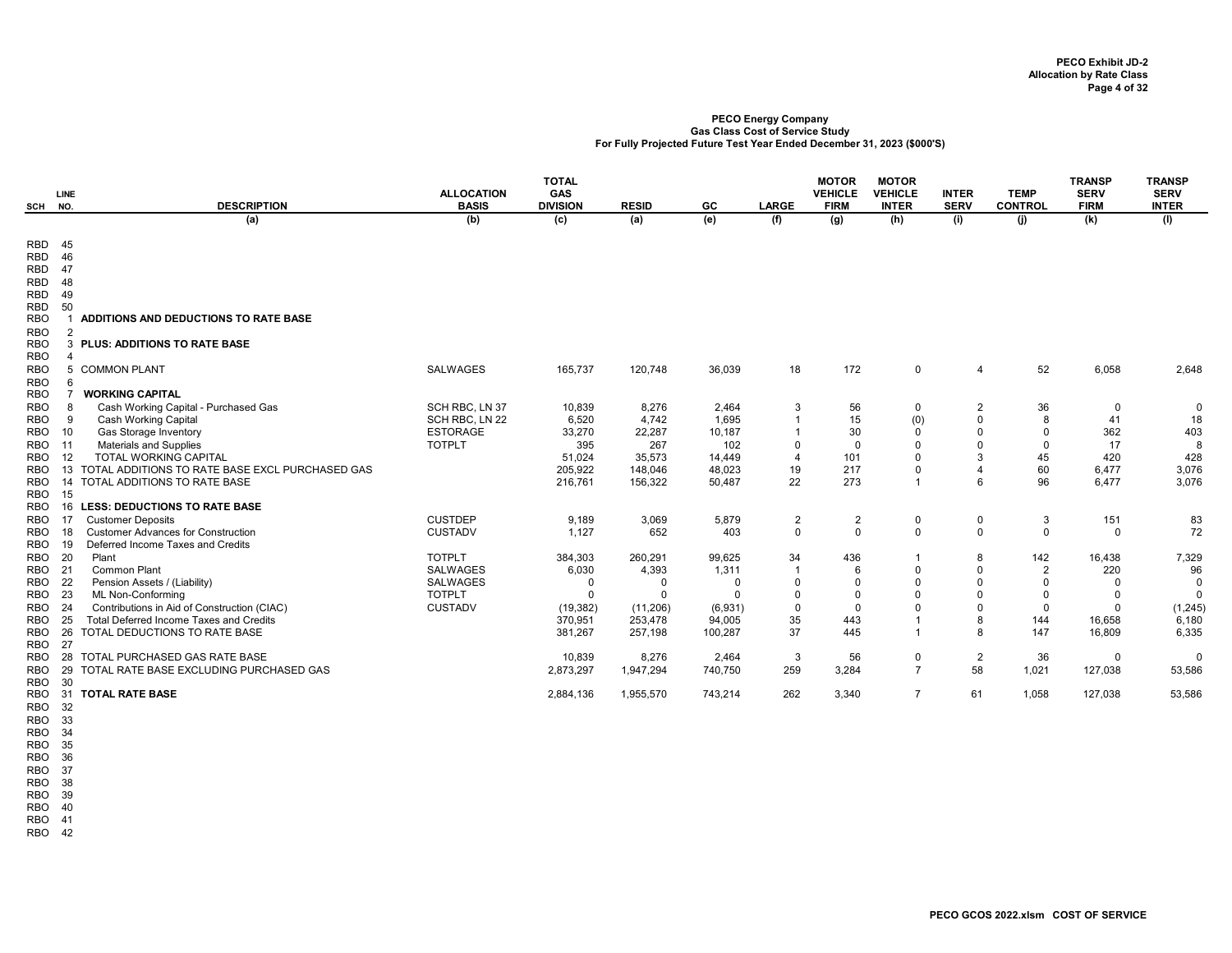| SCH                                    | LINE<br>NO.         | <b>DESCRIPTION</b>                                 | <b>ALLOCATION</b><br><b>BASIS</b> | <b>TOTAL</b><br>GAS<br><b>DIVISION</b> | <b>RESID</b> | GC          | LARGE        | <b>MOTOR</b><br><b>VEHICLE</b><br><b>FIRM</b> | <b>MOTOR</b><br><b>VEHICLE</b><br><b>INTER</b> | <b>INTER</b><br><b>SERV</b> | <b>TEMP</b><br><b>CONTROL</b> | <b>TRANSP</b><br><b>SERV</b><br><b>FIRM</b> | <b>TRANSP</b><br><b>SERV</b><br><b>INTER</b> |
|----------------------------------------|---------------------|----------------------------------------------------|-----------------------------------|----------------------------------------|--------------|-------------|--------------|-----------------------------------------------|------------------------------------------------|-----------------------------|-------------------------------|---------------------------------------------|----------------------------------------------|
|                                        |                     | (a)                                                | (b)                               | (c)                                    | (a)          | (e)         | (f)          | (g)                                           | (h)                                            | (i)                         | (i)                           | (k)                                         | (1)                                          |
| <b>RBO 43</b><br>RBO 44                |                     |                                                    |                                   |                                        |              |             |              |                                               |                                                |                             |                               |                                             |                                              |
| <b>RBO</b> 45<br><b>RBO</b> 46         |                     |                                                    |                                   |                                        |              |             |              |                                               |                                                |                             |                               |                                             |                                              |
| <b>RBO 47</b><br>RBO 48                |                     |                                                    |                                   |                                        |              |             |              |                                               |                                                |                             |                               |                                             |                                              |
| RBO                                    | 49                  |                                                    |                                   |                                        |              |             |              |                                               |                                                |                             |                               |                                             |                                              |
| RBO                                    | 50                  |                                                    |                                   |                                        |              |             |              |                                               |                                                |                             |                               |                                             |                                              |
| <b>RBC</b>                             |                     | <b>CASH WORKING CAPITAL (LEAD LAG)</b>             |                                   |                                        |              |             |              |                                               |                                                |                             |                               |                                             |                                              |
| RBC<br><b>RBC</b>                      | $\overline{2}$<br>3 | <b>TOTAL EXCLUDING PURCHASED GAS</b>               |                                   |                                        |              |             |              |                                               |                                                |                             |                               |                                             |                                              |
| <b>RBC</b>                             | Δ                   | O&M EXPENSE RELATED CASH WORKING CAPITAL           |                                   |                                        |              |             |              |                                               |                                                |                             |                               |                                             |                                              |
| RBC                                    | 5                   | Payroll (Distribution Only)                        | SALWAGES                          | 50,628                                 | 36,885       | 11,009      | 5            | 53                                            | 0                                              | -1                          | 16                            | 1,850                                       | 809                                          |
| <b>RBC</b><br><b>RBC</b>               | 6<br>$\overline{7}$ | Pension<br>Other Expenses                          | <b>SALWAGES</b>                   | 1,891                                  | 1,377        | 411         | 0            | 2                                             | $\mathbf 0$                                    | $\mathsf 0$                 | $\overline{1}$                | 69                                          | 30                                           |
| <b>RBC</b>                             | 8                   | <b>Other Expenses</b>                              | OMXPPPP                           | 94,541                                 | 69,463       | 20,219      | 10           | 97                                            | $\mathbf 0$                                    | $\overline{2}$              | 32                            | 3,260                                       | 1,456                                        |
| RBC                                    | 9                   | <b>BSC</b>                                         | <b>EBSC</b>                       | 26,572                                 | 17,202       | 9,110       | 5            | 188                                           | $\overline{\mathbf{1}}$                        | 4                           | 62                            | 0                                           | $\Omega$                                     |
| RBC                                    | 10                  | Purchase of Recievables (POR)                      | <b>POR</b>                        | 88,456                                 | 58,660       | 29,527      | $\mathbf 0$  | 137                                           | $\mathbf{1}$                                   | $\Omega$                    | 131                           | $\mathbf 0$                                 | $\Omega$                                     |
| <b>RBC</b><br><b>RBC</b>               | -11<br>12           | <b>TOTAL EXPENSES</b>                              |                                   | 262,088                                | 183,587      | 70,277      | 21           | 477                                           | $\overline{2}$                                 | 8                           | 242                           | 5,180                                       | 2,295                                        |
| <b>RBC</b><br><b>RBC</b>               | 13<br>14            | TOTAL EXPENSES PER DAY                             |                                   | 718                                    | 503          | 193         | 0            | $\overline{1}$                                | $\mathbf 0$                                    | $\mathsf 0$                 | $\overline{1}$                | 14                                          | 6                                            |
| RBC<br><b>RBC</b>                      | 15<br>16            | CWC REQUIREMENT (TOTAL EXPENSES x EXPENSE LAG)     |                                   | 9,128                                  | 6,394        | 2,448       |              | 17                                            | $\mathbf 0$                                    | 0                           | 8                             | 180                                         | 80                                           |
| <b>RBC</b>                             | -17                 | <b>AVERAGE PREPAYMENTS</b>                         |                                   | 2,296                                  | 1,668        | 520         | 0            | 4                                             | $\mathbf 0$                                    | $\mathbf 0$                 | $\overline{2}$                | 70                                          | 32                                           |
| <b>RBC</b>                             | -18                 | <b>DISTRIBUTION ACCRUED TAXES</b>                  |                                   | 1,060                                  | 720          | 273         | $\mathbf 0$  | $\overline{1}$                                | 0                                              | $\mathbf 0$                 | 0                             | 45                                          | 20                                           |
| <b>RBC</b><br><b>RBC</b><br><b>RBC</b> | 19<br>20<br>21      | <b>INTEREST PAYMENTS</b>                           | <b>TOTPLT</b>                     | (5,963)                                | (4,039)      | (1, 546)    | (1)          | (7)                                           | (0)                                            | (0)                         | (2)                           | (255)                                       | (114)                                        |
| <b>RBC</b><br><b>RBC</b>               | 22<br>23            | NET CASH WORKING CAPITAL EXCL PUR GAS REQUIREMENT  |                                   | 6,520                                  | 4,742        | 1,695       | $\mathbf{1}$ | 15                                            | (0)                                            | $\mathsf 0$                 | 8                             | 41                                          | 18                                           |
| <b>RBC</b><br>RBC                      | -24<br>25           | <b>PURCHASED GAS</b>                               |                                   |                                        |              |             |              |                                               |                                                |                             |                               |                                             |                                              |
| <b>RBC</b>                             | 26                  | O&M EXPENSE RELATED CASH WORKING CAPITAL           |                                   |                                        |              |             |              |                                               |                                                |                             |                               |                                             |                                              |
| RBC                                    | 27                  | Commodity Purchased - Contract Purchases           | EGAS                              | 227,443                                | 173,667      | 51,712      | 61           | 1,185                                         | 4                                              | 51                          | 761                           | $\mathbf 0$                                 | $\mathbf 0$                                  |
| <b>RBC</b>                             | -28                 | Commodity Purchased - Spot Market Purchases        | <b>ETHRUPUTF</b>                  | $\Omega$                               | 0            | $\mathbf 0$ | $\mathbf 0$  | $\Omega$                                      | $\mathbf 0$                                    | $\mathbf 0$                 | 0                             | $\Omega$                                    | $\Omega$                                     |
| <b>RBC</b><br><b>RBC</b>               | 29<br>30            | <b>TOTAL EXPENSES</b>                              |                                   | 227,443                                | 173,667      | 51,712      | 61           | 1,185                                         | 4                                              | 51                          | 761                           | $\Omega$                                    | $\Omega$                                     |
| <b>RBC</b><br><b>RBC</b>               | 31<br>32            | TOTAL EXPENSES PER DAY                             |                                   | 623                                    | 476          | 142         | 0            | 3                                             | 0                                              | $\mathsf 0$                 | $\overline{2}$                | $\mathbf 0$                                 | $\Omega$                                     |
| <b>RBC</b><br>RBC                      | 33<br>34            | PP CWC REQUIREMENT (TOTAL EXPENSES x EXPENSE LAG)  |                                   | 10,839                                 | 8,276        | 2,464       | 3            | 56                                            | $\mathbf 0$                                    | 2                           | 36                            | 0                                           | $\Omega$                                     |
| <b>RBC</b><br><b>RBC</b>               | 35<br>36            | PURCHASED GAS ACCRUED TAXES                        | <b>ETHRUPUTF</b>                  | $\mathbf 0$                            | 0            | $\mathbf 0$ | $\Omega$     | 0                                             | $\mathbf 0$                                    | $\mathbf 0$                 | $\Omega$                      | $\mathbf 0$                                 | $\Omega$                                     |
| <b>RBC</b><br><b>RBC</b><br><b>RBC</b> | 37<br>38<br>39      | NET PURCHASED GAS CASH WORKING CAPITAL REQUIREMENT |                                   | 10,839                                 | 8,276        | 2,464       | 3            | 56                                            | $\pmb{0}$                                      | $\overline{c}$              | 36                            | 0                                           | $\mathbf 0$                                  |
| RBC                                    | 40                  | TOTAL NET CASH WORKING CAPITAL                     |                                   | 17,359                                 | 13,019       | 4,159       | 4            | 71                                            | 0                                              | 3                           | 45                            | 41                                          | 18                                           |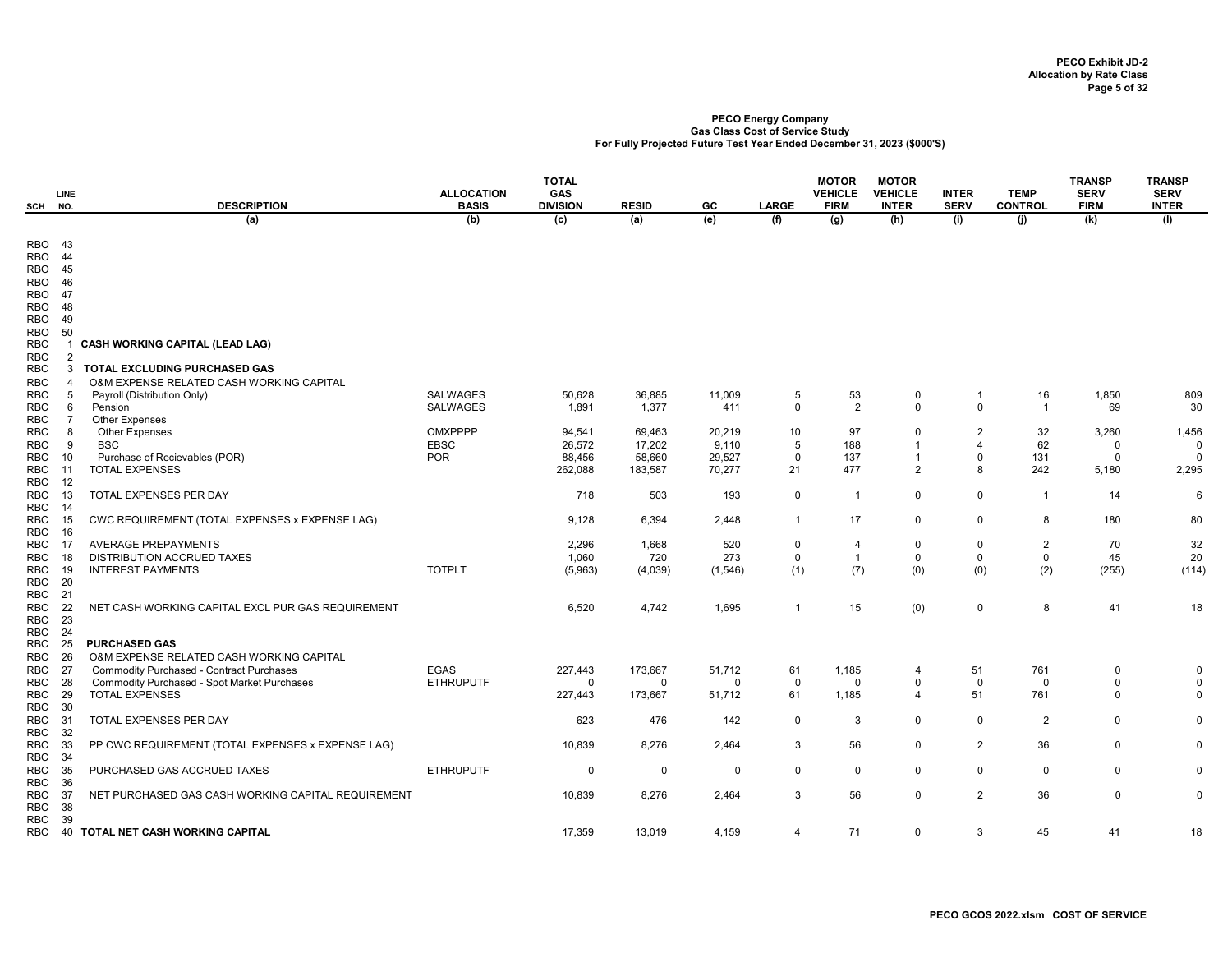| SCH                      | <b>LINE</b><br>NO. | <b>DESCRIPTION</b>                                             | <b>ALLOCATION</b><br><b>BASIS</b> | <b>TOTAL</b><br>GAS<br><b>DIVISION</b> | <b>RESID</b>        | GC                 | <b>LARGE</b>         | <b>MOTOR</b><br><b>VEHICLE</b><br><b>FIRM</b> | <b>MOTOR</b><br><b>VEHICLE</b><br><b>INTER</b> | <b>INTER</b><br><b>SERV</b> | <b>TEMP</b><br><b>CONTROL</b> | <b>TRANSP</b><br><b>SERV</b><br><b>FIRM</b> | <b>TRANSP</b><br><b>SERV</b><br><b>INTER</b> |
|--------------------------|--------------------|----------------------------------------------------------------|-----------------------------------|----------------------------------------|---------------------|--------------------|----------------------|-----------------------------------------------|------------------------------------------------|-----------------------------|-------------------------------|---------------------------------------------|----------------------------------------------|
|                          |                    | (a)                                                            | (b)                               | $\overline{c}$                         | (a)                 | (e)                | (f)                  | (g)                                           | (h)                                            | (i)                         | (j)                           | (k)                                         | (1)                                          |
| RBC 41                   |                    |                                                                |                                   |                                        |                     |                    |                      |                                               |                                                |                             |                               |                                             |                                              |
| RBC<br>RBC               | 42<br>43           |                                                                |                                   |                                        |                     |                    |                      |                                               |                                                |                             |                               |                                             |                                              |
| <b>RBC</b>               | 44                 |                                                                |                                   |                                        |                     |                    |                      |                                               |                                                |                             |                               |                                             |                                              |
| <b>RBC</b>               | 45                 |                                                                |                                   |                                        |                     |                    |                      |                                               |                                                |                             |                               |                                             |                                              |
| RBC                      | 46                 |                                                                |                                   |                                        |                     |                    |                      |                                               |                                                |                             |                               |                                             |                                              |
| RBC                      | -47                |                                                                |                                   |                                        |                     |                    |                      |                                               |                                                |                             |                               |                                             |                                              |
| <b>RBC</b>               | 48<br>49           |                                                                |                                   |                                        |                     |                    |                      |                                               |                                                |                             |                               |                                             |                                              |
| RBC<br><b>RBC</b>        | 50                 |                                                                |                                   |                                        |                     |                    |                      |                                               |                                                |                             |                               |                                             |                                              |
| <b>RBC</b>               |                    | CASH WORKING CAPITAL (LEAD LAG) CONTINUED                      |                                   |                                        |                     |                    |                      |                                               |                                                |                             |                               |                                             |                                              |
| <b>RBC</b>               | $\overline{2}$     |                                                                |                                   |                                        |                     |                    |                      |                                               |                                                |                             |                               |                                             |                                              |
| <b>RBC</b>               | 3                  | <b>LAG/LEAD DAYS</b>                                           |                                   | <b>NET DAYS</b>                        |                     |                    |                      |                                               |                                                |                             |                               |                                             |                                              |
| <b>RBC</b>               | 4                  | <b>REVENUE LAG DAYS</b>                                        | 49.93                             |                                        |                     |                    |                      |                                               |                                                |                             |                               |                                             |                                              |
| <b>RBC</b>               | 5<br>6             | <b>EXPENSE LEAD DAYS</b>                                       | 37.22                             | 12.71                                  |                     |                    |                      |                                               |                                                |                             |                               |                                             |                                              |
| <b>RBC</b><br><b>RBC</b> | $\overline{7}$     | PURCHASED GAS EXP LEAD DAYS                                    | 32.53                             | 17.39                                  |                     |                    |                      |                                               |                                                |                             |                               |                                             |                                              |
| RBC                      | 8                  |                                                                |                                   |                                        |                     |                    |                      |                                               |                                                |                             |                               |                                             |                                              |
| <b>RBC</b>               | 9                  |                                                                |                                   |                                        |                     |                    |                      |                                               |                                                |                             |                               |                                             |                                              |
| <b>RBC</b>               | 10                 |                                                                |                                   |                                        |                     |                    |                      |                                               |                                                |                             |                               |                                             |                                              |
| <b>RBC</b>               | 11                 |                                                                |                                   |                                        |                     |                    |                      |                                               |                                                |                             |                               |                                             |                                              |
| <b>RBC</b>               | 12<br>13           |                                                                |                                   |                                        |                     |                    |                      |                                               |                                                |                             |                               |                                             |                                              |
| <b>RBC</b><br><b>RBC</b> | 14                 |                                                                |                                   |                                        |                     |                    |                      |                                               |                                                |                             |                               |                                             |                                              |
| <b>RBC</b>               | 15                 |                                                                |                                   |                                        |                     |                    |                      |                                               |                                                |                             |                               |                                             |                                              |
| <b>RBC</b>               | 16                 | DISTRIBUTION ACCRUED TAXES                                     |                                   |                                        |                     |                    |                      |                                               |                                                |                             |                               |                                             |                                              |
| <b>RBC</b>               | -17                | Federal Income Tax                                             | EBT                               | (7, 198)                               | (4, 103)            | (2, 359)           | (4)                  | (11)                                          | (0)                                            | (0)                         | (28)                          | (321)                                       | (372)                                        |
| RBC                      | 18                 | State Income Tax                                               | EBT                               | (0)                                    | (0)                 | (0)                | (0)                  | (0)                                           | (0)                                            | (0)                         | (0)                           | (0)                                         | (0)                                          |
| <b>RBC</b>               | 19<br>-20          | <b>PURTA Taxes</b>                                             | <b>TOTPLT</b><br><b>TOTPLT</b>    | 232,893<br>$\mathbf 0$                 | 157,740<br>$\Omega$ | 60,374<br>$\Omega$ | 21<br>$\mathbf 0$    | 264<br>$\mathbf 0$                            | $\mathbf{1}$<br>$\mathbf 0$                    | 5<br>$\Omega$               | 86                            | 9,961                                       | 4,441<br>$\mathbf 0$                         |
| RBC<br><b>RBC</b>        | 21                 | PA Capital Stock Tax<br>PA & Local Use Taxes                   | <b>TOTPLT</b>                     | $\Omega$                               | $\Omega$            | $\Omega$           | $\mathbf 0$          | $\mathbf 0$                                   | $\Omega$                                       | $\Omega$                    | $\mathbf 0$<br>$\mathbf 0$    | $\mathbf 0$<br>$\Omega$                     | $\Omega$                                     |
| RBC                      | 22                 | PA Property tax                                                | <b>TOTPLT</b>                     | 161,080                                | 109,100             | 41,757             | 14                   | 183                                           | $\Omega$                                       | 3                           | 59                            | 6,890                                       | 3,072                                        |
| RBC                      | 23                 | TOTAL ACCRUED TAXES                                            |                                   | 386,775                                | 262,737             | 99,772             | 31                   | 436                                           | $\mathbf{1}$                                   | 8                           | 117                           | 16,530                                      | 7,142                                        |
| <b>RBC</b>               | 24                 | TOTAL ACCRUED TAXES PER DAY                                    |                                   | 1,060                                  | 720                 | 273                | $\mathbf 0$          | $\overline{1}$                                | $\mathbf 0$                                    | $\mathbf 0$                 | $\mathbf 0$                   | 45                                          | 20                                           |
| <b>RBC</b>               | 25                 |                                                                |                                   |                                        |                     |                    |                      |                                               |                                                |                             |                               |                                             |                                              |
| <b>RBC</b><br>RBC        | 26<br>-27          | DISTRIBUTION AVERAGE PREPAYMENTS<br><b>AGA Membership Dues</b> | <b>SALESREV</b>                   | 170                                    | 116                 |                    | $\mathbf 0$          | 0                                             | $\Omega$                                       | $\Omega$                    | $\mathbf 0$                   | $\overline{7}$                              |                                              |
| RBC                      | 28                 | EAPA & NGA Membership Dues                                     | <b>SALESREV</b>                   | 50                                     | 34                  | 43<br>13           | $\Omega$             | $\mathbf 0$                                   | $\Omega$                                       | $\Omega$                    | $\mathbf 0$                   | $\overline{2}$                              | 4<br>$\overline{1}$                          |
| <b>RBC</b>               | 29                 | PUC Assess - Gas                                               | <b>CLAIMREV</b>                   | 981                                    | 706                 | 235                | $\Omega$             | 3                                             | $\Omega$                                       | $\Omega$                    | $\mathbf 1$                   | 26                                          | 11                                           |
| RBC                      | 30                 | <b>Cellent Gas Meter Reading</b>                               | PLT_381                           | $\mathbf 0$                            | $\Omega$            | $\Omega$           | $\Omega$             | $\Omega$                                      | $\Omega$                                       | $\Omega$                    | $\mathbf 0$                   | $\mathbf 0$                                 | 0                                            |
| RBC                      | 31                 | Gas Software Maintenance                                       | <b>DISTPLT</b>                    | 6                                      | $\overline{4}$      | -1                 | $\Omega$             | 0                                             | $\Omega$                                       | $\Omega$                    | $\mathbf 0$                   | $\Omega$                                    | $\mathbf 0$                                  |
| RBC                      | -32                | <b>Customer and Research</b>                                   | <b>CUSTBILLS</b>                  | 41                                     | 37                  | 3                  | $\Omega$             | $\Omega$                                      | $\Omega$                                       | $\Omega$                    | $\Omega$                      | $\Omega$                                    | $\mathbf 0$                                  |
| RBC                      | 33                 | <b>VEBA Adjustment</b>                                         | <b>SALWAGES</b><br><b>DISTPLT</b> | 420                                    | 306                 | 91<br>5            | $\Omega$<br>$\Omega$ | $\Omega$<br>$\mathbf 0$                       | $\Omega$<br>$\Omega$                           | $\Omega$<br>$\Omega$        | $\Omega$<br>$\Omega$          | 15                                          | $\overline{7}$<br>$\mathbf 0$                |
| <b>RBC</b><br>RBC        | 34<br>35           | <b>Facility Contracts</b><br>IT License & Maintenance          | <b>TOTPLT</b>                     | 18<br>335                              | 12<br>227           | 87                 | $\Omega$             | $\Omega$                                      | $\Omega$                                       | $\Omega$                    | 0                             | 14                                          | 6                                            |
| RBC                      | -36                | <b>Fleet Activities</b>                                        | <b>GENLPLT</b>                    | 84                                     | 61                  | 18                 | $\Omega$             | 0                                             | $\Omega$                                       | $\Omega$                    | $\Omega$                      | 3                                           | $\mathbf{1}$                                 |
| RBC                      | - 37               | <b>Prepaid Rent</b>                                            | <b>DISTPLT</b>                    | 45                                     | 30                  | 12                 | $\Omega$             | $\Omega$                                      | $\Omega$                                       | $\Omega$                    | $\Omega$                      | $\overline{2}$                              | $\overline{1}$                               |
| RBC 38                   |                    | Postage                                                        | <b>CUSTBILLS</b>                  | 146                                    | 134                 | 12                 | $\mathbf 0$          | $\mathbf 0$                                   | $\mathbf 0$                                    | $\Omega$                    | $\mathbf 0$                   | $\mathbf 0$                                 | $\mathbf 0$                                  |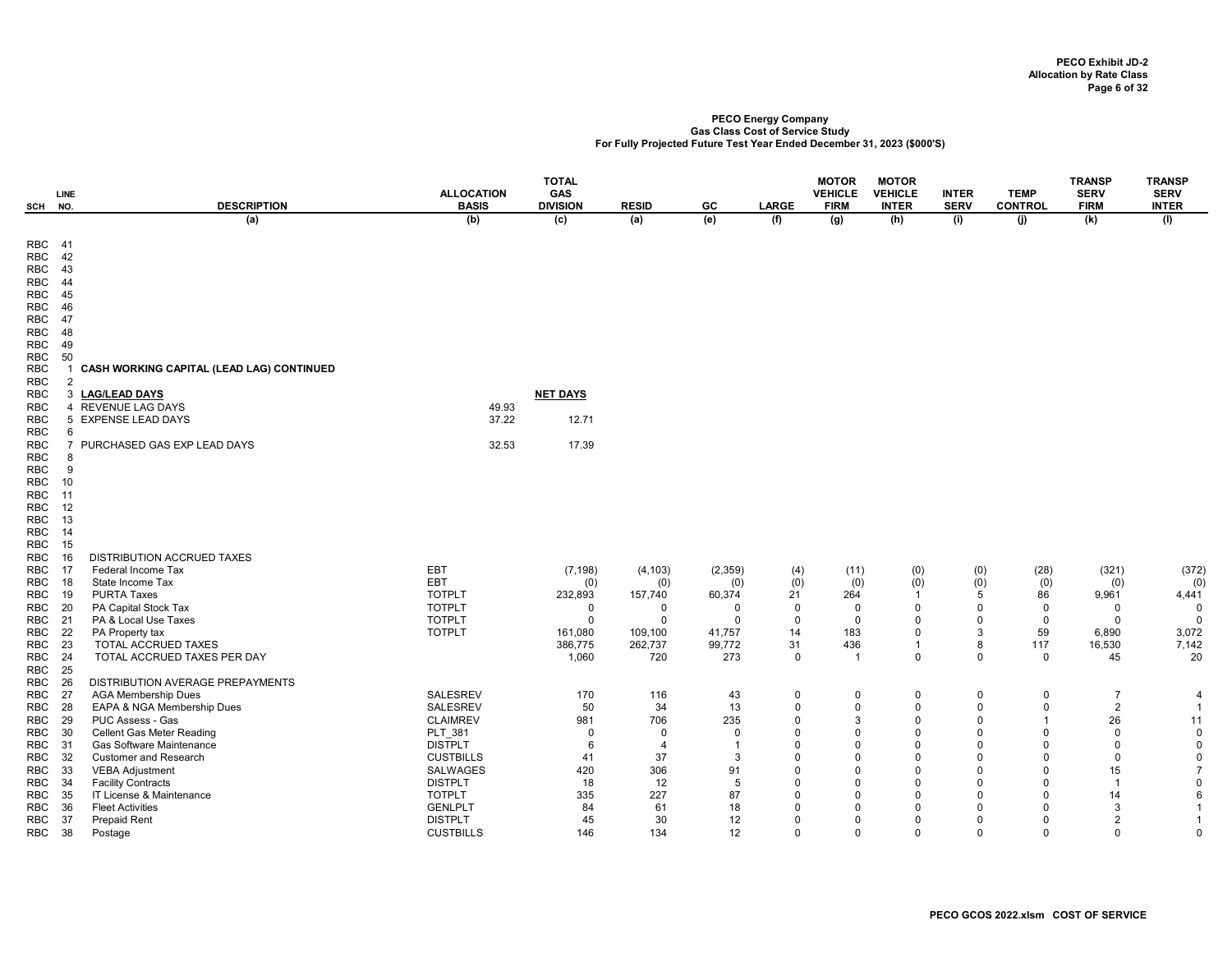| SCH                                    | <b>LINE</b><br>NO.  | <b>DESCRIPTION</b>                                | <b>ALLOCATION</b><br><b>BASIS</b> | <b>TOTAL</b><br>GAS<br><b>DIVISION</b> | <b>RESID</b> | GC          | <b>LARGE</b> | <b>MOTOR</b><br><b>VEHICLE</b><br><b>FIRM</b> | <b>MOTOR</b><br><b>VEHICLE</b><br><b>INTER</b> | <b>INTER</b><br><b>SERV</b> | <b>TEMP</b><br><b>CONTROL</b> | <b>TRANSP</b><br><b>SERV</b><br><b>FIRM</b> | <b>TRANSP</b><br><b>SERV</b><br><b>INTER</b> |
|----------------------------------------|---------------------|---------------------------------------------------|-----------------------------------|----------------------------------------|--------------|-------------|--------------|-----------------------------------------------|------------------------------------------------|-----------------------------|-------------------------------|---------------------------------------------|----------------------------------------------|
|                                        |                     | (a)                                               | (b)                               | (c)                                    | (a)          | (e)         | (f)          | (g)                                           | (h)                                            | (i)                         | (i)                           | (k)                                         | (1)                                          |
| <b>RBC</b><br><b>RBC</b><br><b>RBC</b> | - 39<br>40<br>$-41$ | TOTAL AVERAGE PREPAYMENTS                         |                                   | 2,296                                  | 1,668        | 520         | 0            | 4                                             | $\mathbf 0$                                    | 0                           | 2                             | 70                                          | 32                                           |
| <b>RBC</b>                             | 42                  |                                                   |                                   |                                        |              |             |              |                                               |                                                |                             |                               |                                             |                                              |
| <b>RBC</b>                             | 43                  |                                                   |                                   |                                        |              |             |              |                                               |                                                |                             |                               |                                             |                                              |
| <b>RBC</b>                             | 44                  |                                                   |                                   |                                        |              |             |              |                                               |                                                |                             |                               |                                             |                                              |
| <b>RBC</b>                             | 45                  |                                                   |                                   |                                        |              |             |              |                                               |                                                |                             |                               |                                             |                                              |
| <b>RBC</b>                             | 46                  |                                                   |                                   |                                        |              |             |              |                                               |                                                |                             |                               |                                             |                                              |
| <b>RBC</b><br><b>RBC</b>               | 47<br>48            |                                                   |                                   |                                        |              |             |              |                                               |                                                |                             |                               |                                             |                                              |
| <b>RBC</b>                             | 49                  |                                                   |                                   |                                        |              |             |              |                                               |                                                |                             |                               |                                             |                                              |
| <b>RBC</b>                             | 50                  |                                                   |                                   |                                        |              |             |              |                                               |                                                |                             |                               |                                             |                                              |
| <b>RBC</b>                             | 51                  | <b>OPERATING REVENUES</b>                         |                                   |                                        |              |             |              |                                               |                                                |                             |                               |                                             |                                              |
| <b>RBC</b><br><b>RBC</b>               | 52<br>53            | <b>SALES REVENUES</b>                             |                                   |                                        |              |             |              |                                               |                                                |                             |                               |                                             |                                              |
| <b>RBC</b>                             | 54                  | Sales of Gas Revenues - Base                      |                                   | 395,125                                | 269,114      | 99,850      | 77           | 464                                           | $\overline{2}$                                 | 10                          | 444                           | 15,534                                      | 9,630                                        |
| <b>RBC</b>                             | 55                  | Sales Revenues - Purchased Gas-PGC                | <b>EGAS</b>                       | 227,443                                | 173,667      | 51,712      | 61           | 1,185                                         | 4                                              | 51                          | 761                           | 0                                           | $\mathbf{0}$                                 |
| <b>RBC</b>                             | 56                  | Sales Revenues - Balancing Service Charge-BSC     | <b>EBSC</b>                       | 26,572                                 | 17,202       | 9,110       | 5            | 188                                           | -1                                             | $\overline{4}$              | 62                            | $\Omega$                                    | $\Omega$                                     |
| <b>RBC</b>                             | 57                  | TOTAL SALES OF GAS                                |                                   | 649,141                                | 459,983      | 160,673     | 143          | 1,837                                         | $\overline{7}$                                 | 66                          | 1,268                         | 15,534                                      | 9,630                                        |
| <b>RBC</b><br><b>RBC</b>               | 58<br>59            | <b>OTHER OPERATING REVENUES</b>                   |                                   |                                        |              |             |              |                                               |                                                |                             |                               |                                             |                                              |
| <b>RBC</b>                             | 60                  | 487-Forfeited Discounts                           | <b>REV_487</b>                    | 1,439                                  | 1,071        | 295         | 0            |                                               | 0                                              | 0                           |                               | 43                                          | 27                                           |
| <b>RBC</b>                             | 61                  | 489-Revenues from Transportation of Gas of Others | PLT 376                           | $\mathbf 0$                            | $\Omega$     | $\mathbf 0$ | $\mathbf 0$  | $\mathbf 0$                                   | $\mathbf 0$                                    | $\mathsf 0$                 | 0                             | $\Omega$                                    | $\mathsf 0$                                  |
| <b>RBC</b>                             | 62                  | 493-Rent from Gas Property                        | <b>DISTPLT</b>                    | 474                                    | 321          | 122         | $\Omega$     |                                               | $\mathbf 0$                                    | $\Omega$                    | $\Omega$                      | 21                                          | 9                                            |
| <b>RBC</b>                             | 63                  | 495-Other Gas Revenues                            | <b>SALWAGES</b>                   | 1,089                                  | 793          | 237         | $\mathbf 0$  |                                               | $\mathbf 0$                                    | $\mathbf 0$                 | $\mathbf 0$                   | 40                                          | 17                                           |
| <b>RBC</b>                             | 64                  | TOTAL OTHER OPERATING REV                         |                                   | 3,002                                  | 2,185        | 654         | $\Omega$     | 3                                             | $\mathbf 0$                                    | $\Omega$                    | $\overline{2}$                | 104                                         | 53                                           |
| <b>RBC</b>                             | 65                  |                                                   |                                   |                                        |              |             |              |                                               |                                                |                             |                               |                                             |                                              |
| <b>RBC</b>                             | 66<br>67            | <b>TOTAL OPERATING REVENUES</b>                   |                                   | 652,142                                | 462,168      | 161,327     | 144          | 1,840                                         | $\overline{7}$                                 | 66                          | 1,270                         | 15,638                                      | 9,683                                        |
| <b>RBC</b><br><b>RBC</b>               | 68                  |                                                   |                                   |                                        |              |             |              |                                               |                                                |                             |                               |                                             |                                              |
| <b>RBC</b>                             | 69                  |                                                   |                                   |                                        |              |             |              |                                               |                                                |                             |                               |                                             |                                              |
| <b>RBC</b>                             | 70                  |                                                   |                                   |                                        |              |             |              |                                               |                                                |                             |                               |                                             |                                              |
| RBC                                    | 71                  |                                                   |                                   |                                        |              |             |              |                                               |                                                |                             |                               |                                             |                                              |

RBC 74 RBC 75 RBC 76 RBC 77 RBC 78

RBC 72 RBC 73

RBC 79 RBC 80

RBC 81 RBC 82

RBC 83

RBC 84 RBC 85

RBC 86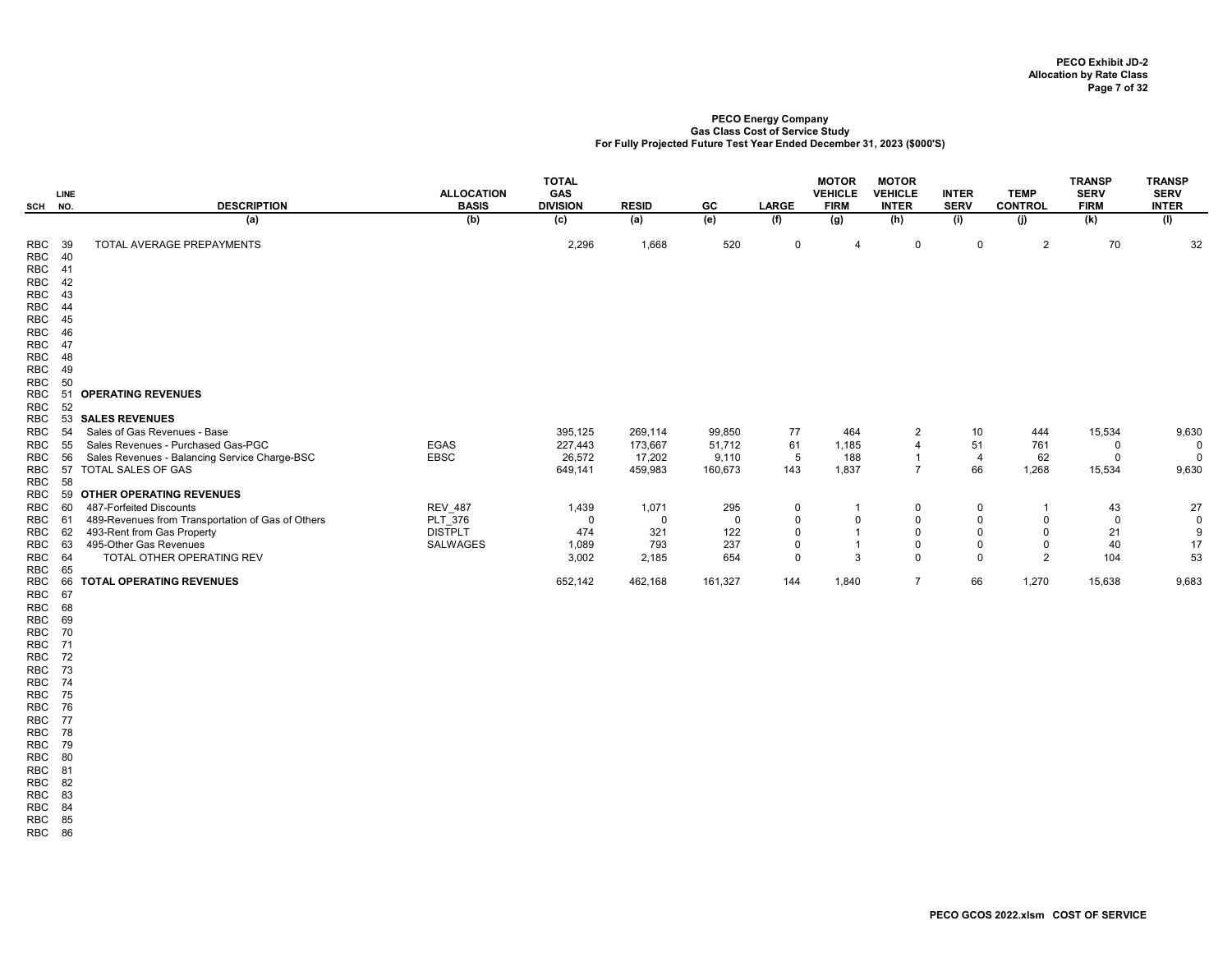|                                                                                                | LINE                                                |                                                                     | <b>ALLOCATION</b>                  | <b>TOTAL</b><br>GAS     |                      |                         |                         | <b>MOTOR</b><br><b>VEHICLE</b>   | <b>MOTOR</b><br><b>VEHICLE</b> | <b>INTER</b>            | <b>TEMP</b>             | <b>TRANSP</b><br><b>SERV</b> | <b>TRANSP</b><br><b>SERV</b> |
|------------------------------------------------------------------------------------------------|-----------------------------------------------------|---------------------------------------------------------------------|------------------------------------|-------------------------|----------------------|-------------------------|-------------------------|----------------------------------|--------------------------------|-------------------------|-------------------------|------------------------------|------------------------------|
| SCH                                                                                            | NO.                                                 | <b>DESCRIPTION</b>                                                  | <b>BASIS</b>                       | <b>DIVISION</b>         | <b>RESID</b>         | GC.                     | <b>LARGE</b>            | <b>FIRM</b>                      | <b>INTER</b>                   | <b>SERV</b>             | <b>CONTROL</b>          | <b>FIRM</b>                  | <b>INTER</b>                 |
|                                                                                                |                                                     | (a)                                                                 | (b)                                | $\overline{c}$          | (a)                  | (e)                     | (f)                     | $\overline{g}$                   | (h)                            | (i)                     | (i)                     | (k)                          | (1)                          |
| RBC<br>RBC<br><b>RBC</b><br>RBC<br><b>RBC</b><br><b>RBC</b><br><b>RBC</b><br><b>RBC</b><br>RBC | -87<br>88<br>89<br>90<br>91<br>92<br>93<br>94<br>95 |                                                                     |                                    |                         |                      |                         |                         |                                  |                                |                         |                         |                              |                              |
| RBC<br><b>RBC</b><br><b>RBC</b><br>RBC                                                         | 96<br>97<br>98<br>99                                |                                                                     |                                    |                         |                      |                         |                         |                                  |                                |                         |                         |                              |                              |
| <b>RBC 100</b>                                                                                 |                                                     |                                                                     |                                    |                         |                      |                         |                         |                                  |                                |                         |                         |                              |                              |
| E<br>E                                                                                         | 1<br>2                                              | <b>OPERATION &amp; MAINTENANCE EXPENSE</b>                          |                                    |                         |                      |                         |                         |                                  |                                |                         |                         |                              |                              |
| E                                                                                              |                                                     | 3 PRODUCTION EXPENSE                                                |                                    |                         |                      |                         |                         |                                  |                                |                         |                         |                              |                              |
| E                                                                                              | 4                                                   | Manufactured Gas Production Expense                                 |                                    |                         |                      |                         |                         |                                  |                                |                         |                         |                              |                              |
| E                                                                                              | 5                                                   | Operation                                                           |                                    |                         |                      |                         |                         |                                  |                                |                         |                         |                              |                              |
| Е                                                                                              | 6                                                   | 710-Operations Labor                                                | <b>DPKDAYP</b>                     | 0                       | $\mathbf 0$          | 0                       | $\mathbf 0$             | 0                                | $\mathbf 0$                    | $\mathbf 0$             | $\mathbf 0$             | $\mathbf 0$                  | $\mathbf 0$                  |
| E                                                                                              | $\overline{7}$                                      | 717-Liquefied Petroleum Gas Expenses                                | <b>DPKDAYP</b>                     | 135                     | 91                   | 44                      | $\mathbf 0$<br>$\Omega$ | $\mathbf 0$<br>$\Omega$          | $\mathbf 0$                    | $\mathbf 0$             | 0                       | 0                            | $\Omega$                     |
| E<br>E                                                                                         | 8<br>9                                              | <b>Total Operation</b><br>Maintenance                               |                                    | 135                     | 91                   | 44                      |                         |                                  | $\mathbf 0$                    | $\mathbf 0$             | $\mathbf 0$             | $\mathbf{0}$                 | $\mathbf 0$                  |
| E                                                                                              | 10                                                  | 741-Maintenance of Structures and Improvements.                     | <b>DPKDAYP</b>                     | 90                      | 60                   | 29                      | $\Omega$                | $\Omega$                         | $\mathbf 0$                    | $\mathbf 0$             | $\Omega$                | $\Omega$                     | $\Omega$                     |
| E                                                                                              | 11                                                  | 742-Maintenance of Production Equipment                             | <b>DPKDAYP</b>                     | 224                     | 151                  | 73                      | $\Omega$                | $\mathbf 0$                      | $\mathbf 0$                    | $\Omega$                | 0                       | $\mathbf 0$                  | $\mathbf 0$                  |
| E                                                                                              | 12                                                  | <b>Total Maintenance</b>                                            |                                    | 314                     | 212                  | 102                     | $\mathbf 0$             | $\overline{1}$                   | $\mathbf 0$                    | $\mathbf 0$             | 0                       | $\Omega$                     | $\Omega$                     |
| Е                                                                                              | 13                                                  | <b>Total Manufactured Gas Production Expense</b>                    |                                    | 448                     | 303                  | 145                     | $\Omega$                | $\overline{1}$                   | $\mathbf 0$                    | $\mathbf{0}$            | $\mathbf 0$             | $\Omega$                     | $\mathbf 0$                  |
| Е                                                                                              | 14                                                  | Other Gas Supply Expense                                            |                                    |                         |                      |                         |                         |                                  |                                |                         |                         |                              |                              |
| Е                                                                                              | 15                                                  | Operation                                                           |                                    |                         |                      |                         |                         |                                  |                                |                         |                         |                              |                              |
| Ε                                                                                              | 16                                                  | 804-Natural Gas Purchases-PGC                                       | <b>EGAS</b>                        | 227,443                 | 173,667              | 51,712                  | 61                      | 1,185                            | $\overline{4}$                 | 51                      | 761                     | $\mathbf 0$                  | $\mathbf 0$                  |
| E                                                                                              | 17                                                  | 804-Natural Gas Purchases-BSC                                       | <b>EBSC</b>                        | 26,572                  | 17,202               | 9,110                   | 5                       | 188                              | $\overline{1}$                 | $\overline{4}$          | 62                      | 0                            | $\Omega$                     |
| E<br>E                                                                                         | 18<br>19                                            | 805-Other Natural Gas Purchases<br>807-Purchased Gas Expenses       | <b>ETHRUPUT</b><br><b>ESTORAGE</b> | $\mathbf 0$<br>$\Omega$ | $\Omega$<br>$\Omega$ | $\Omega$<br>$\mathbf 0$ | $\Omega$<br>$\Omega$    | $\Omega$<br>$\Omega$             | $\Omega$<br>$\Omega$           | $\Omega$<br>$\Omega$    | $\mathbf 0$<br>0        | $\Omega$<br>$\Omega$         | $\Omega$<br>$\Omega$         |
| E                                                                                              | 20                                                  | 808.1 Gas withdrawn from storage-Debt.                              | <b>ETHRUPUT</b>                    | $\Omega$                | $\Omega$             | $\Omega$                | $\Omega$                | $\Omega$                         | $\mathbf 0$                    | $\Omega$                | $\Omega$                | $\Omega$                     | $\Omega$                     |
| E                                                                                              | 21                                                  | 808.1 Gas withdrawn from storage-Direct                             | <b>ETHRUPUTT</b>                   | $\mathbf 0$             | $\Omega$             | $\Omega$                | $\mathbf 0$             | $\Omega$                         | $\mathbf 0$                    | $\mathbf 0$             | $\Omega$                | $\Omega$                     | $\Omega$                     |
| E                                                                                              | 22                                                  | Total Other Gas Supply Expense                                      |                                    | 254,015                 | 190,869              | 60,822                  | 66                      | 1,372                            | 5                              | 56                      | 824                     | $\Omega$                     | $\Omega$                     |
| E                                                                                              | 23                                                  | TOTAL PRODUCTION EXPENSE                                            |                                    | 254,464                 | 191,172              | 60,967                  | 67                      | 1,373                            | 5                              | 56                      | 824                     | $\mathbf 0$                  | $\Omega$                     |
| Е                                                                                              | 24                                                  |                                                                     |                                    |                         |                      |                         |                         |                                  |                                |                         |                         |                              |                              |
| E                                                                                              |                                                     | 25 NATURAL GAS STORAGE EXPENSE                                      |                                    |                         |                      |                         |                         |                                  |                                |                         |                         |                              |                              |
| E                                                                                              | 26                                                  | Operation                                                           |                                    |                         |                      |                         |                         |                                  |                                |                         |                         |                              |                              |
| E                                                                                              | 27                                                  | 840-Operation Supervision and Engineering                           | <b>DPKDAYS</b>                     | 281                     | 190                  | 91                      | $\mathbf 0$             | $\overline{1}$                   | $\mathbf 0$                    | $\mathbf 0$             | $\mathbf 0$             | $\mathbf 0$                  | $\Omega$                     |
| E<br>Е                                                                                         | 28<br>29                                            | 841-Operation Labor & Expenses - Training<br><b>Total Operation</b> | <b>DPKDAYS</b>                     | 916<br>1,197            | 618<br>808           | 296<br>387              | $\mathbf 0$<br>$\Omega$ | $\overline{2}$<br>$\overline{2}$ | $\mathbf 0$<br>$\Omega$        | $\mathbf 0$<br>$\Omega$ | $\mathbf 0$<br>$\Omega$ | $\Omega$<br>$\Omega$         | $\mathbf 0$<br>$\Omega$      |
| E                                                                                              | 30                                                  | Maintenance                                                         |                                    |                         |                      |                         |                         |                                  |                                |                         |                         |                              |                              |
| E                                                                                              | 31                                                  | 843-Maintenance Expense                                             | <b>DPKDAYS</b>                     | 5,089                   | 3,432                | 1,646                   |                         | 10                               | $\Omega$                       | $\Omega$                | $\Omega$                | $\Omega$                     | $\mathbf 0$                  |
| E                                                                                              | 32                                                  | <b>Total Maintenance</b>                                            |                                    | 5,089                   | 3,432                | 1,646                   |                         | 10                               | $\mathbf 0$                    | $\mathbf 0$             | $\Omega$                | $\Omega$                     | $\mathbf 0$                  |
| E                                                                                              | 33                                                  | <b>Total Natural Gas Storage Expense</b>                            |                                    | 6,286                   | 4,240                | 2,033                   |                         | 12                               | $\mathbf 0$                    | $\Omega$                | 0                       | $\mathbf 0$                  | $\Omega$                     |
| E                                                                                              | 34                                                  |                                                                     |                                    |                         |                      |                         |                         |                                  |                                |                         |                         |                              |                              |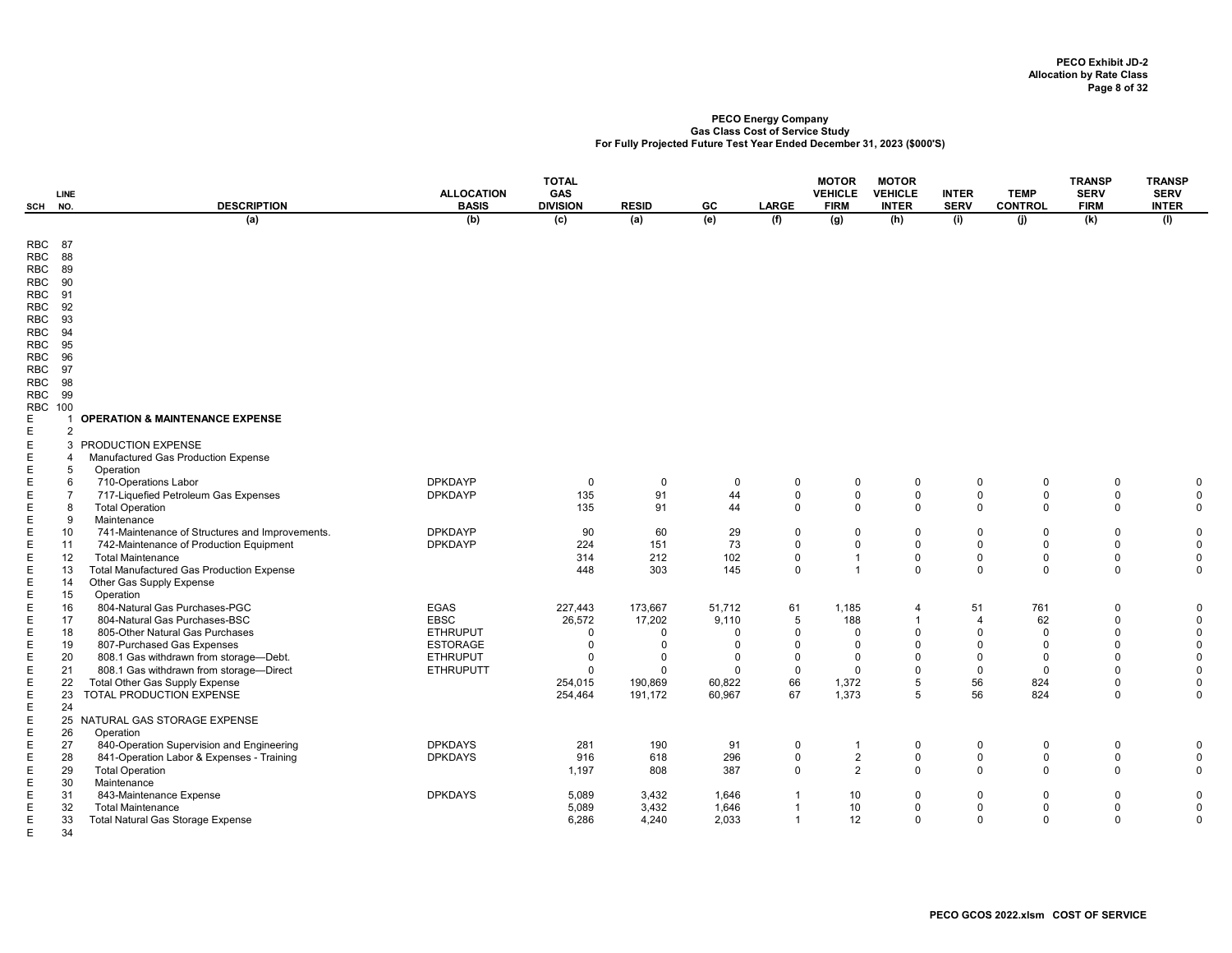| SCH         | LINE<br>NO. | <b>DESCRIPTION</b>                                | <b>ALLOCATION</b><br><b>BASIS</b> | <b>TOTAL</b><br>GAS<br><b>DIVISION</b> | <b>RESID</b> | GC          | <b>LARGE</b>   | <b>MOTOR</b><br><b>VEHICLE</b><br><b>FIRM</b> | <b>MOTOR</b><br><b>VEHICLE</b><br><b>INTER</b> | <b>INTER</b><br><b>SERV</b> | <b>TEMP</b><br><b>CONTROL</b> | <b>TRANSP</b><br><b>SERV</b><br><b>FIRM</b> | <b>TRANSP</b><br><b>SERV</b><br><b>INTER</b> |
|-------------|-------------|---------------------------------------------------|-----------------------------------|----------------------------------------|--------------|-------------|----------------|-----------------------------------------------|------------------------------------------------|-----------------------------|-------------------------------|---------------------------------------------|----------------------------------------------|
|             |             | (a)                                               | (b)                               | (c)                                    | (a)          | (e)         | (f)            | (g)                                           | (h)                                            | (i)                         | (i)                           | (k)                                         | (1)                                          |
| Ε           |             | 35 TRANSMISSION EXPENSES                          |                                   |                                        |              |             |                |                                               |                                                |                             |                               |                                             |                                              |
| Ε           | 36          | <b>Operation Expense</b>                          | <b>TRANPLT</b>                    | $\mathbf 0$                            | $\mathbf 0$  | 0           | $\mathbf 0$    | 0                                             | 0                                              | $\mathbf{0}$                | $\Omega$                      | $\mathbf 0$                                 | $\Omega$                                     |
| $\mathsf E$ | 37          | Maintenance Expense                               | <b>TRANPLT</b>                    | $\mathbf 0$                            | $\Omega$     | $\mathbf 0$ | $\mathbf 0$    | $\mathbf 0$                                   | $\Omega$                                       | $\mathbf 0$                 | $\Omega$                      | $\mathbf 0$                                 | $\mathsf 0$                                  |
| $\mathsf E$ |             | 38 TOTAL TRANSMISSION EXPENSE                     |                                   | $\Omega$                               | $\Omega$     | $\Omega$    | $\Omega$       | $\mathbf 0$                                   | $\mathbf 0$                                    | $\mathbf 0$                 | $\Omega$                      | $\Omega$                                    | $\mathbf 0$                                  |
| $\mathsf E$ | 39          |                                                   |                                   |                                        |              |             |                |                                               |                                                |                             |                               |                                             |                                              |
| $\mathsf E$ |             | 40 DISTRIBUTION EXPENSES                          |                                   |                                        |              |             |                |                                               |                                                |                             |                               |                                             |                                              |
| Ε           | 41          | Operation                                         |                                   |                                        |              |             |                |                                               |                                                |                             |                               |                                             |                                              |
| $\mathsf E$ | 42          | 870-Operation Supervision and Engineering         | SALWAGDO                          | 227                                    | 171          | 46          | $\Omega$       | $\mathbf 0$                                   | $\Omega$                                       | $\Omega$                    | $\Omega$                      | $\overline{7}$                              | 3                                            |
| Ε           | 43          | 874-Mains and Services Expenses                   | PLT 376380                        | 15,266                                 | 10,329       | 3,953       | $\overline{1}$ | 17                                            | $\mathbf 0$                                    | $\mathbf 0$                 | 5                             | 679                                         | 281                                          |
| Е           | 44          | 875-Measuring & Reg. Station Exp.-General         | <b>PLT 378</b>                    | 1,322                                  | 803          | 385         | $\Omega$       | $\overline{2}$                                | $\Omega$                                       | $\Omega$                    | $\overline{1}$                | 92                                          | 38                                           |
| $\mathsf E$ | 45          | 877-Measuring & Reg. Station Exp.-City Gate Sta.  | PLT 379                           | $\Omega$                               | $\Omega$     | $\Omega$    | $\Omega$       | 0                                             | $\mathbf 0$                                    | $\Omega$                    | $\Omega$                      | $\mathbf{0}$                                | $\overline{0}$                               |
| E           | 46          | 878-Meter & House Regulator Expenses              | PLT 3815                          | 5,917                                  | 4,236        | 1,435       | $\Omega$       | 5                                             | $\Omega$                                       | $\Omega$                    | 5                             | 136                                         | 99                                           |
| $\mathsf E$ | 47          | 879-Customer Installations Expenses               | <b>CUSTINSTALL</b>                | 7,534                                  | 6.909        | 615         | $\Omega$       | $\mathbf 0$                                   | $\Omega$                                       | $\Omega$                    | $\Omega$                      | 6                                           | 3                                            |
| Е           | 48          | 880-Other Expenses                                | <b>DISTPLT</b>                    | 17,064                                 | 11,550       | 4,391       | 1              | 19                                            | $\mathbf 0$                                    | $\mathbf{0}$                | $\overline{7}$                | 758                                         | 338                                          |
| $\mathsf E$ | 49          | <b>Total Distribution Operation</b>               |                                   | 47,330                                 | 33,998       | 10,826      | 3              | 44                                            | $\Omega$                                       | $\overline{1}$              | 17                            | 1,678                                       | 762                                          |
| Е           | 50          |                                                   |                                   |                                        |              |             |                |                                               |                                                |                             |                               |                                             |                                              |
| $\mathsf E$ |             | 51 OPERATION & MAINTENANCE EXPENSE CONTINUED      |                                   |                                        |              |             |                |                                               |                                                |                             |                               |                                             |                                              |
| $\mathsf E$ |             | 52 DISTRIBUTION EXPENSES CONTINUED                |                                   |                                        |              |             |                |                                               |                                                |                             |                               |                                             |                                              |
| Ε           | 53          | Maintenance                                       |                                   |                                        |              |             |                |                                               |                                                |                             |                               |                                             |                                              |
| $\mathsf E$ | 54          | 887-Maintenance of Mains                          | <b>PLT 376</b>                    | 22,988                                 | 13.967       | 6,703       | 3              | 40                                            | $\Omega$                                       | $\overline{1}$              | 10                            | 1,605                                       | 660                                          |
| E           | 55          | 889-Maint. of Measuring & Reg. Station Equip.-Gen | <b>PLT 378</b>                    | 1,632                                  | 991          | 476         | $\Omega$       | 3                                             | $\Omega$                                       | $\mathbf 0$                 | $\overline{\phantom{a}}$      | 114                                         | 47                                           |
| $\mathsf E$ | 56          | 892-Maintenance of Services                       | <b>PLT 380</b>                    | 2,857                                  | 2,265        | 583         | $\Omega$       | 0                                             | 0                                              | $\Omega$                    | $\Omega$                      | 5                                           | 3                                            |
| E           | 57          | 893-Maint. of Meters & House Regulators           | PLT 3815                          | 1,459                                  | 1.044        | 354         | $\Omega$       | $\overline{1}$                                | $\Omega$                                       | $\Omega$                    |                               | 34                                          | 24                                           |
| Е           | 58          | 894-Maintenance of Other Equipment                | <b>DISTPLT</b>                    | 818                                    | 553          | 210         | $\Omega$       | $\overline{1}$                                | $\Omega$                                       | $\Omega$                    | $\Omega$                      | 36                                          | 16                                           |
| $\mathsf E$ | 59          | <b>Total Distribution Maintenance</b>             |                                   | 29,754                                 | 18,821       | 8,326       | 3              | 45                                            | $\Omega$                                       | $\overline{1}$              | 13                            | 1,795                                       | 750                                          |
| Е           |             | 60 TOTAL DISTRIBUTION PLANT O&M EXPENSES          |                                   | 77,083                                 | 52,819       | 19,151      | $\overline{7}$ | 89                                            | $\Omega$                                       | $\overline{2}$              | 30                            | 3,473                                       | 1,512                                        |
| Е           |             | 61 TOTAL OPER & MAINT EXP (PROD, TRAN, & DIST)    |                                   | 337.833                                | 248,230      | 82,152      | 74             | 1.475                                         | 5                                              | 58                          | 854                           | 3.473                                       | 1.512                                        |
| $\mathsf E$ | 62          |                                                   |                                   |                                        |              |             |                |                                               |                                                |                             |                               |                                             |                                              |
| Ε           |             | 63 CUSTOMER ACCOUNTS EXPENSES                     |                                   |                                        |              |             |                |                                               |                                                |                             |                               |                                             |                                              |
| Е           | 64          | 902-Meter Reading                                 | <b>CMETRDG</b>                    | 113                                    | 103          | 9           | $\mathbf 0$    | $\Omega$                                      | $\mathbf 0$                                    | $\mathbf 0$                 | $\Omega$                      | $\mathbf 0$                                 | $\Omega$                                     |
| Е           | 65          | 903-Customer Records and Collection Expense       | <b>CUSTREC</b>                    | 15,672                                 | 13,942       | 1,336       | 3              | 5                                             | $\Omega$                                       | $\overline{1}$              | 3                             | 247                                         | 136                                          |
| $\mathsf E$ | 66          | 904-Uncollectible Accounts                        | <b>EXP 904</b>                    | 2,408                                  | 2,143        | 250         | 1              | 4                                             | $\mathbf 0$                                    | $\mathbf 0$                 | $\overline{\mathcal{A}}$      | 5                                           | 3                                            |
| $\mathsf E$ | 67          | 904-Uncollectible Accounts - PPA                  | EXP 904PPA                        | 352                                    | 352          | $\Omega$    | $\Omega$       | $\Omega$                                      | $\Omega$                                       | $\Omega$                    | $\Omega$                      | $\Omega$                                    | $\mathbf 0$                                  |
| $\mathsf E$ | 68          | 905-Miscellaneous CA                              | <b>CUSTCAM</b>                    | 1,010                                  | 926          | 82          | $\Omega$       | 0                                             | 0                                              | $\mathbf 0$                 | $\Omega$                      | $\overline{1}$                              | $\mathbf{0}$                                 |
| $\mathsf E$ |             | 69 TOTAL CUSTOMER ACCTS EXPENSE                   |                                   | 19,555                                 | 17,467       | 1,678       | $\Delta$       | 9                                             | $\Omega$                                       | $\overline{1}$              | $\overline{7}$                | 252                                         | 139                                          |
| Ε           | 70          |                                                   |                                   |                                        |              |             |                |                                               |                                                |                             |                               |                                             |                                              |
| $\mathsf E$ |             | 71 CUSTOMER SERVICE & SALES EXPENSES              |                                   |                                        |              |             |                |                                               |                                                |                             |                               |                                             |                                              |
| Ε           | 72          | 908-Customer Assistance                           | <b>CUSTASST</b>                   | 4,446                                  | 4,239        | 130         | $\overline{1}$ | 0                                             | $\mathbf 0$                                    | $\mathbf 0$                 | $\Omega$                      | 50                                          | 27                                           |
| $\mathsf E$ | 73          | 908-Customer Assistance - Direct Assignment       | <b>CUSTASSTDA</b>                 | 567                                    | 400          | 167         | $\Omega$       | 0                                             | 0                                              | $\mathbf 0$                 | $\Omega$                      | $\mathbf 0$                                 | $\mathbf 0$                                  |
| Е           | 74          | 909-Advertisement                                 | <b>CUSTADVT</b>                   | 727                                    | 693          | 21          | $\Omega$       | $\Omega$                                      | $\Omega$                                       | $\Omega$                    | $\Omega$                      | 8                                           | $\overline{4}$                               |
| Ε           | 75          | 910-Miscellaneous CS                              | <b>CUSTCSM</b>                    | $\Omega$                               | $\Omega$     | $\mathbf 0$ | $\Omega$       | 0                                             | 0                                              | $\mathbf 0$                 | $\Omega$                      | $\Omega$                                    | $\mathbf 0$                                  |
| $\mathsf E$ | 76          | 912-Demonstrating and Selling Expenses            | <b>CUSTSALES</b>                  | 1,726                                  | 1,646        | 50          | $\Omega$       | $\Omega$                                      | $\Omega$                                       | $\Omega$                    | $\Omega$                      | 19                                          | 11                                           |
| $\mathsf E$ | 77          | 916 Miscellaneous Sales Expenses                  | <b>CUSTSALES</b>                  | $\Omega$                               | $\Omega$     | $\mathbf 0$ | $\Omega$       | $\Omega$                                      | $\Omega$                                       | $\mathbf 0$                 | $\Omega$                      | $\Omega$                                    | $\mathbf 0$                                  |
| Ε           |             | 78 TOTAL CUSTOMER SERVICE & SALES EXP             |                                   | 7.466                                  | 6,978        | 368         | $\overline{1}$ | $\mathbf 0$                                   | $\mathbf 0$                                    | $\mathbf 0$                 | $\Omega$                      | 77                                          | 42                                           |
| $\mathsf E$ | 79          |                                                   |                                   |                                        |              |             |                |                                               |                                                |                             |                               |                                             |                                              |
| $\mathsf E$ |             | 80 TOTAL OPER & MAINT EXCL A&G                    |                                   | 364,854                                | 272,674      | 84,197      | 79             | 1,483                                         | 5                                              | 58                          | 861                           | 3,803                                       | 1,693                                        |
| E           | 81          |                                                   |                                   |                                        |              |             |                |                                               |                                                |                             |                               |                                             |                                              |
|             |             | HQTQTQTT                                          |                                   |                                        |              |             |                |                                               |                                                |                             |                               |                                             |                                              |

E 82 ADMINISTRATIVE & GENERAL EXPENSE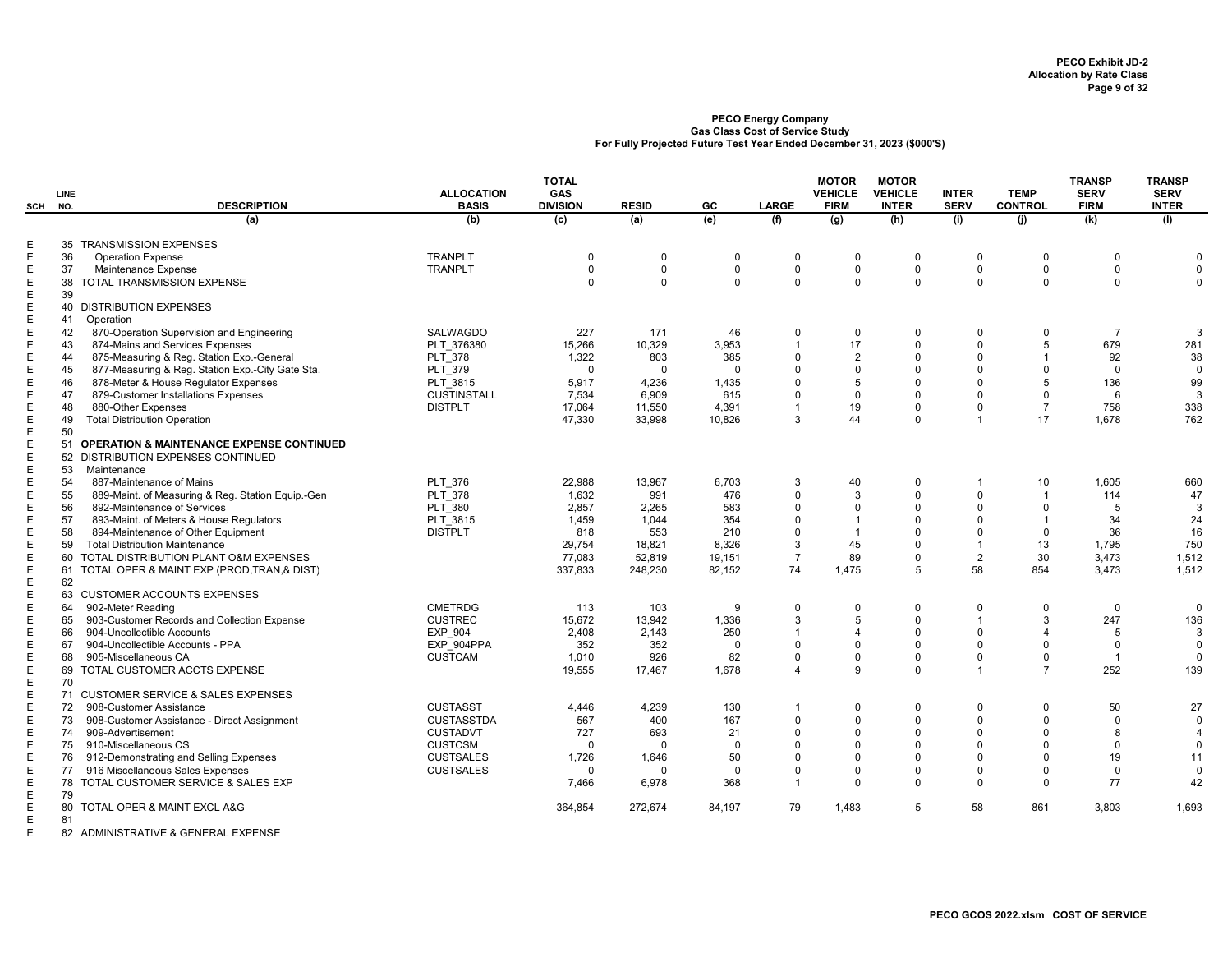|                  | LINE                           |                                                                                                        | <b>ALLOCATION</b> | <b>TOTAL</b><br>GAS |              |             |                | <b>MOTOR</b><br><b>VEHICLE</b> | <b>MOTOR</b><br><b>VEHICLE</b> | <b>INTER</b> | <b>TEMP</b>    | <b>TRANSP</b><br><b>SERV</b> | <b>TRANSP</b><br><b>SERV</b> |
|------------------|--------------------------------|--------------------------------------------------------------------------------------------------------|-------------------|---------------------|--------------|-------------|----------------|--------------------------------|--------------------------------|--------------|----------------|------------------------------|------------------------------|
| SCH              | NO.                            | <b>DESCRIPTION</b>                                                                                     | <b>BASIS</b>      | <b>DIVISION</b>     | <b>RESID</b> | GC          | <b>LARGE</b>   | <b>FIRM</b>                    | <b>INTER</b>                   | <b>SERV</b>  | <b>CONTROL</b> | <b>FIRM</b>                  | <b>INTER</b>                 |
|                  |                                | (a)                                                                                                    | (b)               | (c)                 | (a)          | (e)         | (f)            | (g)                            | (h)                            | (i)          | (i)            | (k)                          | (1)                          |
| Е                | 83                             | 920-Administrative Salaries                                                                            | <b>SALWAGES</b>   | 6,751               | 4,918        | 1,468       | -1             | $\overline{7}$                 | $\mathbf 0$                    | $\Omega$     | $\overline{2}$ | 247                          | 108                          |
| E                | 84                             | 921-Office Supplies & Expense                                                                          | <b>SALWAGES</b>   | 1,762               | 1,284        | 383         | $\mathbf 0$    | $\overline{2}$                 | $\mathbf 0$                    | $\Omega$     | $\overline{1}$ | 64                           | 28                           |
| Е                | 85                             | 923-Outside Service Employed                                                                           | SALWAGES          | 15,922              | 11,600       | 3,462       | $\overline{2}$ | 17                             | $\Omega$                       | $\Omega$     | 5              | 582                          | 254                          |
| E                | 86                             | 924-Property Insurance                                                                                 | <b>PSTDGPLT</b>   | 103                 | 70           | 27          | $\mathbf 0$    | $\mathbf 0$                    | $\mathbf 0$                    | $\Omega$     | $\Omega$       | $\overline{4}$               | 2                            |
| Ε                | 87                             | 925-Injuries and Damages                                                                               | <b>SALWAGES</b>   | 262                 | 191          | 57          | $\mathbf 0$    | $\Omega$                       | $\Omega$                       | $\Omega$     | $\Omega$       | 10                           | $\overline{4}$               |
| E                | 88                             | 926-Employee Pensions & Benefits                                                                       | <b>SALWAGES</b>   | 9.407               | 6.854        | 2,046       | $\overline{1}$ | 10                             | $\Omega$                       | $\Omega$     | 3              | 344                          | 150                          |
| E                | 89                             | 928-Regulatory Commission                                                                              | <b>CLAIMREV</b>   | 2.767               | 1,990        | 663         | $\mathbf 0$    | $\overline{7}$                 | $\mathbf 0$                    | $\Omega$     | $\overline{4}$ | 73                           | 30                           |
| Е                | 90                             | 929-Duplicate Charges-Credit                                                                           | <b>CLAIMREV</b>   | (12)                | (9)          | (3)         | (0)            | (0)                            | (0)                            | (0)          | (0)            | (0)                          | (0)                          |
| E                | 91                             | 930.1-General Advertising                                                                              | <b>CLAIMREV</b>   | $\mathbf{0}$        | $\Omega$     | $\Omega$    | $\Omega$       | 0                              | $\Omega$                       | $\Omega$     | $\Omega$       | $\Omega$                     | $\mathbf 0$                  |
| E                | 92                             | 930.2-Miscellaneous General                                                                            | <b>SALWAGES</b>   | 662                 | 482          | 144         | $\mathbf 0$    | $\overline{1}$                 | $\Omega$                       | $\Omega$     | $\mathbf 0$    | 24                           | 11                           |
| E                | 93                             | 932-Maintenance of General Plant                                                                       | <b>GENLPLT</b>    | 1,358               | 989          | 295         | $\mathbf 0$    | $\overline{1}$                 | $\Omega$                       | $\Omega$     | $\Omega$       | 50                           | 22                           |
| E<br>$\mathsf E$ | 95                             | 94 TOTAL A&G EXPENSE                                                                                   |                   | 38,981              | 28,369       | 8,541       | $\overline{4}$ | 45                             | $\mathbf 0$                    | $\mathbf{1}$ | 15             | 1,397                        | 609                          |
| $\mathsf E$      |                                | 96 TOTAL OPERATION & MAINTENANCE EXPENSES                                                              |                   | 403.835             | 301,043      | 92.738      | 83             | 1.528                          | 5                              | 59           | 876            | 5,200                        | 2.302                        |
| Ε                | 97                             |                                                                                                        |                   |                     |              |             |                |                                | 5                              |              |                |                              |                              |
| $\mathsf E$      |                                | 98 TOTAL PURCHASED GAS O&M EXPENSES                                                                    |                   | 254,015             | 190,869      | 60,822      | 66             | 1,372                          |                                | 56           | 824            | $\mathbf 0$                  | $\mathbf 0$<br>2,302         |
| $\mathsf E$<br>Ε | 100                            | 99 TOTAL O&M EXPENSES EXCLUDING PURCHASED GAS                                                          |                   | 149,820             | 110,174      | 31,916      | 17             | 156                            | $\mathbf 0$                    | 4            | 52             | 5,200                        |                              |
| D<br>D           | $\mathbf{1}$<br>$\overline{2}$ | <b>DEPRECIATION / AMORTIZATION EXPENSE</b>                                                             |                   |                     |              |             |                |                                |                                |              |                |                              |                              |
| D<br>D           | 3<br>$\boldsymbol{\Lambda}$    | INTANGIBLE PLANT EXPENSE                                                                               | <b>INTPLT</b>     | 13,647              | 9,243        | 3,538       | $\overline{1}$ | 15                             | $\mathsf 0$                    | $\Omega$     | 5              | 584                          | 260                          |
| D<br>D           | 6                              | 5 PRODUCTION PLANT EXPENSE                                                                             | <b>PRODPLT</b>    | 170                 | 115          | 55          | $\mathbf 0$    | $\mathbf 0$                    | $\mathsf 0$                    | $\Omega$     | $\mathbf 0$    | $\mathbf 0$                  | $\Omega$                     |
| D<br>D           | 8                              | 7 LOCAL STORAGE PLANT EXPENSE                                                                          | <b>STORPLT</b>    | 3,150               | 2,125        | 1,019       | $\mathbf 0$    | 6                              | $\mathbf 0$                    | $\mathbf 0$  | $\mathbf 0$    | $\mathbf 0$                  | $\Omega$                     |
| D<br>D           | 10                             | 9 TRANSMISSION PLANT EXPENSE                                                                           | <b>TRANPLT</b>    | $\mathbf 0$         | $\mathbf 0$  | $\mathbf 0$ | $\mathbf 0$    | $\mathbf 0$                    | $\mathbf 0$                    | $\Omega$     | $\mathsf 0$    | $\mathbf 0$                  | $\mathbf 0$                  |
| D                |                                | 11 DISTRIBUTION PLANT EXPENSE                                                                          |                   |                     |              |             |                |                                |                                |              |                |                              |                              |
| D                | 12                             | 374-Land Rights                                                                                        | <b>PLT 374</b>    | $\mathbf{0}$        | $\mathbf 0$  | $\mathbf 0$ | $\mathbf 0$    | $\mathbf 0$                    | $\mathbf 0$                    | $\mathbf 0$  | $\mathsf 0$    | $\mathbf 0$                  | $\mathbf 0$                  |
| D                | 13                             | 375-Structures & Improvements                                                                          | <b>PLT 375</b>    | 341                 | 206          | 99          | $\mathbf 0$    | $\overline{1}$                 | $\mathbf 0$                    | $\Omega$     | $\mathbf 0$    | 25                           | 11                           |
| D                | 14                             | 376-Mains                                                                                              |                   |                     |              |             |                |                                |                                |              |                |                              |                              |
| D                | 15                             | General - Excess                                                                                       | <b>PLT 376GE</b>  | 25,987              | 16,781       | 7,839       | 3              | 13                             | $\Omega$                       | $\Omega$     | $\mathbf 0$    | 1,350                        | $\mathbf 0$                  |
| D                | 16                             | General - Average                                                                                      | <b>PLT 376GA</b>  | 8,476               | 4,314        | 2,285       | $\overline{1}$ | 47                             | $\mathbf 0$                    | $\mathbf{1}$ | 16             | 936                          | 876                          |
| D                | 17                             | <b>Direct Assignment</b>                                                                               | <b>DAMAINSDE</b>  | 217                 | $\Omega$     | $\mathbf 0$ | $\mathbf 0$    | $\mathbf 0$                    | $\mathbf 0$                    | $\Omega$     | $\mathbf 0$    | 116                          | 101                          |
| D                | 18                             | <b>Total Account 376</b>                                                                               |                   | 34,680              | 21,095       | 10,123      | 5              | 61                             | $\mathbf 0$                    | $\mathbf{1}$ | 16             | 2,402                        | 977                          |
| D<br>D           | 19<br>20                       | 378-Measuring & Regulating Station Equip-General<br>379-Measuring & Regulating Station Equip-City Gate | <b>PLT 378</b>    | 483                 | 293          | 141         | $\Omega$       | $\overline{1}$                 | $\Omega$                       | $\Omega$     | $\Omega$       | 34                           | 14                           |
| D                | 21                             | City Gate                                                                                              | <b>PLT 379CG</b>  | 1,285               | 781          | 375         | $\mathbf 0$    | 2                              | $\Omega$                       | $\Omega$     | $\overline{1}$ | 90                           | 37                           |
| D                | 22                             | <b>Direct Assignment</b>                                                                               | <b>DAMRDE</b>     | 228                 | $\Omega$     | $\mathbf 0$ | $\mathbf 0$    | $\mathbf 0$                    | $\Omega$                       | $\Omega$     | $\Omega$       | 126                          | 102                          |
| D                | 23                             | <b>Total Account 379</b>                                                                               |                   | 1,513               | 781          | 375         | $\mathbf 0$    | $\overline{2}$                 | $\mathbf 0$                    | $\Omega$     | $\overline{1}$ | 216                          | 139                          |
| D                | 24                             | 380-Services                                                                                           | <b>PLT 380</b>    | 24,108              | 19,111       | 4,920       | $\overline{1}$ | $\overline{2}$                 | $\Omega$                       | $\Omega$     | $\overline{2}$ | 46                           | 25                           |
| D                | 25                             | 381-Meters                                                                                             | <b>CMETERS</b>    | 5,501               | 3,946        | 1,337       | $\mathbf 0$    | 5                              | $\mathbf 0$                    | $\Omega$     | 5              | 115                          | 92                           |
| D                | 26                             | <b>Direct Assignment</b>                                                                               | <b>CMETERSDA</b>  | 8                   | $\Omega$     | $\Omega$    | $\Omega$       | $\Omega$                       | $\Omega$                       | $\Omega$     | $\Omega$       | 8                            | $\overline{0}$               |
| D                | 27                             | <b>Total Account 381</b>                                                                               |                   | 5,509               | 3,946        | 1,337       | $\Omega$       | 5                              | $\Omega$                       | $\Omega$     | 5              | 123                          | 92                           |
| D                | 28                             | 382-Meter Installations                                                                                | <b>CMETERS</b>    | 4.916               | 3,527        | 1,195       | $\Omega$       |                                | $\Omega$                       | $\Omega$     |                | 103                          | 82                           |
| D                | 29                             | <b>Direct Assignment</b>                                                                               | <b>CMETERSDA</b>  | 15                  | $\Omega$     | $\Omega$    | $\Omega$       | ŋ                              | $\Omega$                       | $\Omega$     | $\Omega$       | 15                           | $\mathbf 0$                  |
| D                | 30                             | <b>Total Account 382</b>                                                                               |                   | 4,931               | 3,527        | 1,195       | $\Omega$       | Δ                              | $\Omega$                       | $\Omega$     | $\Delta$       | 118                          | 82                           |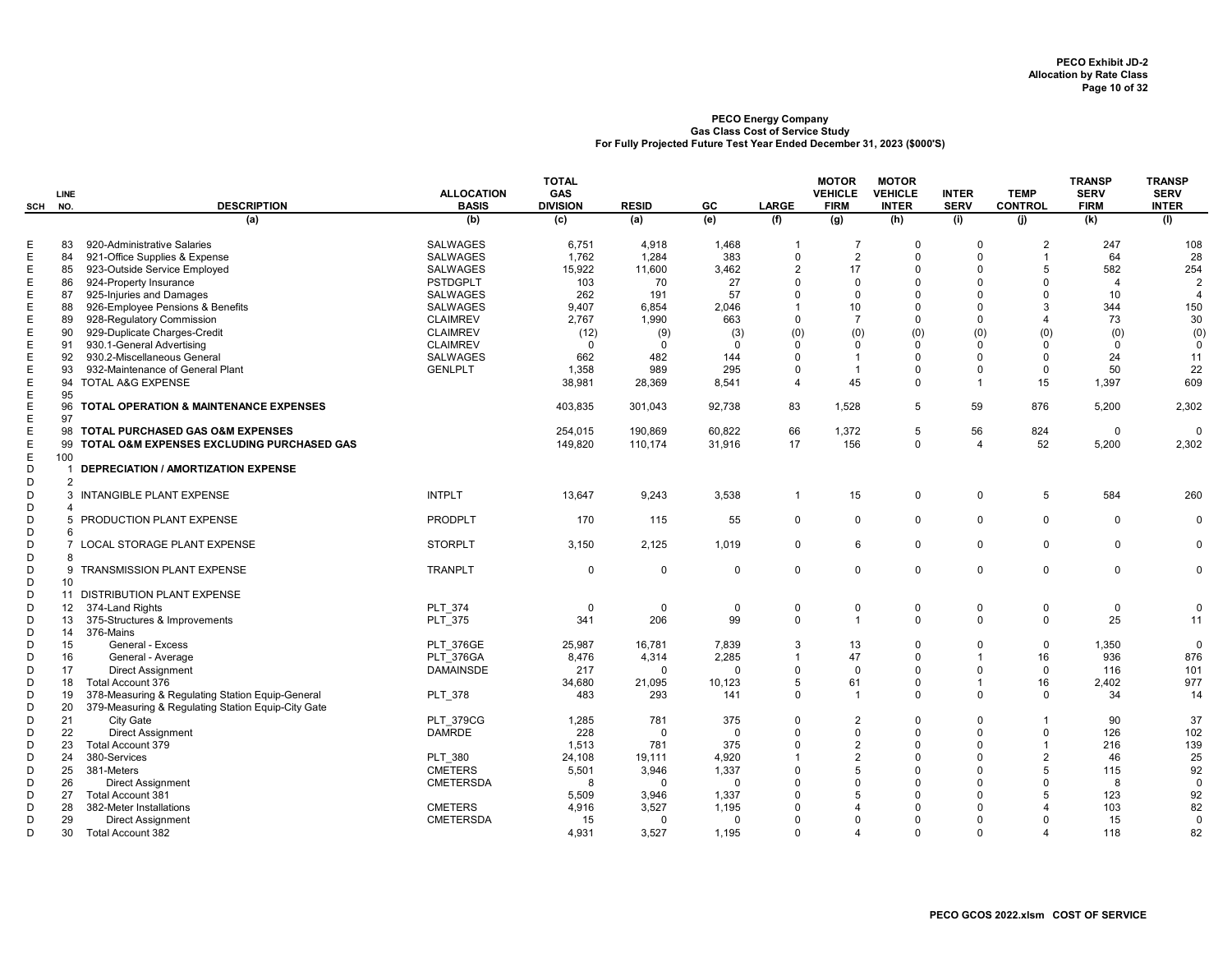|           | LINE           |                                                   | <b>ALLOCATION</b>                | <b>TOTAL</b><br>GAS |              |             |                      | <b>MOTOR</b><br><b>VEHICLE</b> | <b>MOTOR</b><br><b>VEHICLE</b> | <b>INTER</b>            | <b>TEMP</b>    | <b>TRANSP</b><br><b>SERV</b> | <b>TRANSP</b><br><b>SERV</b> |
|-----------|----------------|---------------------------------------------------|----------------------------------|---------------------|--------------|-------------|----------------------|--------------------------------|--------------------------------|-------------------------|----------------|------------------------------|------------------------------|
| SCH       | NO.            | <b>DESCRIPTION</b>                                | <b>BASIS</b>                     | <b>DIVISION</b>     | <b>RESID</b> | GC          | <b>LARGE</b>         | <b>FIRM</b>                    | <b>INTER</b>                   | <b>SERV</b>             | <b>CONTROL</b> | <b>FIRM</b>                  | <b>INTER</b>                 |
|           |                | (a)                                               | (b)                              | (c)                 | (a)          | (e)         | (f)                  | (g)                            | (h)                            | (i)                     | (i)            | (k)                          | (1)                          |
| D         | 31             | 387-Other Equipment                               | PLT 378387                       | 113                 | 61           | 29          | $\mathbf 0$          | 0                              | $\Omega$                       | $\mathbf 0$             | 0              | 14                           | 8                            |
| D         | 32             | 388-Asset Retirement Costs for Distribution Plant | PLT_388                          | $\Omega$            | $\Omega$     | $\Omega$    | 0                    | $\mathbf 0$                    | $\mathbf 0$                    | $\mathbf 0$             | $\mathbf 0$    | $\Omega$                     | $\Omega$                     |
| D<br>D    | 33<br>34       | TOTAL DISTRIBUTION PLANT EXPENSE                  |                                  | 71,677              | 49,021       | 18,220      | 6                    | 75                             | $\mathbf 0$                    | $\overline{1}$          | 28             | 2,977                        | 1,348                        |
| D         | 35             | <b>GENERAL PLANT EXPENSE</b>                      | <b>GENLPLT</b>                   | 2,198               | 1,602        | 478         | 0                    | $\overline{c}$                 | $\mathbf 0$                    | $\mathbf 0$             | $\mathbf{1}$   | 80                           | 35                           |
| D         | 36             |                                                   |                                  |                     |              |             |                      |                                |                                |                         |                |                              |                              |
| D         | 37             | COMMON PLANT DEPRECIATION/AMORTIZATION            | SALWAGES                         | 6,499               | 4,735        | 1,413       | $\overline{1}$       | $\overline{7}$                 | $\mathbf 0$                    | $\mathbf 0$             | $\overline{2}$ | 238                          | 104                          |
| D<br>D    | 38             | 39 NET MANUFACTURED GAS PLANT EXP                 | <b>ETHRUPUT</b>                  | 621                 | 290          | 153         | 0                    | 3                              | 0                              | $\mathbf 0$             | $\overline{1}$ | 82                           | 91                           |
| D         |                | 40 NET AMORTIZATION OF CUSTOMER PROGRAMS          | <b>CSEHPDA</b>                   | 3,228               | 3,228        | $\Omega$    | $\mathbf 0$          | $\mathbf 0$                    | $\mathbf 0$                    | $\mathbf 0$             | $\mathbf 0$    | $\mathbf{0}$                 | $\mathbf 0$                  |
| D         | 41             |                                                   |                                  |                     |              |             |                      |                                |                                |                         |                |                              |                              |
| D         | 42             | TOTAL DEPRECIATION / AMORTIZATION EXPENSE         |                                  | 101,192             | 70,359       | 24,876      | 9                    | 109                            | $\mathbf 0$                    | $\overline{2}$          | 37             | 3,961                        | 1,839                        |
| D         | 43             |                                                   |                                  |                     |              |             |                      |                                |                                |                         |                |                              |                              |
| D         | 44             |                                                   |                                  |                     |              |             |                      |                                |                                |                         |                |                              |                              |
| D         | 45             |                                                   |                                  |                     |              |             |                      |                                |                                |                         |                |                              |                              |
| D         | 46<br>47       |                                                   |                                  |                     |              |             |                      |                                |                                |                         |                |                              |                              |
| D<br>D    | 48             |                                                   |                                  |                     |              |             |                      |                                |                                |                         |                |                              |                              |
| D         | 49             |                                                   |                                  |                     |              |             |                      |                                |                                |                         |                |                              |                              |
| D         | 50             |                                                   |                                  |                     |              |             |                      |                                |                                |                         |                |                              |                              |
| <b>TO</b> | -1             | OTHER OPERATING EXPENSES                          |                                  |                     |              |             |                      |                                |                                |                         |                |                              |                              |
| <b>TO</b> | $\overline{2}$ |                                                   |                                  |                     |              |             |                      |                                |                                |                         |                |                              |                              |
| TO        |                | 3 TAXES OTHER THAN INCOME TAXES                   |                                  |                     |              |             |                      |                                |                                |                         |                |                              |                              |
| TO        | 4              | <b>General Taxes</b>                              |                                  |                     |              |             |                      |                                |                                |                         |                |                              |                              |
| TO        | 5              | <b>PURTA Taxes</b>                                | <b>TOTPLT</b>                    | 2,100               | 1,422        | 544         | $\mathbf 0$          | $\overline{c}$                 | 0                              | $\mathbf 0$             |                | 90                           | 40                           |
| <b>TO</b> | 6              | <b>Capital Stock</b>                              | <b>TOTPLT</b>                    | $\mathbf 0$         | $\mathbf 0$  | $\mathbf 0$ | 0                    | 0                              | $\mathbf 0$                    | $\mathbf 0$             | $\Omega$       | $\mathbf 0$                  | $\mathbf 0$                  |
| TO        | $\overline{7}$ | <b>Payroll Related</b>                            | SALWAGES                         | 4,354               | 3,172        | 947         | $\Omega$             | 5                              | $\Omega$                       | $\mathbf 0$             | $\mathbf 1$    | 159                          | 70                           |
| TO<br>TO  | 8<br>9         | Real Estate Tax<br>PA and Local Use Tax           | <b>TOTPLT</b><br><b>CLAIMREV</b> | 1,791<br>663        | 1,213<br>477 | 464<br>159  | $\Omega$<br>$\Omega$ | $\overline{2}$                 | $\Omega$<br>$\Omega$           | $\Omega$<br>$\mathbf 0$ |                | 77<br>17                     | 34<br>$\overline{7}$         |
| <b>TO</b> | 10             | <b>Total General Taxes</b>                        |                                  | 8,908               | 6,284        | 2,114       | $\overline{1}$       | $\overline{c}$<br>11           | $\mathbf 0$                    | $\pmb{0}$               | $\overline{4}$ | 343                          | 151                          |
| <b>TO</b> | 11             |                                                   |                                  |                     |              |             |                      |                                |                                |                         |                |                              |                              |
| <b>TO</b> | 12             |                                                   |                                  |                     |              |             |                      |                                |                                |                         |                |                              |                              |
| TO        | 13             | <b>Franchise and Revenue Taxes</b>                |                                  |                     |              |             |                      |                                |                                |                         |                |                              |                              |
| TO        | 14             | <b>Retail Revenue</b>                             |                                  | $\Omega$            |              |             |                      |                                |                                |                         |                |                              |                              |
| TO        | 15             | <b>Forfeited Discounts</b>                        |                                  | $\Omega$            |              |             |                      |                                |                                |                         |                |                              |                              |
| TO        | 16             | Less: Bad Debt                                    |                                  | $\Omega$            |              |             |                      |                                |                                |                         |                |                              |                              |
| TO        | 17             | <b>Total Revenue</b>                              | CALCULATED                       | $\Omega$            | $\mathbf 0$  | 0           | $\mathbf 0$          | 0                              | 0                              | $\mathbf 0$             | 0              | 0                            | 0                            |
| TO        | 18             | Total Distribution @ GRT Rate 0.00%               | CALCULATED                       | $\Omega$            | $\mathbf 0$  | $\mathbf 0$ | $\mathbf 0$          | 0                              | 0                              | $\mathbf 0$             | 0              | $\mathbf 0$                  | $\Omega$                     |
| <b>TO</b> | 19             | <b>Total Franchise and Revenue Taxes</b>          |                                  | $\Omega$            | $\mathbf 0$  | $\Omega$    | $\mathbf 0$          | $\mathsf 0$                    | $\mathbf 0$                    | $\mathbf 0$             | $\mathbf 0$    | $\Omega$                     | $\Omega$                     |
| TO<br>TO  | 20             | 21 TOTAL TAXES OTHER THAN INCOME                  |                                  | 8,908               | 6,284        | 2,114       | $\overline{1}$       | 11                             | 0                              | $\mathbf 0$             | $\overline{4}$ | 343                          | 151                          |
| <b>TO</b> | 22             |                                                   |                                  |                     |              |             |                      |                                |                                |                         |                |                              |                              |
| <b>TO</b> | 23             |                                                   |                                  |                     |              |             |                      |                                |                                |                         |                |                              |                              |

TO 24 TO 25

TO 26

TO 27

TO 28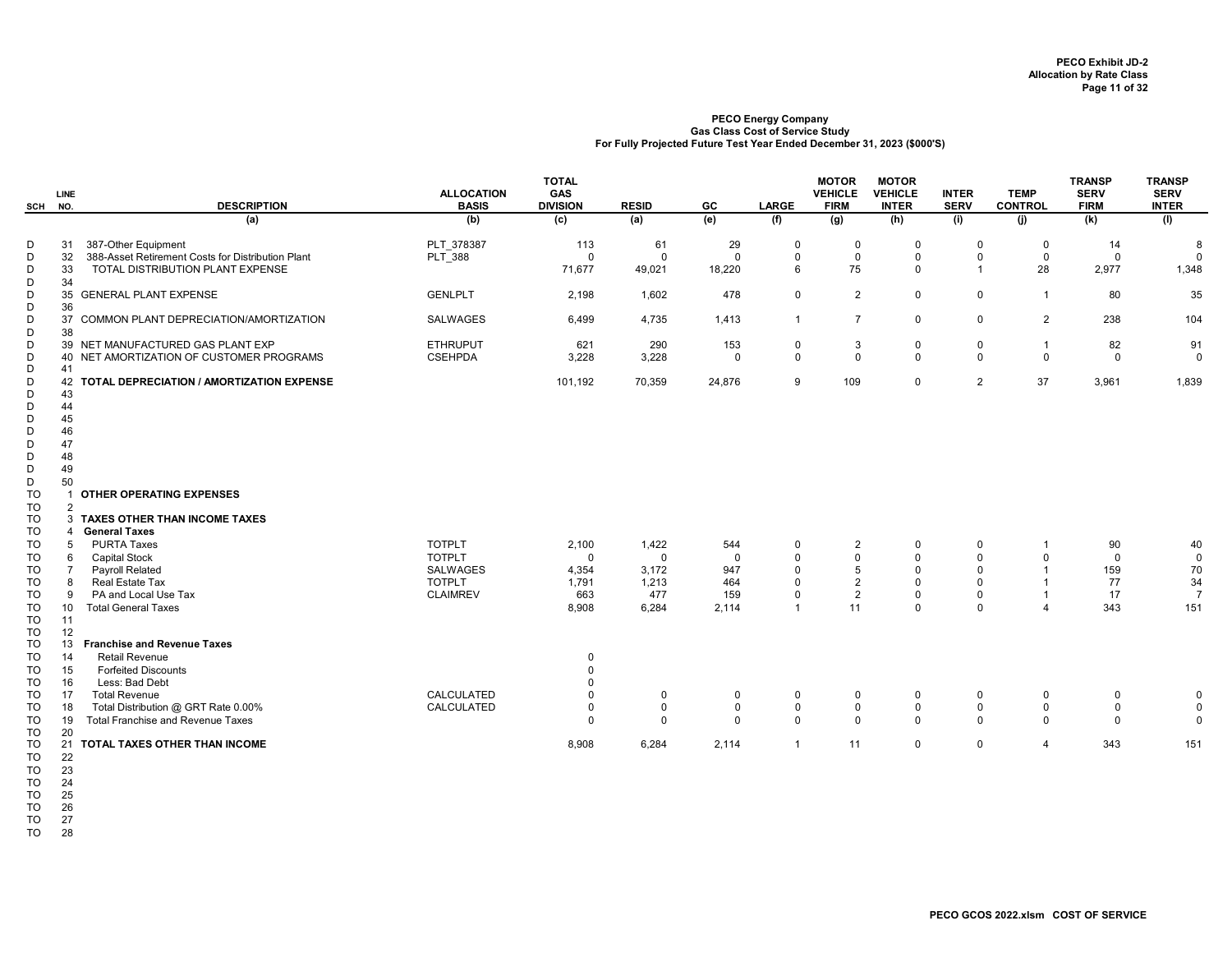| SCH                   | LINE<br>NO.           | <b>DESCRIPTION</b>                                                              | <b>ALLOCATION</b><br><b>BASIS</b> | TOTAL<br>GAS<br><b>DIVISION</b> | <b>RESID</b>    | GC              | LARGE               | <b>MOTOR</b><br><b>VEHICLE</b><br><b>FIRM</b> | <b>MOTOR</b><br><b>VEHICLE</b><br><b>INTER</b> | <b>INTER</b><br><b>SERV</b>   | <b>TEMP</b><br><b>CONTROL</b> | <b>TRANSP</b><br><b>SERV</b><br><b>FIRM</b> | <b>TRANSP</b><br><b>SERV</b><br><b>INTER</b> |
|-----------------------|-----------------------|---------------------------------------------------------------------------------|-----------------------------------|---------------------------------|-----------------|-----------------|---------------------|-----------------------------------------------|------------------------------------------------|-------------------------------|-------------------------------|---------------------------------------------|----------------------------------------------|
|                       |                       | (a)                                                                             | (b)                               | $\overline{c}$                  | (a)             | (e)             | (f)                 | (g)                                           | (h)                                            | (i)                           | (i)                           | (k)                                         | (1)                                          |
| TO<br>TO<br><b>TO</b> | 29<br>30<br>31        |                                                                                 |                                   |                                 |                 |                 |                     |                                               |                                                |                               |                               |                                             |                                              |
| TO<br>TO              | 32<br>33              |                                                                                 |                                   |                                 |                 |                 |                     |                                               |                                                |                               |                               |                                             |                                              |
| TO<br>TO              | 34<br>35              |                                                                                 |                                   |                                 |                 |                 |                     |                                               |                                                |                               |                               |                                             |                                              |
| TO<br>TO              | 36<br>37              |                                                                                 |                                   |                                 |                 |                 |                     |                                               |                                                |                               |                               |                                             |                                              |
| TO<br>TO<br>TO        | 38<br>39<br>40        |                                                                                 |                                   |                                 |                 |                 |                     |                                               |                                                |                               |                               |                                             |                                              |
| TO<br>TO              | 41<br>42              |                                                                                 |                                   |                                 |                 |                 |                     |                                               |                                                |                               |                               |                                             |                                              |
| TO<br>TO              | 43<br>44              |                                                                                 |                                   |                                 |                 |                 |                     |                                               |                                                |                               |                               |                                             |                                              |
| TO<br>TO              | 45<br>46              |                                                                                 |                                   |                                 |                 |                 |                     |                                               |                                                |                               |                               |                                             |                                              |
| TO<br>TO              | 47<br>48              |                                                                                 |                                   |                                 |                 |                 |                     |                                               |                                                |                               |                               |                                             |                                              |
| TO<br>TO              | 49<br>50              |                                                                                 |                                   |                                 |                 |                 |                     |                                               |                                                |                               |                               |                                             |                                              |
| TI                    | -1                    | DEVELOPMENT OF INCOME TAXES                                                     |                                   |                                 |                 |                 |                     |                                               |                                                |                               |                               |                                             |                                              |
| TI<br>TI              | $\overline{2}$        | 3 TOTAL OPERATING REVENUES EXCL PURCHASED GAS                                   |                                   | 398,127                         | 271,299         | 100,504         | 77                  | 467                                           | $\overline{2}$                                 | 10                            | 446                           | 15,638                                      | 9,683                                        |
| TI                    |                       | 4 LESS:                                                                         |                                   |                                 |                 |                 |                     |                                               |                                                |                               |                               |                                             |                                              |
| TI                    | $5^{\circ}$<br>6      | OPER. & MAINT. EXP. EXCL PURCHASED GAS<br>DEPRECIATION AND AMORTIZATION EXPENSE | SCH E, LN 99<br>SCH D, LN 42      | 149,820                         | 110,174         | 31,916          | 17                  | 156                                           | $\mathbf 0$<br>$\mathbf 0$                     | $\overline{4}$                | 52                            | 5,200                                       | 2,302                                        |
| TI<br>TI              | $\overline{7}$        | TAXES OTHER THAN INCOME TAXES                                                   | SCH TO, LN 21                     | 101,192<br>8,908                | 70,359<br>6,284 | 24,876<br>2,114 | 9<br>$\overline{1}$ | 109<br>11                                     | $\mathbf 0$                                    | $\overline{2}$<br>$\mathbf 0$ | 37<br>$\overline{4}$          | 3,961<br>343                                | 1,839<br>151                                 |
| TI<br>TI              |                       | 8 NET OPERATING INCOME BEFORE TAXES<br>9 LESS:                                  |                                   | 138,207                         | 84,482          | 41,598          | 51                  | 191                                           | $\overline{1}$                                 | 5                             | 353                           | 6,134                                       | 5,391                                        |
| TI<br>TI              | 10 <sup>1</sup><br>11 | INTEREST EXPENSE (Rate Base * 1.83% Weighted Cost of Debt)                      |                                   | 52,581                          | 35,635          | 13,556          | $5\phantom{.0}$     | 60                                            | $\mathbf 0$                                    | $\mathbf{1}$                  | 19                            | 2,325                                       | 981                                          |
| TI                    |                       | 12 BASE TAXABLE DISTRIBUTION INCOME EXCL PURCHASED GAS                          |                                   | 85,626                          | 48,847          | 28,042          | 47                  | 131                                           | $\overline{1}$                                 | 4                             | 335                           | 3,810                                       | 4,410                                        |
| TI<br>TI              | 13                    | 14 FEDERAL & STATE TAX ADJUSTMENTS                                              |                                   |                                 |                 |                 |                     |                                               |                                                |                               |                               |                                             |                                              |
| TI                    | 15                    | Regulatory Asset Programs M-1 (Pension & Post Ret)                              | <b>SALWAGES</b>                   | 6,989                           | 5,092           | 1,520           | -1                  | $\overline{7}$                                | $\mathbf 0$                                    | $\mathbf 0$                   | $\overline{2}$                | 255                                         | 112                                          |
| TI                    | 16                    | Other Property Basis Adjustment (CIAC/ICM)                                      | <b>DISTPLT</b>                    | 5,422                           | 3,670           | 1,395           | $\mathbf 0$         | 6                                             | $\mathbf{0}$                                   | $\mathbf 0$                   | $\overline{2}$                | 241                                         | 107                                          |
| TI                    | 17                    | Removal Costs/Software                                                          | <b>TOTPLT</b>                     | 4,258                           | 2,884           | 1,104           | $\Omega$            | 5                                             | $\Omega$                                       | $\Omega$                      | $\overline{2}$                | 182                                         | 81                                           |
| TI                    | 18                    | <b>AFUDC Equity</b>                                                             | <b>TOTPLT</b>                     | 3,493                           | 2,366           | 905             | $\mathbf 0$         | $\overline{4}$                                | $\overline{0}$                                 | $\mathbf 0$                   | $\overline{1}$                | 149                                         | 67                                           |
| TI                    | 19                    | <b>Permanent Adjustments</b>                                                    | <b>TOTPLT</b>                     | (736)                           | (498)           | (191)           | (0)                 | (1)                                           | (0)                                            | (0)                           | (0)                           | (31)                                        | (14)                                         |
| TI                    | 20<br>21              | <b>Repair Deduction</b>                                                         | <b>TOTPLT</b>                     | 157,400<br>176,826              | 106,608         | 40,803          | 14                  | 179                                           | 0<br>$\mathbf 0$                               | 3<br>$\overline{4}$           | 58<br>65                      | 6,732                                       | 3,002<br>3,354                               |
| TI<br>TI              | 22                    | TOTAL FEDERAL & STATE TAX ADJUSTMENTS                                           |                                   |                                 | 120,121         | 45,537          | 16                  | 200                                           |                                                |                               |                               | 7,529                                       |                                              |
| TI                    |                       | 23 CALCULATION OF PA STATE INCOME TAXES                                         |                                   |                                 |                 |                 |                     |                                               |                                                |                               |                               |                                             |                                              |
| TI<br>TI              |                       | 24 BASE TAXABLE INCOME<br>25 LESS:                                              | SCH TI, LN 12                     | 85,626                          | 48,847          | 28,042          | 47                  | 131                                           | $\overline{1}$                                 | 4                             | 335                           | 3,810                                       | 4,410                                        |
| TI                    | 26                    | State Tax Depreciation (Over) Under Book                                        | <b>TOTPLT</b>                     | 10,989                          | 7,443           | 2,849           | $\overline{1}$      | 12                                            | $\mathbf 0$                                    | 0                             | $\overline{4}$                | 470                                         | 210                                          |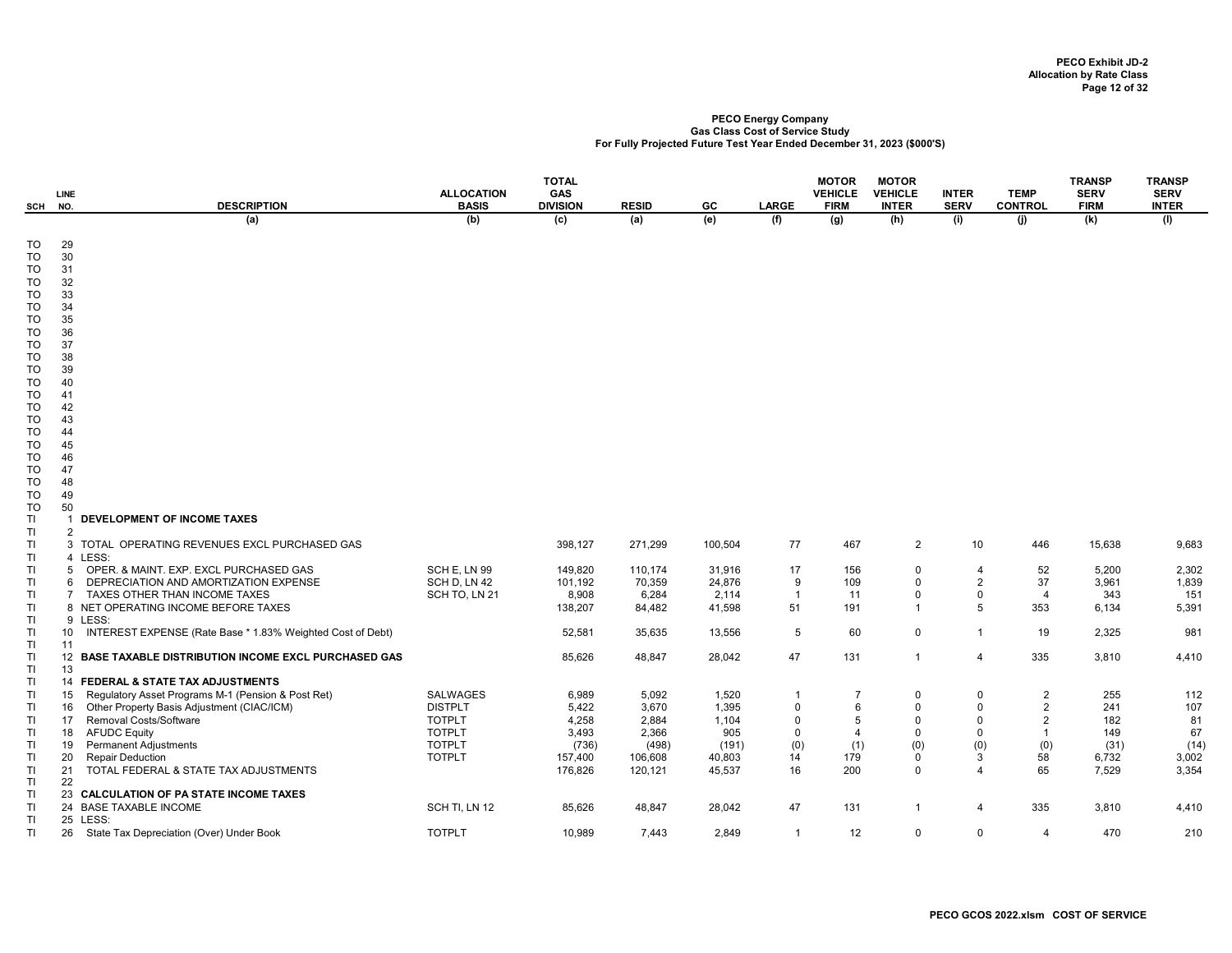|                                    | <b>LINE</b><br>SCH NO.     | <b>DESCRIPTION</b>                                                                                                                                                         | <b>ALLOCATION</b><br><b>BASIS</b>               | <b>TOTAL</b><br>GAS<br><b>DIVISION</b> | <b>RESID</b>                    | GC                             | <b>LARGE</b>                            | <b>MOTOR</b><br><b>VEHICLE</b><br><b>FIRM</b> | <b>MOTOR</b><br><b>VEHICLE</b><br><b>INTER</b> | <b>INTER</b><br><b>SERV</b> | <b>TEMP</b><br><b>CONTROL</b>      | <b>TRANSP</b><br><b>SERV</b><br><b>FIRM</b> | <b>TRANSP</b><br><b>SERV</b><br><b>INTER</b> |
|------------------------------------|----------------------------|----------------------------------------------------------------------------------------------------------------------------------------------------------------------------|-------------------------------------------------|----------------------------------------|---------------------------------|--------------------------------|-----------------------------------------|-----------------------------------------------|------------------------------------------------|-----------------------------|------------------------------------|---------------------------------------------|----------------------------------------------|
|                                    |                            | (a)                                                                                                                                                                        | (b)                                             | (c)                                    | (a)                             | (e)                            | (f)                                     | (g)                                           | (h)                                            | (i)                         | (i)                                | (k)                                         | (1)                                          |
| TI<br>TI<br>TI<br><b>TI</b>        | 27<br>28<br>29<br>30       | <b>Total Tax Adjustments</b><br>PA STATE TAXALBE DISTRIBUTION INCOME<br>PA STATE INCOME TAXES @ Tax Rate 9.99%<br>PLUS: DEFERRED STATE INCOME TAXES                        | SCH TI, LN 21                                   | 176,826<br>(102, 189)<br>(10, 209)     | 120,121<br>(78, 718)<br>(7,864) | 45,537<br>(20, 343)<br>(2,032) | 16<br>30<br>3                           | 200<br>(81)<br>(8)                            | $\Omega$<br>$\mathbf 0$<br>$\mathbf 0$         | 4<br>(0)<br>(0)             | 65<br>266<br>27                    | 7,529<br>(4, 189)<br>(418)                  | 3,354<br>846<br>85                           |
| TI<br><b>TI</b>                    | 31<br>32                   | Net Operating Loss Utilization<br>TOTAL STATE INCOME TAX                                                                                                                   | CALCULATED                                      | 10,209<br>$\Omega$                     | 7,864<br>$\Omega$               | 2,032<br>$\Omega$              | (3)<br>$\Omega$                         | 8<br>$\mathbf 0$                              | (0)<br>$\alpha$                                | $\mathbf 0$<br>$\Omega$     | (27)<br>$\mathbf 0$                | 418<br>$\mathbf 0$                          | (85)<br>$\mathbf 0$                          |
| TI<br>TI<br>TI<br><b>TI</b>        | 33<br>34<br>36             | Deferred Taxes on Timing Differences - State<br>Deferred Taxes on State NOL<br>35 TOTAL STATE INCOME TAX EXPENSE                                                           | <b>TOTPLT</b><br><b>TOTPLT</b>                  | (1,240)<br>10,229<br>8,989             | (840)<br>6,928<br>6,088         | (321)<br>2,652<br>2,330        | (0)<br>$\overline{1}$<br>$\overline{1}$ | (1)<br>12<br>10                               | (0)<br>$\mathbf 0$<br>$\mathbf 0$              | (0)<br>0<br>$\mathbf 0$     | (0)<br>$\overline{4}$<br>3         | (53)<br>438<br>384                          | (24)<br>195<br>171                           |
| TI<br>TI                           | 37                         | <b>CALCULATION OF FEDERAL INCOME TAXES</b><br>38 BASE TAXABLE INCOME                                                                                                       | SCH TI, LN 12                                   | 85,626                                 | 48,847                          | 28,042                         | 47                                      | 131                                           | $\mathbf{1}$                                   | 4                           | 335                                | 3,810                                       | 4,410                                        |
| <b>TI</b><br>TI<br>TI              | 40<br>41                   | 39 LESS:<br>PA State Income Taxes<br>Federal Tax Depreciation (Over) Under Book                                                                                            | SCH TI, LN 32<br><b>TOTPLT</b>                  | $\mathbf 0$<br>(6,880)                 | 0<br>(4,660)                    | $\Omega$<br>(1,783)            | 0<br>(1)                                | 0<br>(8)                                      | $\mathbf 0$<br>(0)                             | $\mathbf 0$<br>(0)          | 0<br>(3)                           | $\mathbf 0$<br>(294)                        | $\mathbf 0$<br>(131)                         |
| TI<br><b>TI</b><br><b>TI</b>       | 42<br>43<br>44             | <b>Total Tax Adjustments</b><br>FEDERAL TAXALBE DISTRIBUTION INCOME<br>FEDERAL INCOME TAXES @ Tax Rate 21.00%                                                              | SCH TI, LN 21                                   | 176,826<br>(84, 320)<br>17,707         | 120,121<br>(66, 615)<br>13,989  | 45,537<br>(15, 711)<br>3,299   | 16<br>31<br>(7)                         | 200<br>(61)<br>13                             | $\mathbf 0$<br>$\mathbf{1}$<br>(0)             | 4<br>$\mathbf 0$<br>(0)     | 65<br>272<br>(57)                  | 7,529<br>(3, 425)<br>719                    | 3,354<br>1,187<br>(249)                      |
| TI<br>TI<br>TI<br>TI<br>TI         | 45<br>46<br>47<br>48<br>49 |                                                                                                                                                                            |                                                 |                                        |                                 |                                |                                         |                                               |                                                |                             |                                    |                                             |                                              |
| <b>TI</b><br>TI<br>TI              | 50<br>51<br>52             | DEVELOPMENT OF INCOME TAXES CONTINUED                                                                                                                                      |                                                 |                                        |                                 |                                |                                         |                                               |                                                |                             |                                    |                                             |                                              |
| TI<br>TI                           |                            | 53 FEDERAL INCOME TAXES @ Tax Rate 21.00%<br>54 PLUS: DEFERRED FEDERAL INCOME TAXES                                                                                        | SCH TI, LN 44                                   | 17,707                                 | 13,989                          | 3,299                          | (7)                                     | 13                                            | (0)                                            | (0)                         | (57)                               | 719                                         | (249)                                        |
| TI<br><b>TI</b><br>TI<br><b>TI</b> | 55<br>56<br>57             | Deferred Taxes on Timing Differences - Federal<br><b>Excess Deferred Amortization</b><br>FIT Expense on Flow Through Adjustments<br>58 LESS: OTHER FEDERAL TAX ADJUSTMENTS | <b>TOTPLT</b><br><b>TOTPLT</b><br><b>TOTPLT</b> | (3,943)<br>2,930<br>(494)              | (2,671)<br>1.984<br>(335)       | (1,022)<br>759<br>(128)        | (0)<br>$\mathbf 0$<br>(0)               | (4)<br>3<br>(1)                               | (0)<br>$\mathbf 0$<br>(0)                      | (0)<br>$\mathbf 0$<br>(0)   | (1)<br>$\overline{1}$<br>(0)       | (169)<br>125<br>(21)                        | (75)<br>56<br>(9)                            |
| <b>TI</b><br>TI<br><b>TI</b>       | 59                         | Amortization of ITC - Gas Plant<br>60 TOTAL FEDERAL INCOME TAX EXPENSE<br>61 TOTAL INCOME TAX EXPENSE EXCLUDING PURCHASED GAS                                              | <b>TOTPLT</b>                                   | (8)<br>16,208<br>25,197                | (6)<br>12,974<br>19,062         | (2)<br>2,911<br>5,241          | (0)<br>(7)<br>(6)                       | (0)<br>11<br>21                               | (0)<br>(0)<br>(0)                              | (0)<br>(0)<br>$\mathbf 0$   | (0)<br>(58)<br>(54)                | (0)<br>655<br>1,040                         | (0)<br>(278)<br>(106)                        |
| TI<br>TI<br>TI<br><b>TI</b>        | 62                         | 63 DEVELOPMENT OF PURCHASED GAS TAXES<br>64 PURCHASED GAS OPERATING REVENUES<br>65 LESS:                                                                                   |                                                 | 254,015                                | 190,869                         | 60,822                         | 66                                      | 1,372                                         | 5                                              | 56                          | 824                                | $\mathbf 0$                                 | $\Omega$                                     |
| TI<br>TI<br>TI                     | 66                         | OPERATION & MAINTAINENCE EXPENSE<br>67 NET OPERATING INCOME BEFORE TAXES<br>68 LESS:                                                                                       |                                                 | 254,015<br>$\Omega$                    | 190,869<br>0                    | 60,822<br>0                    | 66<br>$\mathbf 0$                       | 1,372<br>$\Omega$                             | 5<br>$\mathbf 0$                               | 56<br>$\mathbf 0$           | 824<br>$\mathbf 0$                 | $\mathbf 0$<br>$\Omega$                     | $\mathbf 0$<br>$\Omega$                      |
| TI<br><b>TI</b><br><b>TI</b>       | 69                         | INTEREST EXPENSE (Rate Base * 1.83% Weighted Cost of Debt)<br>70 BASE TAXABLE PURCHASED GAS INCOME<br>71 LESS:                                                             |                                                 | 198<br>(198)                           | 151<br>(151)                    | 45<br>(45)                     | 0<br>(0)                                | $\mathbf 1$<br>(1)                            | $\mathbf 0$<br>(0)                             | $\mathbf 0$<br>(0)          | $\overline{1}$<br>(1)              | $\Omega$<br>$\Omega$                        | $\mathbf 0$<br>$\Omega$                      |
| <b>TI</b><br><b>TI</b><br>TI       | 72<br>73<br>74             | PA STATE PURCHASED GAS INCOME TAXES @ Tax Rate 9.99%<br>Net Operating Loss Utilization<br>TOTAL STATE INCOME TAX                                                           | <b>CALCULATED</b>                               | (20)<br>20<br>$\Omega$                 | (15)<br>15<br>$\Omega$          | (5)<br>5<br>$\Omega$           | (0)<br>$\Omega$<br>$\Omega$             | (0)<br>$\mathbf 0$<br>$\Omega$                | (0)<br>$\Omega$<br>$\mathbf 0$                 | (0)<br>$\Omega$<br>$\Omega$ | (0)<br>$\mathbf 0$<br>$\mathbf{0}$ | $\Omega$<br>$\Omega$<br>$\Omega$            | $\Omega$<br>$\Omega$<br>$\mathbf 0$          |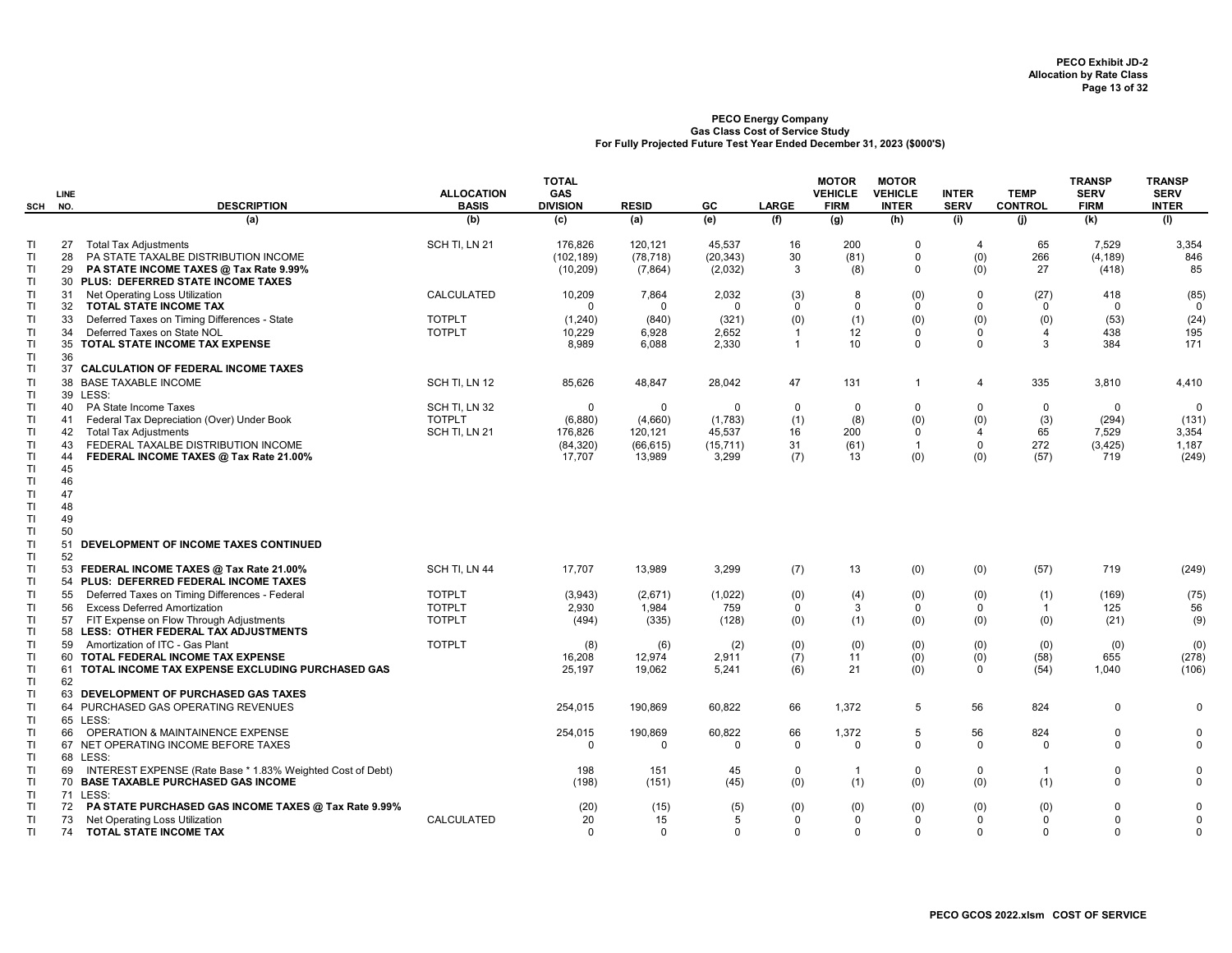| (b)<br>(e)<br>(a)<br>(c)<br>(a)<br>(f)<br>(g)<br>(h)<br>(i)<br>(i)<br>(k)<br>(1)<br>75 EQUALS:<br>TI<br>42<br>32<br>TI<br>76<br>FEDERAL PURCHASED GAS INCOME TAXES @ Tax Rate 21.00%<br>9<br>$\mathbf 0$<br>$\mathbf 0$<br>0<br>$\mathbf 0$<br>0<br>$\mathbf 0$<br>$\mathbf 0$<br>TI<br>77<br>TI<br>TOTAL PA INCOME TAX EXPENSE<br>8,989<br>6,088<br>2,330<br>10<br>0<br>$\mathbf 0$<br>3<br>384<br>171<br>78<br>$\mathbf{1}$<br>(0)<br>(278)<br>16,250<br>2,920<br>(7)<br>11<br>(0)<br>(58)<br>655<br>TI<br>79 TOTAL FEDERAL INCOME TAX EXPENSE<br>13,005<br>21<br>25,238<br>(6)<br>(0)<br>(54)<br>TI<br>TOTAL INCOME TAX EXPENSE<br>19,093<br>5,250<br>$\mathbf 0$<br>1,040<br>(106)<br>80<br><b>TI</b><br>81<br>$\mathbf 0$<br>$\mathsf 0$<br>151<br>TI<br>82 TOTAL OTHER TAX EXPENSE<br>8,908<br>6,284<br>2,114<br>$\overline{1}$<br>11<br>$\overline{4}$<br>343<br>83<br>TI<br>34,146<br>25,378<br>7,364<br>(5)<br>32<br>(0)<br>$\mathsf 0$<br>(51)<br>1,382<br>45<br>TI<br>84<br><b>TOTAL TAX EXPENSE</b><br>TI<br>85<br>86<br>TI<br>TI<br>87<br>88<br>TI<br>TI.<br>89<br>TI<br><b>TAX RATES &amp; FACTORS</b><br>90<br>0.00%<br>TI<br>91 GROSS RECEIPTS TAX RATE<br>9.99%<br>TI<br>92 STATE TAX RATE<br>21.00%<br>TI<br>93 FEDERAL TAX RATE - CURRENT<br>94<br>TI<br>TI<br>95 LPC REVENUE FACTOR<br>0.00196<br>TI<br>96 GROSS REVENUE CONVERSION FACTOR<br>1.41432<br>0.00327<br>TI<br>97 UNCOLLECTIBLES EXPENSE FACTOR<br><b>TI</b><br>0.00435<br>98 PUC / OTS & SBA FEE AS % OF REV FACTOR<br>1.83%<br>TI<br>99 WEIGHTED COST OF DEBT<br>TI.<br>100<br>SW<br>DEVELOPMENT OF SALARIES & WAGES ALLOCATION FACTOR<br>$\mathbf 1$<br>2<br>SW<br>SW<br>3 PRODUCTION SALARIES & WAGES EXPENSE<br>Manufactured Gas Production Expense<br>SW<br>4<br>OX PRODM<br>51<br>35<br>17<br>SW<br>5<br>Operation - Acct 717<br>$\mathbf 0$<br>0<br>$\mathbf 0$<br>$\mathbf 0$<br>0<br>0<br>$\mathbf 0$<br>120<br>81<br>39<br>$\mathbf 0$<br>$\mathsf 0$<br>$\mathsf 0$<br>$\pmb{0}$<br>$\mathsf 0$<br>$\mathsf 0$<br>$\mathbf 0$<br>Maintenance - Accts 741-742<br>MX PRODM<br>SW<br>6<br>Total Manufactured Gas Production Expense<br>171<br>55<br>$\mathbf 0$<br>$\mathsf{O}$<br>0<br>$\mathbf 0$<br>$\mathbf 0$<br>$\mathbf 0$<br>$\mathbf 0$<br>SW<br>$\overline{7}$<br>116<br>SW<br>8<br>Other Gas Supply Expense<br>SW<br>9<br>Operation - Accounts 804-808<br>OX PRODO<br>10<br>$\mathbf 0$<br>0<br>$\mathbf 0$<br>$\mathbf 0$<br>0<br>$\Omega$<br>$\mathbf 0$<br>$\mathbf 0$<br>0<br>0<br>SW<br>Total Other Gas Supply<br>$\mathbf 0$<br>$\pmb{0}$<br>$\mathbf{0}$<br>$\mathbf 0$<br>$\mathbf 0$<br>0<br>$\mathbf 0$<br>$\mathbf 0$<br>$\mathbf 0$<br>$\mathbf 0$<br>SW<br>11<br>TOTAL PRODUCTION S&W EXP<br>171<br>55<br>$\mathbf 0$<br>$\mathbf 0$<br>$\mathbf 0$<br>$\mathbf 0$<br>12<br>116<br>$\Omega$<br>$\mathbf 0$<br>$\mathbf 0$<br>SW<br>13<br>SW<br>14 STORAGE SALARIES & WAGES EXPENSE<br>SW<br>200<br>Operation - Accts 840-841<br>OX STOR<br>620<br>418<br>$\mathbf 0$<br>0<br>$\pmb{0}$<br>$\mathbf 0$<br>$\mathbf 0$<br>$\mathbf 0$<br>SW<br>15<br>$\overline{1}$<br>$\mathbf 0$<br>$\pmb{0}$<br>$\mathbf 0$<br>Maintenance - Acct 843<br>1,951<br>631<br>$\overline{4}$<br>$\mathbf 0$<br>$\mathbf 0$<br>$\mathbf 0$<br>MX STOR<br>1,316<br>SW<br>16<br>$\Omega$<br>5<br>$\mathbf 0$<br>17 TOTALSTORAGE S&W EXP<br>2,571<br>1,734<br>832<br>$\Omega$<br>$\Omega$<br>$\Omega$<br>$\Omega$<br>SW<br>SW<br>18<br>19 TRANSMISSION SALARIES & WAGES EXPENSE<br>SW<br>OX TRAN<br>Operation<br>$\mathbf 0$<br>$\mathbf 0$<br>0<br>$\mathbf 0$<br>$\Omega$<br>0<br>0<br>SW<br>20<br>$\Omega$<br>0<br>$\Omega$<br>MX_TRAN<br>$\pmb{0}$<br>$\mathbf 0$<br>$\mathbf 0$<br>$\mathbf 0$<br>$\mathbf 0$<br>0<br>$\Omega$<br>$\mathbf 0$<br>$\mathbf 0$<br>$\mathbf 0$<br>SW<br>21<br>Maintenance<br>22 TOTAL TRANSMISSION S&W EXP | SCH | <b>LINE</b><br>NO. | <b>DESCRIPTION</b> | <b>ALLOCATION</b><br><b>BASIS</b> | <b>TOTAL</b><br><b>GAS</b><br><b>DIVISION</b> | <b>RESID</b> | GC          | <b>LARGE</b> | <b>MOTOR</b><br><b>VEHICLE</b><br><b>FIRM</b> | <b>MOTOR</b><br><b>VEHICLE</b><br><b>INTER</b> | <b>INTER</b><br><b>SERV</b> | <b>TEMP</b><br><b>CONTROL</b> | <b>TRANSP</b><br><b>SERV</b><br><b>FIRM</b> | <b>TRANSP</b><br><b>SERV</b><br><b>INTER</b> |
|--------------------------------------------------------------------------------------------------------------------------------------------------------------------------------------------------------------------------------------------------------------------------------------------------------------------------------------------------------------------------------------------------------------------------------------------------------------------------------------------------------------------------------------------------------------------------------------------------------------------------------------------------------------------------------------------------------------------------------------------------------------------------------------------------------------------------------------------------------------------------------------------------------------------------------------------------------------------------------------------------------------------------------------------------------------------------------------------------------------------------------------------------------------------------------------------------------------------------------------------------------------------------------------------------------------------------------------------------------------------------------------------------------------------------------------------------------------------------------------------------------------------------------------------------------------------------------------------------------------------------------------------------------------------------------------------------------------------------------------------------------------------------------------------------------------------------------------------------------------------------------------------------------------------------------------------------------------------------------------------------------------------------------------------------------------------------------------------------------------------------------------------------------------------------------------------------------------------------------------------------------------------------------------------------------------------------------------------------------------------------------------------------------------------------------------------------------------------------------------------------------------------------------------------------------------------------------------------------------------------------------------------------------------------------------------------------------------------------------------------------------------------------------------------------------------------------------------------------------------------------------------------------------------------------------------------------------------------------------------------------------------------------------------------------------------------------------------------------------------------------------------------------------------------------------------------------------------------------------------------------------------------------------------------------------------------------------------------------------------------------------------------------------------------------------------------------------------------------------------------------------------------------------------------------------------------------------------------------------------------------------------------------------------------------------------------------------------------------------------------------------------------------------------------------------------------------------------|-----|--------------------|--------------------|-----------------------------------|-----------------------------------------------|--------------|-------------|--------------|-----------------------------------------------|------------------------------------------------|-----------------------------|-------------------------------|---------------------------------------------|----------------------------------------------|
|                                                                                                                                                                                                                                                                                                                                                                                                                                                                                                                                                                                                                                                                                                                                                                                                                                                                                                                                                                                                                                                                                                                                                                                                                                                                                                                                                                                                                                                                                                                                                                                                                                                                                                                                                                                                                                                                                                                                                                                                                                                                                                                                                                                                                                                                                                                                                                                                                                                                                                                                                                                                                                                                                                                                                                                                                                                                                                                                                                                                                                                                                                                                                                                                                                                                                                                                                                                                                                                                                                                                                                                                                                                                                                                                                                                                                                      |     |                    |                    |                                   |                                               |              |             |              |                                               |                                                |                             |                               |                                             |                                              |
|                                                                                                                                                                                                                                                                                                                                                                                                                                                                                                                                                                                                                                                                                                                                                                                                                                                                                                                                                                                                                                                                                                                                                                                                                                                                                                                                                                                                                                                                                                                                                                                                                                                                                                                                                                                                                                                                                                                                                                                                                                                                                                                                                                                                                                                                                                                                                                                                                                                                                                                                                                                                                                                                                                                                                                                                                                                                                                                                                                                                                                                                                                                                                                                                                                                                                                                                                                                                                                                                                                                                                                                                                                                                                                                                                                                                                                      |     |                    |                    |                                   |                                               |              |             |              |                                               |                                                |                             |                               |                                             |                                              |
|                                                                                                                                                                                                                                                                                                                                                                                                                                                                                                                                                                                                                                                                                                                                                                                                                                                                                                                                                                                                                                                                                                                                                                                                                                                                                                                                                                                                                                                                                                                                                                                                                                                                                                                                                                                                                                                                                                                                                                                                                                                                                                                                                                                                                                                                                                                                                                                                                                                                                                                                                                                                                                                                                                                                                                                                                                                                                                                                                                                                                                                                                                                                                                                                                                                                                                                                                                                                                                                                                                                                                                                                                                                                                                                                                                                                                                      |     |                    |                    |                                   |                                               |              |             |              |                                               |                                                |                             |                               |                                             |                                              |
|                                                                                                                                                                                                                                                                                                                                                                                                                                                                                                                                                                                                                                                                                                                                                                                                                                                                                                                                                                                                                                                                                                                                                                                                                                                                                                                                                                                                                                                                                                                                                                                                                                                                                                                                                                                                                                                                                                                                                                                                                                                                                                                                                                                                                                                                                                                                                                                                                                                                                                                                                                                                                                                                                                                                                                                                                                                                                                                                                                                                                                                                                                                                                                                                                                                                                                                                                                                                                                                                                                                                                                                                                                                                                                                                                                                                                                      |     |                    |                    |                                   |                                               |              |             |              |                                               |                                                |                             |                               |                                             |                                              |
|                                                                                                                                                                                                                                                                                                                                                                                                                                                                                                                                                                                                                                                                                                                                                                                                                                                                                                                                                                                                                                                                                                                                                                                                                                                                                                                                                                                                                                                                                                                                                                                                                                                                                                                                                                                                                                                                                                                                                                                                                                                                                                                                                                                                                                                                                                                                                                                                                                                                                                                                                                                                                                                                                                                                                                                                                                                                                                                                                                                                                                                                                                                                                                                                                                                                                                                                                                                                                                                                                                                                                                                                                                                                                                                                                                                                                                      |     |                    |                    |                                   |                                               |              |             |              |                                               |                                                |                             |                               |                                             |                                              |
|                                                                                                                                                                                                                                                                                                                                                                                                                                                                                                                                                                                                                                                                                                                                                                                                                                                                                                                                                                                                                                                                                                                                                                                                                                                                                                                                                                                                                                                                                                                                                                                                                                                                                                                                                                                                                                                                                                                                                                                                                                                                                                                                                                                                                                                                                                                                                                                                                                                                                                                                                                                                                                                                                                                                                                                                                                                                                                                                                                                                                                                                                                                                                                                                                                                                                                                                                                                                                                                                                                                                                                                                                                                                                                                                                                                                                                      |     |                    |                    |                                   |                                               |              |             |              |                                               |                                                |                             |                               |                                             |                                              |
|                                                                                                                                                                                                                                                                                                                                                                                                                                                                                                                                                                                                                                                                                                                                                                                                                                                                                                                                                                                                                                                                                                                                                                                                                                                                                                                                                                                                                                                                                                                                                                                                                                                                                                                                                                                                                                                                                                                                                                                                                                                                                                                                                                                                                                                                                                                                                                                                                                                                                                                                                                                                                                                                                                                                                                                                                                                                                                                                                                                                                                                                                                                                                                                                                                                                                                                                                                                                                                                                                                                                                                                                                                                                                                                                                                                                                                      |     |                    |                    |                                   |                                               |              |             |              |                                               |                                                |                             |                               |                                             |                                              |
|                                                                                                                                                                                                                                                                                                                                                                                                                                                                                                                                                                                                                                                                                                                                                                                                                                                                                                                                                                                                                                                                                                                                                                                                                                                                                                                                                                                                                                                                                                                                                                                                                                                                                                                                                                                                                                                                                                                                                                                                                                                                                                                                                                                                                                                                                                                                                                                                                                                                                                                                                                                                                                                                                                                                                                                                                                                                                                                                                                                                                                                                                                                                                                                                                                                                                                                                                                                                                                                                                                                                                                                                                                                                                                                                                                                                                                      |     |                    |                    |                                   |                                               |              |             |              |                                               |                                                |                             |                               |                                             |                                              |
|                                                                                                                                                                                                                                                                                                                                                                                                                                                                                                                                                                                                                                                                                                                                                                                                                                                                                                                                                                                                                                                                                                                                                                                                                                                                                                                                                                                                                                                                                                                                                                                                                                                                                                                                                                                                                                                                                                                                                                                                                                                                                                                                                                                                                                                                                                                                                                                                                                                                                                                                                                                                                                                                                                                                                                                                                                                                                                                                                                                                                                                                                                                                                                                                                                                                                                                                                                                                                                                                                                                                                                                                                                                                                                                                                                                                                                      |     |                    |                    |                                   |                                               |              |             |              |                                               |                                                |                             |                               |                                             |                                              |
|                                                                                                                                                                                                                                                                                                                                                                                                                                                                                                                                                                                                                                                                                                                                                                                                                                                                                                                                                                                                                                                                                                                                                                                                                                                                                                                                                                                                                                                                                                                                                                                                                                                                                                                                                                                                                                                                                                                                                                                                                                                                                                                                                                                                                                                                                                                                                                                                                                                                                                                                                                                                                                                                                                                                                                                                                                                                                                                                                                                                                                                                                                                                                                                                                                                                                                                                                                                                                                                                                                                                                                                                                                                                                                                                                                                                                                      |     |                    |                    |                                   |                                               |              |             |              |                                               |                                                |                             |                               |                                             |                                              |
|                                                                                                                                                                                                                                                                                                                                                                                                                                                                                                                                                                                                                                                                                                                                                                                                                                                                                                                                                                                                                                                                                                                                                                                                                                                                                                                                                                                                                                                                                                                                                                                                                                                                                                                                                                                                                                                                                                                                                                                                                                                                                                                                                                                                                                                                                                                                                                                                                                                                                                                                                                                                                                                                                                                                                                                                                                                                                                                                                                                                                                                                                                                                                                                                                                                                                                                                                                                                                                                                                                                                                                                                                                                                                                                                                                                                                                      |     |                    |                    |                                   |                                               |              |             |              |                                               |                                                |                             |                               |                                             |                                              |
|                                                                                                                                                                                                                                                                                                                                                                                                                                                                                                                                                                                                                                                                                                                                                                                                                                                                                                                                                                                                                                                                                                                                                                                                                                                                                                                                                                                                                                                                                                                                                                                                                                                                                                                                                                                                                                                                                                                                                                                                                                                                                                                                                                                                                                                                                                                                                                                                                                                                                                                                                                                                                                                                                                                                                                                                                                                                                                                                                                                                                                                                                                                                                                                                                                                                                                                                                                                                                                                                                                                                                                                                                                                                                                                                                                                                                                      |     |                    |                    |                                   |                                               |              |             |              |                                               |                                                |                             |                               |                                             |                                              |
|                                                                                                                                                                                                                                                                                                                                                                                                                                                                                                                                                                                                                                                                                                                                                                                                                                                                                                                                                                                                                                                                                                                                                                                                                                                                                                                                                                                                                                                                                                                                                                                                                                                                                                                                                                                                                                                                                                                                                                                                                                                                                                                                                                                                                                                                                                                                                                                                                                                                                                                                                                                                                                                                                                                                                                                                                                                                                                                                                                                                                                                                                                                                                                                                                                                                                                                                                                                                                                                                                                                                                                                                                                                                                                                                                                                                                                      |     |                    |                    |                                   |                                               |              |             |              |                                               |                                                |                             |                               |                                             |                                              |
|                                                                                                                                                                                                                                                                                                                                                                                                                                                                                                                                                                                                                                                                                                                                                                                                                                                                                                                                                                                                                                                                                                                                                                                                                                                                                                                                                                                                                                                                                                                                                                                                                                                                                                                                                                                                                                                                                                                                                                                                                                                                                                                                                                                                                                                                                                                                                                                                                                                                                                                                                                                                                                                                                                                                                                                                                                                                                                                                                                                                                                                                                                                                                                                                                                                                                                                                                                                                                                                                                                                                                                                                                                                                                                                                                                                                                                      |     |                    |                    |                                   |                                               |              |             |              |                                               |                                                |                             |                               |                                             |                                              |
|                                                                                                                                                                                                                                                                                                                                                                                                                                                                                                                                                                                                                                                                                                                                                                                                                                                                                                                                                                                                                                                                                                                                                                                                                                                                                                                                                                                                                                                                                                                                                                                                                                                                                                                                                                                                                                                                                                                                                                                                                                                                                                                                                                                                                                                                                                                                                                                                                                                                                                                                                                                                                                                                                                                                                                                                                                                                                                                                                                                                                                                                                                                                                                                                                                                                                                                                                                                                                                                                                                                                                                                                                                                                                                                                                                                                                                      |     |                    |                    |                                   |                                               |              |             |              |                                               |                                                |                             |                               |                                             |                                              |
|                                                                                                                                                                                                                                                                                                                                                                                                                                                                                                                                                                                                                                                                                                                                                                                                                                                                                                                                                                                                                                                                                                                                                                                                                                                                                                                                                                                                                                                                                                                                                                                                                                                                                                                                                                                                                                                                                                                                                                                                                                                                                                                                                                                                                                                                                                                                                                                                                                                                                                                                                                                                                                                                                                                                                                                                                                                                                                                                                                                                                                                                                                                                                                                                                                                                                                                                                                                                                                                                                                                                                                                                                                                                                                                                                                                                                                      |     |                    |                    |                                   |                                               |              |             |              |                                               |                                                |                             |                               |                                             |                                              |
|                                                                                                                                                                                                                                                                                                                                                                                                                                                                                                                                                                                                                                                                                                                                                                                                                                                                                                                                                                                                                                                                                                                                                                                                                                                                                                                                                                                                                                                                                                                                                                                                                                                                                                                                                                                                                                                                                                                                                                                                                                                                                                                                                                                                                                                                                                                                                                                                                                                                                                                                                                                                                                                                                                                                                                                                                                                                                                                                                                                                                                                                                                                                                                                                                                                                                                                                                                                                                                                                                                                                                                                                                                                                                                                                                                                                                                      |     |                    |                    |                                   |                                               |              |             |              |                                               |                                                |                             |                               |                                             |                                              |
|                                                                                                                                                                                                                                                                                                                                                                                                                                                                                                                                                                                                                                                                                                                                                                                                                                                                                                                                                                                                                                                                                                                                                                                                                                                                                                                                                                                                                                                                                                                                                                                                                                                                                                                                                                                                                                                                                                                                                                                                                                                                                                                                                                                                                                                                                                                                                                                                                                                                                                                                                                                                                                                                                                                                                                                                                                                                                                                                                                                                                                                                                                                                                                                                                                                                                                                                                                                                                                                                                                                                                                                                                                                                                                                                                                                                                                      |     |                    |                    |                                   |                                               |              |             |              |                                               |                                                |                             |                               |                                             |                                              |
|                                                                                                                                                                                                                                                                                                                                                                                                                                                                                                                                                                                                                                                                                                                                                                                                                                                                                                                                                                                                                                                                                                                                                                                                                                                                                                                                                                                                                                                                                                                                                                                                                                                                                                                                                                                                                                                                                                                                                                                                                                                                                                                                                                                                                                                                                                                                                                                                                                                                                                                                                                                                                                                                                                                                                                                                                                                                                                                                                                                                                                                                                                                                                                                                                                                                                                                                                                                                                                                                                                                                                                                                                                                                                                                                                                                                                                      |     |                    |                    |                                   |                                               |              |             |              |                                               |                                                |                             |                               |                                             |                                              |
|                                                                                                                                                                                                                                                                                                                                                                                                                                                                                                                                                                                                                                                                                                                                                                                                                                                                                                                                                                                                                                                                                                                                                                                                                                                                                                                                                                                                                                                                                                                                                                                                                                                                                                                                                                                                                                                                                                                                                                                                                                                                                                                                                                                                                                                                                                                                                                                                                                                                                                                                                                                                                                                                                                                                                                                                                                                                                                                                                                                                                                                                                                                                                                                                                                                                                                                                                                                                                                                                                                                                                                                                                                                                                                                                                                                                                                      |     |                    |                    |                                   |                                               |              |             |              |                                               |                                                |                             |                               |                                             |                                              |
|                                                                                                                                                                                                                                                                                                                                                                                                                                                                                                                                                                                                                                                                                                                                                                                                                                                                                                                                                                                                                                                                                                                                                                                                                                                                                                                                                                                                                                                                                                                                                                                                                                                                                                                                                                                                                                                                                                                                                                                                                                                                                                                                                                                                                                                                                                                                                                                                                                                                                                                                                                                                                                                                                                                                                                                                                                                                                                                                                                                                                                                                                                                                                                                                                                                                                                                                                                                                                                                                                                                                                                                                                                                                                                                                                                                                                                      |     |                    |                    |                                   |                                               |              |             |              |                                               |                                                |                             |                               |                                             |                                              |
|                                                                                                                                                                                                                                                                                                                                                                                                                                                                                                                                                                                                                                                                                                                                                                                                                                                                                                                                                                                                                                                                                                                                                                                                                                                                                                                                                                                                                                                                                                                                                                                                                                                                                                                                                                                                                                                                                                                                                                                                                                                                                                                                                                                                                                                                                                                                                                                                                                                                                                                                                                                                                                                                                                                                                                                                                                                                                                                                                                                                                                                                                                                                                                                                                                                                                                                                                                                                                                                                                                                                                                                                                                                                                                                                                                                                                                      |     |                    |                    |                                   |                                               |              |             |              |                                               |                                                |                             |                               |                                             |                                              |
|                                                                                                                                                                                                                                                                                                                                                                                                                                                                                                                                                                                                                                                                                                                                                                                                                                                                                                                                                                                                                                                                                                                                                                                                                                                                                                                                                                                                                                                                                                                                                                                                                                                                                                                                                                                                                                                                                                                                                                                                                                                                                                                                                                                                                                                                                                                                                                                                                                                                                                                                                                                                                                                                                                                                                                                                                                                                                                                                                                                                                                                                                                                                                                                                                                                                                                                                                                                                                                                                                                                                                                                                                                                                                                                                                                                                                                      |     |                    |                    |                                   |                                               |              |             |              |                                               |                                                |                             |                               |                                             |                                              |
|                                                                                                                                                                                                                                                                                                                                                                                                                                                                                                                                                                                                                                                                                                                                                                                                                                                                                                                                                                                                                                                                                                                                                                                                                                                                                                                                                                                                                                                                                                                                                                                                                                                                                                                                                                                                                                                                                                                                                                                                                                                                                                                                                                                                                                                                                                                                                                                                                                                                                                                                                                                                                                                                                                                                                                                                                                                                                                                                                                                                                                                                                                                                                                                                                                                                                                                                                                                                                                                                                                                                                                                                                                                                                                                                                                                                                                      |     |                    |                    |                                   |                                               |              |             |              |                                               |                                                |                             |                               |                                             |                                              |
|                                                                                                                                                                                                                                                                                                                                                                                                                                                                                                                                                                                                                                                                                                                                                                                                                                                                                                                                                                                                                                                                                                                                                                                                                                                                                                                                                                                                                                                                                                                                                                                                                                                                                                                                                                                                                                                                                                                                                                                                                                                                                                                                                                                                                                                                                                                                                                                                                                                                                                                                                                                                                                                                                                                                                                                                                                                                                                                                                                                                                                                                                                                                                                                                                                                                                                                                                                                                                                                                                                                                                                                                                                                                                                                                                                                                                                      |     |                    |                    |                                   |                                               |              |             |              |                                               |                                                |                             |                               |                                             |                                              |
|                                                                                                                                                                                                                                                                                                                                                                                                                                                                                                                                                                                                                                                                                                                                                                                                                                                                                                                                                                                                                                                                                                                                                                                                                                                                                                                                                                                                                                                                                                                                                                                                                                                                                                                                                                                                                                                                                                                                                                                                                                                                                                                                                                                                                                                                                                                                                                                                                                                                                                                                                                                                                                                                                                                                                                                                                                                                                                                                                                                                                                                                                                                                                                                                                                                                                                                                                                                                                                                                                                                                                                                                                                                                                                                                                                                                                                      |     |                    |                    |                                   |                                               |              |             |              |                                               |                                                |                             |                               |                                             |                                              |
|                                                                                                                                                                                                                                                                                                                                                                                                                                                                                                                                                                                                                                                                                                                                                                                                                                                                                                                                                                                                                                                                                                                                                                                                                                                                                                                                                                                                                                                                                                                                                                                                                                                                                                                                                                                                                                                                                                                                                                                                                                                                                                                                                                                                                                                                                                                                                                                                                                                                                                                                                                                                                                                                                                                                                                                                                                                                                                                                                                                                                                                                                                                                                                                                                                                                                                                                                                                                                                                                                                                                                                                                                                                                                                                                                                                                                                      |     |                    |                    |                                   |                                               |              |             |              |                                               |                                                |                             |                               |                                             |                                              |
|                                                                                                                                                                                                                                                                                                                                                                                                                                                                                                                                                                                                                                                                                                                                                                                                                                                                                                                                                                                                                                                                                                                                                                                                                                                                                                                                                                                                                                                                                                                                                                                                                                                                                                                                                                                                                                                                                                                                                                                                                                                                                                                                                                                                                                                                                                                                                                                                                                                                                                                                                                                                                                                                                                                                                                                                                                                                                                                                                                                                                                                                                                                                                                                                                                                                                                                                                                                                                                                                                                                                                                                                                                                                                                                                                                                                                                      |     |                    |                    |                                   |                                               |              |             |              |                                               |                                                |                             |                               |                                             |                                              |
|                                                                                                                                                                                                                                                                                                                                                                                                                                                                                                                                                                                                                                                                                                                                                                                                                                                                                                                                                                                                                                                                                                                                                                                                                                                                                                                                                                                                                                                                                                                                                                                                                                                                                                                                                                                                                                                                                                                                                                                                                                                                                                                                                                                                                                                                                                                                                                                                                                                                                                                                                                                                                                                                                                                                                                                                                                                                                                                                                                                                                                                                                                                                                                                                                                                                                                                                                                                                                                                                                                                                                                                                                                                                                                                                                                                                                                      |     |                    |                    |                                   |                                               |              |             |              |                                               |                                                |                             |                               |                                             |                                              |
|                                                                                                                                                                                                                                                                                                                                                                                                                                                                                                                                                                                                                                                                                                                                                                                                                                                                                                                                                                                                                                                                                                                                                                                                                                                                                                                                                                                                                                                                                                                                                                                                                                                                                                                                                                                                                                                                                                                                                                                                                                                                                                                                                                                                                                                                                                                                                                                                                                                                                                                                                                                                                                                                                                                                                                                                                                                                                                                                                                                                                                                                                                                                                                                                                                                                                                                                                                                                                                                                                                                                                                                                                                                                                                                                                                                                                                      |     |                    |                    |                                   |                                               |              |             |              |                                               |                                                |                             |                               |                                             |                                              |
|                                                                                                                                                                                                                                                                                                                                                                                                                                                                                                                                                                                                                                                                                                                                                                                                                                                                                                                                                                                                                                                                                                                                                                                                                                                                                                                                                                                                                                                                                                                                                                                                                                                                                                                                                                                                                                                                                                                                                                                                                                                                                                                                                                                                                                                                                                                                                                                                                                                                                                                                                                                                                                                                                                                                                                                                                                                                                                                                                                                                                                                                                                                                                                                                                                                                                                                                                                                                                                                                                                                                                                                                                                                                                                                                                                                                                                      |     |                    |                    |                                   |                                               |              |             |              |                                               |                                                |                             |                               |                                             |                                              |
|                                                                                                                                                                                                                                                                                                                                                                                                                                                                                                                                                                                                                                                                                                                                                                                                                                                                                                                                                                                                                                                                                                                                                                                                                                                                                                                                                                                                                                                                                                                                                                                                                                                                                                                                                                                                                                                                                                                                                                                                                                                                                                                                                                                                                                                                                                                                                                                                                                                                                                                                                                                                                                                                                                                                                                                                                                                                                                                                                                                                                                                                                                                                                                                                                                                                                                                                                                                                                                                                                                                                                                                                                                                                                                                                                                                                                                      |     |                    |                    |                                   |                                               |              |             |              |                                               |                                                |                             |                               |                                             |                                              |
|                                                                                                                                                                                                                                                                                                                                                                                                                                                                                                                                                                                                                                                                                                                                                                                                                                                                                                                                                                                                                                                                                                                                                                                                                                                                                                                                                                                                                                                                                                                                                                                                                                                                                                                                                                                                                                                                                                                                                                                                                                                                                                                                                                                                                                                                                                                                                                                                                                                                                                                                                                                                                                                                                                                                                                                                                                                                                                                                                                                                                                                                                                                                                                                                                                                                                                                                                                                                                                                                                                                                                                                                                                                                                                                                                                                                                                      |     |                    |                    |                                   |                                               |              |             |              |                                               |                                                |                             |                               |                                             |                                              |
|                                                                                                                                                                                                                                                                                                                                                                                                                                                                                                                                                                                                                                                                                                                                                                                                                                                                                                                                                                                                                                                                                                                                                                                                                                                                                                                                                                                                                                                                                                                                                                                                                                                                                                                                                                                                                                                                                                                                                                                                                                                                                                                                                                                                                                                                                                                                                                                                                                                                                                                                                                                                                                                                                                                                                                                                                                                                                                                                                                                                                                                                                                                                                                                                                                                                                                                                                                                                                                                                                                                                                                                                                                                                                                                                                                                                                                      |     |                    |                    |                                   |                                               |              |             |              |                                               |                                                |                             |                               |                                             |                                              |
|                                                                                                                                                                                                                                                                                                                                                                                                                                                                                                                                                                                                                                                                                                                                                                                                                                                                                                                                                                                                                                                                                                                                                                                                                                                                                                                                                                                                                                                                                                                                                                                                                                                                                                                                                                                                                                                                                                                                                                                                                                                                                                                                                                                                                                                                                                                                                                                                                                                                                                                                                                                                                                                                                                                                                                                                                                                                                                                                                                                                                                                                                                                                                                                                                                                                                                                                                                                                                                                                                                                                                                                                                                                                                                                                                                                                                                      |     |                    |                    |                                   |                                               |              |             |              |                                               |                                                |                             |                               |                                             |                                              |
|                                                                                                                                                                                                                                                                                                                                                                                                                                                                                                                                                                                                                                                                                                                                                                                                                                                                                                                                                                                                                                                                                                                                                                                                                                                                                                                                                                                                                                                                                                                                                                                                                                                                                                                                                                                                                                                                                                                                                                                                                                                                                                                                                                                                                                                                                                                                                                                                                                                                                                                                                                                                                                                                                                                                                                                                                                                                                                                                                                                                                                                                                                                                                                                                                                                                                                                                                                                                                                                                                                                                                                                                                                                                                                                                                                                                                                      |     |                    |                    |                                   |                                               |              |             |              |                                               |                                                |                             |                               |                                             |                                              |
|                                                                                                                                                                                                                                                                                                                                                                                                                                                                                                                                                                                                                                                                                                                                                                                                                                                                                                                                                                                                                                                                                                                                                                                                                                                                                                                                                                                                                                                                                                                                                                                                                                                                                                                                                                                                                                                                                                                                                                                                                                                                                                                                                                                                                                                                                                                                                                                                                                                                                                                                                                                                                                                                                                                                                                                                                                                                                                                                                                                                                                                                                                                                                                                                                                                                                                                                                                                                                                                                                                                                                                                                                                                                                                                                                                                                                                      |     |                    |                    |                                   |                                               |              |             |              |                                               |                                                |                             |                               |                                             |                                              |
|                                                                                                                                                                                                                                                                                                                                                                                                                                                                                                                                                                                                                                                                                                                                                                                                                                                                                                                                                                                                                                                                                                                                                                                                                                                                                                                                                                                                                                                                                                                                                                                                                                                                                                                                                                                                                                                                                                                                                                                                                                                                                                                                                                                                                                                                                                                                                                                                                                                                                                                                                                                                                                                                                                                                                                                                                                                                                                                                                                                                                                                                                                                                                                                                                                                                                                                                                                                                                                                                                                                                                                                                                                                                                                                                                                                                                                      | SW  |                    |                    |                                   | $\mathbf 0$                                   | $\mathbf 0$  | $\mathbf 0$ | $\mathbf 0$  | $\mathbf 0$                                   | $\mathbf 0$                                    | $\mathbf 0$                 | $\mathbf 0$                   | $\mathbf 0$                                 | $\mathbf 0$                                  |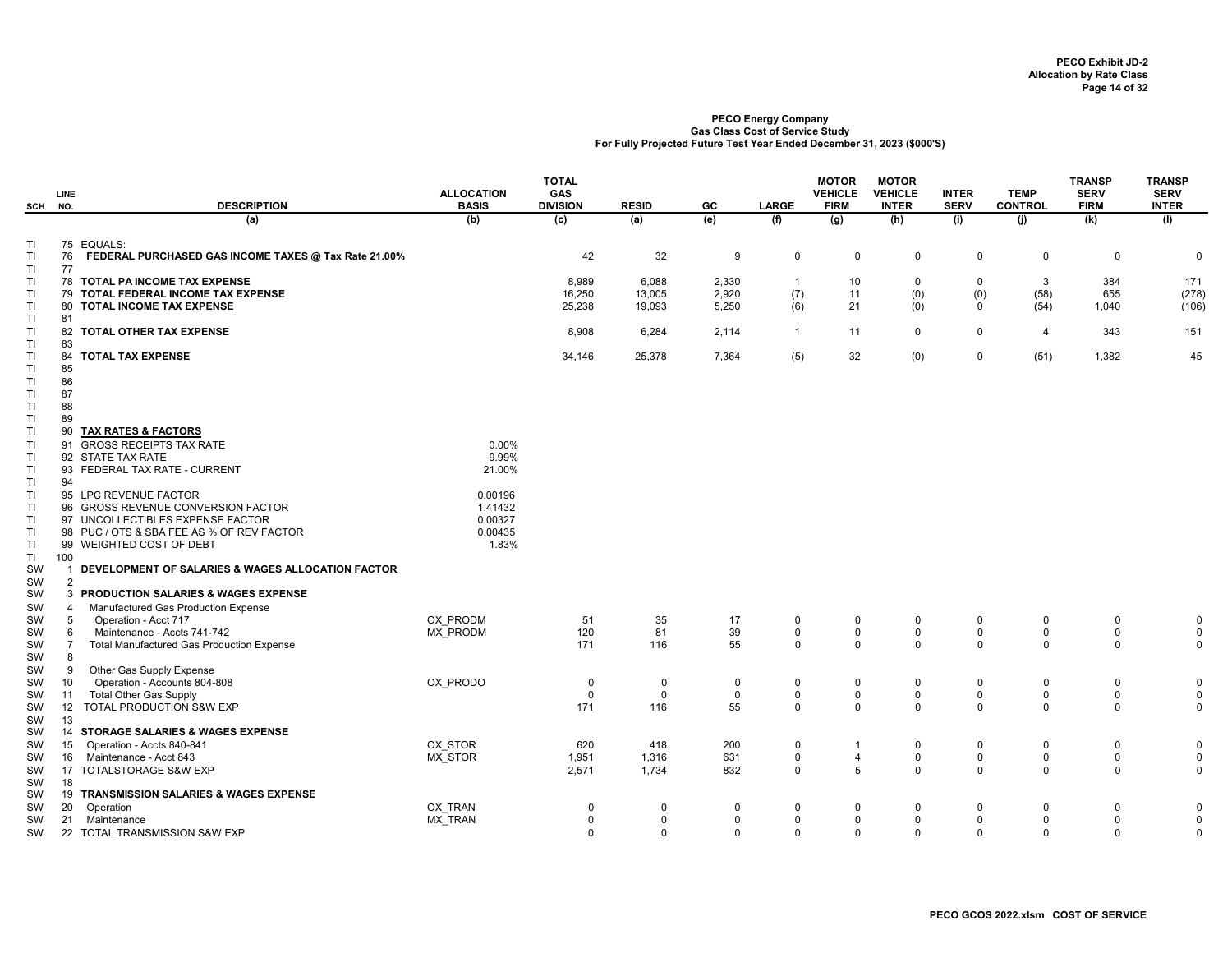| <b>SCH</b>      | LINE<br>NO. | <b>DESCRIPTION</b>                                          | <b>ALLOCATION</b><br><b>BASIS</b> | <b>TOTAL</b><br>GAS<br><b>DIVISION</b> | <b>RESID</b> | GC             | <b>LARGE</b>            | <b>MOTOR</b><br><b>VEHICLE</b><br><b>FIRM</b> | <b>MOTOR</b><br><b>VEHICLE</b><br><b>INTER</b> | <b>INTER</b><br><b>SERV</b> | <b>TEMP</b><br><b>CONTROL</b> | <b>TRANSP</b><br><b>SERV</b><br><b>FIRM</b> | <b>TRANSP</b><br><b>SERV</b><br><b>INTER</b> |
|-----------------|-------------|-------------------------------------------------------------|-----------------------------------|----------------------------------------|--------------|----------------|-------------------------|-----------------------------------------------|------------------------------------------------|-----------------------------|-------------------------------|---------------------------------------------|----------------------------------------------|
|                 |             | (a)                                                         | (b)                               | $\overline{c}$                         | (a)          | (e)            | (f)                     | (g)                                           | (h)                                            | (i)                         | (i)                           | (k)                                         | (1)                                          |
| SW<br>SW        | 23<br>24    | <b>DISTRIBUTION SALARIES &amp; WAGES EXPENSE</b>            |                                   |                                        |              |                |                         |                                               |                                                |                             |                               |                                             |                                              |
| SW              | 25          | Operation                                                   |                                   |                                        |              |                |                         |                                               |                                                |                             |                               |                                             |                                              |
| <b>SW</b>       | 26          | 874-Mains and Services Expenses                             | OX 874                            | 6,270                                  | 4,242        | 1,624          | -1                      | $\overline{7}$                                | $\Omega$                                       | $\Omega$                    | $\overline{2}$                | 279                                         | 115                                          |
| SW              | 27          | 875-Measuring & Reg. Station Exp.-General                   | OX 875                            | 949                                    | 576          | 277            | $\mathbf 0$             | $\overline{2}$                                | $\Omega$                                       | $\Omega$                    | $\mathbf 0$                   | 66                                          | 27                                           |
| SW              | 28          | 878-Meter & House Regulator Expenses                        | OX 878                            | 1,670                                  | 1,195        | 405            | $\Omega$                | $\mathbf{1}$                                  | $\Omega$                                       | $\Omega$                    | $\mathbf{1}$                  | 38                                          | 28                                           |
| SW              | 29          | 879-Customer Installations Expenses                         | OX 879                            | 5,603                                  | 5,139        | 457            | $\Omega$                | $\mathbf 0$                                   | $\Omega$                                       | $\Omega$                    | $\mathbf 0$                   | $\overline{4}$                              | $\overline{2}$                               |
| SW              | 30          | 880-Other Expenses                                          | OX_880                            | 3,457                                  | 2,340        | 890            | 0                       | 4                                             | $\Omega$                                       | $\Omega$                    | $\mathbf{1}$                  | 154                                         | 68                                           |
| SW              | 31          | <b>Total Operation</b>                                      |                                   | 17,949                                 | 13,493       | 3,652          | $\overline{1}$          | 14                                            | $\mathbf 0$                                    | 0                           | 5                             | 542                                         | 241                                          |
| SW              | 32          | Maintenance                                                 |                                   |                                        |              |                |                         |                                               |                                                |                             |                               |                                             |                                              |
| SW              | 33          | 887-Maintenance of Mains                                    | MX 887                            | 12,396                                 | 7.531        | 3,614          | $\overline{2}$          | 22                                            | $\Omega$                                       | $\mathbf 0$                 | 6                             | 866                                         | 356                                          |
| SW              | 34          | 889-Maint. of Measuring & Reg. Station Equip.-Gen           | MX 889                            | 887                                    | 539          | 259            | $\Omega$                | $\overline{2}$                                | $\Omega$                                       | $\Omega$                    | $\Omega$                      | 62                                          | 25                                           |
| SW              | 35          | 892-Maintenance of Services                                 | MX 892                            | 1,439                                  | 1,141        | 294            | $\Omega$                | $\Omega$                                      | $\Omega$                                       | $\Omega$                    | $\Omega$                      | 3                                           | $\overline{2}$                               |
| SW              | 36          | 893-Maint. of Meters & House Regulators                     | MX 893                            | 1,025                                  | 734          | 249            | $\Omega$                | $\mathbf{1}$                                  | $\mathbf 0$                                    | $\Omega$                    | $\mathbf{1}$                  | 24                                          | 17                                           |
| SW              | 37          | 894-Maintenance of Other Equipment                          | MX 894                            | 154                                    | 104          | 40             | $\Omega$                | $\mathbf 0$                                   | $\Omega$                                       | $\Omega$                    | $\mathbf 0$                   | $\overline{7}$                              | 3                                            |
| SW              | 38          | <b>Total Distribution Maintenance</b>                       |                                   | 15,901                                 | 10,049       | 4,455          | $\overline{2}$          | 24                                            | $\Omega$                                       | $\Omega$                    | $\overline{7}$                | 961                                         | 403                                          |
| SW              | 39          | TOTAL DISTRIBUTION S&W EXP                                  |                                   | 33,850                                 | 23,542       | 8,107          | 3                       | 38                                            | $\Omega$                                       | $\overline{1}$              | 12                            | 1,502                                       | 644                                          |
| SW              | 40          | TOTAL OPER & MAINT S&W EXP (PROD, STOR, TRAN,& DIST)        |                                   | 36,592                                 | 25,391       | 8,994          | 3                       | 44                                            | $\mathbf 0$                                    | $\overline{1}$              | 12                            | 1,502                                       | 644                                          |
| SW              | 41          |                                                             |                                   |                                        |              |                |                         |                                               |                                                |                             |                               |                                             |                                              |
| SW              | 42          |                                                             |                                   |                                        |              |                |                         |                                               |                                                |                             |                               |                                             |                                              |
| SW              | 43          |                                                             |                                   |                                        |              |                |                         |                                               |                                                |                             |                               |                                             |                                              |
| SW              | 44          |                                                             |                                   |                                        |              |                |                         |                                               |                                                |                             |                               |                                             |                                              |
| SW              | 45          |                                                             |                                   |                                        |              |                |                         |                                               |                                                |                             |                               |                                             |                                              |
| SW              | 46<br>47    |                                                             |                                   |                                        |              |                |                         |                                               |                                                |                             |                               |                                             |                                              |
| SW              | 48          |                                                             |                                   |                                        |              |                |                         |                                               |                                                |                             |                               |                                             |                                              |
| SW<br>SW        | 49          |                                                             |                                   |                                        |              |                |                         |                                               |                                                |                             |                               |                                             |                                              |
|                 | 50          |                                                             |                                   |                                        |              |                |                         |                                               |                                                |                             |                               |                                             |                                              |
| SW<br><b>SW</b> | 51          | DEVELOPMENT OF SALARIES & WAGES ALLOCATION FACTOR CONTINUED |                                   |                                        |              |                |                         |                                               |                                                |                             |                               |                                             |                                              |
| SW              | 52          |                                                             |                                   |                                        |              |                |                         |                                               |                                                |                             |                               |                                             |                                              |
| <b>SW</b>       |             | 53 CUSTOMER ACCOUNTS EXPENSES                               |                                   |                                        |              |                |                         |                                               |                                                |                             |                               |                                             |                                              |
| SW              | 54          | 902-Meter Reading                                           | <b>CMETRDG</b>                    | $\mathbf 0$                            | $\Omega$     | $\Omega$       | $\mathbf 0$             | $\mathbf 0$                                   | $\Omega$                                       | $\mathbf 0$                 | $\mathbf 0$                   | $\mathbf 0$                                 | 0                                            |
| SW              | 55          | 903-Customer Records and Collection Expense                 | <b>CUSTREC</b>                    | 6,621                                  | 5,890        | 564            | $\overline{1}$          | $\overline{2}$                                | $\mathbf 0$                                    | $\mathbf 0$                 | $\overline{1}$                | 104                                         | 57                                           |
| SW              | 56          | 904-Uncollectible Accounts                                  | <b>EXP 904</b>                    | $\mathbf 0$                            | $\Omega$     | $\Omega$       | $\Omega$                | $\mathbf 0$                                   | $\Omega$                                       | $\Omega$                    | $\Omega$                      | $\Omega$                                    | $\mathsf 0$                                  |
| SW              | 57          | 904-Uncollectible Accounts - PPA                            | EXP 904                           | $\mathbf 0$                            | $\Omega$     | $\Omega$       | $\Omega$                | $\Omega$                                      | $\Omega$                                       | $\Omega$                    | $\Omega$                      | $\Omega$                                    | $\mathbf 0$                                  |
| <b>SW</b>       | 58          | 905-Miscellaneous CA                                        | <b>CUSTCAM</b>                    | 312                                    | 286          | 25             | $\Omega$                | 0                                             | $\mathbf 0$                                    | 0                           | $\mathbf 0$                   | $\Omega$                                    | $\mathbf 0$                                  |
| SW              | 59          | TOTAL CUSTOMER ACCTS S&W EXPENSE                            |                                   | 6,933                                  | 6,176        | 590            | $\overline{\mathbf{1}}$ | $\overline{2}$                                | $\Omega$                                       | $\Omega$                    | $\overline{1}$                | 105                                         | 57                                           |
| SW              | 60          |                                                             |                                   |                                        |              |                |                         |                                               |                                                |                             |                               |                                             |                                              |
| <b>SW</b>       |             | 61 CUSTOMER SERVICE & SALES EXPENSES                        |                                   |                                        |              |                |                         |                                               |                                                |                             |                               |                                             |                                              |
| SW              | 62          | 908-Customer Assistance                                     | <b>CUSTASST</b>                   | 223                                    | 213          | $\overline{7}$ | $\mathbf 0$             | $\mathsf 0$                                   | $\Omega$                                       | $\mathbf 0$                 | $\mathbf 0$                   | 3                                           | -1                                           |
| SW              | 63          | 909-Advertisement                                           | <b>CUSTADVT</b>                   | $\mathbf 0$                            | $\Omega$     | $\Omega$       | $\Omega$                | $\mathsf 0$                                   | $\mathbf 0$                                    | $\Omega$                    | $\Omega$                      | $\Omega$                                    | $\mathsf 0$                                  |
| SW              | 64          | 910-Miscellaneous CS                                        | <b>CUSTCSM</b>                    | $\mathbf 0$                            | $\mathbf 0$  | $\mathbf 0$    | $\mathbf 0$             | $\mathbf 0$                                   | $\Omega$                                       | $\Omega$                    | $\mathbf 0$                   | $\mathbf 0$                                 | $\mathbf 0$                                  |
| <b>SW</b>       | 65          | 912-Demonstrating and Selling Expenses                      | <b>CUSTSALES</b>                  | 412                                    | 392          | 12             | $\Omega$                | $\Omega$                                      | $\Omega$                                       | $\Omega$                    | $\Omega$                      | 5                                           | 3                                            |
| SW              | 66          | 916 Miscellaneous Sales Expenses                            | <b>CUSTSALES</b>                  | $\mathbf 0$                            | $\Omega$     | $\Omega$       | $\Omega$                | $\Omega$                                      | $\Omega$                                       | $\Omega$                    | $\Omega$                      | $\Omega$                                    | $\mathbf 0$                                  |
| SW              | 67          | TOTAL CUST SERVICE & SALES S&W EXP                          |                                   | 635                                    | 605          | 18             | $\Omega$                | $\Omega$                                      | $\Omega$                                       | $\Omega$                    | $\Omega$                      | 7                                           | 4                                            |
| SW              | 68          |                                                             |                                   |                                        |              |                |                         |                                               |                                                |                             |                               |                                             |                                              |
| SW              | 69          | TOTAL OPER & MAINT S&W EXP EXCL A&G                         |                                   | 44,159                                 | 32,172       | 9,602          | 5                       | 46                                            | $\mathbf 0$                                    | $\overline{1}$              | 14                            | 1,614                                       | 705                                          |
| SW              | 70          |                                                             |                                   |                                        |              |                |                         |                                               |                                                |                             |                               |                                             |                                              |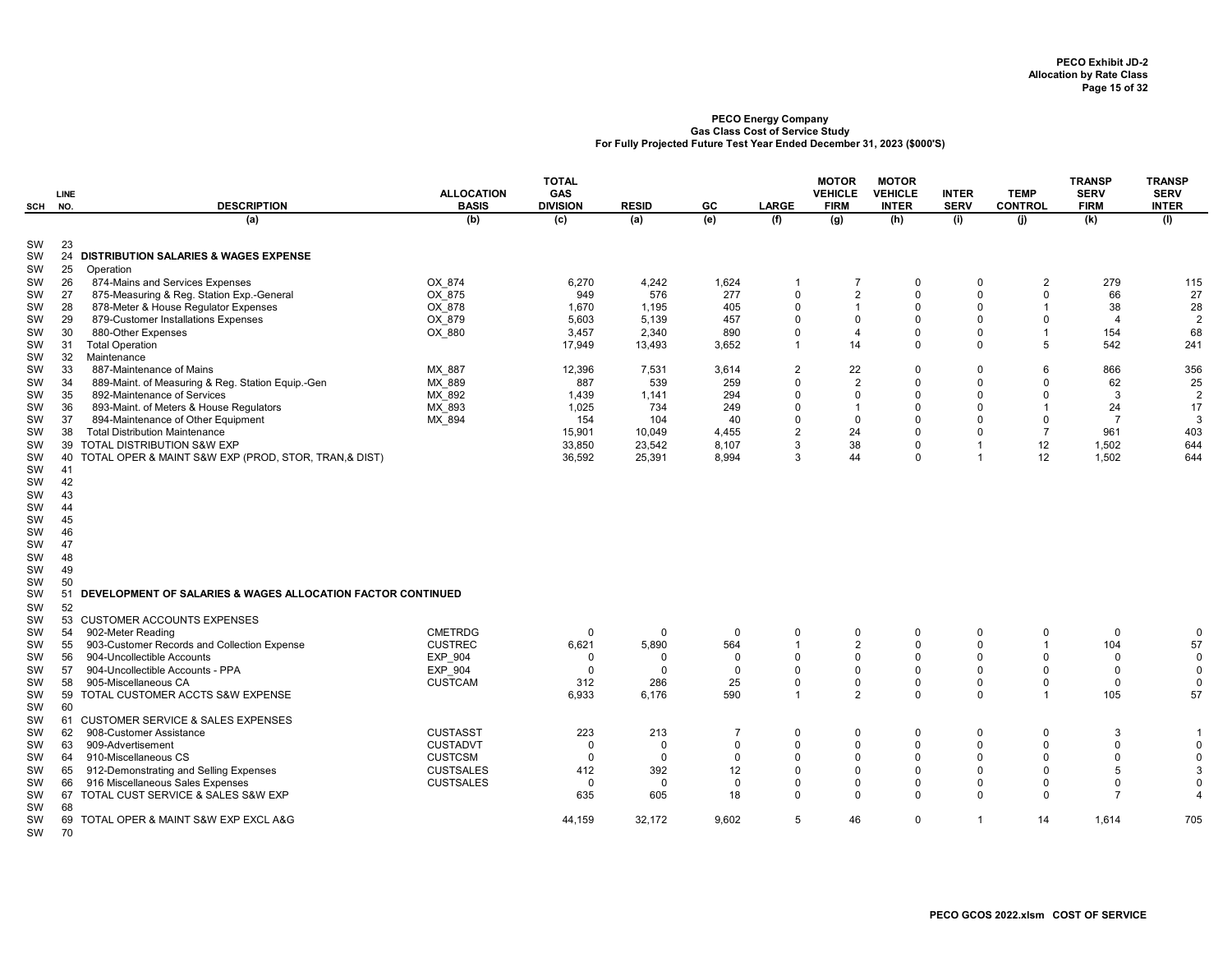| SCH                                                                                    | LINE<br>NO.                                                                                  | <b>DESCRIPTION</b>                                                                                                                                                                                                        | <b>ALLOCATION</b><br><b>BASIS</b>                                                           | <b>TOTAL</b><br>GAS<br><b>DIVISION</b>                                               | <b>RESID</b>                                                             | GC                                                                      | <b>LARGE</b>                                                                              | <b>MOTOR</b><br><b>VEHICLE</b><br><b>FIRM</b>                                             | <b>MOTOR</b><br><b>VEHICLE</b><br><b>INTER</b>                                                  | <b>INTER</b><br><b>SERV</b>                                                            | <b>TEMP</b><br><b>CONTROL</b>                                                                | <b>TRANSP</b><br><b>SERV</b><br><b>FIRM</b>                                      | <b>TRANSP</b><br><b>SERV</b><br><b>INTER</b>                                        |
|----------------------------------------------------------------------------------------|----------------------------------------------------------------------------------------------|---------------------------------------------------------------------------------------------------------------------------------------------------------------------------------------------------------------------------|---------------------------------------------------------------------------------------------|--------------------------------------------------------------------------------------|--------------------------------------------------------------------------|-------------------------------------------------------------------------|-------------------------------------------------------------------------------------------|-------------------------------------------------------------------------------------------|-------------------------------------------------------------------------------------------------|----------------------------------------------------------------------------------------|----------------------------------------------------------------------------------------------|----------------------------------------------------------------------------------|-------------------------------------------------------------------------------------|
|                                                                                        |                                                                                              | (a)                                                                                                                                                                                                                       | (b)                                                                                         | (c)                                                                                  | (a)                                                                      | (e)                                                                     | (f)                                                                                       | (g)                                                                                       | (h)                                                                                             | (i)                                                                                    | (j)                                                                                          | (k)                                                                              | (1)                                                                                 |
| SW<br>SW<br>SW<br>SW<br>SW<br>SW                                                       | 72<br>73<br>74<br>75<br>76                                                                   | 71 ADMINISTRATIVE & GENERAL EXPENSE<br>920-Administrative Salaries<br>921-Office Supplies & Expense<br>923-Outside Service Employed<br>924-Property Insurance<br>925-Injuries and Damages                                 | SALWAGXAG<br>SALWAGXAG<br>SALWAGXAG<br><b>PSTDGPLT</b><br>SALWAGXAG                         | 6,087<br>$\mathbf 0$<br>$\mathbf 0$<br>$\mathbf 0$<br>168                            | 4,435<br>$\Omega$<br>$\Omega$<br>$\mathbf 0$<br>122                      | 1,324<br>$\Omega$<br>$\Omega$<br>$\Omega$<br>37                         | $\mathbf{1}$<br>$\mathbf 0$<br>$\Omega$<br>$\Omega$<br>$\Omega$                           | 6<br>$\mathbf 0$<br>$\Omega$<br>$\Omega$<br>$\Omega$                                      | $\mathbf{0}$<br>$\mathbf 0$<br>$\mathbf 0$<br>$\mathbf 0$<br>$\mathbf 0$                        | $\Omega$<br>$\mathbf 0$<br>$\Omega$<br>$\mathbf 0$<br>$\Omega$                         | $\overline{2}$<br>$\mathsf 0$<br>$\mathbf 0$<br>$\Omega$<br>$\Omega$                         | 222<br>$\mathbf 0$<br>$\mathbf{0}$<br>$\mathbf 0$<br>6                           | 97<br>$\mathbf 0$<br>$\mathbf 0$<br>$\mathbf 0$<br>3                                |
| SW<br>sw<br>sw<br>SW<br>SW<br>SW<br>SW                                                 | 77<br>78<br>79<br>80<br>81<br>82                                                             | 926-Employee Pensions & Benefits<br>928-Regulatory Commission<br>929-Duplicate Charges-Credit<br>930.1-General Advertising<br>930.2-Miscellaneous General<br>932-Maintenance of General Plant<br>83 TOTAL A&G S&W EXPENSE | SALWAGXAG<br><b>CLAIMREV</b><br><b>CLAIMREV</b><br>SALWAGXAG<br>SALWAGXAG<br><b>GENLPLT</b> | $\mathbf 0$<br>$\Omega$<br>$\mathbf 0$<br>$\mathbf 0$<br>$\mathbf 0$<br>213<br>6.469 | $\Omega$<br>$\Omega$<br>$\Omega$<br>$\Omega$<br>$\Omega$<br>156<br>4,713 | $\Omega$<br>$\Omega$<br>$\Omega$<br>$\Omega$<br>$\Omega$<br>46<br>1,407 | $\Omega$<br>$\Omega$<br>$\Omega$<br>$\Omega$<br>$\Omega$<br>$\mathbf 0$<br>$\overline{1}$ | $\Omega$<br>$\Omega$<br>$\Omega$<br>$\Omega$<br>$\Omega$<br>$\mathsf 0$<br>$\overline{7}$ | $\mathbf 0$<br>$\Omega$<br>$\mathbf 0$<br>$\Omega$<br>$\mathbf 0$<br>$\mathbf 0$<br>$\mathbf 0$ | $\Omega$<br>$\Omega$<br>$\Omega$<br>$\Omega$<br>$\Omega$<br>$\mathsf 0$<br>$\mathbf 0$ | $\mathbf 0$<br>$\Omega$<br>$\Omega$<br>$\Omega$<br>$\Omega$<br>$\mathsf 0$<br>$\overline{2}$ | $\Omega$<br>$\Omega$<br>$\mathbf{0}$<br>$\mathbf{0}$<br>$\mathbf{0}$<br>8<br>236 | $\mathsf 0$<br>$\mathbf 0$<br>$\mathbf 0$<br>$\mathbf 0$<br>$\mathbf 0$<br>3<br>103 |
| SW<br>SW<br>SW<br>SW<br>SW<br>SW<br>SW<br>SW<br>SW<br>SW<br>SW<br>SW<br>SW<br>SW<br>SW | 84<br>85<br>86<br>87<br>88<br>89<br>90<br>91<br>92<br>93<br>94<br>95<br>96<br>97<br>98<br>99 | TOTAL OPER & MAINTENANCE SALARIES & WAGES EXP                                                                                                                                                                             |                                                                                             | 50,628                                                                               | 36,885                                                                   | 11,009                                                                  | 5                                                                                         | 53                                                                                        | $\mathbf 0$                                                                                     | $\mathbf{1}$                                                                           | 16                                                                                           | 1,850                                                                            | 809                                                                                 |
| SW<br>SW<br>AF<br>AF<br>AF<br>AF<br>AF<br>AF                                           | 100<br>$\mathbf{1}$<br>2<br>3<br>Δ<br>5                                                      | <b>ALLOCATION FACTOR TABLE</b><br>EXTERNALLY DEVELOPED ALLOCATION FACTORS<br><b>CAPACITY</b><br><b>CAPACITY - PRODUCTION RELATED (LPG)</b><br>6 Capacity Production - Design Peak Day Sendout                             | <b>DPKDAYP</b>                                                                              | 861,000                                                                              | 580,741                                                                  | 278,499                                                                 | 125                                                                                       | 1,635                                                                                     | $\mathbf 0$                                                                                     | $\mathbf 0$                                                                            | $\mathbf 0$                                                                                  | $\mathbf 0$                                                                      | $\mathbf 0$                                                                         |
| AF<br>AF<br>AF<br>AF<br>AF<br>AF                                                       | $\overline{7}$<br>8<br>9<br>10 <sup>1</sup><br>11<br>12                                      | CAPACITY - STORAGE RELATED (LNG)<br>Capacity Storage - Design Peak Day Sendout                                                                                                                                            | <b>DPKDAYS</b>                                                                              | 861,000                                                                              | 580,741                                                                  | 278,499                                                                 | 125                                                                                       | 1,635                                                                                     | $\mathbf 0$                                                                                     | $\mathbf 0$                                                                            | $\mathbf 0$                                                                                  | $\mathbf{0}$                                                                     | $\mathbf 0$                                                                         |
| AF<br>AF<br>AF<br>AF<br>AF                                                             | 13<br>14<br>16<br>17                                                                         | CAPACITY - TRANSMISSION RELATED<br>15 Capacity Transmission - Design Peak Day Sendout                                                                                                                                     | <b>DTRAN</b>                                                                                | 861,000                                                                              | 580,741                                                                  | 278,499                                                                 | 125                                                                                       | 1,635                                                                                     | $\mathbf 0$                                                                                     | $\mathbf 0$                                                                            | 0                                                                                            | $\mathbf 0$                                                                      | 0                                                                                   |

AF 18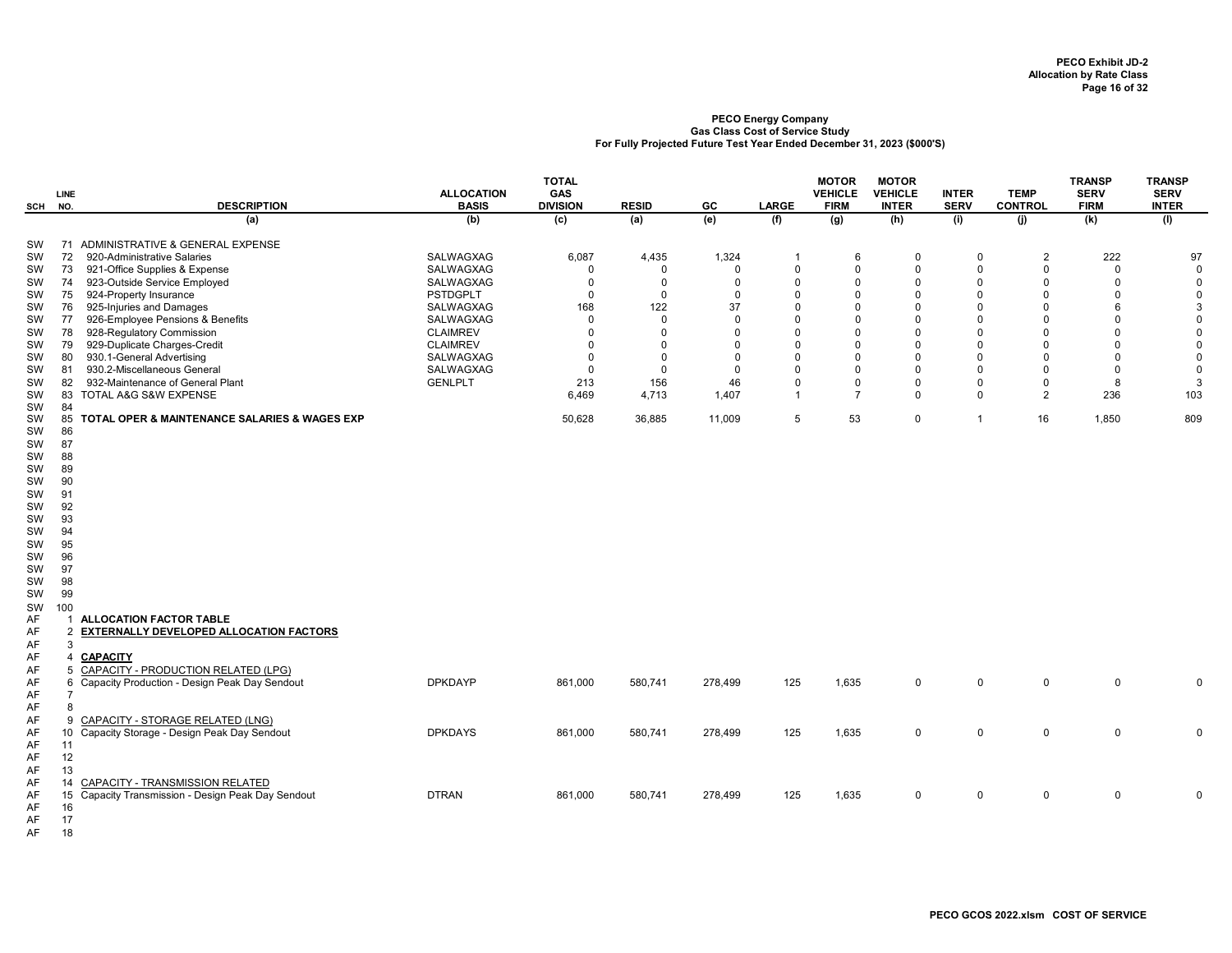| SCH                        | LINE<br>NO.                | <b>DESCRIPTION</b>                                                                                                                                                              | <b>ALLOCATION</b><br><b>BASIS</b>    | <b>TOTAL</b><br>GAS<br><b>DIVISION</b> | <b>RESID</b>               | GC                         | <b>LARGE</b>         | <b>MOTOR</b><br><b>VEHICLE</b><br><b>FIRM</b> | <b>MOTOR</b><br><b>VEHICLE</b><br><b>INTER</b> | <b>INTER</b><br><b>SERV</b> | <b>TEMP</b><br><b>CONTROL</b> | <b>TRANSP</b><br><b>SERV</b><br><b>FIRM</b> | <b>TRANSP</b><br><b>SERV</b><br><b>INTER</b> |
|----------------------------|----------------------------|---------------------------------------------------------------------------------------------------------------------------------------------------------------------------------|--------------------------------------|----------------------------------------|----------------------------|----------------------------|----------------------|-----------------------------------------------|------------------------------------------------|-----------------------------|-------------------------------|---------------------------------------------|----------------------------------------------|
|                            |                            | (a)                                                                                                                                                                             | (b)                                  | (c)                                    | (a)                        | (e)                        | (f)                  | (g)                                           | (h)                                            | (i)                         | (i)                           | (k)                                         | (1)                                          |
| AF<br>AF<br>AF<br>AF       | 19                         | 20 CAPACITY - DISTRIBUTION RELATED (Non-Coincident Peak Capacity)<br>21 Capacity Distribution Mains (A&E) Excess Demand<br>22 Capacity Distribution Mains (Direct Assign Plant) | <b>DEXCESS</b><br><b>DAMAINS</b>     | 696,372<br>15,222                      | 449,691<br>$\mathbf 0$     | 210,060<br>$\Omega$        | 87<br>$\Omega$       | 358<br>$\mathbf 0$                            | $\Omega$<br>$\mathbf 0$                        | $\Omega$<br>$\Omega$        | $\mathbf 0$<br>0              | 36,176<br>8,152                             | $\mathbf{0}$<br>7,070                        |
| AF<br>AF                   |                            | 23 Capacity Distribution Mains (Direct Assign Acc Dep)<br>24 Capacity Distribution Mains (Direct Assign Dep Exp)                                                                | <b>DAMAINSAD</b><br><b>DAMAINSDE</b> | 2.415<br>217                           | $\mathbf 0$<br>$\mathbf 0$ | $\mathbf 0$<br>$\mathbf 0$ | $\Omega$<br>$\Omega$ | $\mathbf 0$<br>$\mathbf 0$                    | $\Omega$<br>$\mathbf 0$                        | $\Omega$<br>$\mathbf 0$     | $\Omega$<br>$\mathbf 0$       | 169<br>116                                  | 2,246<br>101                                 |
| AF<br>AF                   |                            | 25 Capacity Distribution (Des Peak Day Sendout)<br>26 Capacity Distribution M&R (Direct Assign Plant)                                                                           | <b>DESDAY</b><br>DAMR                | 861,000<br>11,399                      | 580,741<br>$\mathbf 0$     | 278,499<br>$\Omega$        | 125<br>$\Omega$      | 1,635<br>$\Omega$                             | $\Omega$<br>0                                  | $\mathbf 0$<br>$\Omega$     | $\mathbf 0$<br>$\mathbf 0$    | $\mathbf 0$<br>6,309                        | $\mathbf{0}$<br>5,090                        |
| AF<br>AF<br>AF             | 29                         | 27 Capacity Distribution M&R (Direct Assign Acc Dep)<br>28 Capacity Distribution M&R (Direct Assign Dep Exp)                                                                    | <b>DAMRAD</b><br><b>DAMRDE</b>       | 2,968<br>228                           | $\mathbf 0$<br>$\Omega$    | 0<br>$\Omega$              | $\Omega$<br>$\Omega$ | $\mathbf 0$<br>$\Omega$                       | $\mathbf 0$<br>$\Omega$                        | $\mathbf 0$<br>$\Omega$     | $\mathbf 0$<br>$\mathbf 0$    | 184<br>126                                  | 2,784<br>102                                 |
| AF<br>AF                   | 30<br>31                   | Capacity Avg Daily Del excl Direct                                                                                                                                              | <b>DAVGDD</b>                        | 227,128                                | 115,594                    | 61,219                     | 35                   | 1,265                                         | $\overline{1}$                                 | 30                          | 420                           | 25,081                                      | 23,483                                       |
| AF<br>AF<br>AF<br>AF       | 32<br>33<br>34<br>35       |                                                                                                                                                                                 |                                      |                                        |                            |                            |                      |                                               |                                                |                             |                               |                                             |                                              |
| AF<br>AF                   | 36<br>37                   |                                                                                                                                                                                 |                                      |                                        |                            |                            |                      |                                               |                                                |                             |                               |                                             |                                              |
| AF<br>AF<br>AF             | 38<br>39<br>40             |                                                                                                                                                                                 |                                      |                                        |                            |                            |                      |                                               |                                                |                             |                               |                                             |                                              |
| AF<br>AF<br>AF             | 41<br>42<br>43             |                                                                                                                                                                                 |                                      |                                        |                            |                            |                      |                                               |                                                |                             |                               |                                             |                                              |
| AF<br>AF                   | 44<br>45                   |                                                                                                                                                                                 |                                      |                                        |                            |                            |                      |                                               |                                                |                             |                               |                                             |                                              |
| AF<br>AF<br>AF             | 46<br>47<br>48             |                                                                                                                                                                                 |                                      |                                        |                            |                            |                      |                                               |                                                |                             |                               |                                             |                                              |
| AF<br>AF<br>AF             | 49<br>50                   | 51 ALLOCATION FACTOR TABLE CONTINUED                                                                                                                                            |                                      |                                        |                            |                            |                      |                                               |                                                |                             |                               |                                             |                                              |
| AF<br>AF<br>AF             | 52<br>53                   | EXTERNALLY DEVELOPED ALLOCATION FACTORS<br>54 COMMODITY                                                                                                                         |                                      |                                        |                            |                            |                      |                                               |                                                |                             |                               |                                             |                                              |
| AF<br>AF                   |                            | 55 Annual Gas Deliveries - Thruput (Mcf)<br>56 Annual Gas Deliveries - Firm                                                                                                     | <b>ETHRUPUT</b><br><b>ETHRUPUTF</b>  | 90,442,559<br>76,965,300               | 42,191,938<br>42,191,938   | 22,345,038<br>22,345,038   | 12,856<br>12,856     | 461,670<br>461,670                            | 421<br>$\mathbf 0$                             | 10,813<br>0                 | 153,121<br>0                  | 11,953,798<br>11,953,798                    | 13,312,904<br>$\Omega$                       |
| AF<br>AF<br>AF             | 58<br>59                   | 57 Annual Gas Deliveries - Transportation Only                                                                                                                                  | <b>ETHRUPUTT</b>                     | 25,266,702                             | $\mathbf 0$                | $\mathbf 0$                | $\mathbf 0$          | $\Omega$                                      | $\mathbf 0$                                    | $\mathbf 0$                 | 0                             | 11,953,798                                  | 13,312,904                                   |
| AF<br>AF<br>AF<br>AF<br>AF | 60<br>61<br>62<br>63<br>64 | <b>Commodity Gas Storage</b>                                                                                                                                                    | <b>ESTORAGE</b>                      | 1.0000                                 | 0.6699                     | 0.3062                     | 0.0000               | 0.0009                                        | 0.0000                                         | 0.0000                      | 0.0000                        | 0.0109                                      | 0.0121                                       |
| AF<br>AF                   |                            | 65 Annual Gas Cost (PGC)<br>66 Commodity - Balancing Service Charge (BSC)                                                                                                       | <b>EGAS</b><br><b>EBSC</b>           | 227,443<br>26,572                      | 173,667<br>17,202          | 51,712<br>9,110            | 61<br>5              | 1,185<br>188                                  | 4<br>$\mathbf{1}$                              | 51<br>$\overline{4}$        | 761<br>62                     | $\mathbf 0$<br>$\Omega$                     | 0<br>$\mathbf 0$                             |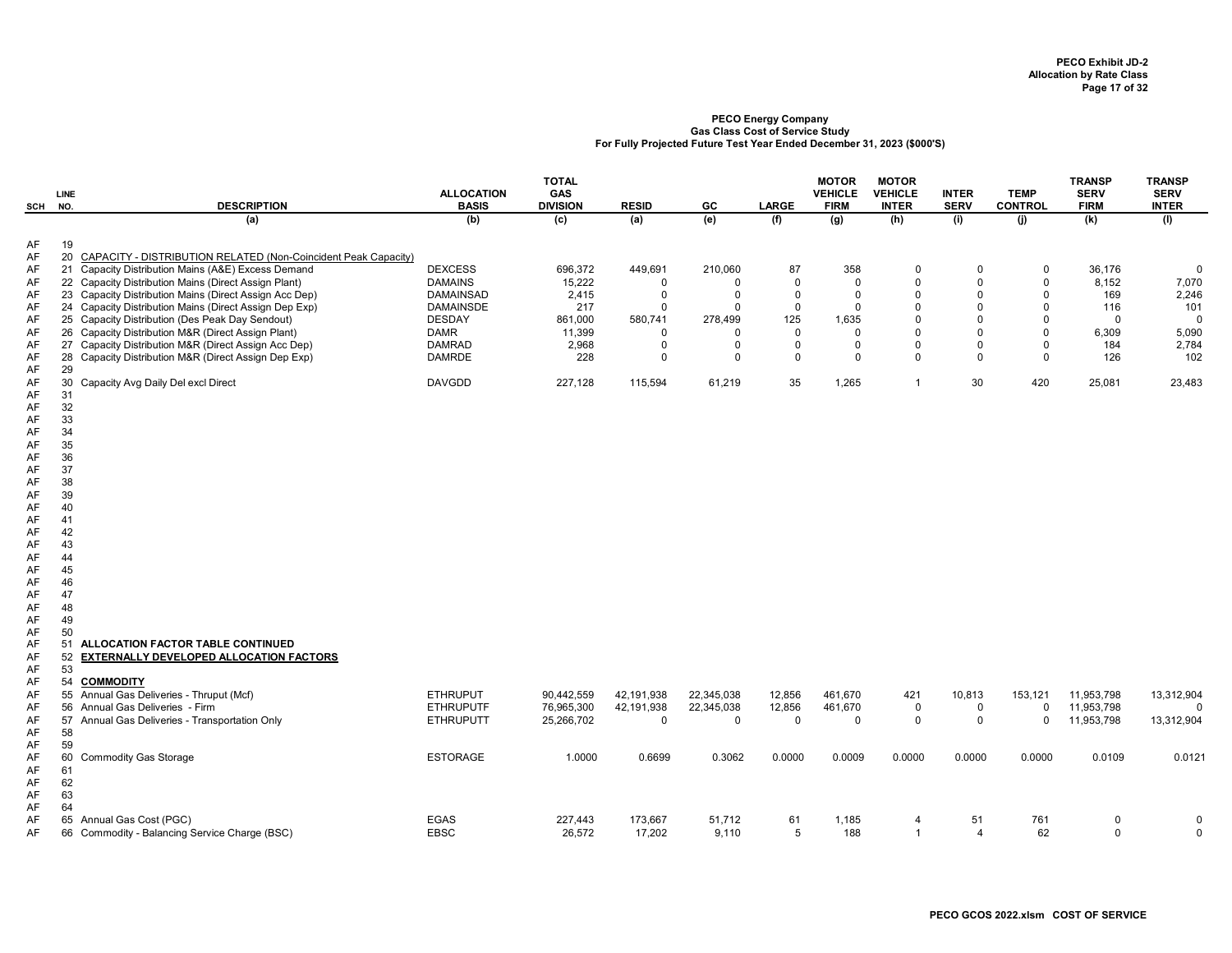| SCH      | <b>LINE</b><br>NO. | <b>DESCRIPTION</b>                                                               | <b>ALLOCATION</b><br><b>BASIS</b>  | <b>TOTAL</b><br><b>GAS</b><br><b>DIVISION</b> | <b>RESID</b>  | GC                 | LARGE          | <b>MOTOR</b><br><b>VEHICLE</b><br><b>FIRM</b> | <b>MOTOR</b><br><b>VEHICLE</b><br><b>INTER</b> | <b>INTER</b><br><b>SERV</b> | <b>TEMP</b><br><b>CONTROL</b> | <b>TRANSP</b><br><b>SERV</b><br><b>FIRM</b> | <b>TRANSP</b><br><b>SERV</b><br><b>INTER</b> |
|----------|--------------------|----------------------------------------------------------------------------------|------------------------------------|-----------------------------------------------|---------------|--------------------|----------------|-----------------------------------------------|------------------------------------------------|-----------------------------|-------------------------------|---------------------------------------------|----------------------------------------------|
|          |                    | (a)                                                                              | (b)                                | (c)                                           | (a)           | (e)                | (f)            | (g)                                           | (h)                                            | (i)                         | (i)                           | (k)                                         | (1)                                          |
| AF       | 67                 |                                                                                  |                                    |                                               |               |                    |                |                                               |                                                |                             |                               |                                             |                                              |
| AF       | 68                 | <b>CUSTOMER</b>                                                                  |                                    |                                               |               |                    |                |                                               |                                                |                             |                               |                                             |                                              |
| AF       |                    | 69 380-Services                                                                  | <b>CSERVICE</b>                    | 3,788,963                                     | 3,003,697     | 773,310            | 86             | 258                                           | 17                                             | 17<br>3                     | 382                           | 7,230                                       | 3,966                                        |
| AF<br>AF |                    | 70 381-Meters (Avg Cost per meter)                                               | <b>CMETERS</b><br><b>CMETERSDA</b> | 250,410<br>-1                                 | 179,650       | 60,874<br>$\Omega$ | 12<br>$\Omega$ | 222<br>$\Omega$                               | $\overline{2}$<br>$\Omega$                     | $\Omega$                    | 216<br>$\Omega$               | 5,243<br>-1                                 | 4,189<br>$\Omega$                            |
| AF       |                    | 71 381-Meters Direct Assignment<br>72 382-Meters Installations Direct Assignment | <b>CMETINSTDA</b>                  | $\overline{1}$                                | 0<br>$\Omega$ | $\Omega$           | $\Omega$       | $\Omega$                                      | $\Omega$                                       | $\Omega$                    | $\Omega$                      | $\overline{1}$                              | $\Omega$                                     |
| AF       | 73                 |                                                                                  |                                    |                                               |               |                    |                |                                               |                                                |                             |                               |                                             |                                              |
| AF       |                    | 74 Customer Deposits                                                             | <b>CUSTDEP</b>                     | 11,692                                        | 3,905         | 7,480              | $\overline{2}$ | $\overline{2}$                                | $\mathbf 0$                                    | $\Omega$                    | $\overline{4}$                | 192                                         | 105                                          |
| AF       | 75                 | <b>Customer Deposits Interest</b>                                                | <b>CUSTDEPINT</b>                  | 126                                           | 117           | 8                  | $\Omega$       | $\Omega$                                      | $\Omega$                                       | $\Omega$                    | $\Omega$                      | $\Omega$                                    | $\Omega$                                     |
| AF       | 76                 |                                                                                  |                                    |                                               |               |                    |                |                                               |                                                |                             |                               |                                             |                                              |
| AF       |                    | 77 879-Customer Installation Expense                                             | <b>CUSTINSTALL</b>                 | 551,768                                       | 506,031       | 45,040             | 5              | 15                                            |                                                | $\overline{\mathbf{1}}$     | 22                            | 421                                         | 231                                          |
| AF       |                    | 78 902-Meter Reading Expense                                                     | <b>CMETRDG</b>                     | 551,768                                       | 506,031       | 45,040             | 5              | 15                                            |                                                | $\overline{1}$              | 22                            | 421                                         | 231                                          |
| AF       |                    | 79 903-Customer Records and Collections                                          | <b>CUSTREC</b>                     | 1.0000                                        | 0.8896        | 0.0852             | 0.0002         | 0.0003                                        | 0.0000                                         | 0.0000                      | 0.0002                        | 0.0158                                      | 0.0087                                       |
| AF       |                    | 80 905-Miscellaneous Customer Accounts                                           | <b>CUSTCAM</b>                     | 551,768                                       | 506,031       | 45,040             | 5              | 15                                            | $\overline{\mathbf{1}}$                        | $\mathbf{1}$                | 22                            | 421                                         | 231                                          |
| AF       |                    | 81 908-Customer Assistance                                                       | <b>CUSTASST</b>                    | 1.0000                                        | 0.9533        | 0.0291             | 0.0001         | 0.0000                                        | 0.0000                                         | 0.0000                      | 0.0000                        | 0.0112                                      | 0.0061                                       |
| AF       |                    | 82 908-Customer Assistance - Direct Assignment                                   | <b>CUSTASSTDA</b>                  | 567                                           | 400           | 167                | $\Omega$       | $\mathbf 0$                                   | $\mathbf 0$                                    | $\mathbf 0$                 | $\mathbf 0$                   | $\Omega$                                    | $\Omega$                                     |
| AF       |                    | 83 909-Informational and Instructional Advertising                               | <b>CUSTADVT</b>                    | 1.0000                                        | 0.9533        | 0.0291             | 0.0001         | 0.0000                                        | 0.0000                                         | 0.0000                      | 0.0000                        | 0.0112                                      | 0.0061                                       |
| AF       |                    | 84 910-Miscellaneous Customer Service                                            | <b>CUSTCSM</b>                     | 1.0000                                        | 0.9533        | 0.0291             | 0.0001         | 0.0000                                        | 0.0000                                         | 0.0000                      | 0.0000                        | 0.0112                                      | 0.0061                                       |
| AF       |                    | 85 916-Miscellaneous Sales Expense                                               | <b>CUSTSALES</b>                   | 1.0000                                        | 0.9533        | 0.0291             | 0.0001         | 0.0000                                        | 0.0000                                         | 0.0000                      | 0.0000                        | 0.0112                                      | 0.0061                                       |
| AF       | 86                 |                                                                                  |                                    |                                               |               |                    |                |                                               |                                                |                             |                               |                                             |                                              |
| AF       |                    | 87 Number of Bills                                                               | <b>CUSTBILLS</b>                   | 6,621,217                                     | 6,072,376     | 540,485            | 60             | 180                                           | 12                                             | 12                          | 267                           | 5,053                                       | 2,772                                        |
| AF       |                    | 88 Number of Customers (Average Annual)                                          | <b>CUST</b>                        | 551,768                                       | 506,031       | 45,040             | 5              | 15                                            | $\overline{1}$                                 | -1                          | 22                            | 421                                         | 231                                          |
| AF       | 89                 |                                                                                  |                                    |                                               |               |                    |                |                                               |                                                |                             |                               |                                             |                                              |
| AF       | 90                 | Safe & Efficient Heating Program - Direct Assignment                             | <b>CSEHPDA</b>                     | $\overline{\mathbf{1}}$                       |               | $\Omega$           | $\Omega$       | $\Omega$                                      | $\mathbf 0$                                    | $\Omega$                    | $\mathbf 0$                   | $\Omega$                                    | $\Omega$                                     |
| AF       | 91                 |                                                                                  |                                    |                                               |               |                    |                |                                               |                                                |                             |                               |                                             |                                              |
| AF       | 92                 |                                                                                  |                                    |                                               |               |                    |                |                                               |                                                |                             |                               |                                             |                                              |
| AF       | 93                 |                                                                                  |                                    |                                               |               |                    |                |                                               |                                                |                             |                               |                                             |                                              |
| AF       | 94                 |                                                                                  |                                    |                                               |               |                    |                |                                               |                                                |                             |                               |                                             |                                              |
| AF       | 95                 |                                                                                  |                                    |                                               |               |                    |                |                                               |                                                |                             |                               |                                             |                                              |
| AF       | 96                 |                                                                                  |                                    |                                               |               |                    |                |                                               |                                                |                             |                               |                                             |                                              |
| AF       | 97                 |                                                                                  |                                    |                                               |               |                    |                |                                               |                                                |                             |                               |                                             |                                              |
| AF       | 98<br>99           |                                                                                  |                                    |                                               |               |                    |                |                                               |                                                |                             |                               |                                             |                                              |
| AF<br>AF | 100                |                                                                                  |                                    |                                               |               |                    |                |                                               |                                                |                             |                               |                                             |                                              |
| AF       | 101                | ALLOCATION FACTOR TABLE CONTINUED                                                |                                    |                                               |               |                    |                |                                               |                                                |                             |                               |                                             |                                              |
| AF       | 102                | INTERNALLY DEVELOPED ALLOCATION FACTORS                                          |                                    |                                               |               |                    |                |                                               |                                                |                             |                               |                                             |                                              |
| AF       | 103                | <b>Plant Related</b>                                                             |                                    |                                               |               |                    |                |                                               |                                                |                             |                               |                                             |                                              |
| AF       | 104                | Intangible Plant                                                                 | <b>INTPLT</b>                      | 24,972                                        | 16,914        | 6,474              | $\overline{2}$ | 28                                            | $\Omega$                                       | $\Omega$                    | 9                             | 1,068                                       | 476                                          |
| AF       | 105                | <b>Production Plant</b>                                                          | <b>PRODPLT</b>                     | 15,539                                        | 10,481        | 5,026              | $\overline{2}$ | 30                                            | $\mathbf 0$                                    | $\Omega$                    | $\Omega$                      | $\Omega$                                    | $\Omega$                                     |
| AF       | 106                | <b>Storage Plant</b>                                                             | <b>STORPLT</b>                     | 124,260                                       | 83,812        | 40,193             | 18             | 236                                           | $\Omega$                                       | $\Omega$                    | $\Omega$                      | $\Omega$                                    | $\Omega$                                     |
| AF       | 107                | <b>Transmission Plant in Service</b>                                             | <b>TRANPLT</b>                     | $\Omega$                                      | $\Omega$      | $\Omega$           | 0              | $\Omega$                                      | $\mathbf 0$                                    | $\Omega$                    | $\Omega$                      | $\Omega$                                    |                                              |
| AF       | 108                | <b>Distribution Plant in Service</b>                                             | <b>DISTPLT</b>                     | 3,804,871                                     | 2,575,426     | 979,030            | 331            | 4,218                                         | 11                                             | 79                          | 1,458                         | 168,971                                     | 75,348                                       |
| AF       | 109                | <b>General Plant in Service</b>                                                  | <b>GENLPLT</b>                     | 39,624                                        | 28,868        | 8,616              | $\overline{4}$ | 41                                            | $\mathbf{0}$                                   | $\overline{1}$              | 12                            | 1,448                                       | 633                                          |
| AF       | 110                | <b>Total Gas Plant In Service</b>                                                | <b>TOTPLT</b>                      | 4,009,266                                     | 2,715,501     | 1,039,339          | 358            | 4,553                                         | 11                                             | 80                          | 1,480                         | 171,487                                     | 76,457                                       |
| AF       | 111                | Distribution Plant Excl Asset Retirement                                         | <b>DISTPLTXAR</b>                  | 3,803,437                                     | 2,574,455     | 978,661            | 331            | 4,216                                         | 11                                             | 79                          | 1,457                         | 168,907                                     | 75,320                                       |
| AF       | 112                | Total Transmission and Distribution Plant                                        | <b>TDPLT</b>                       | 3,804,871                                     | 2,575,426     | 979,030            | 331            | 4,218                                         | 11                                             | 79                          | 1,458                         | 168,971                                     | 75,348                                       |
| AF       | 113                | Total Prod, Stor, Trans, Dist & Gen Plant                                        | <b>PSTDGPLT</b>                    | 3,984,294                                     | 2,698,588     | 1,032,866          | 356            | 4,524                                         | 11                                             | 80                          | 1,470                         | 170,419                                     | 75,981                                       |
| AF       |                    | 114 Total Distribution and General Plant                                         | <b>DGPLT</b>                       | 3,844,495                                     | 2,604,294     | 987,646            | 335            | 4,259                                         | 11                                             | 80                          | 1,470                         | 170,419                                     | 75,981                                       |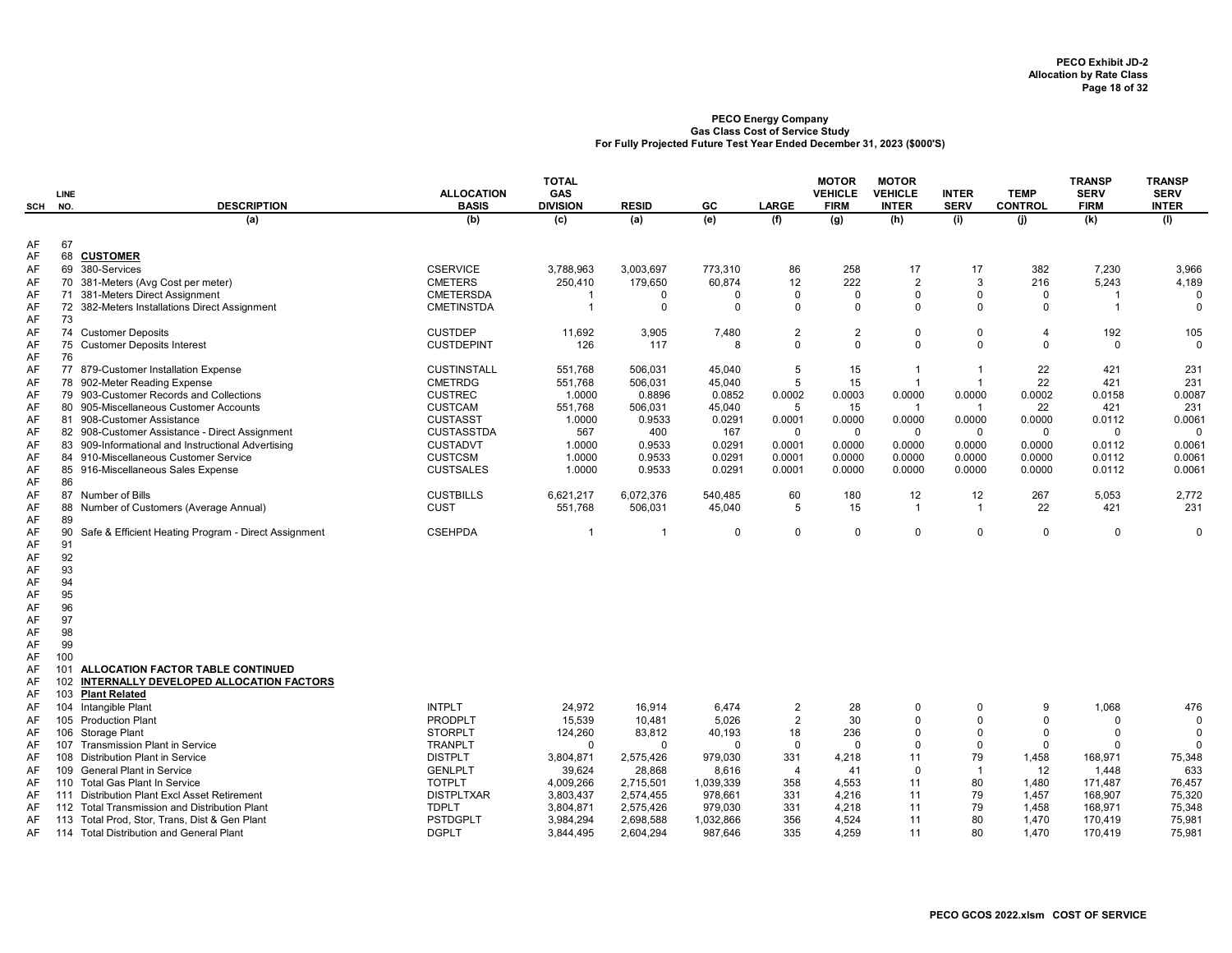| SCH      | LINE<br>NO. | <b>DESCRIPTION</b>                                      | <b>ALLOCATION</b><br><b>BASIS</b> | <b>TOTAL</b><br>GAS<br><b>DIVISION</b> | <b>RESID</b> | GC       | <b>LARGE</b>   | <b>MOTOR</b><br><b>VEHICLE</b><br><b>FIRM</b> | <b>MOTOR</b><br><b>VEHICLE</b><br><b>INTER</b> | <b>INTER</b><br><b>SERV</b> | <b>TEMP</b><br><b>CONTROL</b> | <b>TRANSP</b><br><b>SERV</b><br><b>FIRM</b> | <b>TRANSP</b><br><b>SERV</b><br><b>INTER</b> |
|----------|-------------|---------------------------------------------------------|-----------------------------------|----------------------------------------|--------------|----------|----------------|-----------------------------------------------|------------------------------------------------|-----------------------------|-------------------------------|---------------------------------------------|----------------------------------------------|
|          |             | (a)                                                     | (b)                               | (c)                                    | (a)          | (e)      | (f)            | (g)                                           | (h)                                            | (i)                         | (i)                           | (k)                                         | (1)                                          |
| AF       | 115         | Rate Base                                               | <b>RATEBASE</b>                   | 2,884,136                              | 1,955,570    | 743,214  | 262            | 3,340                                         | $\overline{7}$                                 | 61                          | 1,058                         | 127,038                                     | 53,586                                       |
| AF       | 116         | Distribution Plant in Service - Capacity Related        | <b>DDISTPLT</b>                   | 2,145,424                              | 1,296,519    | 622.197  | 280            | 3.722                                         | 3                                              | 68                          | 962                           | 155,330                                     | 66,344                                       |
| AF<br>AF | 117         | 118 Account 374                                         | <b>PLT 374</b>                    | 3,852                                  | 2,328        | 1,117    | $\overline{1}$ | $\overline{7}$                                | $\Omega$                                       | $\Omega$                    | $\overline{2}$                | 279                                         | 119                                          |
| AF       |             | 119 Account 375                                         | <b>PLT 375</b>                    | 16,017                                 | 9,679        | 4,645    | 2              | 28                                            | $\Omega$                                       | $\overline{1}$              | $\overline{7}$                | 1,160                                       | 495                                          |
| AF       |             | 120 Account 376-General Excess                          | <b>PLT 376GE</b>                  | 1,527,346                              | 986,303      | 460,723  | 191            | 785                                           | $\Omega$                                       | $\mathbf 0$                 | $\mathbf 0$                   | 79,344                                      | $\Omega$                                     |
| AF       |             | 121 Account 376-General Average                         | PLT 376GA                         | 498.159                                | 253,532      | 134,272  | 77             | 2,774                                         | 3                                              | 65                          | 920                           | 55,010                                      | 51,506                                       |
| AF       |             | 122 Account 376-DA                                      | PLT 376DA                         | 15,222                                 | $\Omega$     | $\Omega$ | $\mathbf 0$    | $\mathbf 0$                                   | $\Omega$                                       | $\mathbf 0$                 | $\mathbf 0$                   | 8,152                                       | 7,070                                        |
| AF       |             | 123 Account 376                                         | PLT 376                           | 2,040,727                              | 1,239,836    | 594,995  | 268            | 3,560                                         | 3                                              | 65                          | 920                           | 142,506                                     | 58,576                                       |
| AF       |             | 124 Account 378                                         | PLT 378                           | 24,128                                 | 14,659       | 7,035    | 3              | 42                                            | $\Omega$                                       | $\overline{1}$              | 11                            | 1.685                                       | 693                                          |
| AF       |             | 125 Account 379-City Gate                               | <b>PLT 379CG</b>                  | 69,170                                 | 42,024       | 20,167   | 9              | 121                                           | $\Omega$                                       | 2                           | 31                            | 4,830                                       | 1,985                                        |
| AF       |             | 126 Account 379-Joint                                   | PLT 379DA                         | 11,399                                 | $\Omega$     | $\Omega$ | $\Omega$       | $\mathbf 0$                                   |                                                | $\Omega$                    | $\mathbf 0$                   | 6,309                                       | 5,090                                        |
| AF       |             | 127 Account 379                                         | PLT 379                           | 80,569                                 | 42,024       | 20,167   | 9              | 121                                           | $\Omega$                                       | $\overline{2}$              | 31                            | 11,139                                      | 7,075                                        |
| AF       |             | 128 Account 380                                         | <b>PLT 380</b>                    | 1,213,694                              | 962,155      | 247,709  | 27             | 82                                            |                                                | 5                           | 122                           | 2,316                                       | 1,270                                        |
| AF       |             | 129 Account 381                                         | <b>PLT 381</b>                    | 170.903                                | 122,387      | 41.471   | 8              | 152                                           |                                                | $\overline{2}$              | 147                           | 3.883                                       | 2,853                                        |
| AF       |             | 130 Account 382                                         | <b>PLT 382</b>                    | 251,428                                | 179,954      | 60,977   | 12             | 223                                           | $\overline{2}$                                 | 3                           | 216                           | 5,846                                       | 4,196                                        |
| AF       |             | 131 Account 387                                         | PLT 387                           | 2,118                                  | 1,434        | 545      | $\Omega$       | $\overline{2}$                                | $\Omega$                                       | $\Omega$                    | $\overline{1}$                | 94                                          | 42                                           |
| AF       |             | 132 Account 388-Asset Retirement Costs for Distribution | <b>PLT 388</b>                    | 1,434                                  | 971          | 369      | $\mathbf 0$    | $\overline{2}$                                | $\mathbf 0$                                    | $\Omega$                    | $\overline{1}$                | 64                                          | 28                                           |
| AF       |             | 133 Accounts 376, 378 & 379 - Mains & M&R               | PLT 376379                        | 2,145,424                              | 1,296,519    | 622,197  | 280            | 3,722                                         | 3                                              | 68                          | 962                           | 155,330                                     | 66,344                                       |
| AF       |             | 134 Accounts 376 & 380 - Mains & Services               | PLT 376380                        | 3,254,421                              | 2,201,990    | 842,704  | 295            | 3.642                                         | 8                                              | 70                          | 1,042                         | 144,821                                     | 59,846                                       |
| AF       |             | 135 Accounts 380 & 381 - Services & Meters              | PLT 380381                        | 1,384,597                              | 1,084,542    | 289,180  | 36             | 234                                           | $\overline{7}$                                 | $\overline{7}$              | 269                           | 6,199                                       | 4,124                                        |
| AF       |             | 136 Accounts 374 & 375 - Land & Structures              | PLT 374375                        | 19,869                                 | 12,007       | 5,762    | 3              | 34                                            | $\Omega$                                       | $\overline{1}$              | 9                             | 1,439                                       | 614                                          |
| AF       |             | 137 Accounts 381 through 385                            | PLT 3815                          | 422.331                                | 302.341      | 102.448  | 21             | 374                                           | 3                                              | 5                           | 363                           | 9.729                                       | 7.049                                        |
| AF       | 138         | Accounts 378, 379, & 387                                | PLT 378387                        | 106,816                                | 58,117       | 27,747   | 12             | 165                                           | $\Omega$                                       | 3                           | 43                            | 12,918                                      | 7,810                                        |
| AF       | 139         |                                                         |                                   |                                        |              |          |                |                                               |                                                |                             |                               |                                             |                                              |
| AF       | 140         | Residential                                             | <b>DPLTRES</b>                    | 2,258,673                              | 2,258,673    | $\Omega$ | $\Omega$       | $\Omega$                                      | $\Omega$                                       | $\Omega$                    | $\Omega$                      | $\Omega$                                    | $\Omega$                                     |
| AF       | 141         | Small Commercial and Industrilal                        | <b>DPLTCI</b>                     | 869,906                                | $\Omega$     | 869.906  | $\Omega$       | $\mathbf 0$                                   | $\Omega$                                       | $\Omega$                    | $\Omega$                      | $\Omega$                                    | $\Omega$                                     |
| AF       |             | 142 Large High Load Factor                              | <b>DPLTLHLF</b>                   | 308                                    | $\Omega$     | 0        | 308            | $\Omega$                                      | $\Omega$                                       | $\Omega$                    | $\Omega$                      | $\Omega$                                    | $\Omega$                                     |
| AF       |             | 143 Motor Vehicle - Firm                                | <b>DPLTMVF</b>                    | 3,805                                  | $\Omega$     | 0        | $\Omega$       | 3,805                                         | $\Omega$                                       | $\Omega$                    | $\Omega$                      | $\Omega$                                    | $\Omega$                                     |
| AF       |             | 144 Motor Vehicle - Interruptible                       | <b>DPLTMVI</b>                    | 8                                      | $\Omega$     | $\Omega$ | $\Omega$       | $\Omega$                                      | 8                                              | $\Omega$                    | $\Omega$                      | $\Omega$                                    | $\Omega$                                     |
| AF       |             | 145 Interruptible Service                               | <b>DPLTIS</b>                     | 73                                     | $\Omega$     | $\Omega$ | $\Omega$       | $\mathbf 0$                                   | $\Omega$                                       | 73                          | $\Omega$                      | $\Omega$                                    | $\Omega$                                     |
| AF       |             | 146 Temperature Control                                 | <b>DPLTTC</b>                     | 1.085                                  | $\Omega$     | $\Omega$ | $\Omega$       | $\Omega$                                      | $\Omega$                                       | $\mathbf 0$                 | 1,085                         | $\Omega$                                    | $\Omega$                                     |
| AF       | 147         | Transportation Service - Firm                           | <b>DPLTTSF</b>                    | 157,646                                | $\Omega$     | 0        | $\Omega$       | $\Omega$                                      | $\Omega$                                       | $\mathbf 0$                 | $\mathbf 0$                   | 157,646                                     | $\Omega$                                     |
| AF       | 148         | Transportation Service - Interruptible                  | <b>DPLTTSI</b>                    | 67,614                                 | $\mathbf 0$  | $\Omega$ | $\Omega$       | $\Omega$                                      | $\Omega$                                       | $\Omega$                    | $\Omega$                      | $\Omega$                                    | 67,614                                       |
| AF       | 149         |                                                         |                                   |                                        |              |          |                |                                               |                                                |                             |                               |                                             |                                              |
| AF       | 150         |                                                         |                                   |                                        |              |          |                |                                               |                                                |                             |                               |                                             |                                              |
| AF       | 151         | ALLOCATION FACTOR TABLE CONTINUED                       |                                   |                                        |              |          |                |                                               |                                                |                             |                               |                                             |                                              |
| AF       | 152         | INTERNALLY DEVELOPED ALLOCATION FACTORS                 |                                   |                                        |              |          |                |                                               |                                                |                             |                               |                                             |                                              |
| AF       | 153         |                                                         |                                   |                                        |              |          |                |                                               |                                                |                             |                               |                                             |                                              |
| AF       | 154         | <b>Production Expense Related</b>                       |                                   |                                        |              |          |                |                                               |                                                |                             |                               |                                             |                                              |
| AF       |             | 155 Account 717                                         | OX 717                            | 135                                    | 91           | 44       | $\Omega$       | $\mathbf 0$                                   | $\Omega$                                       | $\Omega$                    | $\mathbf 0$                   | $\mathbf 0$                                 | $\mathbf 0$                                  |
| AF       |             | 156 Account 741                                         | MX 741                            | 90                                     | 60           | 29       | $\Omega$       | $\Omega$                                      | $\Omega$                                       | $\Omega$                    | $\Omega$                      | $\Omega$                                    | $\Omega$                                     |
| AF       |             | 157 Account 742                                         | MX 742                            | 224                                    | 151          | 73       | $\Omega$       | $\Omega$                                      | $\Omega$                                       | $\Omega$                    | $\Omega$                      | $\Omega$                                    | $\Omega$                                     |
| AF       |             | 158 Manufactured Gas Production Operation Expense       | OX PRODM                          | 135                                    | 91           | 44       | $\Omega$       | $\Omega$                                      | $\Omega$                                       | $\Omega$                    | $\Omega$                      | $\Omega$                                    | $\Omega$                                     |
| AF       |             | 159 Manufactured Gas Production Maintenance Expense     | <b>MX PRODM</b>                   | 314                                    | 212          | 102      | $\Omega$       | $\mathbf{1}$                                  | $\Omega$                                       | $\Omega$                    | $\Omega$                      | 0                                           | $\Omega$                                     |
| AF       | 160         | Other Production Operation Expense                      | OX PRODO                          | 254,015                                | 190,869      | 60,822   | 66             | 1,372                                         | 5                                              | 56                          | 824                           | $\Omega$                                    | $\Omega$                                     |
| AF       | 161         |                                                         |                                   |                                        |              |          |                |                                               |                                                |                             |                               |                                             |                                              |

AF 162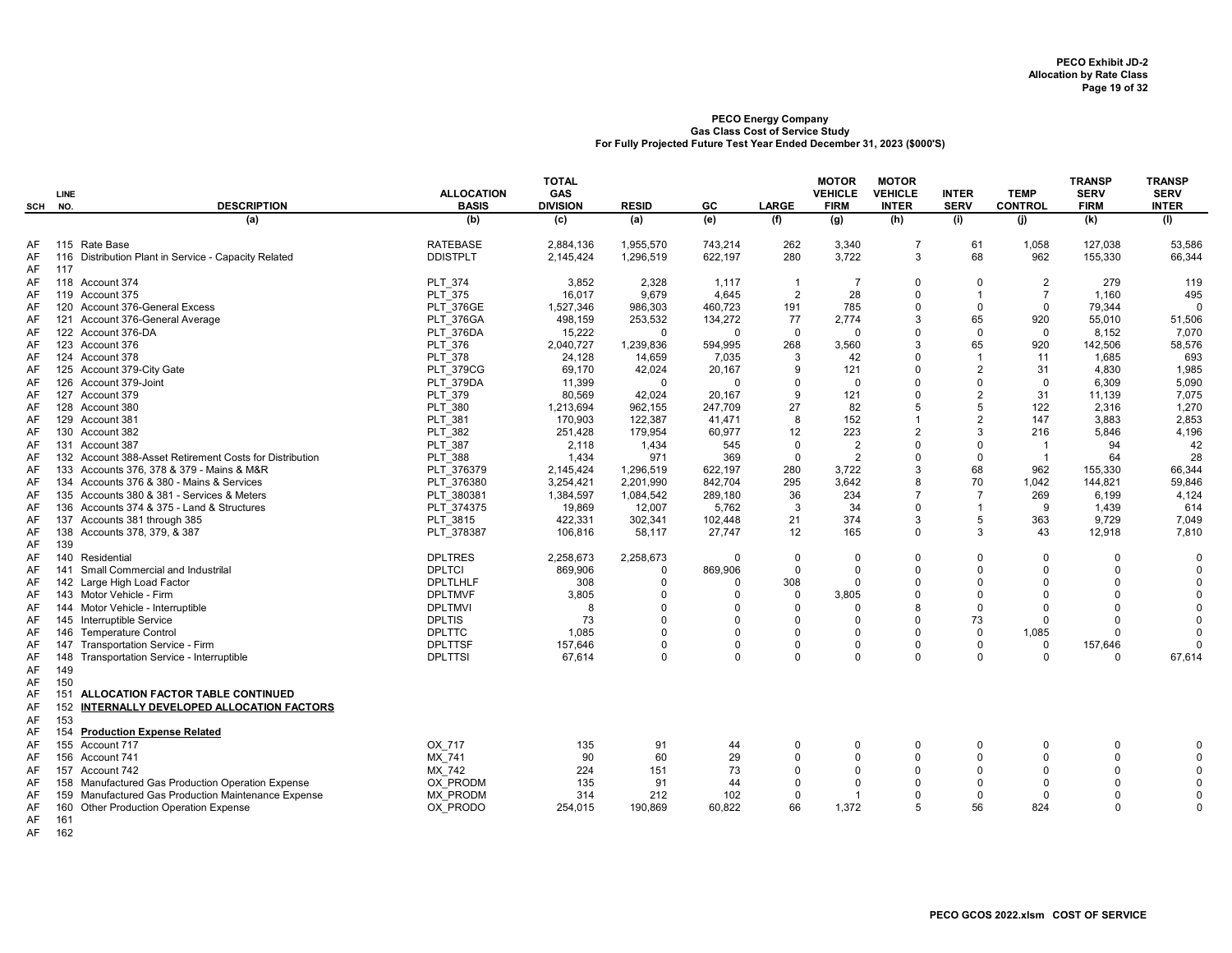| SCH      | LINE<br>NO. | <b>DESCRIPTION</b>                             | <b>ALLOCATION</b><br><b>BASIS</b> | <b>TOTAL</b><br>GAS<br><b>DIVISION</b> | <b>RESID</b>   | GC           | <b>LARGE</b>   | <b>MOTOR</b><br><b>VEHICLE</b><br><b>FIRM</b> | <b>MOTOR</b><br><b>VEHICLE</b><br><b>INTER</b> | <b>INTER</b><br><b>SERV</b> | <b>TEMP</b><br><b>CONTROL</b> | <b>TRANSP</b><br><b>SERV</b><br><b>FIRM</b> | <b>TRANSP</b><br><b>SERV</b><br><b>INTER</b> |
|----------|-------------|------------------------------------------------|-----------------------------------|----------------------------------------|----------------|--------------|----------------|-----------------------------------------------|------------------------------------------------|-----------------------------|-------------------------------|---------------------------------------------|----------------------------------------------|
|          |             | (a)                                            | (b)                               | $\overline{c}$                         | (a)            | (e)          | (f)            | $\overline{g}$                                | (h)                                            | (i)                         | (i)                           | (k)                                         | (1)                                          |
| AF       | 163         | <b>Storage Expense Related</b>                 |                                   |                                        |                |              |                |                                               |                                                |                             |                               |                                             |                                              |
| AF       | 164         | <b>Storage Operation Expense</b>               | OX STOR                           | 1,197                                  | 808            | 387          | 0              | $\overline{c}$                                | $\mathbf 0$                                    | 0                           | 0                             | $\mathbf 0$                                 | 0                                            |
| AF       | 165         | Storage Maintenance Expense                    | MX STOR                           | 5,089                                  | 3,432          | 1,646        | $\overline{1}$ | 10                                            | $\mathbf 0$                                    | $\mathbf 0$                 | $\mathsf 0$                   | $\mathbf 0$                                 | $\mathbf 0$                                  |
| AF       | 166         |                                                |                                   |                                        |                |              |                |                                               |                                                |                             |                               |                                             |                                              |
| AF       | 167         |                                                |                                   |                                        |                |              |                |                                               |                                                |                             |                               |                                             |                                              |
| AF       | 168         | <b>Transmission Expense Related</b>            |                                   |                                        |                |              |                |                                               |                                                |                             |                               |                                             |                                              |
| AF       | 169         | <b>Transmission Operation Expense</b>          | OX TRAN                           | 0                                      | 0              | $\Omega$     | 0              | 0                                             | 0                                              | $\mathbf 0$                 | $\mathbf 0$                   | $\mathbf 0$                                 | 0                                            |
| AF       | 170         | <b>Transmission Maintenance Expense</b>        | <b>MX TRAN</b>                    | $\mathbf 0$                            | 0              | $\mathbf 0$  | $\mathbf 0$    | $\mathsf 0$                                   | 0                                              | 0                           | $\mathbf 0$                   | $\mathbf 0$                                 | $\mathsf 0$                                  |
| AF       | 171         | Transmission Salaries & Wages Accounts 511-567 | SALWAGTO                          | 0                                      | 0              | $\mathbf 0$  | 0              | 0                                             | 0                                              | 0                           | 0                             | 0                                           | $\mathsf 0$                                  |
| AF       | 172         | Transmission Salaries & Wages Accounts 569-574 | SALWAGTM                          | $\mathbf 0$                            | $\mathbf 0$    | $\Omega$     | $\mathbf 0$    | $\mathbf 0$                                   | $\mathbf 0$                                    | 0                           | $\mathbf 0$                   | $\mathbf 0$                                 | $\pmb{0}$                                    |
| AF       | 173         |                                                |                                   |                                        |                |              |                |                                               |                                                |                             |                               |                                             |                                              |
| AF       | 174         |                                                |                                   |                                        |                |              |                |                                               |                                                |                             |                               |                                             |                                              |
| AF       | 175         | <b>Distribution Expense Related</b>            |                                   |                                        |                |              |                |                                               |                                                |                             |                               |                                             |                                              |
| AF       | 176         | Account 874                                    | OX 874                            | 15,266                                 | 10,329         | 3,953        | $\overline{1}$ | 17                                            | 0                                              | 0                           | 5                             | 679                                         | 281                                          |
| AF       |             | 177 Account 875                                | OX 875                            | 1,322                                  | 803            | 385          | $\mathbf 0$    | $\overline{2}$                                | $\mathbf 0$                                    | $\mathbf 0$                 | $\mathbf{1}$                  | 92                                          | 38                                           |
| AF       | 178         | Account 878                                    | OX 878                            | 5,917                                  | 4,236          | 1,435        | $\Omega$       | 5                                             | $\Omega$                                       | $\Omega$<br>$\Omega$        | 5                             | 136                                         | 99                                           |
| AF       |             | 179 Account 879                                | OX 879                            | 7,534                                  | 6,909          | 615          | $\Omega$<br>-1 | $\Omega$                                      | $\Omega$<br>$\Omega$                           | $\Omega$                    | $\mathbf 0$<br>$\overline{7}$ | 6                                           | $\mathbf{3}$                                 |
| AF       | 180         | Account 880                                    | OX_880                            | 17,064                                 | 11,550         | 4,391        |                | 19                                            |                                                | $\overline{1}$              |                               | 758                                         | 338                                          |
| AF       |             | 181 Account 887<br>182 Account 889             | MX 887<br>MX 889                  | 22,988                                 | 13,967         | 6,703<br>476 | 3<br>$\Omega$  | 40                                            | $\Omega$<br>$\Omega$                           | $\Omega$                    | 10<br>$\overline{1}$          | 1,605                                       | 660                                          |
| AF       |             | 183 Account 892                                |                                   | 1,632                                  | 991            | 583          | $\Omega$       | 3<br>$\mathbf 0$                              | $\Omega$                                       | $\Omega$                    | $\Omega$                      | 114<br>5                                    | 47<br>3                                      |
| AF<br>AF |             | 184 Account 893                                | MX 892<br>MX 893                  | 2,857<br>1,459                         | 2,265<br>1,044 | 354          | $\Omega$       | $\overline{1}$                                | $\Omega$                                       | $\Omega$                    | $\overline{1}$                | 34                                          | 24                                           |
| AF       | 185         | Account 894                                    | MX 894                            | 818                                    | 553            | 210          | $\Omega$       | $\overline{1}$                                | $\Omega$                                       | $\Omega$                    | $\Omega$                      | 36                                          | 16                                           |
| AF       | 186         | O&M Accounts 870-880                           | OX DIST                           | 47,330                                 | 33,998         | 10,826       | 3              | 44                                            | 0                                              | $\overline{1}$              | 17                            | 1,678                                       | 762                                          |
| AF       | 187         | O&M Accounts 887-894                           | <b>MX DIST</b>                    | 29,754                                 | 18,821         | 8,326        | 3              | 45                                            | $\mathbf 0$                                    | $\overline{1}$              | 13                            | 1,795                                       | 750                                          |
| AF       | 188         |                                                |                                   |                                        |                |              |                |                                               |                                                |                             |                               |                                             |                                              |
| AF       | 189         |                                                |                                   |                                        |                |              |                |                                               |                                                |                             |                               |                                             |                                              |
| AF       | 190         |                                                |                                   |                                        |                |              |                |                                               |                                                |                             |                               |                                             |                                              |
| AF       | 191         |                                                |                                   |                                        |                |              |                |                                               |                                                |                             |                               |                                             |                                              |
| AF       | 192         |                                                |                                   |                                        |                |              |                |                                               |                                                |                             |                               |                                             |                                              |
| AF       | 193         |                                                |                                   |                                        |                |              |                |                                               |                                                |                             |                               |                                             |                                              |
| AF       | 194         |                                                |                                   |                                        |                |              |                |                                               |                                                |                             |                               |                                             |                                              |
| AF       | 195         |                                                |                                   |                                        |                |              |                |                                               |                                                |                             |                               |                                             |                                              |
| AF       | 196         |                                                |                                   |                                        |                |              |                |                                               |                                                |                             |                               |                                             |                                              |
| AF       | 197         |                                                |                                   |                                        |                |              |                |                                               |                                                |                             |                               |                                             |                                              |
| AF       | 198         |                                                |                                   |                                        |                |              |                |                                               |                                                |                             |                               |                                             |                                              |
| AF       | 199         |                                                |                                   |                                        |                |              |                |                                               |                                                |                             |                               |                                             |                                              |
| AF       | 200         |                                                |                                   |                                        |                |              |                |                                               |                                                |                             |                               |                                             |                                              |
| AF       | 201         | ALLOCATION FACTOR TABLE CONTINUED              |                                   |                                        |                |              |                |                                               |                                                |                             |                               |                                             |                                              |
| AF       | 202         | INTERNALLY DEVELOPED ALLOCATION FACTORS        |                                   |                                        |                |              |                |                                               |                                                |                             |                               |                                             |                                              |
| AF       | 203         |                                                |                                   |                                        |                |              |                |                                               |                                                |                             |                               |                                             |                                              |
| AF       | 204         | <b>Customer Distribution Expense Related</b>   |                                   |                                        |                |              |                |                                               |                                                |                             |                               |                                             |                                              |
| AF       | 205         | Account 902                                    | OX 902                            | 113                                    | 103            | 9            | $\mathbf 0$    | $\mathsf 0$                                   | $\Omega$                                       | $\mathbf 0$                 | $\mathbf 0$                   | $\mathbf 0$                                 | 0                                            |
| AF       |             | 206 Account 903                                | OX 903                            | 15,672                                 | 13,942         | 1,336        | 3              | 5                                             | $\mathbf 0$                                    | $\overline{1}$              | 3                             | 247                                         | 136                                          |
| AF       |             | 207 Account 904                                | OX 904                            | 2,761                                  | 2,495          | 250          | $\overline{1}$ | 4                                             | 0                                              | 0                           | 4                             | 5                                           | 3                                            |
| AF       |             | 208 O&M Accounts 902-905                       | OX CA                             | 19,555                                 | 17,467         | 1,678        | $\overline{4}$ | 9                                             | $\mathbf 0$                                    | $\overline{1}$              | $\overline{7}$                | 252                                         | 139                                          |
| AF       | 209         |                                                |                                   |                                        |                |              |                |                                               |                                                |                             |                               |                                             |                                              |
| AF       |             | 210 Account908                                 | OX 908                            | 5,013                                  | 4,639          | 296          | -1             | $\mathbf 0$                                   | $\mathbf 0$                                    | 0                           | $\Omega$                      | 50                                          | 27                                           |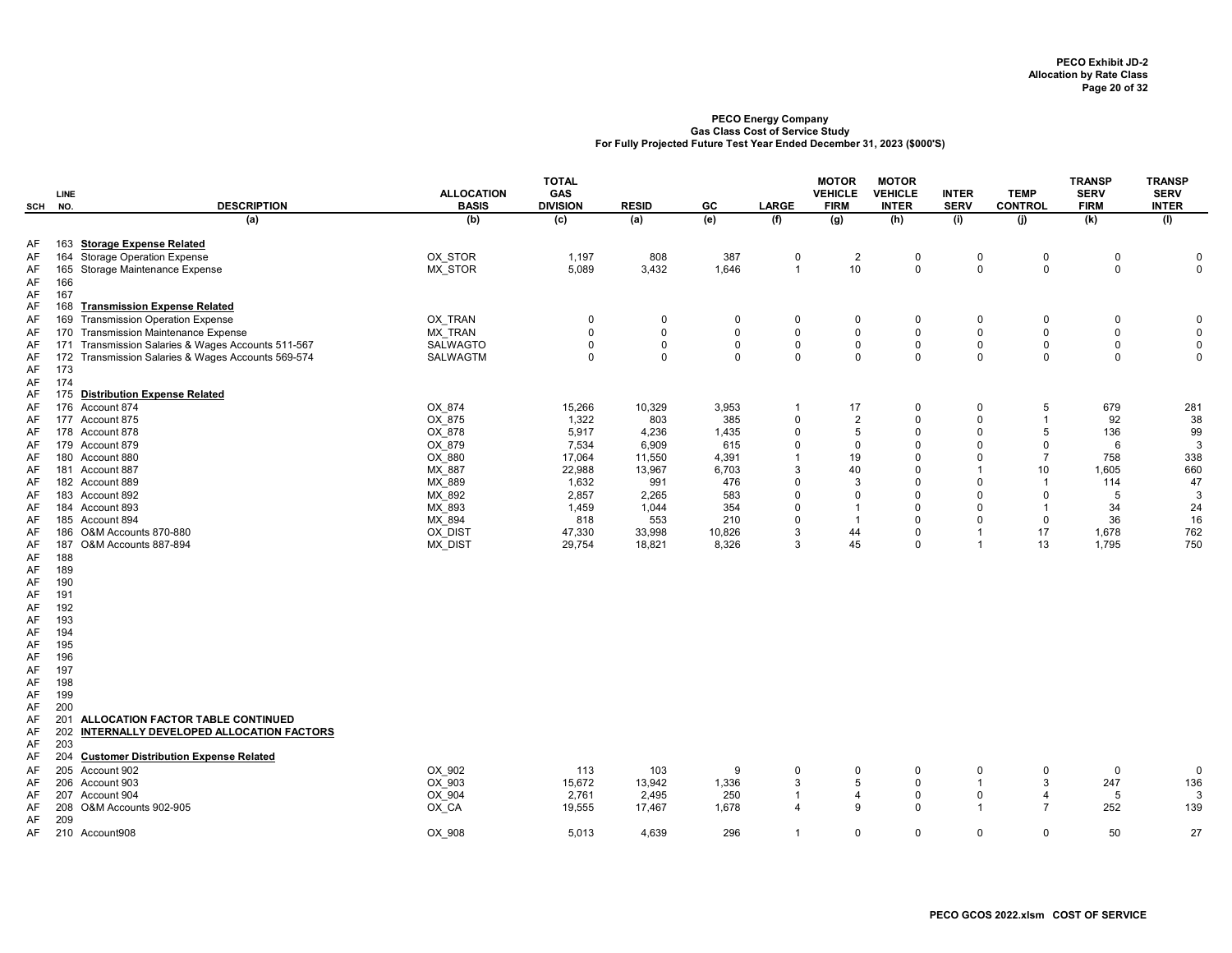| (b)<br>(e)<br>(f)<br>(a)<br>(c)<br>(a)<br>(g)<br>(h)<br>(i)<br>(i)<br>(k)<br>(1)<br>211 Account909<br>OX 909<br>727<br>21<br>693<br>$\overline{0}$<br>$\mathbf 0$<br>0<br>$\mathbf 0$<br>$\mathbf 0$<br>AF<br>8<br>4<br>212 Account910<br>OX 910<br>$\mathbf 0$<br>$\mathbf 0$<br>$\mathbf 0$<br>$\mathbf 0$<br>$\Omega$<br>$\Omega$<br>AF<br>$\Omega$<br>$\mathbf 0$<br>$\Omega$<br>OX CS<br>213 O&M Accounts 908-910<br>5,740<br>317<br>0<br>$\mathbf 0$<br>58<br>5,332<br>0<br>$\mathbf 0$<br>AF<br>$\overline{1}$<br>X_CACS<br>27,021<br>2,045<br>9<br>$\mathbf 0$<br>$\overline{7}$<br>330<br>181<br>214 Accounts 901-916<br>$\overline{4}$<br>$\overline{1}$<br>24,444<br>AF<br>215<br>AF<br>OMXPP<br>17<br>156<br>$\mathbf 0$<br>52<br>5,200<br>2,302<br>216 Total O&M less Purchased Gas<br>149,820<br>110,174<br>31,916<br>$\overline{4}$<br>AF<br>217<br>AF<br><b>OMXPPPP</b><br>87,024<br>63,940<br>10<br>90<br>$\mathbf 0$<br>$\overline{2}$<br>30<br>3,001<br>1,340<br>218<br>Total O&M less Purchased Gas, Payroll, & Pension<br>18,612<br>AF<br>AF<br>219<br>220<br>EBT<br>27,997<br>47<br>130<br>$\overline{4}$<br>334<br>3,810<br>4,410<br>Base Taxable Income<br>85,428<br>48,695<br>$\mathbf{1}$<br>AF<br>221<br>AF<br>222<br>AF<br><b>Salaries and Wages Expense Related</b><br>223<br>AF<br>Salaries & Wages Accounts 870-880<br><b>SALWAGDO</b><br>542<br>224<br>17,949<br>13,493<br>3,652<br>14<br>0<br>241<br>AF<br>$\mathbf 0$<br>5<br>$\overline{1}$<br>Salaries & Wages Accounts 887-894<br>$\overline{2}$<br>24<br>$\mathbf 0$<br>$\overline{7}$<br>403<br>SALWAGDM<br>15,901<br>10,049<br>4,455<br>$\mathbf 0$<br>961<br>AF<br>225<br>Salaries & Wages Accounts 902-905<br>2<br>$\mathbf 0$<br>57<br><b>SALWAGCA</b><br>6,933<br>6,176<br>590<br>$\overline{1}$<br>$\Omega$<br>105<br>226<br>$\overline{1}$<br>AF<br>227 Salaries & Wages Accounts 908-910<br><b>SALWAGCS</b><br>223<br>$\mathbf 0$<br>$\mathbf 0$<br>$\mathbf{0}$<br>213<br>$\overline{7}$<br>$\mathbf 0$<br>$\mathbf 0$<br>3<br>$\overline{1}$<br>AF<br>44,159<br>5<br>46<br>14<br>705<br>Salaries & Wages Excluding Admin & Gen<br>SALWAGXAG<br>32,172<br>9,602<br>0<br>$\overline{1}$<br>AF<br>228<br>1,614<br>Total Salaries and Wages Expense<br>5<br>53<br>$\mathbf 0$<br>$\overline{1}$<br>16<br>1,850<br>809<br>229<br>SALWAGES<br>50,628<br>36,885<br>11,009<br>AF<br>230<br>AF<br>231<br>AF<br>232<br>AF<br>233<br>AF<br>234<br>AF<br>235<br>AF<br>236<br>AF<br>237<br>AF<br>238<br>AF<br>AF<br>239<br>240<br>AF<br>241<br>AF<br>AF<br>242<br>243<br>AF<br>AF<br>244<br>245<br>AF<br>246<br>AF<br>247<br>AF<br>AF<br>248<br>249<br>AF<br>250<br>AF<br>251<br>REVENUES AND BILLING DETERMINANTS<br>AF<br>252<br>AF<br><b>SALESREV</b><br>15,534<br>253<br><b>Base Rate Sales Revenue</b><br>395,125<br>269,114<br>99,850<br>77<br>464<br>$\overline{2}$<br>10<br>444<br>9,630<br>AF<br>254<br>AF<br><b>SREVRES</b><br>$\mathbf 0$<br>255<br>269,114<br>269,114<br>$\mathbf 0$<br>$\Omega$<br>$\mathbf 0$<br>AF<br>Residential<br>$\Omega$<br>$\Omega$<br>$\Omega$<br>$\Omega$ | SCH | LINE<br>NO. | <b>DESCRIPTION</b> | <b>ALLOCATION</b><br><b>BASIS</b> | <b>TOTAL</b><br>GAS<br><b>DIVISION</b> | <b>RESID</b> | GC | LARGE | <b>MOTOR</b><br><b>VEHICLE</b><br><b>FIRM</b> | <b>MOTOR</b><br><b>VEHICLE</b><br><b>INTER</b> | <b>INTER</b><br><b>SERV</b> | <b>TEMP</b><br><b>CONTROL</b> | <b>TRANSP</b><br><b>SERV</b><br><b>FIRM</b> | <b>TRANSP</b><br><b>SERV</b><br><b>INTER</b> |
|--------------------------------------------------------------------------------------------------------------------------------------------------------------------------------------------------------------------------------------------------------------------------------------------------------------------------------------------------------------------------------------------------------------------------------------------------------------------------------------------------------------------------------------------------------------------------------------------------------------------------------------------------------------------------------------------------------------------------------------------------------------------------------------------------------------------------------------------------------------------------------------------------------------------------------------------------------------------------------------------------------------------------------------------------------------------------------------------------------------------------------------------------------------------------------------------------------------------------------------------------------------------------------------------------------------------------------------------------------------------------------------------------------------------------------------------------------------------------------------------------------------------------------------------------------------------------------------------------------------------------------------------------------------------------------------------------------------------------------------------------------------------------------------------------------------------------------------------------------------------------------------------------------------------------------------------------------------------------------------------------------------------------------------------------------------------------------------------------------------------------------------------------------------------------------------------------------------------------------------------------------------------------------------------------------------------------------------------------------------------------------------------------------------------------------------------------------------------------------------------------------------------------------------------------------------------------------------------------------------------------------------------------------------------------------------------------------------------------------------------------------------------------------------------------------------------------------------------------------------------------------------------------------------------------------------------------------------------------------------------------------------------------------------------------------------------------------------|-----|-------------|--------------------|-----------------------------------|----------------------------------------|--------------|----|-------|-----------------------------------------------|------------------------------------------------|-----------------------------|-------------------------------|---------------------------------------------|----------------------------------------------|
|                                                                                                                                                                                                                                                                                                                                                                                                                                                                                                                                                                                                                                                                                                                                                                                                                                                                                                                                                                                                                                                                                                                                                                                                                                                                                                                                                                                                                                                                                                                                                                                                                                                                                                                                                                                                                                                                                                                                                                                                                                                                                                                                                                                                                                                                                                                                                                                                                                                                                                                                                                                                                                                                                                                                                                                                                                                                                                                                                                                                                                                                                      |     |             |                    |                                   |                                        |              |    |       |                                               |                                                |                             |                               |                                             |                                              |
|                                                                                                                                                                                                                                                                                                                                                                                                                                                                                                                                                                                                                                                                                                                                                                                                                                                                                                                                                                                                                                                                                                                                                                                                                                                                                                                                                                                                                                                                                                                                                                                                                                                                                                                                                                                                                                                                                                                                                                                                                                                                                                                                                                                                                                                                                                                                                                                                                                                                                                                                                                                                                                                                                                                                                                                                                                                                                                                                                                                                                                                                                      |     |             |                    |                                   |                                        |              |    |       |                                               |                                                |                             |                               |                                             |                                              |
|                                                                                                                                                                                                                                                                                                                                                                                                                                                                                                                                                                                                                                                                                                                                                                                                                                                                                                                                                                                                                                                                                                                                                                                                                                                                                                                                                                                                                                                                                                                                                                                                                                                                                                                                                                                                                                                                                                                                                                                                                                                                                                                                                                                                                                                                                                                                                                                                                                                                                                                                                                                                                                                                                                                                                                                                                                                                                                                                                                                                                                                                                      |     |             |                    |                                   |                                        |              |    |       |                                               |                                                |                             |                               |                                             | $\mathbf 0$                                  |
|                                                                                                                                                                                                                                                                                                                                                                                                                                                                                                                                                                                                                                                                                                                                                                                                                                                                                                                                                                                                                                                                                                                                                                                                                                                                                                                                                                                                                                                                                                                                                                                                                                                                                                                                                                                                                                                                                                                                                                                                                                                                                                                                                                                                                                                                                                                                                                                                                                                                                                                                                                                                                                                                                                                                                                                                                                                                                                                                                                                                                                                                                      |     |             |                    |                                   |                                        |              |    |       |                                               |                                                |                             |                               |                                             | 32                                           |
|                                                                                                                                                                                                                                                                                                                                                                                                                                                                                                                                                                                                                                                                                                                                                                                                                                                                                                                                                                                                                                                                                                                                                                                                                                                                                                                                                                                                                                                                                                                                                                                                                                                                                                                                                                                                                                                                                                                                                                                                                                                                                                                                                                                                                                                                                                                                                                                                                                                                                                                                                                                                                                                                                                                                                                                                                                                                                                                                                                                                                                                                                      |     |             |                    |                                   |                                        |              |    |       |                                               |                                                |                             |                               |                                             |                                              |
|                                                                                                                                                                                                                                                                                                                                                                                                                                                                                                                                                                                                                                                                                                                                                                                                                                                                                                                                                                                                                                                                                                                                                                                                                                                                                                                                                                                                                                                                                                                                                                                                                                                                                                                                                                                                                                                                                                                                                                                                                                                                                                                                                                                                                                                                                                                                                                                                                                                                                                                                                                                                                                                                                                                                                                                                                                                                                                                                                                                                                                                                                      |     |             |                    |                                   |                                        |              |    |       |                                               |                                                |                             |                               |                                             |                                              |
|                                                                                                                                                                                                                                                                                                                                                                                                                                                                                                                                                                                                                                                                                                                                                                                                                                                                                                                                                                                                                                                                                                                                                                                                                                                                                                                                                                                                                                                                                                                                                                                                                                                                                                                                                                                                                                                                                                                                                                                                                                                                                                                                                                                                                                                                                                                                                                                                                                                                                                                                                                                                                                                                                                                                                                                                                                                                                                                                                                                                                                                                                      |     |             |                    |                                   |                                        |              |    |       |                                               |                                                |                             |                               |                                             |                                              |
|                                                                                                                                                                                                                                                                                                                                                                                                                                                                                                                                                                                                                                                                                                                                                                                                                                                                                                                                                                                                                                                                                                                                                                                                                                                                                                                                                                                                                                                                                                                                                                                                                                                                                                                                                                                                                                                                                                                                                                                                                                                                                                                                                                                                                                                                                                                                                                                                                                                                                                                                                                                                                                                                                                                                                                                                                                                                                                                                                                                                                                                                                      |     |             |                    |                                   |                                        |              |    |       |                                               |                                                |                             |                               |                                             |                                              |
|                                                                                                                                                                                                                                                                                                                                                                                                                                                                                                                                                                                                                                                                                                                                                                                                                                                                                                                                                                                                                                                                                                                                                                                                                                                                                                                                                                                                                                                                                                                                                                                                                                                                                                                                                                                                                                                                                                                                                                                                                                                                                                                                                                                                                                                                                                                                                                                                                                                                                                                                                                                                                                                                                                                                                                                                                                                                                                                                                                                                                                                                                      |     |             |                    |                                   |                                        |              |    |       |                                               |                                                |                             |                               |                                             |                                              |
|                                                                                                                                                                                                                                                                                                                                                                                                                                                                                                                                                                                                                                                                                                                                                                                                                                                                                                                                                                                                                                                                                                                                                                                                                                                                                                                                                                                                                                                                                                                                                                                                                                                                                                                                                                                                                                                                                                                                                                                                                                                                                                                                                                                                                                                                                                                                                                                                                                                                                                                                                                                                                                                                                                                                                                                                                                                                                                                                                                                                                                                                                      |     |             |                    |                                   |                                        |              |    |       |                                               |                                                |                             |                               |                                             |                                              |
|                                                                                                                                                                                                                                                                                                                                                                                                                                                                                                                                                                                                                                                                                                                                                                                                                                                                                                                                                                                                                                                                                                                                                                                                                                                                                                                                                                                                                                                                                                                                                                                                                                                                                                                                                                                                                                                                                                                                                                                                                                                                                                                                                                                                                                                                                                                                                                                                                                                                                                                                                                                                                                                                                                                                                                                                                                                                                                                                                                                                                                                                                      |     |             |                    |                                   |                                        |              |    |       |                                               |                                                |                             |                               |                                             |                                              |
|                                                                                                                                                                                                                                                                                                                                                                                                                                                                                                                                                                                                                                                                                                                                                                                                                                                                                                                                                                                                                                                                                                                                                                                                                                                                                                                                                                                                                                                                                                                                                                                                                                                                                                                                                                                                                                                                                                                                                                                                                                                                                                                                                                                                                                                                                                                                                                                                                                                                                                                                                                                                                                                                                                                                                                                                                                                                                                                                                                                                                                                                                      |     |             |                    |                                   |                                        |              |    |       |                                               |                                                |                             |                               |                                             |                                              |
|                                                                                                                                                                                                                                                                                                                                                                                                                                                                                                                                                                                                                                                                                                                                                                                                                                                                                                                                                                                                                                                                                                                                                                                                                                                                                                                                                                                                                                                                                                                                                                                                                                                                                                                                                                                                                                                                                                                                                                                                                                                                                                                                                                                                                                                                                                                                                                                                                                                                                                                                                                                                                                                                                                                                                                                                                                                                                                                                                                                                                                                                                      |     |             |                    |                                   |                                        |              |    |       |                                               |                                                |                             |                               |                                             |                                              |
|                                                                                                                                                                                                                                                                                                                                                                                                                                                                                                                                                                                                                                                                                                                                                                                                                                                                                                                                                                                                                                                                                                                                                                                                                                                                                                                                                                                                                                                                                                                                                                                                                                                                                                                                                                                                                                                                                                                                                                                                                                                                                                                                                                                                                                                                                                                                                                                                                                                                                                                                                                                                                                                                                                                                                                                                                                                                                                                                                                                                                                                                                      |     |             |                    |                                   |                                        |              |    |       |                                               |                                                |                             |                               |                                             |                                              |
|                                                                                                                                                                                                                                                                                                                                                                                                                                                                                                                                                                                                                                                                                                                                                                                                                                                                                                                                                                                                                                                                                                                                                                                                                                                                                                                                                                                                                                                                                                                                                                                                                                                                                                                                                                                                                                                                                                                                                                                                                                                                                                                                                                                                                                                                                                                                                                                                                                                                                                                                                                                                                                                                                                                                                                                                                                                                                                                                                                                                                                                                                      |     |             |                    |                                   |                                        |              |    |       |                                               |                                                |                             |                               |                                             |                                              |
|                                                                                                                                                                                                                                                                                                                                                                                                                                                                                                                                                                                                                                                                                                                                                                                                                                                                                                                                                                                                                                                                                                                                                                                                                                                                                                                                                                                                                                                                                                                                                                                                                                                                                                                                                                                                                                                                                                                                                                                                                                                                                                                                                                                                                                                                                                                                                                                                                                                                                                                                                                                                                                                                                                                                                                                                                                                                                                                                                                                                                                                                                      |     |             |                    |                                   |                                        |              |    |       |                                               |                                                |                             |                               |                                             |                                              |
|                                                                                                                                                                                                                                                                                                                                                                                                                                                                                                                                                                                                                                                                                                                                                                                                                                                                                                                                                                                                                                                                                                                                                                                                                                                                                                                                                                                                                                                                                                                                                                                                                                                                                                                                                                                                                                                                                                                                                                                                                                                                                                                                                                                                                                                                                                                                                                                                                                                                                                                                                                                                                                                                                                                                                                                                                                                                                                                                                                                                                                                                                      |     |             |                    |                                   |                                        |              |    |       |                                               |                                                |                             |                               |                                             |                                              |
|                                                                                                                                                                                                                                                                                                                                                                                                                                                                                                                                                                                                                                                                                                                                                                                                                                                                                                                                                                                                                                                                                                                                                                                                                                                                                                                                                                                                                                                                                                                                                                                                                                                                                                                                                                                                                                                                                                                                                                                                                                                                                                                                                                                                                                                                                                                                                                                                                                                                                                                                                                                                                                                                                                                                                                                                                                                                                                                                                                                                                                                                                      |     |             |                    |                                   |                                        |              |    |       |                                               |                                                |                             |                               |                                             |                                              |
|                                                                                                                                                                                                                                                                                                                                                                                                                                                                                                                                                                                                                                                                                                                                                                                                                                                                                                                                                                                                                                                                                                                                                                                                                                                                                                                                                                                                                                                                                                                                                                                                                                                                                                                                                                                                                                                                                                                                                                                                                                                                                                                                                                                                                                                                                                                                                                                                                                                                                                                                                                                                                                                                                                                                                                                                                                                                                                                                                                                                                                                                                      |     |             |                    |                                   |                                        |              |    |       |                                               |                                                |                             |                               |                                             |                                              |
|                                                                                                                                                                                                                                                                                                                                                                                                                                                                                                                                                                                                                                                                                                                                                                                                                                                                                                                                                                                                                                                                                                                                                                                                                                                                                                                                                                                                                                                                                                                                                                                                                                                                                                                                                                                                                                                                                                                                                                                                                                                                                                                                                                                                                                                                                                                                                                                                                                                                                                                                                                                                                                                                                                                                                                                                                                                                                                                                                                                                                                                                                      |     |             |                    |                                   |                                        |              |    |       |                                               |                                                |                             |                               |                                             |                                              |
|                                                                                                                                                                                                                                                                                                                                                                                                                                                                                                                                                                                                                                                                                                                                                                                                                                                                                                                                                                                                                                                                                                                                                                                                                                                                                                                                                                                                                                                                                                                                                                                                                                                                                                                                                                                                                                                                                                                                                                                                                                                                                                                                                                                                                                                                                                                                                                                                                                                                                                                                                                                                                                                                                                                                                                                                                                                                                                                                                                                                                                                                                      |     |             |                    |                                   |                                        |              |    |       |                                               |                                                |                             |                               |                                             |                                              |
|                                                                                                                                                                                                                                                                                                                                                                                                                                                                                                                                                                                                                                                                                                                                                                                                                                                                                                                                                                                                                                                                                                                                                                                                                                                                                                                                                                                                                                                                                                                                                                                                                                                                                                                                                                                                                                                                                                                                                                                                                                                                                                                                                                                                                                                                                                                                                                                                                                                                                                                                                                                                                                                                                                                                                                                                                                                                                                                                                                                                                                                                                      |     |             |                    |                                   |                                        |              |    |       |                                               |                                                |                             |                               |                                             |                                              |
|                                                                                                                                                                                                                                                                                                                                                                                                                                                                                                                                                                                                                                                                                                                                                                                                                                                                                                                                                                                                                                                                                                                                                                                                                                                                                                                                                                                                                                                                                                                                                                                                                                                                                                                                                                                                                                                                                                                                                                                                                                                                                                                                                                                                                                                                                                                                                                                                                                                                                                                                                                                                                                                                                                                                                                                                                                                                                                                                                                                                                                                                                      |     |             |                    |                                   |                                        |              |    |       |                                               |                                                |                             |                               |                                             |                                              |
|                                                                                                                                                                                                                                                                                                                                                                                                                                                                                                                                                                                                                                                                                                                                                                                                                                                                                                                                                                                                                                                                                                                                                                                                                                                                                                                                                                                                                                                                                                                                                                                                                                                                                                                                                                                                                                                                                                                                                                                                                                                                                                                                                                                                                                                                                                                                                                                                                                                                                                                                                                                                                                                                                                                                                                                                                                                                                                                                                                                                                                                                                      |     |             |                    |                                   |                                        |              |    |       |                                               |                                                |                             |                               |                                             |                                              |
|                                                                                                                                                                                                                                                                                                                                                                                                                                                                                                                                                                                                                                                                                                                                                                                                                                                                                                                                                                                                                                                                                                                                                                                                                                                                                                                                                                                                                                                                                                                                                                                                                                                                                                                                                                                                                                                                                                                                                                                                                                                                                                                                                                                                                                                                                                                                                                                                                                                                                                                                                                                                                                                                                                                                                                                                                                                                                                                                                                                                                                                                                      |     |             |                    |                                   |                                        |              |    |       |                                               |                                                |                             |                               |                                             |                                              |
|                                                                                                                                                                                                                                                                                                                                                                                                                                                                                                                                                                                                                                                                                                                                                                                                                                                                                                                                                                                                                                                                                                                                                                                                                                                                                                                                                                                                                                                                                                                                                                                                                                                                                                                                                                                                                                                                                                                                                                                                                                                                                                                                                                                                                                                                                                                                                                                                                                                                                                                                                                                                                                                                                                                                                                                                                                                                                                                                                                                                                                                                                      |     |             |                    |                                   |                                        |              |    |       |                                               |                                                |                             |                               |                                             |                                              |
|                                                                                                                                                                                                                                                                                                                                                                                                                                                                                                                                                                                                                                                                                                                                                                                                                                                                                                                                                                                                                                                                                                                                                                                                                                                                                                                                                                                                                                                                                                                                                                                                                                                                                                                                                                                                                                                                                                                                                                                                                                                                                                                                                                                                                                                                                                                                                                                                                                                                                                                                                                                                                                                                                                                                                                                                                                                                                                                                                                                                                                                                                      |     |             |                    |                                   |                                        |              |    |       |                                               |                                                |                             |                               |                                             |                                              |
|                                                                                                                                                                                                                                                                                                                                                                                                                                                                                                                                                                                                                                                                                                                                                                                                                                                                                                                                                                                                                                                                                                                                                                                                                                                                                                                                                                                                                                                                                                                                                                                                                                                                                                                                                                                                                                                                                                                                                                                                                                                                                                                                                                                                                                                                                                                                                                                                                                                                                                                                                                                                                                                                                                                                                                                                                                                                                                                                                                                                                                                                                      |     |             |                    |                                   |                                        |              |    |       |                                               |                                                |                             |                               |                                             |                                              |
|                                                                                                                                                                                                                                                                                                                                                                                                                                                                                                                                                                                                                                                                                                                                                                                                                                                                                                                                                                                                                                                                                                                                                                                                                                                                                                                                                                                                                                                                                                                                                                                                                                                                                                                                                                                                                                                                                                                                                                                                                                                                                                                                                                                                                                                                                                                                                                                                                                                                                                                                                                                                                                                                                                                                                                                                                                                                                                                                                                                                                                                                                      |     |             |                    |                                   |                                        |              |    |       |                                               |                                                |                             |                               |                                             |                                              |
|                                                                                                                                                                                                                                                                                                                                                                                                                                                                                                                                                                                                                                                                                                                                                                                                                                                                                                                                                                                                                                                                                                                                                                                                                                                                                                                                                                                                                                                                                                                                                                                                                                                                                                                                                                                                                                                                                                                                                                                                                                                                                                                                                                                                                                                                                                                                                                                                                                                                                                                                                                                                                                                                                                                                                                                                                                                                                                                                                                                                                                                                                      |     |             |                    |                                   |                                        |              |    |       |                                               |                                                |                             |                               |                                             |                                              |
|                                                                                                                                                                                                                                                                                                                                                                                                                                                                                                                                                                                                                                                                                                                                                                                                                                                                                                                                                                                                                                                                                                                                                                                                                                                                                                                                                                                                                                                                                                                                                                                                                                                                                                                                                                                                                                                                                                                                                                                                                                                                                                                                                                                                                                                                                                                                                                                                                                                                                                                                                                                                                                                                                                                                                                                                                                                                                                                                                                                                                                                                                      |     |             |                    |                                   |                                        |              |    |       |                                               |                                                |                             |                               |                                             |                                              |
|                                                                                                                                                                                                                                                                                                                                                                                                                                                                                                                                                                                                                                                                                                                                                                                                                                                                                                                                                                                                                                                                                                                                                                                                                                                                                                                                                                                                                                                                                                                                                                                                                                                                                                                                                                                                                                                                                                                                                                                                                                                                                                                                                                                                                                                                                                                                                                                                                                                                                                                                                                                                                                                                                                                                                                                                                                                                                                                                                                                                                                                                                      |     |             |                    |                                   |                                        |              |    |       |                                               |                                                |                             |                               |                                             |                                              |
|                                                                                                                                                                                                                                                                                                                                                                                                                                                                                                                                                                                                                                                                                                                                                                                                                                                                                                                                                                                                                                                                                                                                                                                                                                                                                                                                                                                                                                                                                                                                                                                                                                                                                                                                                                                                                                                                                                                                                                                                                                                                                                                                                                                                                                                                                                                                                                                                                                                                                                                                                                                                                                                                                                                                                                                                                                                                                                                                                                                                                                                                                      |     |             |                    |                                   |                                        |              |    |       |                                               |                                                |                             |                               |                                             |                                              |
|                                                                                                                                                                                                                                                                                                                                                                                                                                                                                                                                                                                                                                                                                                                                                                                                                                                                                                                                                                                                                                                                                                                                                                                                                                                                                                                                                                                                                                                                                                                                                                                                                                                                                                                                                                                                                                                                                                                                                                                                                                                                                                                                                                                                                                                                                                                                                                                                                                                                                                                                                                                                                                                                                                                                                                                                                                                                                                                                                                                                                                                                                      |     |             |                    |                                   |                                        |              |    |       |                                               |                                                |                             |                               |                                             |                                              |
|                                                                                                                                                                                                                                                                                                                                                                                                                                                                                                                                                                                                                                                                                                                                                                                                                                                                                                                                                                                                                                                                                                                                                                                                                                                                                                                                                                                                                                                                                                                                                                                                                                                                                                                                                                                                                                                                                                                                                                                                                                                                                                                                                                                                                                                                                                                                                                                                                                                                                                                                                                                                                                                                                                                                                                                                                                                                                                                                                                                                                                                                                      |     |             |                    |                                   |                                        |              |    |       |                                               |                                                |                             |                               |                                             |                                              |
|                                                                                                                                                                                                                                                                                                                                                                                                                                                                                                                                                                                                                                                                                                                                                                                                                                                                                                                                                                                                                                                                                                                                                                                                                                                                                                                                                                                                                                                                                                                                                                                                                                                                                                                                                                                                                                                                                                                                                                                                                                                                                                                                                                                                                                                                                                                                                                                                                                                                                                                                                                                                                                                                                                                                                                                                                                                                                                                                                                                                                                                                                      |     |             |                    |                                   |                                        |              |    |       |                                               |                                                |                             |                               |                                             |                                              |
|                                                                                                                                                                                                                                                                                                                                                                                                                                                                                                                                                                                                                                                                                                                                                                                                                                                                                                                                                                                                                                                                                                                                                                                                                                                                                                                                                                                                                                                                                                                                                                                                                                                                                                                                                                                                                                                                                                                                                                                                                                                                                                                                                                                                                                                                                                                                                                                                                                                                                                                                                                                                                                                                                                                                                                                                                                                                                                                                                                                                                                                                                      |     |             |                    |                                   |                                        |              |    |       |                                               |                                                |                             |                               |                                             |                                              |
|                                                                                                                                                                                                                                                                                                                                                                                                                                                                                                                                                                                                                                                                                                                                                                                                                                                                                                                                                                                                                                                                                                                                                                                                                                                                                                                                                                                                                                                                                                                                                                                                                                                                                                                                                                                                                                                                                                                                                                                                                                                                                                                                                                                                                                                                                                                                                                                                                                                                                                                                                                                                                                                                                                                                                                                                                                                                                                                                                                                                                                                                                      |     |             |                    |                                   |                                        |              |    |       |                                               |                                                |                             |                               |                                             |                                              |
|                                                                                                                                                                                                                                                                                                                                                                                                                                                                                                                                                                                                                                                                                                                                                                                                                                                                                                                                                                                                                                                                                                                                                                                                                                                                                                                                                                                                                                                                                                                                                                                                                                                                                                                                                                                                                                                                                                                                                                                                                                                                                                                                                                                                                                                                                                                                                                                                                                                                                                                                                                                                                                                                                                                                                                                                                                                                                                                                                                                                                                                                                      |     |             |                    |                                   |                                        |              |    |       |                                               |                                                |                             |                               |                                             |                                              |
|                                                                                                                                                                                                                                                                                                                                                                                                                                                                                                                                                                                                                                                                                                                                                                                                                                                                                                                                                                                                                                                                                                                                                                                                                                                                                                                                                                                                                                                                                                                                                                                                                                                                                                                                                                                                                                                                                                                                                                                                                                                                                                                                                                                                                                                                                                                                                                                                                                                                                                                                                                                                                                                                                                                                                                                                                                                                                                                                                                                                                                                                                      |     |             |                    |                                   |                                        |              |    |       |                                               |                                                |                             |                               |                                             |                                              |
|                                                                                                                                                                                                                                                                                                                                                                                                                                                                                                                                                                                                                                                                                                                                                                                                                                                                                                                                                                                                                                                                                                                                                                                                                                                                                                                                                                                                                                                                                                                                                                                                                                                                                                                                                                                                                                                                                                                                                                                                                                                                                                                                                                                                                                                                                                                                                                                                                                                                                                                                                                                                                                                                                                                                                                                                                                                                                                                                                                                                                                                                                      |     |             |                    |                                   |                                        |              |    |       |                                               |                                                |                             |                               |                                             |                                              |
|                                                                                                                                                                                                                                                                                                                                                                                                                                                                                                                                                                                                                                                                                                                                                                                                                                                                                                                                                                                                                                                                                                                                                                                                                                                                                                                                                                                                                                                                                                                                                                                                                                                                                                                                                                                                                                                                                                                                                                                                                                                                                                                                                                                                                                                                                                                                                                                                                                                                                                                                                                                                                                                                                                                                                                                                                                                                                                                                                                                                                                                                                      |     |             |                    |                                   |                                        |              |    |       |                                               |                                                |                             |                               |                                             |                                              |
|                                                                                                                                                                                                                                                                                                                                                                                                                                                                                                                                                                                                                                                                                                                                                                                                                                                                                                                                                                                                                                                                                                                                                                                                                                                                                                                                                                                                                                                                                                                                                                                                                                                                                                                                                                                                                                                                                                                                                                                                                                                                                                                                                                                                                                                                                                                                                                                                                                                                                                                                                                                                                                                                                                                                                                                                                                                                                                                                                                                                                                                                                      |     |             |                    |                                   |                                        |              |    |       |                                               |                                                |                             |                               |                                             |                                              |
|                                                                                                                                                                                                                                                                                                                                                                                                                                                                                                                                                                                                                                                                                                                                                                                                                                                                                                                                                                                                                                                                                                                                                                                                                                                                                                                                                                                                                                                                                                                                                                                                                                                                                                                                                                                                                                                                                                                                                                                                                                                                                                                                                                                                                                                                                                                                                                                                                                                                                                                                                                                                                                                                                                                                                                                                                                                                                                                                                                                                                                                                                      |     |             |                    |                                   |                                        |              |    |       |                                               |                                                |                             |                               |                                             |                                              |
| <b>SREVCI</b><br>99,850<br>99,850<br>$\mathbf 0$<br>$\Omega$<br>$\mathbf 0$<br>256 Small Commercial and Industrilal<br>$\Omega$<br>$\mathbf 0$<br>$\Omega$<br>$\Omega$<br>AF                                                                                                                                                                                                                                                                                                                                                                                                                                                                                                                                                                                                                                                                                                                                                                                                                                                                                                                                                                                                                                                                                                                                                                                                                                                                                                                                                                                                                                                                                                                                                                                                                                                                                                                                                                                                                                                                                                                                                                                                                                                                                                                                                                                                                                                                                                                                                                                                                                                                                                                                                                                                                                                                                                                                                                                                                                                                                                         |     |             |                    |                                   |                                        |              |    |       |                                               |                                                |                             |                               |                                             | $\mathbf 0$                                  |
| Large High Load Factor<br><b>SREVLHLF</b><br>77<br>77<br>$\mathbf 0$<br>$\Omega$<br>$\mathbf 0$<br>$\mathbf 0$<br>$\mathbf 0$<br>AF<br>257<br>$\Omega$<br>$\mathbf 0$                                                                                                                                                                                                                                                                                                                                                                                                                                                                                                                                                                                                                                                                                                                                                                                                                                                                                                                                                                                                                                                                                                                                                                                                                                                                                                                                                                                                                                                                                                                                                                                                                                                                                                                                                                                                                                                                                                                                                                                                                                                                                                                                                                                                                                                                                                                                                                                                                                                                                                                                                                                                                                                                                                                                                                                                                                                                                                                |     |             |                    |                                   |                                        |              |    |       |                                               |                                                |                             |                               |                                             | 0                                            |
| 464<br>$\Omega$<br>258 Motor Vehicle - Firm<br><b>SREVMVF</b><br>$\Omega$<br>$\mathbf 0$<br>464<br>$\mathbf 0$<br>$\Omega$<br>$\Omega$<br>AF<br>$\Omega$                                                                                                                                                                                                                                                                                                                                                                                                                                                                                                                                                                                                                                                                                                                                                                                                                                                                                                                                                                                                                                                                                                                                                                                                                                                                                                                                                                                                                                                                                                                                                                                                                                                                                                                                                                                                                                                                                                                                                                                                                                                                                                                                                                                                                                                                                                                                                                                                                                                                                                                                                                                                                                                                                                                                                                                                                                                                                                                             |     |             |                    |                                   |                                        |              |    |       |                                               |                                                |                             |                               |                                             | $\mathbf 0$                                  |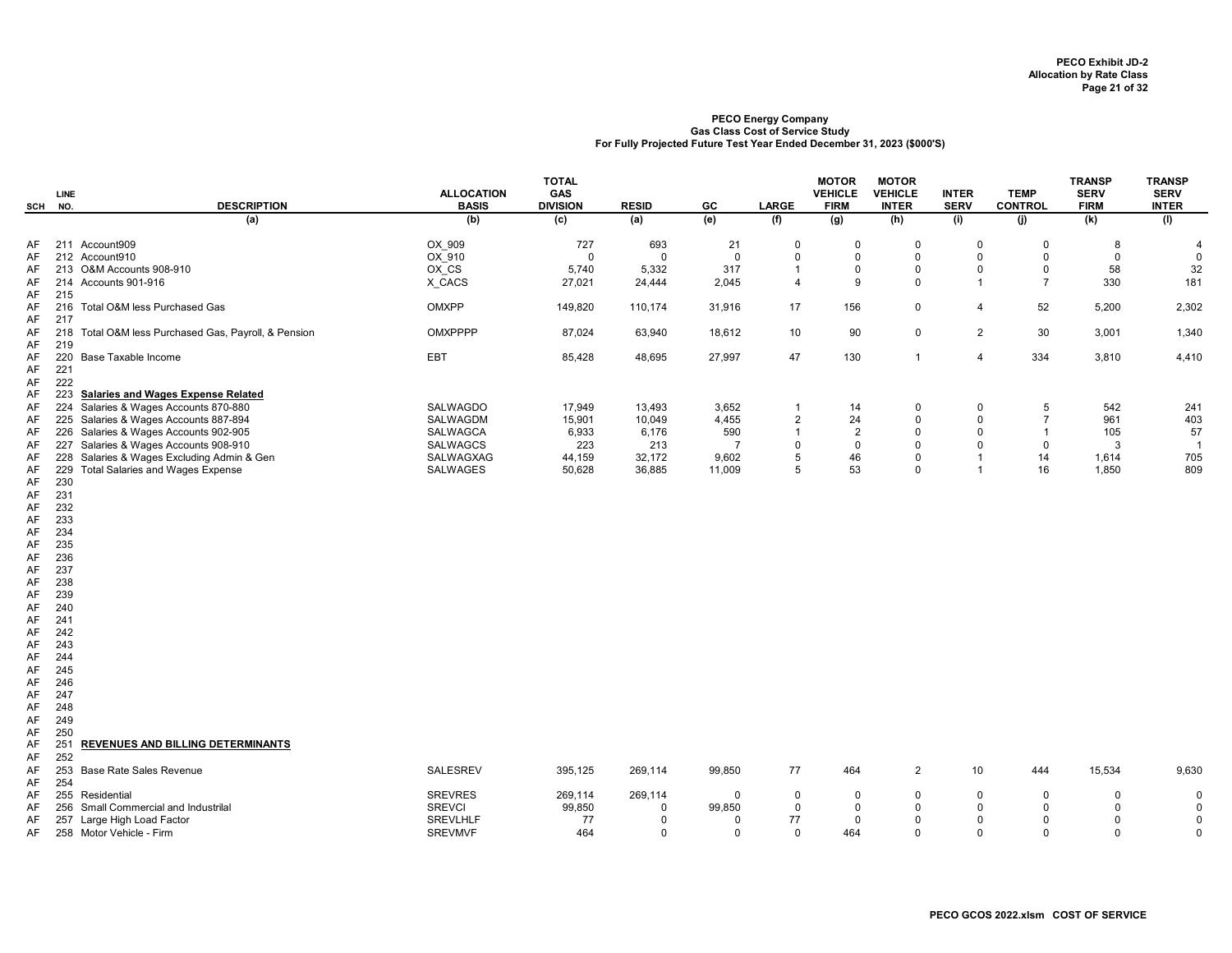|          | <b>LINE</b>    |                                         | <b>ALLOCATION</b> | <b>TOTAL</b><br><b>GAS</b> |              |             |              | <b>MOTOR</b><br><b>VEHICLE</b> | <b>MOTOR</b><br><b>VEHICLE</b> | <b>INTER</b>   | <b>TEMP</b>    | <b>TRANSP</b><br><b>SERV</b> | <b>TRANSP</b><br><b>SERV</b> |
|----------|----------------|-----------------------------------------|-------------------|----------------------------|--------------|-------------|--------------|--------------------------------|--------------------------------|----------------|----------------|------------------------------|------------------------------|
| SCH      | NO.            | <b>DESCRIPTION</b>                      | <b>BASIS</b>      | <b>DIVISION</b>            | <b>RESID</b> | GC          | <b>LARGE</b> | <b>FIRM</b>                    | <b>INTER</b>                   | <b>SERV</b>    | <b>CONTROL</b> | <b>FIRM</b>                  | <b>INTER</b>                 |
|          |                | (a)                                     | (b)               | (c)                        | (a)          | (e)         | (f)          | (g)                            | (h)                            | (i)            | (i)            | (k)                          | (1)                          |
| AF       |                | 259 Motor Vehicle - Interruptible       | <b>SREVMVI</b>    | $\overline{2}$             | $\mathbf 0$  | 0           | 0            | 0                              | $\overline{2}$                 | 0              | 0              | $\mathbf 0$                  | 0                            |
| AF       |                | 260 Interruptible Service               | <b>SREVIS</b>     | 10                         | $\Omega$     | $\Omega$    | $\mathbf 0$  | $\mathbf 0$                    | $\Omega$                       | 10             | $\Omega$       | $\mathbf 0$                  | $\mathbf 0$                  |
| AF       |                | 261 Temperature Control                 | <b>SREVTC</b>     | 444                        | $\mathbf 0$  | $\mathbf 0$ | $\mathbf 0$  | 0                              | $\Omega$                       | $\mathbf 0$    | 444            | $\mathbf 0$                  | $\mathbf 0$                  |
| AF       |                | 262 Transportation Service - Firm       | <b>SREVTSF</b>    | 15,534                     | $\Omega$     | $\Omega$    | $\mathbf 0$  | $\mathsf 0$                    | $\mathbf 0$                    | $\mathbf 0$    | $\mathbf 0$    | 15,534                       | $\mathbf 0$                  |
| AF<br>AF | 263<br>264     | Transportation Service - Interruptible  | <b>SREVTSI</b>    | 9,630                      | $\mathsf 0$  | $\mathbf 0$ | $\mathbf 0$  | $\mathbf 0$                    | $\mathbf 0$                    | $\mathbf 0$    | $\mathsf 0$    | $\Omega$                     | 9,630                        |
| AF       | 265            |                                         |                   |                            |              |             |              |                                |                                |                |                |                              |                              |
| AF       | 266            | <b>Claimed Rate Sales Revenue</b>       | <b>CLAIMREV</b>   | 731,250                    | 525,907      | 175,142     | 108          | 1,898                          | 6                              | 66             | 960            | 19,187                       | 7,976                        |
| AF       | 267            |                                         |                   |                            |              |             |              |                                |                                |                |                |                              |                              |
| AF       | 268            |                                         |                   |                            |              |             |              |                                |                                |                |                |                              |                              |
| AF       | 269            |                                         |                   |                            |              |             |              |                                |                                |                |                |                              |                              |
| AF       | 270            |                                         |                   |                            |              |             |              |                                |                                |                |                |                              |                              |
| AF       | 271            |                                         |                   |                            |              |             |              |                                |                                |                |                |                              |                              |
| AF       | 272            | PRESENT REVENUES FROM SALES INPUT       |                   |                            |              |             |              |                                |                                |                |                |                              |                              |
| AF       | 273            |                                         |                   |                            |              |             |              |                                |                                |                |                |                              |                              |
| AF       | 274            | <b>Total Sales of Gas Revenues</b>      |                   | 649,141                    | 459,983      | 160,673     | 143          | 1,837                          | $\overline{7}$                 | 66             | 1,268          | 15,534                       | 9,630                        |
| AF       | 275            | Sales of Gas Revenues - Distribution    |                   | 395,125                    | 269,114      | 99,850      | 77           | 464                            | $\overline{2}$                 | 10             | 444            | 15,534                       | 9,630                        |
| AF       | 276            | Sales of Gas Revenues - PGC             |                   | 227,443                    | 173,667      | 51,712      | 61           | 1,185                          | $\overline{4}$                 | 51             | 761            | $\mathbf 0$                  | 0                            |
| AF<br>AF | 277<br>278     | Sales of Gas Revenues - BSC             |                   | 26,572                     | 17,202       | 9,110       | 5            | 188                            | $\overline{1}$                 | $\overline{4}$ | 62             | $\Omega$                     | $\mathbf 0$                  |
| AF       | 279            |                                         |                   |                            |              |             |              |                                |                                |                |                |                              |                              |
| AF       | 280            | Sales of Gas Revenues - Transmission    |                   | 0                          | $\mathsf 0$  | 0           | 0            | $\mathsf 0$                    | $\mathbf 0$                    | $\mathbf 0$    | $\pmb{0}$      | 0                            | $\mathbf 0$                  |
| AF       | 281            |                                         |                   |                            |              |             |              |                                |                                |                |                |                              |                              |
| AF       | 282            |                                         |                   |                            |              |             |              |                                |                                |                |                |                              |                              |
| AF       | 283            | <b>BILLING DETERMINATE INPUTS</b>       |                   |                            |              |             |              |                                |                                |                |                |                              |                              |
| AF       | 284            | Number of Customer Bills                | SCH AF, LN 87     | 6,621,217                  | 6,072,376    | 540,485     | 60           | 180                            | 12                             | 12             | 267            | 5,053                        | 2,772                        |
| AF       | 285            | Annual Booked Throughput Sales (Mcf)    | SCH AF, LN 55     | 90,442,559                 | 42,191,938   | 22,345,038  | 12,856       | 461,670                        | 421                            | 10,813         | 153,121        | 11,953,798                   | 13,312,904                   |
| AF       | 286            |                                         |                   |                            |              |             |              |                                |                                |                |                |                              |                              |
| AF       | 287<br>288     |                                         |                   |                            |              |             |              |                                |                                |                |                |                              |                              |
| AF<br>AF | 289            | <b>RATE OF RETURN</b>                   |                   |                            |              |             |              |                                |                                |                |                |                              |                              |
| AF       | 290            | Rate of Return (Equalized)              | SCH AF, LN 290    | 7.68%                      | 7.68%        | 7.68%       | 7.68%        | 7.68%                          | 7.68%                          | 7.68%          | 7.68%          | 7.68%                        | 7.68%                        |
| AF       | 291            |                                         |                   |                            |              |             |              |                                |                                |                |                |                              |                              |
| AF       | 292            |                                         |                   |                            |              |             |              |                                |                                |                |                |                              |                              |
| AF       | 293            |                                         |                   |                            |              |             |              |                                |                                |                |                |                              |                              |
| AF       | 294            |                                         |                   |                            |              |             |              |                                |                                |                |                |                              |                              |
| AF       | 295            |                                         |                   |                            |              |             |              |                                |                                |                |                |                              |                              |
| AF       | 296            |                                         |                   |                            |              |             |              |                                |                                |                |                |                              |                              |
| AF       | 297            |                                         |                   |                            |              |             |              |                                |                                |                |                |                              |                              |
| AF       | 298<br>299     |                                         |                   |                            |              |             |              |                                |                                |                |                |                              |                              |
| AF<br>AF | 300            |                                         |                   |                            |              |             |              |                                |                                |                |                |                              |                              |
| AP       | -1             | ALLOCATION PROPORTIONS TABLE            |                   |                            |              |             |              |                                |                                |                |                |                              |                              |
| AP       | $\overline{2}$ | EXTERNALLY DEVELOPED ALLOCATION FACTORS |                   |                            |              |             |              |                                |                                |                |                |                              |                              |
| AP       | 3              |                                         |                   |                            |              |             |              |                                |                                |                |                |                              |                              |
| AP       | Δ              | <b>CAPACITY</b>                         |                   |                            |              |             |              |                                |                                |                |                |                              |                              |
| AP       | 5              | CAPACITY - PRODUCTION RELATED (LPG)     |                   |                            |              |             |              |                                |                                |                |                |                              |                              |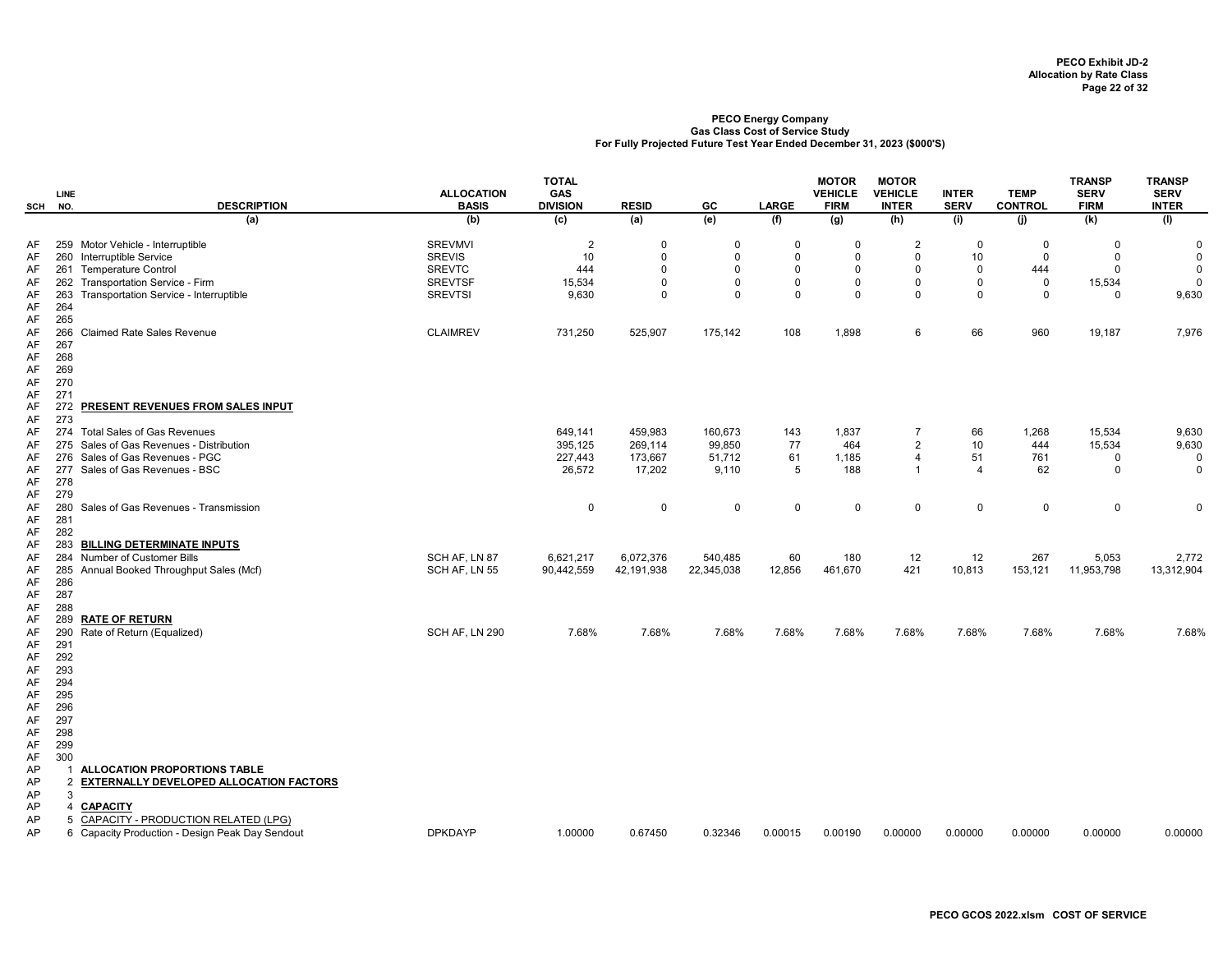| SCH                                                                              | <b>LINE</b><br>NO.                                                         | <b>DESCRIPTION</b>                                                                                                                                                                                                                                                                                                                                                                                                                                                                                                     | <b>ALLOCATION</b><br><b>BASIS</b>                                                                                            | <b>TOTAL</b><br><b>GAS</b><br><b>DIVISION</b>                                        | <b>RESID</b>                                                                         | GC                                                                                   | <b>LARGE</b>                                                                         | <b>MOTOR</b><br><b>VEHICLE</b><br><b>FIRM</b>                                        | <b>MOTOR</b><br><b>VEHICLE</b><br><b>INTER</b>                                       | <b>INTER</b><br><b>SERV</b>                                                          | <b>TEMP</b><br><b>CONTROL</b>                                                        | <b>TRANSP</b><br><b>SERV</b><br><b>FIRM</b>                                          | <b>TRANSP</b><br><b>SERV</b><br><b>INTER</b>                                         |
|----------------------------------------------------------------------------------|----------------------------------------------------------------------------|------------------------------------------------------------------------------------------------------------------------------------------------------------------------------------------------------------------------------------------------------------------------------------------------------------------------------------------------------------------------------------------------------------------------------------------------------------------------------------------------------------------------|------------------------------------------------------------------------------------------------------------------------------|--------------------------------------------------------------------------------------|--------------------------------------------------------------------------------------|--------------------------------------------------------------------------------------|--------------------------------------------------------------------------------------|--------------------------------------------------------------------------------------|--------------------------------------------------------------------------------------|--------------------------------------------------------------------------------------|--------------------------------------------------------------------------------------|--------------------------------------------------------------------------------------|--------------------------------------------------------------------------------------|
|                                                                                  |                                                                            | (a)                                                                                                                                                                                                                                                                                                                                                                                                                                                                                                                    | (b)                                                                                                                          | (c)                                                                                  | (a)                                                                                  | (e)                                                                                  | (f)                                                                                  | (g)                                                                                  | (h)                                                                                  | (i)                                                                                  | (i)                                                                                  | (k)                                                                                  | (1)                                                                                  |
| AP<br>AP<br>AP<br>AP<br>AP<br>AP                                                 | $\overline{7}$<br>8<br>11<br>12                                            | 9 CAPACITY - STORAGE RELATED (LNG)<br>10 Capacity Storage - Design Peak Day Sendout                                                                                                                                                                                                                                                                                                                                                                                                                                    | <b>DPKDAYS</b>                                                                                                               | 1.00000                                                                              | 0.67450                                                                              | 0.32346                                                                              | 0.00015                                                                              | 0.00190                                                                              | 0.00000                                                                              | 0.00000                                                                              | 0.00000                                                                              | 0.00000                                                                              | 0.00000                                                                              |
| AP<br>AP<br>AP<br>AP<br>AP<br>AP<br>AP                                           | 13<br>14<br>15<br>16<br>17<br>18<br>19                                     | CAPACITY - TRANSMISSION RELATED<br>Capacity Transmission - Design Peak Day Sendout                                                                                                                                                                                                                                                                                                                                                                                                                                     | <b>DTRAN</b>                                                                                                                 | 1.00000                                                                              | 0.67450                                                                              | 0.32346                                                                              | 0.00015                                                                              | 0.00190                                                                              | 0.00000                                                                              | 0.00000                                                                              | 0.00000                                                                              | 0.00000                                                                              | 0.00000                                                                              |
| AP<br>AP<br>AP<br>AP<br>AP<br>AP<br>AP<br>AP<br>AP                               | 20<br>21                                                                   | CAPACITY - DISTRIBUTION RELATED (Non-Coincident Peak Capacity)<br>Capacity Distribution Mains (A&E) Excess Demand<br>22 Capacity Distribution Mains (Direct Assign Plant)<br>23 Capacity Distribution Mains (Direct Assign Acc Dep)<br>24 Capacity Distribution Mains (Direct Assign Dep Exp)<br>25 Capacity Distribution (Des Peak Day Sendout)<br>26 Capacity Distribution M&R (Direct Assign Plant)<br>27 Capacity Distribution M&R (Direct Assign Acc Dep)<br>28 Capacity Distribution M&R (Direct Assign Dep Exp) | <b>DEXCESS</b><br><b>DAMAINS</b><br>DAMAINSAD<br><b>DAMAINSDE</b><br><b>DESDAY</b><br>DAMR<br><b>DAMRAD</b><br><b>DAMRDE</b> | 1.00000<br>1.00000<br>1.00000<br>1.00000<br>1.00000<br>1.00000<br>1.00000<br>1.00000 | 0.64576<br>0.00000<br>0.00000<br>0.00000<br>0.67450<br>0.00000<br>0.00000<br>0.00000 | 0.30165<br>0.00000<br>0.00000<br>0.00000<br>0.32346<br>0.00000<br>0.00000<br>0.00000 | 0.00012<br>0.00000<br>0.00000<br>0.00000<br>0.00015<br>0.00000<br>0.00000<br>0.00000 | 0.00051<br>0.00000<br>0.00000<br>0.00000<br>0.00190<br>0.00000<br>0.00000<br>0.00000 | 0.00000<br>0.00000<br>0.00000<br>0.00000<br>0.00000<br>0.00000<br>0.00000<br>0.00000 | 0.00000<br>0.00000<br>0.00000<br>0.00000<br>0.00000<br>0.00000<br>0.00000<br>0.00000 | 0.00000<br>0.00000<br>0.00000<br>0.00000<br>0.00000<br>0.00000<br>0.00000<br>0.00000 | 0.05195<br>0.53553<br>0.07015<br>0.53553<br>0.00000<br>0.55348<br>0.06206<br>0.55348 | 0.00000<br>0.46447<br>0.92985<br>0.46447<br>0.00000<br>0.44652<br>0.93794<br>0.44652 |
| AP<br>AP<br>AP<br>AP<br>AP<br>AP<br>AP<br>AP<br>AP<br>AP<br>AP<br>AP<br>AP<br>AP | 29<br>31<br>32<br>33<br>34<br>35<br>36<br>37<br>38<br>39<br>40<br>41<br>42 | 30 Capacity Avg Daily Del excl Direct                                                                                                                                                                                                                                                                                                                                                                                                                                                                                  | <b>DAVGDD</b>                                                                                                                | 1.00000                                                                              | 0.50894                                                                              | 0.26954                                                                              | 0.00016                                                                              | 0.00557                                                                              | 0.00001                                                                              | 0.00013                                                                              | 0.00185                                                                              | 0.11043                                                                              | 0.10339                                                                              |
| AP<br>AP<br>AP<br>AP<br>AP<br>AP<br>AP<br>AP<br>AP<br>AP<br>AP<br>AP             | 43<br>44<br>45<br>46<br>47<br>48<br>49<br>50<br>51<br>52<br>53<br>54       | ALLOCATION PROPORTIONS TABLE CONTINUED<br><b>EXTERNALLY DEVELOPED ALLOCATION FACTORS</b><br><b>COMMODITY</b>                                                                                                                                                                                                                                                                                                                                                                                                           |                                                                                                                              |                                                                                      |                                                                                      |                                                                                      |                                                                                      |                                                                                      |                                                                                      |                                                                                      |                                                                                      |                                                                                      |                                                                                      |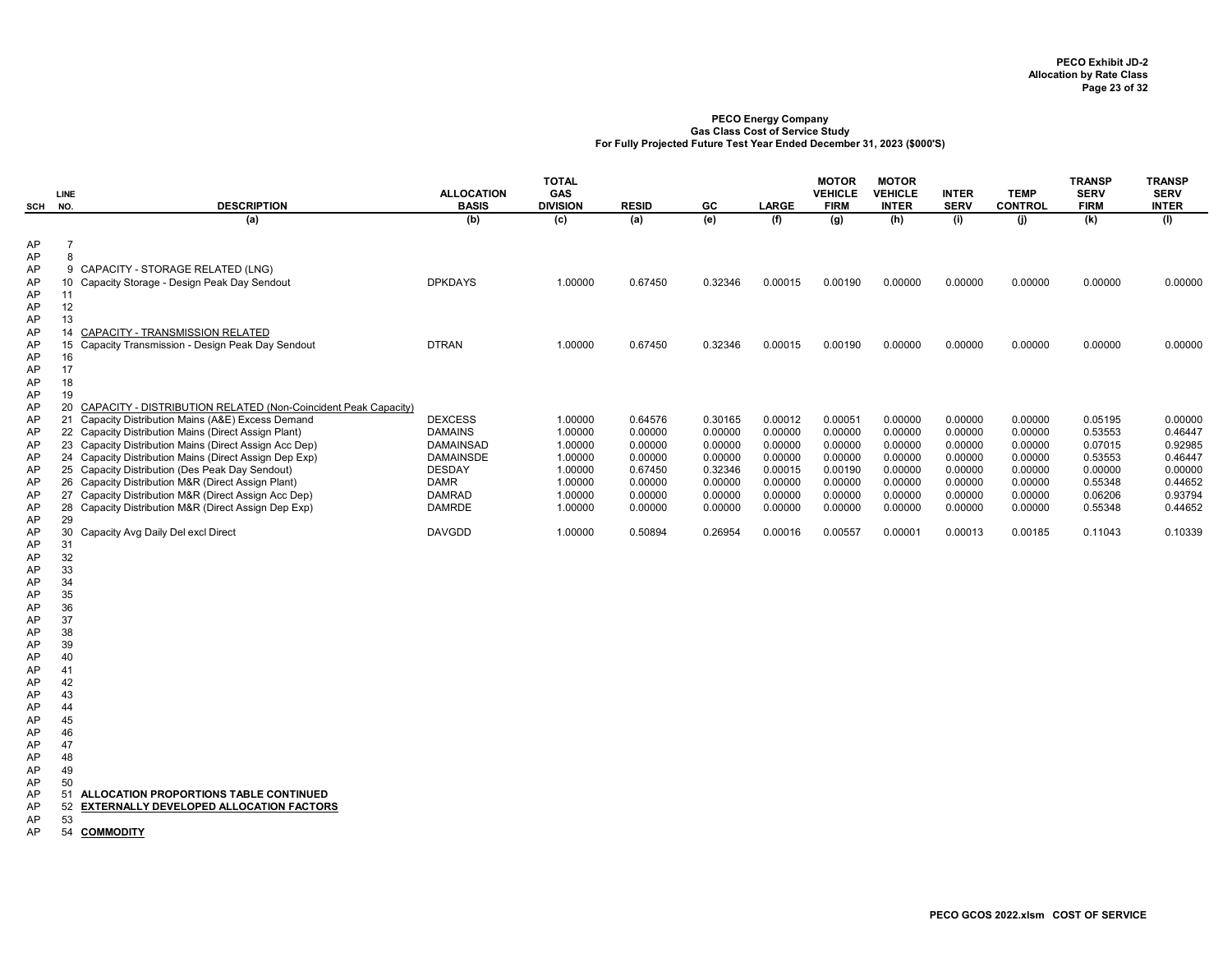|          |                                                                       |                                   | <b>TOTAL</b>                  |              |         |              | <b>MOTOR</b>                  | <b>MOTOR</b>                   |                             |                               | <b>TRANSP</b>              | <b>TRANSP</b>               |
|----------|-----------------------------------------------------------------------|-----------------------------------|-------------------------------|--------------|---------|--------------|-------------------------------|--------------------------------|-----------------------------|-------------------------------|----------------------------|-----------------------------|
| SCH      | <b>LINE</b><br><b>DESCRIPTION</b><br>NO.                              | <b>ALLOCATION</b><br><b>BASIS</b> | <b>GAS</b><br><b>DIVISION</b> | <b>RESID</b> | GC      | <b>LARGE</b> | <b>VEHICLE</b><br><b>FIRM</b> | <b>VEHICLE</b><br><b>INTER</b> | <b>INTER</b><br><b>SERV</b> | <b>TEMP</b><br><b>CONTROL</b> | <b>SERV</b><br><b>FIRM</b> | <b>SERV</b><br><b>INTER</b> |
|          | (a)                                                                   | (b)                               | (c)                           | (a)          | (e)     | (f)          | (g)                           | (h)                            | (i)                         | (i)                           | (k)                        | (1)                         |
| AP       | 55 Annual Gas Deliveries - Thruput (Mcf)                              | <b>ETHRUPUT</b>                   | 1.00000                       | 0.46651      | 0.24706 | 0.00014      | 0.00510                       | 0.00000                        | 0.00012                     | 0.00169                       | 0.13217                    | 0.14720                     |
| AP       | 56 Annual Gas Deliveries - Firm                                       | <b>ETHRUPUTF</b>                  | 1.00000                       | 0.54819      | 0.29033 | 0.00017      | 0.00600                       | 0.00000                        | 0.00000                     | 0.00000                       | 0.15531                    | 0.00000                     |
| AP       | 57 Annual Gas Deliveries - Transportation Only                        | <b>ETHRUPUTT</b>                  | 1.00000                       | 0.00000      | 0.00000 | 0.00000      | 0.00000                       | 0.00000                        | 0.00000                     | 0.00000                       | 0.47310                    | 0.52690                     |
| AP       | 58                                                                    |                                   |                               |              |         |              |                               |                                |                             |                               |                            |                             |
| AP       | 59                                                                    |                                   |                               |              |         |              |                               |                                |                             |                               |                            |                             |
| AP       | 60<br><b>Commodity Gas Storage</b>                                    | <b>ESTORAGE</b>                   | 1.00000                       | 0.66990      | 0.30619 | 0.00002      | 0.00089                       | 0.00000                        | 0.00000                     | 0.00000                       | 0.01088                    | 0.01212                     |
| AP       | 61                                                                    |                                   |                               |              |         |              |                               |                                |                             |                               |                            |                             |
| AP       | 62                                                                    |                                   |                               |              |         |              |                               |                                |                             |                               |                            |                             |
| AP       | 63                                                                    |                                   |                               |              |         |              |                               |                                |                             |                               |                            |                             |
| AP       | 64                                                                    |                                   |                               |              |         |              |                               |                                |                             |                               |                            |                             |
| AP       | 65 Annual Gas Cost (PGC)                                              | <b>EGAS</b>                       | 1.00000                       | 0.76357      | 0.22736 | 0.00027      | 0.00521                       | 0.00002                        | 0.00023                     | 0.00335                       | 0.00000                    | 0.00000                     |
| AP       | 66<br>Commodity - Balancing Service Charge (BSC)                      | <b>EBSC</b>                       | 1.00000                       | 0.64736      | 0.34284 | 0.00020      | 0.00706                       | 0.00003                        | 0.00017                     | 0.00235                       | 0.00000                    | 0.00000                     |
| AP<br>AP | 67<br>68<br><b>CUSTOMER</b>                                           |                                   |                               |              |         |              |                               |                                |                             |                               |                            |                             |
|          | 69<br>380-Services                                                    | <b>CSERVICE</b>                   |                               | 0.79275      | 0.20410 | 0.00002      | 0.00007                       |                                |                             |                               |                            |                             |
| AP       |                                                                       | <b>CMETERS</b>                    | 1.00000<br>1.00000            | 0.71742      | 0.24310 | 0.00005      | 0.00089                       | 0.00000<br>0.00001             | 0.00000<br>0.00001          | 0.00010<br>0.00086            | 0.00191<br>0.02094         | 0.00105<br>0.01673          |
| AP<br>AP | 70 381-Meters (Avg Cost per meter)<br>71 381-Meters Direct Assignment | <b>CMETERSDA</b>                  | 1.00000                       | 0.00000      | 0.00000 | 0.00000      | 0.00000                       | 0.00000                        | 0.00000                     | 0.00000                       | 1.00000                    | 0.00000                     |
| AP       | 72 382-Meters Installations Direct Assignment                         | <b>CMETINSTDA</b>                 | 1.00000                       | 0.00000      | 0.00000 | 0.00000      | 0.00000                       | 0.00000                        | 0.00000                     | 0.00000                       | 1.00000                    | 0.00000                     |
| AP       | 73                                                                    |                                   |                               |              |         |              |                               |                                |                             |                               |                            |                             |
| AP       | 74 Customer Deposits                                                  | <b>CUSTDEP</b>                    | 1.00000                       | 0.33401      | 0.63976 | 0.00020      | 0.00021                       | 0.00001                        | 0.00004                     | 0.00032                       | 0.01644                    | 0.00902                     |
| AP       | 75<br><b>Customer Deposits Interest</b>                               | <b>CUSTDEPINT</b>                 | 1.00000                       | 0.93187      | 0.06545 | 0.00002      | 0.00002                       | 0.00000                        | 0.00000                     | 0.00003                       | 0.00168                    | 0.00092                     |
| AP       | 76                                                                    |                                   |                               |              |         |              |                               |                                |                             |                               |                            |                             |
| AP       | 77<br>879-Customer Installation Expense                               | <b>CUSTINSTALL</b>                | 1.00000                       | 0.91711      | 0.08163 | 0.00001      | 0.00003                       | 0.00000                        | 0.00000                     | 0.00004                       | 0.00076                    | 0.00042                     |
| AP       | 78 902-Meter Reading Expense                                          | <b>CMETRDG</b>                    | 1.00000                       | 0.91711      | 0.08163 | 0.00001      | 0.00003                       | 0.00000                        | 0.00000                     | 0.00004                       | 0.00076                    | 0.00042                     |
| AP       | 79 903-Customer Records and Collections                               | <b>CUSTREC</b>                    | 1.00000                       | 0.88960      | 0.08525 | 0.00019      | 0.00032                       | 0.00000                        | 0.00004                     | 0.00019                       | 0.01576                    | 0.00866                     |
| AP       | 80 905-Miscellaneous Customer Accounts                                | <b>CUSTCAM</b>                    | 1.00000                       | 0.91711      | 0.08163 | 0.00001      | 0.00003                       | 0.00000                        | 0.00000                     | 0.00004                       | 0.00076                    | 0.00042                     |
| AP       | 81 908-Customer Assistance                                            | <b>CUSTASST</b>                   | 1.00000                       | 0.95334      | 0.02913 | 0.00013      | 0.00001                       | 0.00000                        | 0.00003                     | 0.00001                       | 0.01120                    | 0.00615                     |
| AP       | 82 908-Customer Assistance - Direct Assignment                        | <b>CUSTASSTDA</b>                 | 1.00000                       | 0.70588      | 0.29412 | 0.00000      | 0.00000                       | 0.00000                        | 0.00000                     | 0.00000                       | 0.00000                    | 0.00000                     |
| AP       | 83 909-Informational and Instructional Advertising                    | <b>CUSTADVT</b>                   | 1.00000                       | 0.95334      | 0.02913 | 0.00013      | 0.00001                       | 0.00000                        | 0.00003                     | 0.00001                       | 0.01120                    | 0.00615                     |
| AP       | 84 910-Miscellaneous Customer Service                                 | <b>CUSTCSM</b>                    | 1.00000                       | 0.95334      | 0.02913 | 0.00013      | 0.00001                       | 0.00000                        | 0.00003                     | 0.00001                       | 0.01120                    | 0.00615                     |
| AP       | 85 916-Miscellaneous Sales Expense                                    | <b>CUSTSALES</b>                  | 1.00000                       | 0.95334      | 0.02913 | 0.00013      | 0.00001                       | 0.00000                        | 0.00003                     | 0.00001                       | 0.01120                    | 0.00615                     |
| AP       | 86                                                                    |                                   |                               |              |         |              |                               |                                |                             |                               |                            |                             |
| AP       | 87 Number of Bills                                                    | <b>CUSTBILLS</b>                  | 1.00000                       | 0.91711      | 0.08163 | 0.00001      | 0.00003                       | 0.00000                        | 0.00000                     | 0.00004                       | 0.00076                    | 0.00042                     |
| AP       | Number of Customers (Average Annual)<br>88                            | <b>CUST</b>                       | 1.00000                       | 0.91711      | 0.08163 | 0.00001      | 0.00003                       | 0.00000                        | 0.00000                     | 0.00004                       | 0.00076                    | 0.00042                     |
| AP       | 89                                                                    |                                   |                               |              |         |              |                               |                                |                             |                               |                            |                             |
| AP       | 90<br>Safe & Efficient Heating Program - Direct Assignment            | <b>CSEHPDA</b>                    | 1.00000                       | 1.00000      | 0.00000 | 0.00000      | 0.00000                       | 0.00000                        | 0.00000                     | 0.00000                       | 0.00000                    | 0.00000                     |
| AP       | 91                                                                    |                                   |                               |              |         |              |                               |                                |                             |                               |                            |                             |

- AP 92
- AP 93
- AP 94 AP 95
- AP 96

AP 97

AP 98<br>AP 99 AP 99

AP 100

AP 101 ALLOCATION PROPORTIONS TABLE CONTINUED

AP 102 INTERNALLY DEVELOPED ALLOCATION FACTORS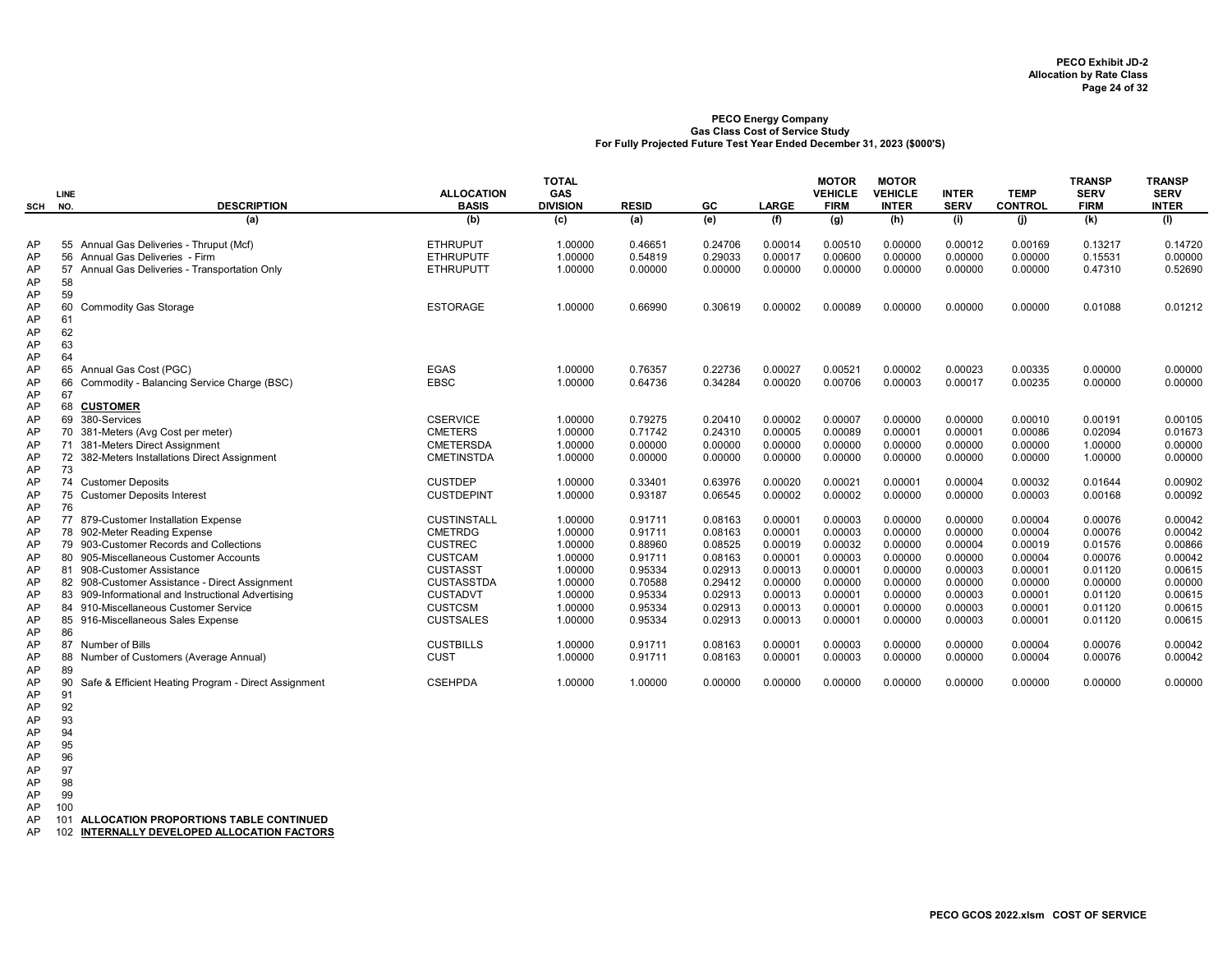|     |      |                                                         |                   | <b>TOTAL</b>    |              |         |              | <b>MOTOR</b>   | <b>MOTOR</b>   |              |                | <b>TRANSP</b> | <b>TRANSP</b> |
|-----|------|---------------------------------------------------------|-------------------|-----------------|--------------|---------|--------------|----------------|----------------|--------------|----------------|---------------|---------------|
|     | LINE |                                                         | <b>ALLOCATION</b> | GAS             |              |         |              | <b>VEHICLE</b> | <b>VEHICLE</b> | <b>INTER</b> | <b>TEMP</b>    | <b>SERV</b>   | <b>SERV</b>   |
| SCH | NO.  | <b>DESCRIPTION</b>                                      | <b>BASIS</b>      | <b>DIVISION</b> | <b>RESID</b> | GC      | <b>LARGE</b> | <b>FIRM</b>    | <b>INTER</b>   | <b>SERV</b>  | <b>CONTROL</b> | <b>FIRM</b>   | <b>INTER</b>  |
|     |      | (a)                                                     | (b)               | (c)             | (a)          | (e)     | (f)          | (q)            | (h)            | (i)          | (i)            | (k)           | (1)           |
| AP  | 103  | <b>Plant Related</b>                                    |                   |                 |              |         |              |                |                |              |                |               |               |
| AP  |      | 104 Intangible Plant                                    | <b>INTPLT</b>     | 1.00000         | 0.67731      | 0.25923 | 0.00009      | 0.00114        | 0.00000        | 0.00002      | 0.00037        | 0.04277       | 0.01907       |
| AP  |      | 105 Production Plant                                    | <b>PRODPLT</b>    | 1.00000         | 0.67450      | 0.32346 | 0.00015      | 0.00190        | 0.00000        | 0.00000      | 0.00000        | 0.00000       | 0.00000       |
| AP  |      | 106 Storage Plant                                       | <b>STORPLT</b>    | 1.00000         | 0.67450      | 0.32346 | 0.00015      | 0.00190        | 0.00000        | 0.00000      | 0.00000        | 0.00000       | 0.00000       |
| AP  |      | 107 Transmission Plant in Service                       | <b>TRANPLT</b>    | 0.00000         | 0.00000      | 0.00000 | 0.00000      | 0.00000        | 0.00000        | 0.00000      | 0.00000        | 0.00000       | 0.00000       |
| AP  | 108  | <b>Distribution Plant in Service</b>                    | <b>DISTPLT</b>    | 1.00000         | 0.67688      | 0.25731 | 0.00009      | 0.00111        | 0.00000        | 0.00002      | 0.00038        | 0.04441       | 0.01980       |
| AP  |      | 109 General Plant in Service                            | <b>GENLPLT</b>    | 1.00000         | 0.72855      | 0.21744 | 0.00011      | 0.00104        | 0.00000        | 0.00002      | 0.00031        | 0.03655       | 0.01598       |
| AP  |      | 110 Total Gas Plant In Service                          | <b>TOTPLT</b>     | 1.00000         | 0.67731      | 0.25923 | 0.00009      | 0.00114        | 0.00000        | 0.00002      | 0.00037        | 0.04277       | 0.01907       |
| AP  |      | 111 Distribution Plant Excl Asset Retirement            | <b>DISTPLTXAR</b> | 1.00000         | 0.67688      | 0.25731 | 0.00009      | 0.00111        | 0.00000        | 0.00002      | 0.00038        | 0.04441       | 0.01980       |
| AP  | 112  | <b>Total Transmission and Distribution Plant</b>        | <b>TDPLT</b>      | 1.00000         | 0.67688      | 0.25731 | 0.00009      | 0.00111        | 0.00000        | 0.00002      | 0.00038        | 0.04441       | 0.01980       |
| AP  | 113  | Total Prod, Stor, Trans, Dist & Gen Plant               | <b>PSTDGPLT</b>   | 1.00000         | 0.67731      | 0.25923 | 0.00009      | 0.00114        | 0.00000        | 0.00002      | 0.00037        | 0.04277       | 0.01907       |
| AP  | 114  | <b>Total Distribution and General Plant</b>             | <b>DGPLT</b>      | 1.00000         | 0.67741      | 0.25690 | 0.00009      | 0.00111        | 0.00000        | 0.00002      | 0.00038        | 0.04433       | 0.01976       |
| AP  |      | 115 Rate Base                                           | <b>RATEBASE</b>   | 1.00000         | 0.67804      | 0.25769 | 0.00009      | 0.00116        | 0.00000        | 0.00002      | 0.00037        | 0.04405       | 0.01858       |
| AP  | 116  | Distribution Plant in Service - Capacity Related        | <b>DDISTPLT</b>   | 1.00000         | 0.60432      | 0.29001 | 0.00013      | 0.00173        | 0.00000        | 0.00003      | 0.00045        | 0.07240       | 0.03092       |
| AP  | 117  |                                                         |                   |                 |              |         |              |                |                |              |                |               |               |
| AP  |      | 118 Account 374                                         | <b>PLT 374</b>    | 1.00000         | 0.60432      | 0.29001 | 0.00013      | 0.00173        | 0.00000        | 0.00003      | 0.00045        | 0.07240       | 0.03092       |
| AP  |      | 119 Account 375                                         | <b>PLT 375</b>    | 1.00000         | 0.60432      | 0.29001 | 0.00013      | 0.00173        | 0.00000        | 0.00003      | 0.00045        | 0.07240       | 0.03092       |
| AP  |      | 120 Account 376-General Excess                          | <b>PLT 376GE</b>  | 1.00000         | 0.64576      | 0.30165 | 0.00012      | 0.00051        | 0.00000        | 0.00000      | 0.00000        | 0.05195       | 0.00000       |
| AP  | 121  | Account 376-General AverageAccount 376-General Average  | <b>PLT 376GA</b>  | 1.00000         | 0.50894      | 0.26954 | 0.00016      | 0.00557        | 0.00001        | 0.00013      | 0.00185        | 0.11043       | 0.10339       |
| AP  |      | 122 Account 376-DA                                      | PLT 376DA         | 1.00000         | 0.00000      | 0.00000 | 0.00000      | 0.00000        | 0.00000        | 0.00000      | 0.00000        | 0.53553       | 0.46447       |
| AP  |      | 123 Account 376                                         | PLT 376           | 1.00000         | 0.60755      | 0.29156 | 0.00013      | 0.00174        | 0.00000        | 0.00003      | 0.00045        | 0.06983       | 0.02870       |
| AP  |      | 124 Account 378                                         | <b>PLT 378</b>    | 1.00000         | 0.60755      | 0.29156 | 0.00013      | 0.00174        | 0.00000        | 0.00003      | 0.00045        | 0.06983       | 0.02870       |
| AP  |      | 125 Account 379-City Gate                               | <b>PLT 379CG</b>  | 1.00000         | 0.60755      | 0.29156 | 0.00013      | 0.00174        | 0.00000        | 0.00003      | 0.00045        | 0.06983       | 0.02870       |
| AP  |      | 126 Account 379-Joint                                   | PLT 379DA         | 1.00000         | 0.00000      | 0.00000 | 0.00000      | 0.00000        | 0.00000        | 0.00000      | 0.00000        | 0.55348       | 0.44652       |
| AP  |      | 127 Account 379                                         | PLT 379           | 1.00000         | 0.52159      | 0.25031 | 0.00011      | 0.00150        | 0.00000        | 0.00003      | 0.00039        | 0.13826       | 0.08782       |
| AP  | 128  | Account 380                                             | <b>PLT 380</b>    | 1.00000         | 0.79275      | 0.20410 | 0.00002      | 0.00007        | 0.00000        | 0.00000      | 0.00010        | 0.00191       | 0.00105       |
| AP  |      | 129 Account 381                                         | <b>PLT 381</b>    | 1.00000         | 0.71612      | 0.24266 | 0.00005      | 0.00089        | 0.00001        | 0.00001      | 0.00086        | 0.02272       | 0.01670       |
| AP  |      | 130 Account 382                                         | <b>PLT 382</b>    | 1.00000         | 0.71573      | 0.24252 | 0.00005      | 0.00089        | 0.00001        | 0.00001      | 0.00086        | 0.02325       | 0.01669       |
| AP  |      | 131 Account 387                                         | <b>PLT 387</b>    | 1.00000         | 0.67688      | 0.25731 | 0.00009      | 0.00111        | 0.00000        | 0.00002      | 0.00038        | 0.04441       | 0.01980       |
| AP  |      | 132 Account 388-Asset Retirement Costs for Distribution | <b>PLT 388</b>    | 1.00000         | 0.67688      | 0.25731 | 0.00009      | 0.00111        | 0.00000        | 0.00002      | 0.00038        | 0.04441       | 0.01980       |
| AP  | 133  | Accounts 376, 378 & 379 - Mains & M&R                   | PLT 376379        | 1.00000         | 0.60432      | 0.29001 | 0.00013      | 0.00173        | 0.00000        | 0.00003      | 0.00045        | 0.07240       | 0.03092       |
| AP  |      | 134 Accounts 376 & 380 - Mains & Services               | PLT 376380        | 1.00000         | 0.67662      | 0.25894 | 0.00009      | 0.00112        | 0.00000        | 0.00002      | 0.00032        | 0.04450       | 0.01839       |
| AP  |      | 135 Accounts 380 & 381 - Services & Meters              | PLT 380381        | 1.00000         | 0.78329      | 0.20885 | 0.00003      | 0.00017        | 0.00000        | 0.00001      | 0.00019        | 0.00448       | 0.00298       |
| AP  |      | 136 Accounts 374 & 375 - Land & Structures              | PLT 374375        | 1.00000         | 0.60432      | 0.29001 | 0.00013      | 0.00173        | 0.00000        | 0.00003      | 0.00045        | 0.07240       | 0.03092       |
| AP  | 137  | Accounts 381 through 385                                | PLT 3815          | 1.00000         | 0.71589      | 0.24258 | 0.00005      | 0.00089        | 0.00001        | 0.00001      | 0.00086        | 0.02304       | 0.01669       |
| AP  | 138  | Accounts 378, 379, & 387                                | PLT 378387        | 1.00000         | 0.54408      | 0.25977 | 0.00012      | 0.00155        | 0.00000        | 0.00003      | 0.00040        | 0.12094       | 0.07312       |
| AP  | 139  |                                                         |                   |                 |              |         |              |                |                |              |                |               |               |
| AP  |      | 140 Residential                                         | <b>DPLTRES</b>    | 1.00000         | 1.00000      | 0.00000 | 0.00000      | 0.00000        | 0.00000        | 0.00000      | 0.00000        | 0.00000       | 0.00000       |
| AP  |      | 141 Small Commercial and Industrilal                    | <b>DPLTCI</b>     | 1.00000         | 0.00000      | 1.00000 | 0.00000      | 0.00000        | 0.00000        | 0.00000      | 0.00000        | 0.00000       | 0.00000       |
| AP  |      | 142 Large High Load Factor                              | <b>DPLTLHLF</b>   | 1.00000         | 0.00000      | 0.00000 | 1.00000      | 0.00000        | 0.00000        | 0.00000      | 0.00000        | 0.00000       | 0.00000       |
| AP  |      | 143 Motor Vehicle - Firm                                | <b>DPLTMVF</b>    | 1.00000         | 0.00000      | 0.00000 | 0.00000      | 1.00000        | 0.00000        | 0.00000      | 0.00000        | 0.00000       | 0.00000       |
| AP  |      | 144 Motor Vehicle - Interruptible                       | <b>DPLTMVI</b>    | 1.00000         | 0.00000      | 0.00000 | 0.00000      | 0.00000        | 1.00000        | 0.00000      | 0.00000        | 0.00000       | 0.00000       |
| AP  |      | 145 Interruptible Service                               | <b>DPLTIS</b>     | 1.00000         | 0.00000      | 0.00000 | 0.00000      | 0.00000        | 0.00000        | 1.00000      | 0.00000        | 0.00000       | 0.00000       |
| AP  | 146  | <b>Temperature Control</b>                              | <b>DPLTTC</b>     | 1.00000         | 0.00000      | 0.00000 | 0.00000      | 0.00000        | 0.00000        | 0.00000      | 1.00000        | 0.00000       | 0.00000       |
| AP  | 147  | Transportation Service - Firm                           | <b>DPLTTSF</b>    | 1.00000         | 0.00000      | 0.00000 | 0.00000      | 0.00000        | 0.00000        | 0.00000      | 0.00000        | 1.00000       | 0.00000       |
| AP  | 148  | Transportation Service - Interruptible                  | <b>DPLTTSI</b>    | 1.00000         | 0.00000      | 0.00000 | 0.00000      | 0.00000        | 0.00000        | 0.00000      | 0.00000        | 0.00000       | 1.00000       |
| AP  | 149  |                                                         |                   |                 |              |         |              |                |                |              |                |               |               |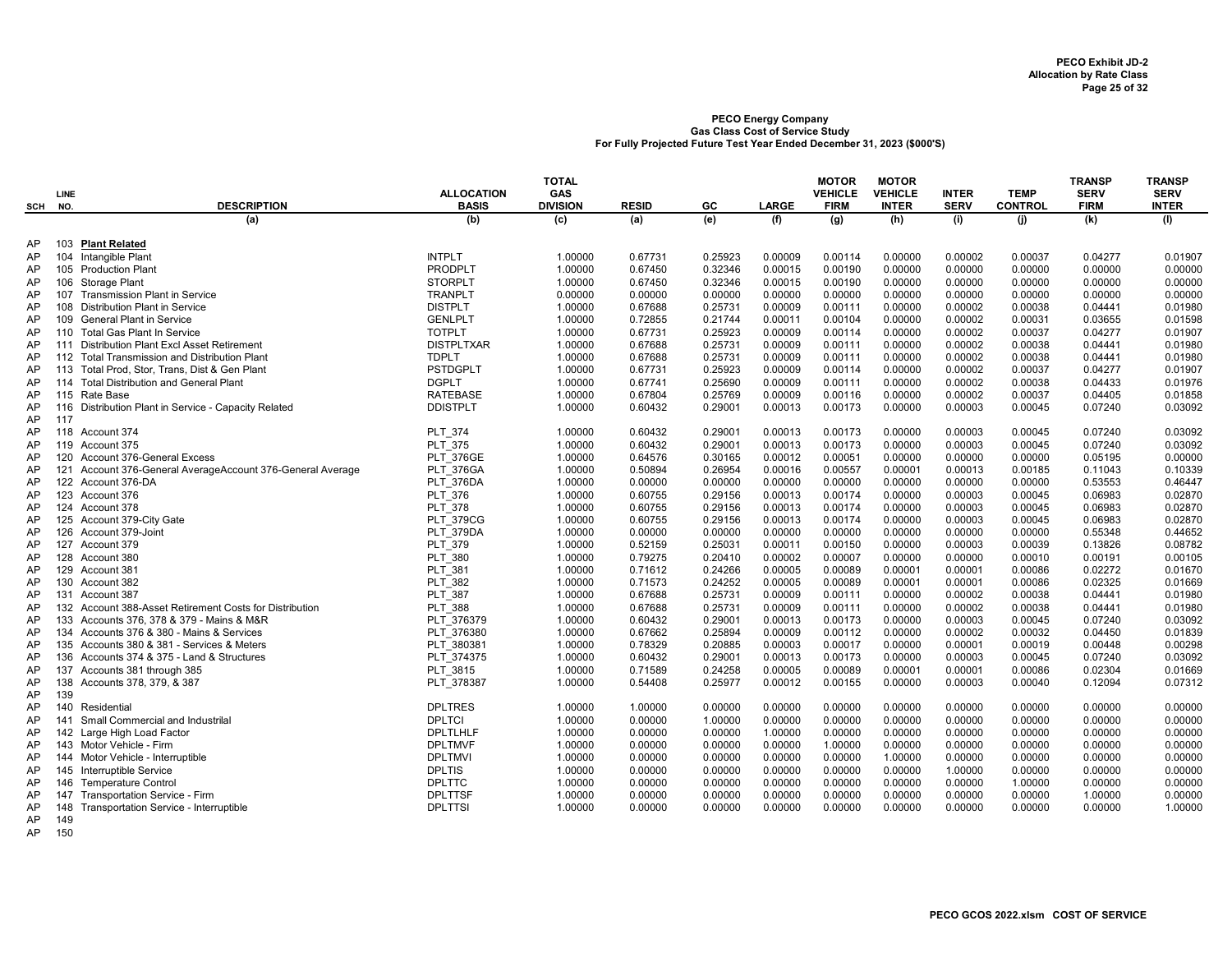| SCH                        | LINE<br>NO.                     | <b>DESCRIPTION</b>                                                                                                                                                                   | <b>ALLOCATION</b><br><b>BASIS</b>                        | <b>TOTAL</b><br>GAS<br><b>DIVISION</b>   | <b>RESID</b>                             | GC                                       | <b>LARGE</b>                             | <b>MOTOR</b><br><b>VEHICLE</b><br><b>FIRM</b> | <b>MOTOR</b><br><b>VEHICLE</b><br><b>INTER</b> | <b>INTER</b><br><b>SERV</b>              | <b>TEMP</b><br><b>CONTROL</b>            | <b>TRANSP</b><br><b>SERV</b><br><b>FIRM</b> | <b>TRANSP</b><br><b>SERV</b><br><b>INTER</b> |
|----------------------------|---------------------------------|--------------------------------------------------------------------------------------------------------------------------------------------------------------------------------------|----------------------------------------------------------|------------------------------------------|------------------------------------------|------------------------------------------|------------------------------------------|-----------------------------------------------|------------------------------------------------|------------------------------------------|------------------------------------------|---------------------------------------------|----------------------------------------------|
|                            |                                 | (a)                                                                                                                                                                                  | (b)                                                      | (c)                                      | (a)                                      | (e)                                      | (f)                                      | (q)                                           | (h)                                            | (i)                                      | (i)                                      | (k)                                         | (1)                                          |
| AP<br>AP<br>AP             | 151<br>152<br>153               | ALLOCATION PROPORTIONS TABLE CONTINUED<br>INTERNALLY DEVELOPED ALLOCATION FACTORS                                                                                                    |                                                          |                                          |                                          |                                          |                                          |                                               |                                                |                                          |                                          |                                             |                                              |
| AP<br>AP<br>AP<br>AP       | 154                             | <b>Production Expense Related</b><br>155 Account 717<br>156 Account 741<br>157 Account 742                                                                                           | OX 717<br>MX 741<br>MX 742                               | 1.00000<br>1.00000<br>1.00000            | 0.67450<br>0.67450<br>0.67450            | 0.32346<br>0.32346<br>0.32346            | 0.00015<br>0.00015<br>0.00015            | 0.00190<br>0.00190<br>0.00190                 | 0.00000<br>0.00000<br>0.00000                  | 0.00000<br>0.00000<br>0.00000            | 0.00000<br>0.00000<br>0.00000            | 0.00000<br>0.00000<br>0.00000               | 0.00000<br>0.00000<br>0.00000                |
| AP<br>AP<br>AP             | 159<br>160                      | 158 Manufactured Gas Production Operation Expense<br>Manufactured Gas Production Maintenance Expense<br>Other Production Operation Expense                                           | OX PRODM<br>MX PRODM<br>OX PRODO                         | 1.00000<br>1.00000<br>1.00000            | 0.67450<br>0.67450<br>0.75141            | 0.32346<br>0.32346<br>0.23944            | 0.00015<br>0.00015<br>0.00026            | 0.00190<br>0.00190<br>0.00540                 | 0.00000<br>0.00000<br>0.00002                  | 0.00000<br>0.00000<br>0.00022            | 0.00000<br>0.00000<br>0.00324            | 0.00000<br>0.00000<br>0.00000               | 0.00000<br>0.00000<br>0.00000                |
| AP<br>AP<br>AP<br>AP       | 161<br>162<br>163<br>164        | <b>Storage Expense Related</b><br><b>Storage Operation Expense</b>                                                                                                                   | OX STOR                                                  | 1.00000                                  | 0.67450                                  | 0.32346                                  | 0.00015                                  | 0.00190                                       | 0.00000                                        | 0.00000                                  | 0.00000                                  | 0.00000                                     | 0.00000                                      |
| AP<br>AP<br>AP<br>AP       | 165<br>166<br>167<br>168        | Storage Maintenance Expense<br><b>Transmission Expense Related</b>                                                                                                                   | <b>MX STOR</b>                                           | 1.00000                                  | 0.67450                                  | 0.32346                                  | 0.00015                                  | 0.00190                                       | 0.00000                                        | 0.00000                                  | 0.00000                                  | 0.00000                                     | 0.00000                                      |
| AP<br>AP<br>AP<br>AP<br>AP | 169<br>170<br>171<br>172<br>173 | <b>Transmission Operation Expense</b><br><b>Transmission Maintenance Expense</b><br>Transmission Salaries & Wages Accounts 511-567<br>Transmission Salaries & Wages Accounts 569-574 | OX TRAN<br><b>MX TRAN</b><br><b>SALWAGTO</b><br>SALWAGTM | 0.00000<br>0.00000<br>0.00000<br>0.00000 | 0.00000<br>0.00000<br>0.00000<br>0.00000 | 0.00000<br>0.00000<br>0.00000<br>0.00000 | 0.00000<br>0.00000<br>0.00000<br>0.00000 | 0.00000<br>0.00000<br>0.00000<br>0.00000      | 0.00000<br>0.00000<br>0.00000<br>0.00000       | 0.00000<br>0.00000<br>0.00000<br>0.00000 | 0.00000<br>0.00000<br>0.00000<br>0.00000 | 0.00000<br>0.00000<br>0.00000<br>0.00000    | 0.00000<br>0.00000<br>0.00000<br>0.00000     |
| AP<br>AP<br>AP             | 174<br>175<br>176               | <b>Distribution Expense Related</b><br>Account 874                                                                                                                                   | OX 874                                                   | 1.00000                                  | 0.67662                                  | 0.25894                                  | 0.00009                                  | 0.00112                                       | 0.00000                                        | 0.00002                                  | 0.00032                                  | 0.04450                                     | 0.01839                                      |
| AP<br>AP<br>AP<br>AP       | 177                             | Account 875<br>178 Account 878<br>179 Account 879<br>180 Account 880                                                                                                                 | OX 875<br>OX 878<br>OX 879<br>OX 880                     | 1.00000<br>1.00000<br>1.00000<br>1.00000 | 0.60755<br>0.71589<br>0.91711<br>0.67688 | 0.29156<br>0.24258<br>0.08163<br>0.25731 | 0.00013<br>0.00005<br>0.00001<br>0.00009 | 0.00174<br>0.00089<br>0.00003<br>0.00111      | 0.00000<br>0.00001<br>0.00000<br>0.00000       | 0.00003<br>0.00001<br>0.00000<br>0.00002 | 0.00045<br>0.00086<br>0.00004<br>0.00038 | 0.06983<br>0.02304<br>0.00076<br>0.04441    | 0.02870<br>0.01669<br>0.00042<br>0.01980     |
| AP<br>AP<br>AP<br>AP       | 181<br>184                      | Account 887<br>182 Account 889<br>183 Account 892<br>Account 893                                                                                                                     | MX 887<br>MX 889<br>MX 892<br>MX_893                     | 1.00000<br>1.00000<br>1.00000<br>1.00000 | 0.60755<br>0.60755<br>0.79275<br>0.71589 | 0.29156<br>0.29156<br>0.20410<br>0.24258 | 0.00013<br>0.00013<br>0.00002<br>0.00005 | 0.00174<br>0.00174<br>0.00007<br>0.00089      | 0.00000<br>0.00000<br>0.00000<br>0.00001       | 0.00003<br>0.00003<br>0.00000<br>0.00001 | 0.00045<br>0.00045<br>0.00010<br>0.00086 | 0.06983<br>0.06983<br>0.00191<br>0.02304    | 0.02870<br>0.02870<br>0.00105<br>0.01669     |
| AP<br>AP<br>AP<br>AP       | 186<br>187<br>188               | 185 Account 894<br>O&M Accounts 870-880<br>O&M Accounts 887-894                                                                                                                      | MX 894<br>OX_DIST<br>MX DIST                             | 1.00000<br>1.00000<br>1.00000            | 0.67688<br>0.71833<br>0.63255            | 0.25731<br>0.22873<br>0.27982            | 0.00009<br>0.00007<br>0.00012            | 0.00111<br>0.00093<br>0.00152                 | 0.00000<br>0.00000<br>0.00000                  | 0.00002<br>0.00002<br>0.00003            | 0.00038<br>0.00037<br>0.00044            | 0.04441<br>0.03546<br>0.06032               | 0.01980<br>0.01609<br>0.02521                |

AP 189

AP 190

AP 191 AP 192

AP 193

AP 194

AP 195 AP 196

AP 197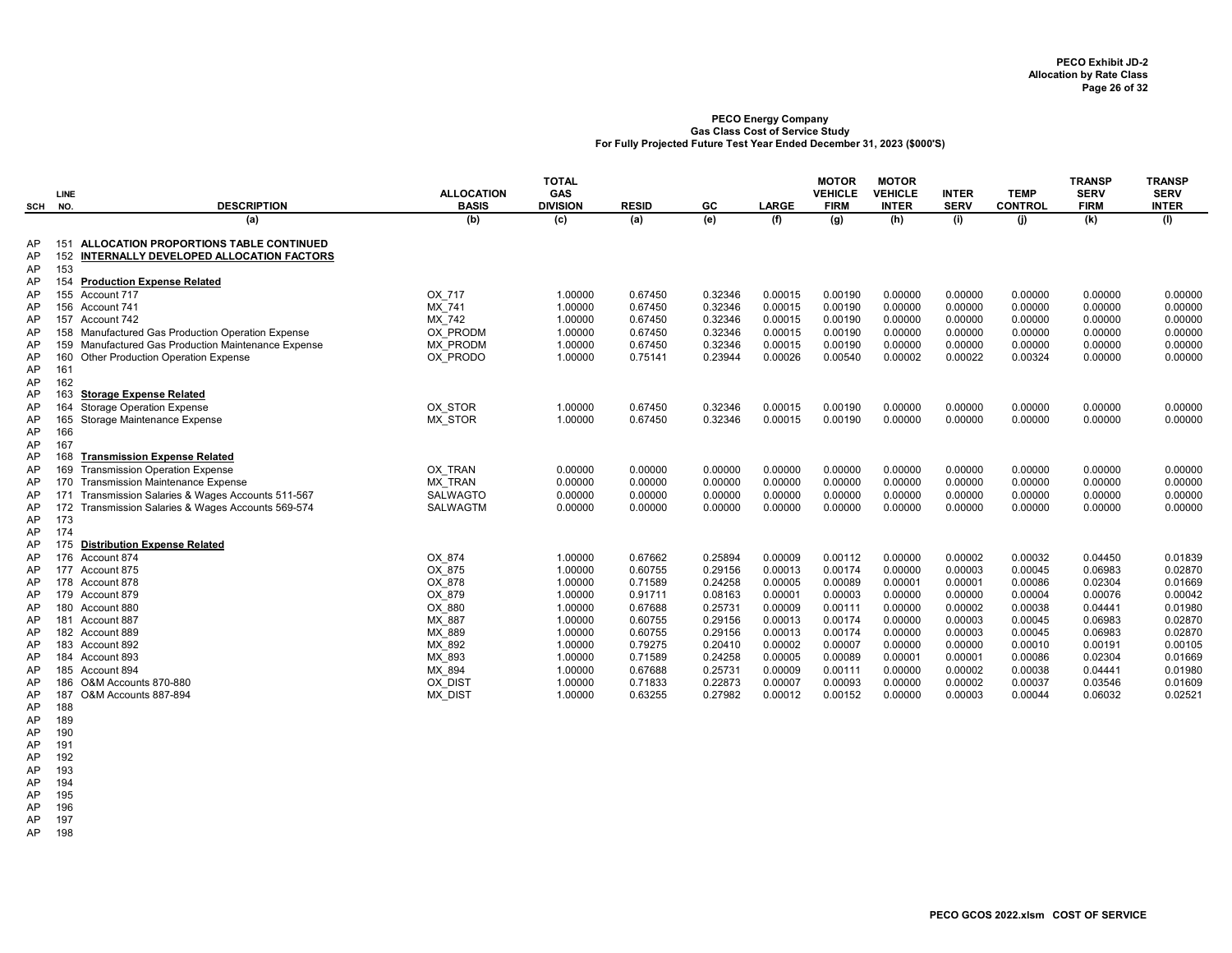|     | <b>LINE</b> |                                                  | <b>ALLOCATION</b> | <b>TOTAL</b><br>GAS |              |         |              | <b>MOTOR</b><br><b>VEHICLE</b> | <b>MOTOR</b><br><b>VEHICLE</b> | <b>INTER</b> | <b>TEMP</b>    | <b>TRANSP</b><br><b>SERV</b> | <b>TRANSP</b><br><b>SERV</b> |
|-----|-------------|--------------------------------------------------|-------------------|---------------------|--------------|---------|--------------|--------------------------------|--------------------------------|--------------|----------------|------------------------------|------------------------------|
| SCH | NO.         | <b>DESCRIPTION</b>                               | <b>BASIS</b>      | <b>DIVISION</b>     | <b>RESID</b> | GC      | <b>LARGE</b> | <b>FIRM</b>                    | <b>INTER</b>                   | <b>SERV</b>  | <b>CONTROL</b> | <b>FIRM</b>                  | <b>INTER</b>                 |
|     |             | (a)                                              | (b)               | (c)                 | (a)          | (e)     | (f)          | $\overline{g}$                 | (h)                            | (i)          | (j)            | (k)                          | (1)                          |
| AP  | 199         |                                                  |                   |                     |              |         |              |                                |                                |              |                |                              |                              |
| AP  | 200         |                                                  |                   |                     |              |         |              |                                |                                |              |                |                              |                              |
| AP  | 201         | ALLOCATION PROPORTIONS TABLE CONTINUED           |                   |                     |              |         |              |                                |                                |              |                |                              |                              |
| AP  |             | INTERNALLY DEVELOPED ALLOCATION FACTORS          |                   |                     |              |         |              |                                |                                |              |                |                              |                              |
| AP  | 203         |                                                  |                   |                     |              |         |              |                                |                                |              |                |                              |                              |
| AP  | 204         | <b>Customer Distribution Expense Related</b>     |                   |                     |              |         |              |                                |                                |              |                |                              |                              |
| AP  |             | 205 Account 902                                  | OX 902            | 1.00000             | 0.91711      | 0.08163 | 0.00001      | 0.00003                        | 0.00000                        | 0.00000      | 0.00004        | 0.00076                      | 0.00042                      |
| AP  |             | 206 Account 903                                  | OX 903            | 1.00000             | 0.88960      | 0.08525 | 0.00019      | 0.00032                        | 0.00000                        | 0.00004      | 0.00019        | 0.01576                      | 0.00866                      |
| AP  |             | 207 Account 904                                  | OX 904            | 1.00000             | 0.90385      | 0.09052 | 0.00023      | 0.00138                        | 0.00001                        | 0.00003      | 0.00133        | 0.00164                      | 0.00101                      |
| AP  |             | 208 O&M Accounts 902-905                         | OX CA             | 1.00000             | 0.89319      | 0.08579 | 0.00018      | 0.00045                        | 0.00000                        | 0.00003      | 0.00034        | 0.01291                      | 0.00711                      |
| AP  | 209         |                                                  |                   |                     |              |         |              |                                |                                |              |                |                              |                              |
| AP  |             | 210 Account908                                   | OX 908            | 1.00000             | 0.92537      | 0.05908 | 0.00012      | 0.00001                        | 0.00000                        | 0.00002      | 0.00001        | 0.00994                      | 0.00545                      |
| AP  |             | 211 Account909                                   | OX 909            | 1.00000             | 0.95334      | 0.02913 | 0.00013      | 0.00001                        | 0.00000                        | 0.00003      | 0.00001        | 0.01120                      | 0.00615                      |
| AP  |             | 212 Account910                                   | OX 910            | 0.00000             | 0.00000      | 0.00000 | 0.00000      | 0.00000                        | 0.00000                        | 0.00000      | 0.00000        | 0.00000                      | 0.00000                      |
| AP  |             | 213 O&M Accounts 908-910                         | OX CS             | 1.00000             | 0.92891      | 0.05529 | 0.00012      | 0.00001                        | 0.00000                        | 0.00002      | 0.00001        | 0.01010                      | 0.00554                      |
| AP  |             | 214 Accounts 901-916                             | X CACS            | 1.00000             | 0.90462      | 0.07569 | 0.00017      | 0.00033                        | 0.00000                        | 0.00003      | 0.00025        | 0.01220                      | 0.00671                      |
| AP  | 215         |                                                  |                   |                     |              |         |              |                                |                                |              |                |                              |                              |
| AP  | 216         | Total O&M less Purchased Gas                     | OMXPP             | 1.00000             | 0.73537      | 0.21303 | 0.00011      | 0.00104                        | 0.00000                        | 0.00002      | 0.00035        | 0.03471                      | 0.01537                      |
| AP  | 217         |                                                  |                   |                     |              |         |              |                                |                                |              |                |                              |                              |
| AP  | 218         | Total O&M less Purchased Gas, Payroll, & Pension | <b>OMXPPPP</b>    | 1.00000             | 0.73474      | 0.21387 | 0.00011      | 0.00103                        | 0.00000                        | 0.00002      | 0.00034        | 0.03448                      | 0.01540                      |
| AP  | 219         |                                                  |                   |                     |              |         |              |                                |                                |              |                |                              |                              |
| AP  | 220         | Base Taxable Income                              | <b>EBT</b>        | 1.00000             | 0.57002      | 0.32773 | 0.00054      | 0.00153                        | 0.00001                        | 0.00004      | 0.00391        | 0.04460                      | 0.05163                      |
| AP  | 221         |                                                  |                   |                     |              |         |              |                                |                                |              |                |                              |                              |
| AP  | 222         |                                                  |                   |                     |              |         |              |                                |                                |              |                |                              |                              |
| AP  | 223         | <b>Salaries and Wages Expense Related</b>        |                   |                     |              |         |              |                                |                                |              |                |                              |                              |
| AP  |             | Salaries & Wages Accounts 870-880                | SALWAGDO          | 1.00000             | 0.75175      | 0.20348 | 0.00006      | 0.00079                        | 0.00000                        | 0.00001      | 0.00030        | 0.03017                      | 0.01344                      |
| AP  |             | 225 Salaries & Wages Accounts 887-894            | SALWAGDM          | 1.00000             | 0.63196      | 0.28015 | 0.00012      | 0.00153                        | 0.00000                        | 0.00003      | 0.00044        | 0.06042                      | 0.02534                      |
| AP  |             | 226 Salaries & Wages Accounts 902-905            | <b>SALWAGCA</b>   | 1.00000             | 0.89084      | 0.08509 | 0.00018      | 0.00030                        | 0.00000                        | 0.00004      | 0.00018        | 0.01509                      | 0.00829                      |
| AP  | 227         | Salaries & Wages Accounts 908-910                | <b>SALWAGCS</b>   | 1.00000             | 0.95334      | 0.02913 | 0.00013      | 0.00001                        | 0.00000                        | 0.00003      | 0.00001        | 0.01120                      | 0.00615                      |
| AP  | 228         | Salaries & Wages Excluding Admin & Gen           | SALWAGXAG         | 1.00000             | 0.72855      | 0.21744 | 0.00011      | 0.00104                        | 0.00000                        | 0.00002      | 0.00031        | 0.03655                      | 0.01598                      |
| AP  | 229         | <b>Total Salaries and Wages Expense</b>          | <b>SALWAGES</b>   | 1.00000             | 0.72855      | 0.21744 | 0.00011      | 0.00104                        | 0.00000                        | 0.00002      | 0.00031        | 0.03655                      | 0.01598                      |
| AP  | 230         |                                                  |                   |                     |              |         |              |                                |                                |              |                |                              |                              |
| AP  | 231         |                                                  |                   |                     |              |         |              |                                |                                |              |                |                              |                              |

AP 232

AP 233 AP 234

AP 235

AP 236 AP 237

AP 238

AP 239 AP 240

AP 241 AP 242

AP 243

AP 244

AP 245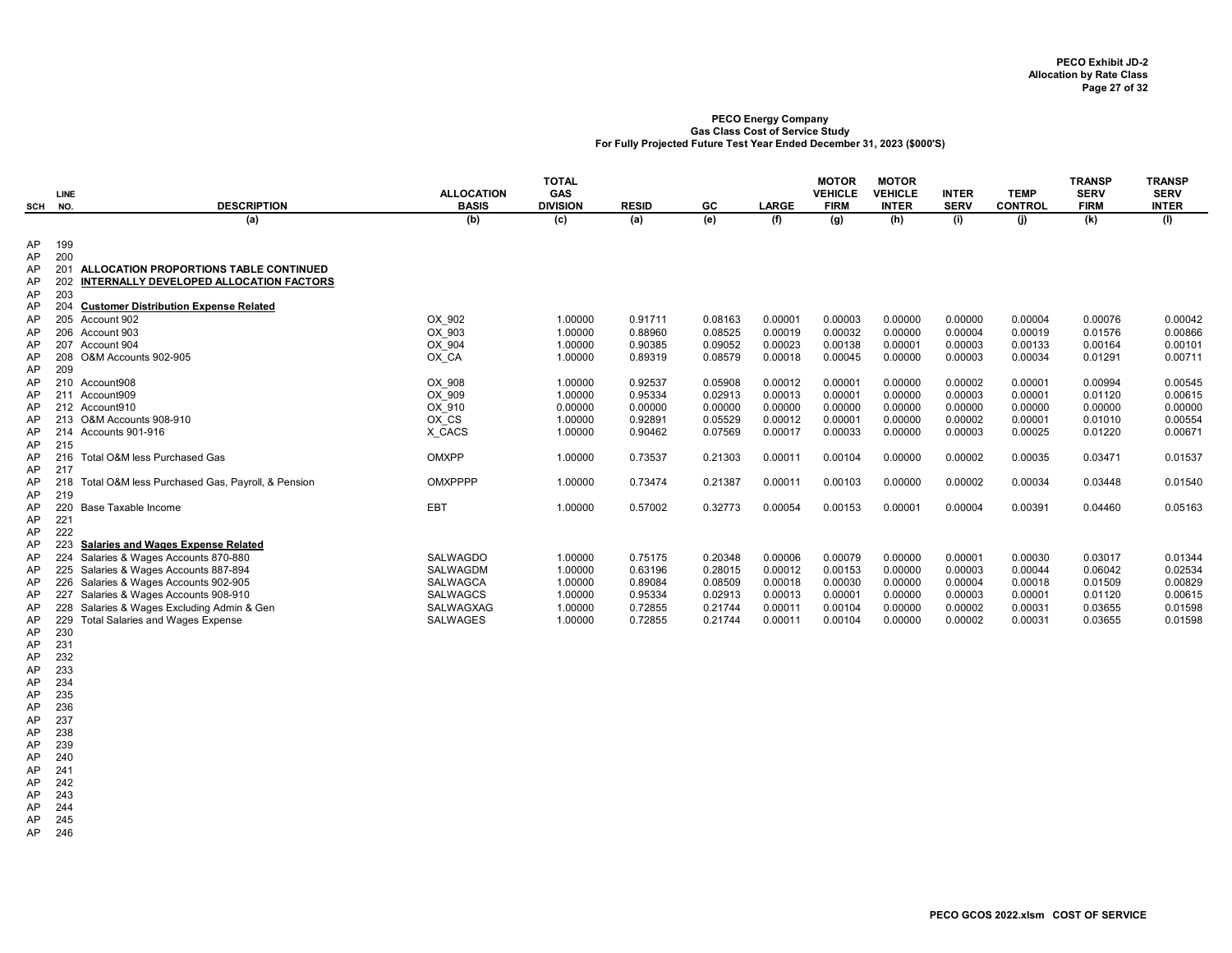| SCH NO.  | LINE       | <b>DESCRIPTION</b>                                                          | <b>ALLOCATION</b><br><b>BASIS</b> | <b>TOTAL</b><br><b>GAS</b><br><b>DIVISION</b> | <b>RESID</b>       | GC                 | <b>LARGE</b>       | <b>MOTOR</b><br><b>VEHICLE</b><br><b>FIRM</b> | <b>MOTOR</b><br><b>VEHICLE</b><br><b>INTER</b> | <b>INTER</b><br><b>SERV</b> | <b>TEMP</b><br><b>CONTROL</b> | <b>TRANSP</b><br><b>SERV</b><br><b>FIRM</b> | <b>TRANSP</b><br><b>SERV</b><br><b>INTER</b> |
|----------|------------|-----------------------------------------------------------------------------|-----------------------------------|-----------------------------------------------|--------------------|--------------------|--------------------|-----------------------------------------------|------------------------------------------------|-----------------------------|-------------------------------|---------------------------------------------|----------------------------------------------|
|          |            | (a)                                                                         | (b)                               | (c)                                           | (a)                | (e)                | (f)                | (g)                                           | (h)                                            | (i)                         | (i)                           | (k)                                         | (1)                                          |
| AP<br>AP | 247<br>248 |                                                                             |                                   |                                               |                    |                    |                    |                                               |                                                |                             |                               |                                             |                                              |
| AP       | 249        |                                                                             |                                   |                                               |                    |                    |                    |                                               |                                                |                             |                               |                                             |                                              |
| AP       | 250        |                                                                             |                                   |                                               |                    |                    |                    |                                               |                                                |                             |                               |                                             |                                              |
| AP       | 251        | <b>REVENUES AND BILLING DETERMINANTS</b>                                    |                                   |                                               |                    |                    |                    |                                               |                                                |                             |                               |                                             |                                              |
| AP       | 252        |                                                                             |                                   |                                               |                    |                    |                    |                                               |                                                |                             |                               |                                             |                                              |
| AP<br>AP | 254        | 253 Base Rate Sales Revenue                                                 | <b>SALESREV</b>                   | 1.00000                                       | 0.68108            | 0.25271            | 0.00019            | 0.00117                                       | 0.00000                                        | 0.00003                     | 0.00112                       | 0.03931                                     | 0.02437                                      |
| AP       |            | 255 Residential                                                             | <b>SREVRES</b>                    | 1.00000                                       | 1.00000            | 0.00000            | 0.00000            | 0.00000                                       | 0.00000                                        | 0.00000                     | 0.00000                       | 0.00000                                     | 0.00000                                      |
| AP       |            | 256 Small Commercial and Industrilal                                        | <b>SREVCI</b>                     | 1.00000                                       | 0.00000            | 1.00000            | 0.00000            | 0.00000                                       | 0.00000                                        | 0.00000                     | 0.00000                       | 0.00000                                     | 0.00000                                      |
| AP       |            | 257 Large High Load Factor                                                  | <b>SREVLHLF</b>                   | 1.00000                                       | 0.00000            | 0.00000            | 1.00000            | 0.00000                                       | 0.00000                                        | 0.00000                     | 0.00000                       | 0.00000                                     | 0.00000                                      |
| AP       |            | 258 Motor Vehicle - Firm                                                    | <b>SREVMVF</b>                    | 1.00000                                       | 0.00000            | 0.00000            | 0.00000            | 1.00000                                       | 0.00000                                        | 0.00000                     | 0.00000                       | 0.00000                                     | 0.00000                                      |
| AP       |            | 259 Motor Vehicle - Interruptible                                           | <b>SREVMVI</b>                    | 1.00000                                       | 0.00000            | 0.00000            | 0.00000            | 0.00000                                       | 1.00000                                        | 0.00000                     | 0.00000                       | 0.00000                                     | 0.00000                                      |
| AP       |            | 260 Interruptible Service                                                   | <b>SREVIS</b>                     | 1.00000                                       | 0.00000            | 0.00000            | 0.00000            | 0.00000                                       | 0.00000                                        | 1.00000                     | 0.00000                       | 0.00000                                     | 0.00000                                      |
| AP       |            | 261 Temperature Control                                                     | <b>SREVTC</b>                     | 1.00000                                       | 0.00000            | 0.00000            | 0.00000            | 0.00000                                       | 0.00000                                        | 0.00000                     | 1.00000                       | 0.00000                                     | 0.00000                                      |
| AP<br>AP | 263        | 262 Transportation Service - Firm<br>Transportation Service - Interruptible | <b>SREVTSF</b><br><b>SREVTSI</b>  | 1.00000<br>1.00000                            | 0.00000<br>0.00000 | 0.00000<br>0.00000 | 0.00000<br>0.00000 | 0.00000<br>0.00000                            | 0.00000<br>0.00000                             | 0.00000<br>0.00000          | 0.00000<br>0.00000            | 1.00000<br>0.00000                          | 0.00000<br>1.00000                           |
| AP       | 264        |                                                                             |                                   |                                               |                    |                    |                    |                                               |                                                |                             |                               |                                             |                                              |
| AP       | 265        |                                                                             |                                   |                                               |                    |                    |                    |                                               |                                                |                             |                               |                                             |                                              |
| AP       | 266        | <b>Claimed Rate Sales Revenue</b>                                           | <b>CLAIMREV</b>                   | 1.00000                                       | 0.71919            | 0.23951            | 0.00015            | 0.00260                                       | 0.00001                                        | 0.00009                     | 0.00131                       | 0.02624                                     | 0.01091                                      |
| AP       | 267        |                                                                             |                                   |                                               |                    |                    |                    |                                               |                                                |                             |                               |                                             |                                              |
| AP       | 268        |                                                                             |                                   |                                               |                    |                    |                    |                                               |                                                |                             |                               |                                             |                                              |
| AP       | 269        |                                                                             |                                   |                                               |                    |                    |                    |                                               |                                                |                             |                               |                                             |                                              |
| AP<br>AP | 270<br>271 |                                                                             |                                   |                                               |                    |                    |                    |                                               |                                                |                             |                               |                                             |                                              |
| AP       | 272        | PRESENT REVENUES FROM SALES INPUT                                           |                                   |                                               |                    |                    |                    |                                               |                                                |                             |                               |                                             |                                              |
| AP       | 273        |                                                                             |                                   |                                               |                    |                    |                    |                                               |                                                |                             |                               |                                             |                                              |
| AP       | 274        | <b>Total Sales of Gas Revenues</b>                                          |                                   | 1.00000                                       | 0.70860            | 0.24752            | 0.00022            | 0.00283                                       | 0.00001                                        | 0.00010                     | 0.00195                       | 0.02393                                     | 0.01483                                      |
| AP       |            | 275 Sales of Gas Revenues - Distribution                                    |                                   | 1.00000                                       | 0.68108            | 0.25271            | 0.00019            | 0.00117                                       | 0.00000                                        | 0.00003                     | 0.00112                       | 0.03931                                     | 0.02437                                      |
| AP       |            | 276 Sales of Gas Revenues - PGC                                             |                                   | 1.00000                                       | 0.76357            | 0.22736            | 0.00027            | 0.00521                                       | 0.00002                                        | 0.00023                     | 0.00335                       | 0.00000                                     | 0.00000                                      |
| AP       | 278        | 277 Sales of Gas Revenues - BSC                                             |                                   | 1.00000                                       | 0.64736            | 0.34284            | 0.00020            | 0.00706                                       | 0.00003                                        | 0.00017                     | 0.00235                       | 0.00000                                     | 0.00000                                      |
| AP<br>AP | 279        |                                                                             |                                   |                                               |                    |                    |                    |                                               |                                                |                             |                               |                                             |                                              |
| AP       | 280        | Sales of Gas Revenues - Transmission                                        |                                   | 0.00000                                       | 0.00000            | 0.00000            | 0.00000            | 0.00000                                       | 0.00000                                        | 0.00000                     | 0.00000                       | 0.00000                                     | 0.00000                                      |
| AP       | 281        |                                                                             |                                   |                                               |                    |                    |                    |                                               |                                                |                             |                               |                                             |                                              |
| AP       | 282        |                                                                             |                                   |                                               |                    |                    |                    |                                               |                                                |                             |                               |                                             |                                              |
| AP       | 283        |                                                                             |                                   |                                               |                    |                    |                    |                                               |                                                |                             |                               |                                             |                                              |
| AP       | 284        |                                                                             |                                   |                                               |                    |                    |                    |                                               |                                                |                             |                               |                                             |                                              |
| AP       | 285        |                                                                             |                                   |                                               |                    |                    |                    |                                               |                                                |                             |                               |                                             |                                              |
| AP<br>AP | 286<br>287 |                                                                             |                                   |                                               |                    |                    |                    |                                               |                                                |                             |                               |                                             |                                              |
| AP       | 288        |                                                                             |                                   |                                               |                    |                    |                    |                                               |                                                |                             |                               |                                             |                                              |
| AP       | 289        |                                                                             |                                   |                                               |                    |                    |                    |                                               |                                                |                             |                               |                                             |                                              |
| AP       | 290        |                                                                             |                                   |                                               |                    |                    |                    |                                               |                                                |                             |                               |                                             |                                              |
| AP       | 291        |                                                                             |                                   |                                               |                    |                    |                    |                                               |                                                |                             |                               |                                             |                                              |
| AP       | 292        |                                                                             |                                   |                                               |                    |                    |                    |                                               |                                                |                             |                               |                                             |                                              |

AP 293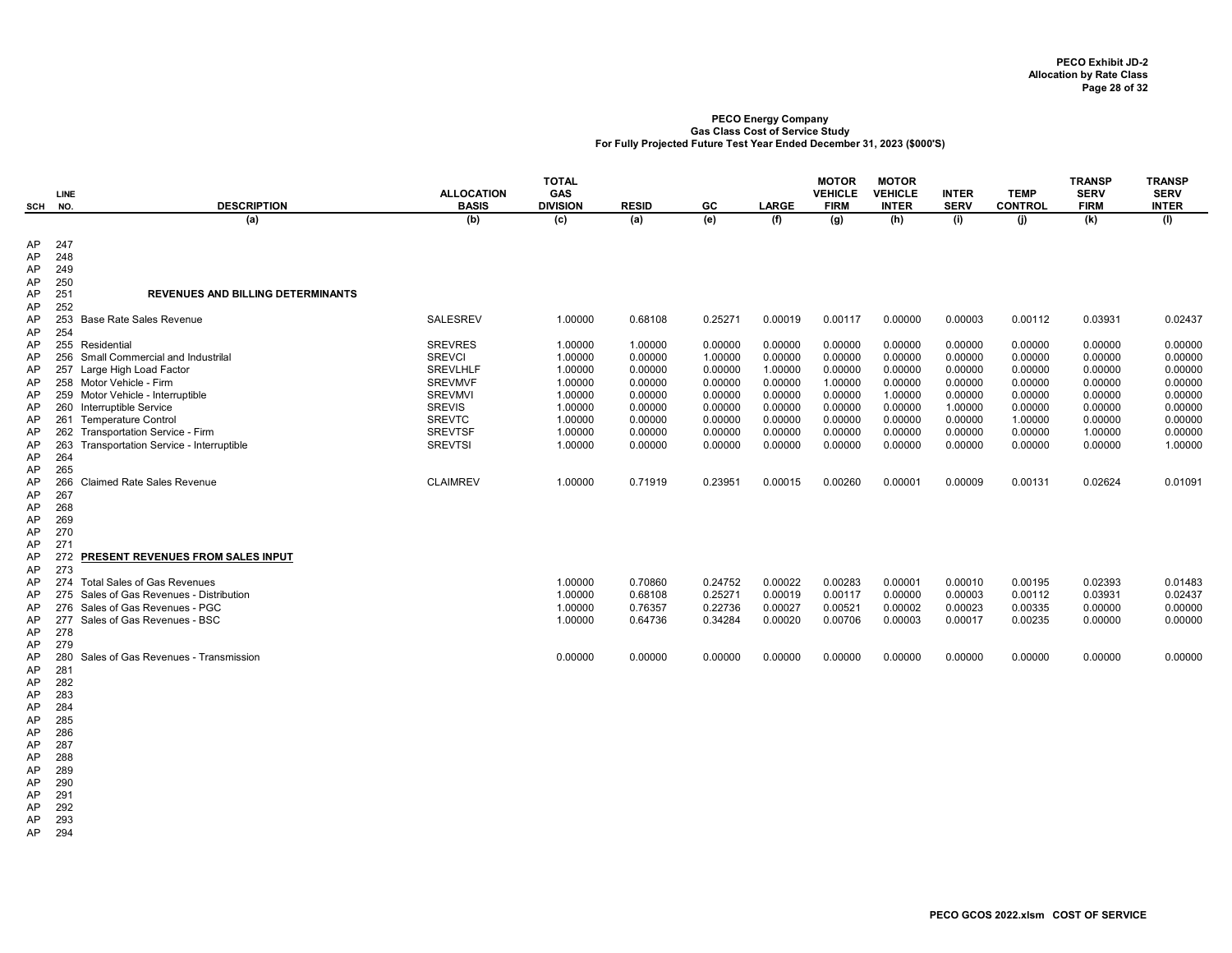| <b>SCH</b>        | <b>LINE</b><br>NO. | <b>DESCRIPTION</b>                                   | <b>ALLOCATION</b><br><b>BASIS</b> | <b>TOTAL</b><br>GAS<br><b>DIVISION</b> | <b>RESID</b>            | GC              | <b>LARGE</b>         | <b>MOTOR</b><br><b>VEHICLE</b><br><b>FIRM</b> | <b>MOTOR</b><br><b>VEHICLE</b><br><b>INTER</b> | <b>INTER</b><br><b>SERV</b> | <b>TEMP</b><br><b>CONTROL</b> | <b>TRANSP</b><br><b>SERV</b><br><b>FIRM</b> | <b>TRANSP</b><br><b>SERV</b><br><b>INTER</b> |
|-------------------|--------------------|------------------------------------------------------|-----------------------------------|----------------------------------------|-------------------------|-----------------|----------------------|-----------------------------------------------|------------------------------------------------|-----------------------------|-------------------------------|---------------------------------------------|----------------------------------------------|
|                   |                    | (a)                                                  | (b)                               | (c)                                    | (a)                     | (e)             | (f)                  | (g)                                           | (h)                                            | (i)                         | (i)                           | (k)                                         | (1)                                          |
|                   |                    |                                                      |                                   |                                        |                         |                 |                      |                                               |                                                |                             |                               |                                             |                                              |
| AP                | 295                |                                                      |                                   |                                        |                         |                 |                      |                                               |                                                |                             |                               |                                             |                                              |
| AP                | 296                |                                                      |                                   |                                        |                         |                 |                      |                                               |                                                |                             |                               |                                             |                                              |
| AP                | 297                |                                                      |                                   |                                        |                         |                 |                      |                                               |                                                |                             |                               |                                             |                                              |
| AP                | 298                |                                                      |                                   |                                        |                         |                 |                      |                                               |                                                |                             |                               |                                             |                                              |
| AP                | 299<br>300         |                                                      |                                   |                                        |                         |                 |                      |                                               |                                                |                             |                               |                                             |                                              |
| AP<br><b>ADA</b>  |                    | ALLOCATED DIRECT ASSIGNMENTS                         |                                   |                                        |                         |                 |                      |                                               |                                                |                             |                               |                                             |                                              |
| ADA               | $\overline{2}$     | DIRECT ASSIGN TO CLASSES W/SALES REV FUNCTIONS       |                                   |                                        |                         |                 |                      |                                               |                                                |                             |                               |                                             |                                              |
| ADA               | 3                  |                                                      |                                   |                                        |                         |                 |                      |                                               |                                                |                             |                               |                                             |                                              |
| ADA               |                    | 4 Net Write-Offs                                     |                                   |                                        |                         |                 |                      |                                               |                                                |                             |                               |                                             |                                              |
| ADA               |                    | 5 Residential                                        | <b>SREVRES</b>                    | 0.89                                   | 0.89                    | 0.00            | 0.00                 | 0.00                                          | 0.00                                           | 0.00                        | 0.00                          | 0.00                                        | 0.00                                         |
| <b>ADA</b>        |                    | 6 Small Commercial and Industrilal                   | <b>SREVCI</b>                     | 0.10                                   | 0.00                    | 0.10            | 0.00                 | 0.00                                          | 0.00                                           | 0.00                        | 0.00                          | 0.00                                        | 0.00                                         |
| ADA               |                    | 7 Large High Load Factor                             | <b>SREVLHLF</b>                   | 0.00                                   | 0.00                    | 0.00            | 0.00                 | 0.00                                          | 0.00                                           | 0.00                        | 0.00                          | 0.00                                        | 0.00                                         |
| ADA               |                    | 8 Motor Vehicle - Firm                               | <b>SREVMVF</b>                    | 0.00                                   | 0.00                    | 0.00            | 0.00                 | 0.00                                          | 0.00                                           | 0.00                        | 0.00                          | 0.00                                        | 0.00                                         |
| ADA               |                    | 9 Motor Vehicle - Interruptible                      | <b>SREVMVI</b>                    | 0.00                                   | 0.00                    | 0.00            | 0.00                 | 0.00                                          | 0.00                                           | 0.00                        | 0.00                          | 0.00                                        | 0.00                                         |
| ADA               |                    | 10 Interruptible Service                             | <b>SREVIS</b>                     | 0.00                                   | 0.00                    | 0.00            | 0.00                 | 0.00                                          | 0.00                                           | 0.00                        | 0.00                          | 0.00                                        | 0.00                                         |
| ADA               |                    | 11 Temperature Control                               | <b>SREVTC</b>                     | 0.00                                   | 0.00                    | 0.00            | 0.00                 | 0.00                                          | 0.00                                           | 0.00                        | 0.00                          | 0.00                                        | 0.00                                         |
| ADA               |                    | 12 Transportation Service - Firm                     | <b>SREVTSF</b>                    | 0.00                                   | 0.00                    | 0.00            | 0.00                 | 0.00                                          | 0.00                                           | 0.00                        | 0.00                          | 0.00                                        | 0.00                                         |
| ADA               | 13                 | Transportation Service - Interruptible               | <b>SREVTSI</b>                    | 0.00                                   | 0.00                    | 0.00            | 0.00                 | 0.00                                          | 0.00                                           | 0.00                        | 0.00                          | 0.00                                        | 0.00                                         |
| ADA               | 14                 |                                                      |                                   |                                        |                         |                 |                      |                                               |                                                |                             |                               |                                             |                                              |
| ADA               | 15                 | <b>Total Write-Offs</b>                              | EXP_904                           | 1.00                                   | 0.89                    | 0.10            | 0.00                 | 0.00                                          | 0.00                                           | 0.00                        | 0.00                          | 0.00                                        | 0.00                                         |
| ADA               | -16                |                                                      |                                   |                                        |                         |                 |                      |                                               |                                                |                             |                               |                                             |                                              |
| ADA               | - 17               | <b>Total Write-Offs</b>                              | EXP_904                           | 1.00000                                | 0.88979                 | 0.10376         | 0.00026              | 0.00159                                       | 0.00001                                        | 0.00004                     | 0.00152                       | 0.00188                                     | 0.00116                                      |
| ADA               | -18<br>19          |                                                      |                                   |                                        |                         |                 |                      |                                               |                                                |                             |                               |                                             |                                              |
| ADA<br>ADA        |                    | 20 Net Write-Offs - Pre-Program Arrearages (PPA)     |                                   |                                        |                         |                 |                      |                                               |                                                |                             |                               |                                             |                                              |
| ADA               | 21                 | Residential                                          | <b>SREVRES</b>                    | 1.00                                   | 1.00                    | 0.00            | 0.00                 | 0.00                                          | 0.00                                           | 0.00                        | 0.00                          | 0.00                                        | 0.00                                         |
| ADA               |                    | 22 Small Commercial and Industrilal                  | <b>SREVCI</b>                     | 0.00                                   | 0.00                    | 0.00            | 0.00                 | 0.00                                          | 0.00                                           | 0.00                        | 0.00                          | 0.00                                        | 0.00                                         |
| ADA               |                    | 23 Large High Load Factor                            | <b>SREVLHLF</b>                   | 0.00                                   | 0.00                    | 0.00            | 0.00                 | 0.00                                          | 0.00                                           | 0.00                        | 0.00                          | 0.00                                        | 0.00                                         |
| ADA               |                    | 24 Motor Vehicle - Firm                              | <b>SREVMVF</b>                    | 0.00                                   | 0.00                    | 0.00            | 0.00                 | 0.00                                          | 0.00                                           | 0.00                        | 0.00                          | 0.00                                        | 0.00                                         |
| ADA               |                    | 25 Motor Vehicle - Interruptible                     | <b>SREVMVI</b>                    | 0.00                                   | 0.00                    | 0.00            | 0.00                 | 0.00                                          | 0.00                                           | 0.00                        | 0.00                          | 0.00                                        | 0.00                                         |
| ADA               |                    | 26 Interruptible Service                             | <b>SREVIS</b>                     | 0.00                                   | 0.00                    | 0.00            | 0.00                 | 0.00                                          | 0.00                                           | 0.00                        | 0.00                          | 0.00                                        | 0.00                                         |
| ADA               |                    | 27 Temperature Control                               | <b>SREVTC</b>                     | 0.00                                   | 0.00                    | 0.00            | 0.00                 | 0.00                                          | 0.00                                           | 0.00                        | 0.00                          | 0.00                                        | 0.00                                         |
| ADA               |                    | 28 Transportation Service - Firm                     | <b>SREVTSF</b>                    | 0.00                                   | 0.00                    | 0.00            | 0.00                 | 0.00                                          | 0.00                                           | 0.00                        | 0.00                          | 0.00                                        | 0.00                                         |
| ADA               | 29                 | Transportation Service - Interruptible               | <b>SREVTSI</b>                    | 0.00                                   | 0.00                    | 0.00            | 0.00                 | 0.00                                          | 0.00                                           | 0.00                        | 0.00                          | 0.00                                        | 0.00                                         |
| ADA               | 30                 |                                                      |                                   |                                        |                         |                 |                      |                                               |                                                |                             |                               |                                             |                                              |
| ADA               | 31                 | <b>Total Write-Offs</b>                              | EXP 904PPA                        | 1.00                                   | 1.00                    | 0.00            | 0.00                 | 0.00                                          | 0.00                                           | 0.00                        | 0.00                          | 0.00                                        | 0.00                                         |
| ADA               | 32                 |                                                      |                                   |                                        |                         |                 |                      |                                               |                                                |                             |                               |                                             |                                              |
| ADA               | 33                 | <b>Total Write-Offs</b>                              | EXP_904PPA                        | 1.00000                                | 1.00000                 | 0.00000         | 0.00000              | 0.00000                                       | 0.00000                                        | 0.00000                     | 0.00000                       | 0.00000                                     | 0.00000                                      |
| ADA               | 34                 |                                                      |                                   |                                        |                         |                 |                      |                                               |                                                |                             |                               |                                             |                                              |
| ADA               | 35                 |                                                      |                                   |                                        |                         |                 |                      |                                               |                                                |                             |                               |                                             |                                              |
| ADA               | 36                 | <b>Forfeited Discounts - Account 487</b>             |                                   |                                        |                         |                 |                      |                                               |                                                |                             |                               |                                             |                                              |
| <b>ADA</b>        |                    | 37 Residential                                       | <b>SREVRES</b>                    | 527                                    | 527                     | 0               | 0                    | $\Omega$                                      | 0                                              | $\Omega$                    | 0                             | 0                                           | $\mathbf 0$                                  |
| <b>ADA</b>        |                    | 38 Small Commercial and Industrilal                  | <b>SREVCI</b>                     | 145<br>$\Omega$                        | $\Omega$                | 145<br>$\Omega$ | $\Omega$<br>$\Omega$ | $\Omega$<br>$\Omega$                          | $\Omega$<br>$\Omega$                           | $\Omega$<br>$\Omega$        | $\Omega$<br>$\Omega$          | $\Omega$<br>$\Omega$                        | $\Omega$<br>$\Omega$                         |
| ADA               |                    | 39 Large High Load Factor<br>40 Motor Vehicle - Firm | <b>SREVLHLF</b><br><b>SREVMVF</b> |                                        | $\mathbf 0$<br>$\Omega$ | $\Omega$        | $\Omega$             |                                               | $\Omega$                                       | $\Omega$                    | $\Omega$                      | 0                                           | $\Omega$                                     |
| <b>ADA</b><br>ADA |                    | 41 Motor Vehicle - Interruptible                     | <b>SREVMVI</b>                    | $\Omega$                               | $\Omega$                | $\Omega$        | $\Omega$             | $\Omega$                                      | $\Omega$                                       | $\Omega$                    | $\Omega$                      | O                                           | $\Omega$                                     |
|                   |                    | ADA 42 Interruptible Service                         | <b>SREVIS</b>                     | $\Omega$                               | $\Omega$                | $\Omega$        | $\Omega$             | $\Omega$                                      | $\Omega$                                       | $\Omega$                    | $\Omega$                      | $\Omega$                                    | $\Omega$                                     |
|                   |                    |                                                      |                                   |                                        |                         |                 |                      |                                               |                                                |                             |                               |                                             |                                              |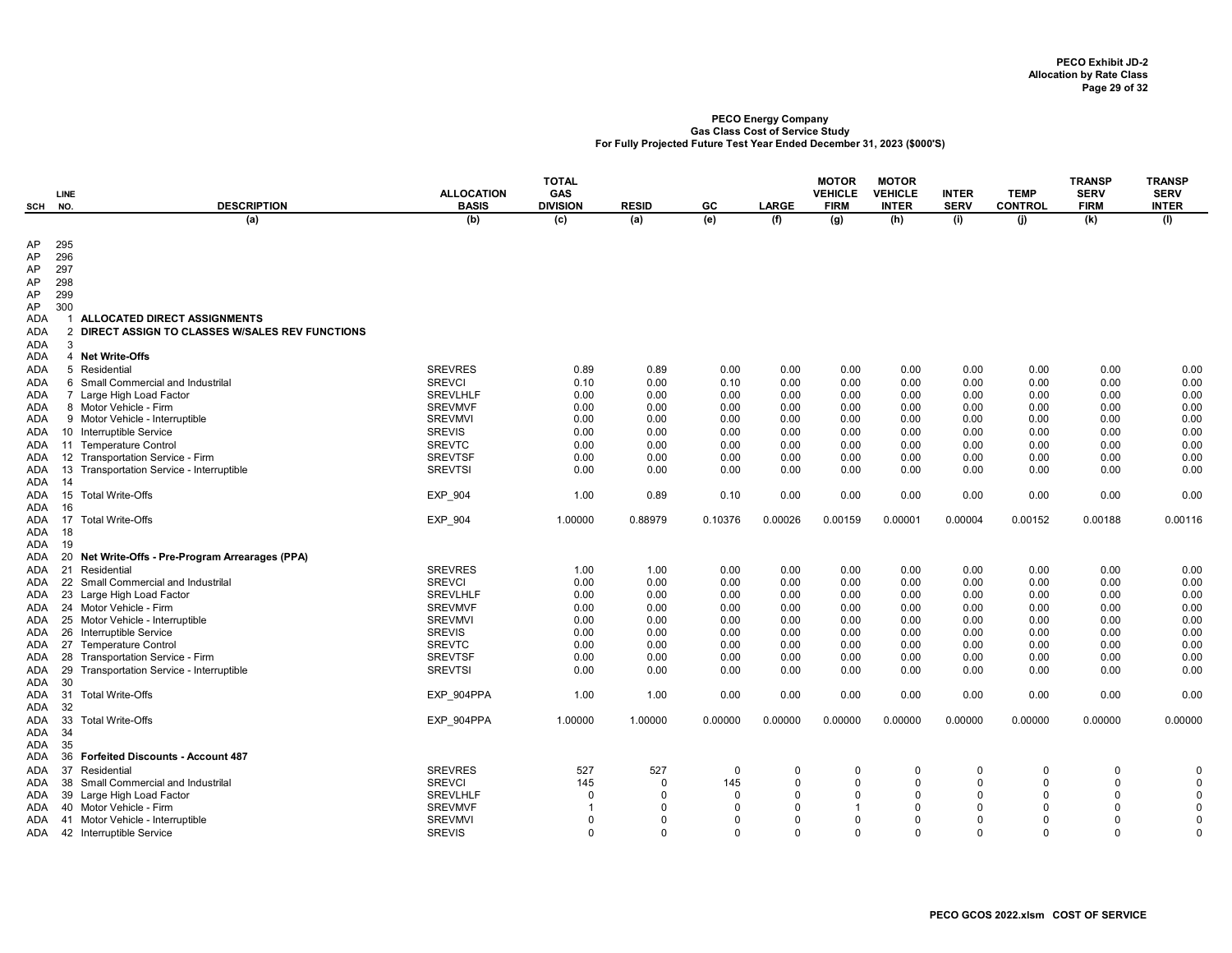|               | LINE     |                                                     | <b>ALLOCATION</b> | <b>TOTAL</b><br>GAS |              |             |              | <b>MOTOR</b><br><b>VEHICLE</b> | <b>MOTOR</b><br><b>VEHICLE</b> | <b>INTER</b> | <b>TEMP</b>    | <b>TRANSP</b><br><b>SERV</b> | <b>TRANSP</b><br><b>SERV</b> |
|---------------|----------|-----------------------------------------------------|-------------------|---------------------|--------------|-------------|--------------|--------------------------------|--------------------------------|--------------|----------------|------------------------------|------------------------------|
| SCH           | NO.      | <b>DESCRIPTION</b>                                  | <b>BASIS</b>      | <b>DIVISION</b>     | <b>RESID</b> | GC          | <b>LARGE</b> | <b>FIRM</b>                    | <b>INTER</b>                   | <b>SERV</b>  | <b>CONTROL</b> | <b>FIRM</b>                  | <b>INTER</b>                 |
|               |          | (a)                                                 | (b)               | (c)                 | (a)          | (e)         | (f)          | (g)                            | (h)                            | (i)          | (j)            | (k)                          | (1)                          |
| ADA           |          | 43 Temperature Control                              | <b>SREVTC</b>     | - 1                 | $\Omega$     | 0           | $\Omega$     | $\Omega$                       | $\Omega$                       | $\Omega$     |                | $\Omega$                     | $\Omega$                     |
| ADA           |          | 44 Transportation Service - Firm                    | <b>SREVTSF</b>    | 21                  | $\Omega$     | $\Omega$    | $\mathbf 0$  | 0                              | $\Omega$                       | $\mathbf 0$  | 0              | 21                           | $\mathbf 0$                  |
| ADA<br>ADA    | 45<br>46 | Transportation Service - Interruptible              | <b>SREVTSI</b>    | 13                  | $\Omega$     | $\Omega$    | $\Omega$     | $\Omega$                       | $\Omega$                       | $\Omega$     | $\mathbf 0$    | $\mathbf 0$                  | 13                           |
| ADA<br>ADA    | 47<br>48 | <b>Total Forfeited Discounts</b>                    | <b>REV_487</b>    | 707                 | 527          | 145         | $\mathbf 0$  | -1                             | $\mathbf 0$                    | 0            | -1             | 21                           | 13                           |
| ADA<br>ADA    | 49<br>50 | <b>Total Forfeited Discounts</b>                    | <b>REV_487</b>    | 1.00000             | 0.74445      | 0.20528     | 0.00015      | 0.00095                        | 0.00000                        | 0.00002      | 0.00091        | 0.02977                      | 0.01846                      |
| ADA           | -51      | <b>ALLOCATED DIRECT ASSIGNMENTS</b>                 |                   |                     |              |             |              |                                |                                |              |                |                              |                              |
| ADA           | 52       | DIRECT ASSIGN TO CLASSES W/SALES REV FUNCTIONS      |                   |                     |              |             |              |                                |                                |              |                |                              |                              |
| ADA<br>ADA    | 53<br>54 | <b>Purchase of Receivables (POR)</b>                |                   |                     |              |             |              |                                |                                |              |                |                              |                              |
| ADA           | 55       | Residential                                         | <b>SREVRES</b>    | 58,660              | 58,660       | 0           | 0            | $\mathbf 0$                    | $\Omega$                       | $\Omega$     | $\Omega$       | $\mathbf 0$                  | $\Omega$                     |
| ADA           |          | 56 Small Commercial and Industrilal                 | <b>SREVCI</b>     | 29,527              | $\Omega$     | 29,527      | $\Omega$     | $\mathbf 0$                    | $\Omega$                       | $\Omega$     | $\Omega$       | $\Omega$                     | $\Omega$                     |
| ADA           |          | 57 Large High Load Factor                           | <b>SREVLHLF</b>   | $\Omega$            | $\Omega$     | O           | $\Omega$     | $\mathbf 0$                    | $\Omega$                       | $\Omega$     | O              | 0                            | $\Omega$                     |
| ADA           |          | 58 Motor Vehicle - Firm                             | <b>SREVMVF</b>    | 137                 | $\Omega$     | O           | $\Omega$     | 137                            | $\Omega$                       | $\Omega$     | $\Omega$       | $\Omega$                     | $\Omega$                     |
| ADA           |          | 59 Motor Vehicle - Interruptible                    | <b>SREVMVI</b>    | -1                  | $\Omega$     | O           | $\Omega$     | $\mathbf 0$                    |                                | $\Omega$     | $\Omega$       | $\Omega$                     | $\Omega$                     |
| ADA           |          | 60 Interruptible Service                            | <b>SREVIS</b>     | $\Omega$            | $\Omega$     | $\Omega$    | $\Omega$     | $\Omega$                       | $\Omega$                       | $\Omega$     | $\Omega$       | $\Omega$                     | $\Omega$                     |
| ADA           |          | 61 Temperature Control                              | <b>SREVTC</b>     | 131                 | $\Omega$     | $\Omega$    | $\Omega$     | $\Omega$                       | $\Omega$                       | $\Omega$     | 131            | $\Omega$                     | $\Omega$                     |
| ADA           |          | 62 Transportation Service - Firm                    | <b>SREVTSF</b>    | $\mathbf 0$         | $\Omega$     | $\Omega$    | $\Omega$     | $\Omega$                       | $\mathbf 0$                    | $\Omega$     | $\Omega$       | $\Omega$                     | $\Omega$                     |
| ADA<br>ADA    | 63<br>64 | Transportation Service - Interruptible              | <b>SREVTSI</b>    | $\Omega$            | $\Omega$     | O           | $\Omega$     | $\Omega$                       | $\Omega$                       | $\mathbf 0$  | $\Omega$       | $\Omega$                     | $\Omega$                     |
| ADA<br>ADA    | 65<br>66 | Purchase of Receivables                             | REV_POR           | 88,456              | 58,660       | 29,527      | $\mathbf 0$  | 137                            | $\overline{1}$                 | $\mathbf 0$  | 131            | $\Omega$                     |                              |
| ADA<br>ADA    | 67<br>68 | Purchase of Receivables                             | <b>REV POR</b>    | 1.00000             | 0.66315      | 0.33381     | 0.00000      | 0.00155                        | 0.00001                        | 0.00000      | 0.00148        | 0.00000                      | 0.00000                      |
| ADA           | 69       |                                                     |                   |                     |              |             |              |                                |                                |              |                |                              |                              |
| ADA<br>ADA    | 70<br>71 | DIRECT ASSIGN TO CLASSES W/SALES DIST PLT FUNCTIONS |                   |                     |              |             |              |                                |                                |              |                |                              |                              |
| ADA           | 72       | <b>Customer Advances for Construction</b>           |                   |                     |              |             |              |                                |                                |              |                |                              |                              |
| ADA           | 73       | Residential                                         | <b>DPLTRES</b>    | 711                 | 711          | $\mathbf 0$ | 0            | 0                              | $\Omega$                       | $\mathbf 0$  | 0              | $\mathbf 0$                  | $\mathbf 0$                  |
| ADA           | 74       | Small Commercial and Industrilal                    | <b>DPLTCI</b>     | 440                 | $\Omega$     | 440         | $\Omega$     | $\mathbf 0$                    | $\Omega$                       | $\Omega$     | $\mathbf 0$    | $\mathbf 0$                  | $\mathbf 0$                  |
| ADA           |          | 75 Large High Load Factor                           | DPLTLHLF          | $\Omega$            | $\Omega$     | $\Omega$    | $\Omega$     | $\mathbf 0$                    | $\Omega$                       | $\Omega$     | $\mathbf 0$    | $\Omega$                     | $\mathbf 0$                  |
| ADA           |          | 76 Motor Vehicle - Firm                             | <b>DPLTMVF</b>    | $\Omega$            | $\Omega$     | O           | $\Omega$     | $\Omega$                       | $\Omega$                       | $\Omega$     | $\Omega$       | $\Omega$                     | $\Omega$                     |
| ADA           |          | 77 Motor Vehicle - Interruptible                    | <b>DPLTMVI</b>    | $\Omega$            | $\Omega$     | O           | $\Omega$     | $\Omega$                       |                                | $\Omega$     | $\Omega$       | $\Omega$                     | $\Omega$                     |
| ADA           |          | 78 Interruptible Service                            | <b>DPLTIS</b>     | $\Omega$            | $\Omega$     | $\Omega$    | $\Omega$     | $\Omega$                       |                                | $\Omega$     | $\Omega$       | $\Omega$                     | $\Omega$                     |
| ADA           | 79       | <b>Temperature Control</b>                          | <b>DPLTTC</b>     | $\Omega$            | $\Omega$     | 0           | $\Omega$     | $\mathbf 0$                    | $\Omega$                       | $\Omega$     | $\mathbf 0$    | $\Omega$                     | $\mathbf 0$                  |
| ADA           | 80       | <b>Transportation Service - Firm</b>                | <b>DPLTTSF</b>    | $\mathbf 0$         | $\Omega$     | 0           | $\Omega$     | $\mathbf 0$                    | $\Omega$                       | $\Omega$     | $\Omega$       | $\Omega$                     | $\mathbf 0$                  |
| ADA<br>ADA    | 81<br>82 | Transportation Service - Interruptible              | <b>DPLTTSI</b>    | 79                  | $\mathbf 0$  | $\Omega$    | $\Omega$     | $\Omega$                       | $\Omega$                       | $\Omega$     | $\mathbf 0$    | $\Omega$                     | 79                           |
| ADA<br>ADA    | 83<br>84 | <b>Customer Advances for Construction</b>           | <b>CUSTADV</b>    | 1,230               | 711          | 440         | $\Omega$     | $\mathbf{0}$                   | $\Omega$                       | $\Omega$     | $\Omega$       | $\Omega$                     | 79                           |
| ADA<br>ADA 86 | 85       | <b>Customer Advances for Construction</b>           | <b>CUSTADV</b>    | 1.00000             | 0.57818      | 0.35758     | 0.00000      | 0.00000                        | 0.00000                        | 0.00000      | 0.00000        | 0.00000                      | 0.06424                      |

ADA 87

ADA 88

ADA 89

ADA 90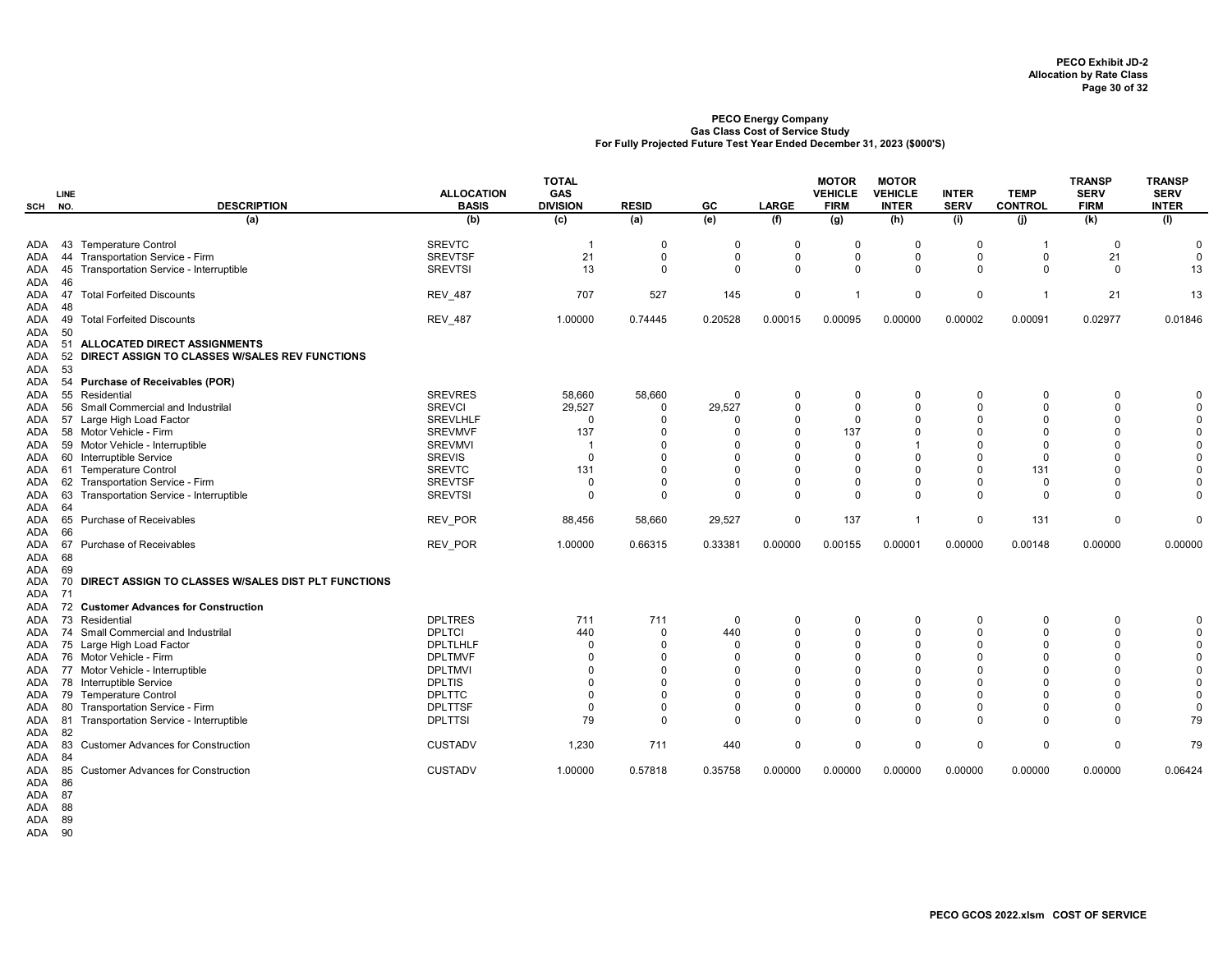| SCH                                                                                                               | <b>LINE</b><br>NO.                                     | <b>DESCRIPTION</b>                                                                                                                                                                                                                                                                                                                                                                                                                                | <b>ALLOCATION</b><br><b>BASIS</b> | <b>TOTAL</b><br>GAS<br><b>DIVISION</b>                                                                      | <b>RESID</b>                                                                                                | GC                                                                                                        | <b>LARGE</b>                                                                          | <b>MOTOR</b><br><b>VEHICLE</b><br><b>FIRM</b>                                            | <b>MOTOR</b><br><b>VEHICLE</b><br><b>INTER</b>                                                         | <b>INTER</b><br><b>SERV</b>                                                         | <b>TEMP</b><br><b>CONTROL</b>                                                               | <b>TRANSP</b><br><b>SERV</b><br><b>FIRM</b>                                                             | TRANSP<br><b>SERV</b><br><b>INTER</b>                                                                            |
|-------------------------------------------------------------------------------------------------------------------|--------------------------------------------------------|---------------------------------------------------------------------------------------------------------------------------------------------------------------------------------------------------------------------------------------------------------------------------------------------------------------------------------------------------------------------------------------------------------------------------------------------------|-----------------------------------|-------------------------------------------------------------------------------------------------------------|-------------------------------------------------------------------------------------------------------------|-----------------------------------------------------------------------------------------------------------|---------------------------------------------------------------------------------------|------------------------------------------------------------------------------------------|--------------------------------------------------------------------------------------------------------|-------------------------------------------------------------------------------------|---------------------------------------------------------------------------------------------|---------------------------------------------------------------------------------------------------------|------------------------------------------------------------------------------------------------------------------|
|                                                                                                                   |                                                        | (a)                                                                                                                                                                                                                                                                                                                                                                                                                                               | (b)                               | (c)                                                                                                         | (a)                                                                                                         | (e)                                                                                                       | (f)                                                                                   | (g)                                                                                      | (h)                                                                                                    | (i)                                                                                 | (i)                                                                                         | (k)                                                                                                     | (1)                                                                                                              |
| ADA<br>ADA<br>ADA<br>ADA<br>ADA<br>ADA<br>ADA<br>ADA                                                              | ADA 91<br>92<br>93<br>94<br>95<br>96<br>97<br>98<br>99 |                                                                                                                                                                                                                                                                                                                                                                                                                                                   |                                   |                                                                                                             |                                                                                                             |                                                                                                           |                                                                                       |                                                                                          |                                                                                                        |                                                                                     |                                                                                             |                                                                                                         |                                                                                                                  |
| <b>RRW</b><br><b>RRW</b>                                                                                          | ADA 100<br>$\overline{\mathbf{1}}$<br>2                | <b>DISTRIBUTION REVENUE REQUIREMENTS</b>                                                                                                                                                                                                                                                                                                                                                                                                          |                                   |                                                                                                             |                                                                                                             |                                                                                                           |                                                                                       |                                                                                          |                                                                                                        |                                                                                     |                                                                                             |                                                                                                         |                                                                                                                  |
| <b>RRW</b>                                                                                                        | 3                                                      | <b>PRESENT RATES - Excludes Purchased Gas</b>                                                                                                                                                                                                                                                                                                                                                                                                     |                                   |                                                                                                             |                                                                                                             |                                                                                                           |                                                                                       |                                                                                          |                                                                                                        |                                                                                     |                                                                                             |                                                                                                         |                                                                                                                  |
| <b>RRW</b><br><b>RRW</b><br><b>RRW</b><br><b>RRW</b><br><b>RRW</b><br><b>RRW</b><br><b>RRW 12</b>                 | <b>RRW 13</b>                                          | 5 RATE BASE<br>6 NET OPER INC (PRESENT RATES)<br>7 RATE OF RETURN (PRES RATES)<br>8 RELATIVE RATE OF RETURN<br>9 SALES REVENUE (PRE RATES)<br>RRW 10 REVENUE PRES RATES \$/Mcf<br>RRW 11 REVENUE REQUIRED - \$/MO/CUST                                                                                                                                                                                                                            |                                   | 2,873,297<br>163.404<br>5.69%<br>1.00<br>395,125<br>\$4.3688<br>\$59.68                                     | 1,947,294<br>103,544<br>5.32%<br>0.93<br>269,114<br>\$6.3783<br>\$44.32                                     | 740,750<br>46.839<br>6.32%<br>1.11<br>99,850<br>\$4.4686<br>\$184.74                                      | 259<br>45<br>17.55%<br>3.09<br>77<br>\$5.9912<br>\$1,283.68                           | 3,284<br>213<br>6.48%<br>1.14<br>464<br>\$1.0052<br>\$2,578.15                           | 7<br>14.06%<br>2.47<br>$\overline{2}$<br>\$4.0922<br>\$143.57                                          | 58<br>5<br>8.10%<br>1.43<br>10<br>\$0.9496<br>\$855.64                              | 1,021<br>299<br>29.27%<br>5.15<br>444<br>\$2.9006<br>\$1,663.47                             | 127,038<br>7.174<br>5.65%<br>0.99<br>15,534<br>\$1.2995<br>\$3,074.12                                   | 53,586<br>5,284<br>9.86%<br>1.73<br>9,630<br>\$0.7233<br>\$3,473.90                                              |
|                                                                                                                   | <b>RRW 14</b>                                          | <b>CLAIMED RATE OF RETURN</b><br>---------------------------------                                                                                                                                                                                                                                                                                                                                                                                |                                   |                                                                                                             |                                                                                                             |                                                                                                           |                                                                                       |                                                                                          |                                                                                                        |                                                                                     |                                                                                             |                                                                                                         |                                                                                                                  |
| <b>RRW</b><br><b>RRW 16</b><br>RRW<br><b>RRW</b><br><b>RRW</b><br><b>RRW 23</b><br><b>RRW 25</b><br><b>RRW 26</b> | 18<br>20                                               | <b>CLAIMED RATE OF RETURN</b><br>17 RETURN REQ FOR CLAIMED ROR - Excludes Purchased Gas<br>SALES REVENUE REQ CLAIMED ROR - Excludes Purchased Gas<br>RRW 19 REVENUE DEFICIENCY SALES REV<br>PERCENT INCREASE REQUIRED<br>RRW 21 ANNUAL BOOKED THROUGHPUT SALES (Mcf)<br>RRW 22 SALES REV REQUIRED \$/Mcf<br><b>REVENUE DEFICIENCY \$/Mcf</b><br>RRW 24 SALES REVENUE REQ CLAIMED ROR - Purchased Gas<br>SALES REVENUE REQ CLAIMED ROR - COMPOSITE |                                   | 7.68%<br>220,671<br>476,117<br>82,110<br>20.78%<br>90,442,559<br>\$5,2643<br>\$0.9079<br>255,133<br>731,250 | 7.68%<br>149,553<br>334,184<br>65,924<br>24.50%<br>42,191,938<br>\$7.9206<br>\$1.5625<br>191,723<br>525,907 | 7.68%<br>56,890<br>114,065<br>14,469<br>14.49%<br>22,345,038<br>\$5.1047<br>\$0.6475<br>61,076<br>175,142 | 7.68%<br>20<br>41<br>(36)<br>-46.50%<br>12,856<br>\$3.1819<br>(\$2.7858)<br>67<br>108 | 7.68%<br>252<br>520<br>62<br>13.28%<br>461,670<br>\$1.1261<br>\$0.1335<br>1,378<br>1,898 | 7.68%<br>$\mathbf{1}$<br>$\overline{1}$<br>(1)<br>$-36.30%$<br>421<br>\$2.5555<br>(\$1.4853)<br>5<br>6 | 7.68%<br>4<br>10<br>(0)<br>$-0.96%$<br>10,813<br>\$0.9171<br>(\$0.0091)<br>56<br>66 | 7.68%<br>78<br>132<br>(308)<br>$-69.39%$<br>153,121<br>\$0.8635<br>(\$2.0127)<br>828<br>960 | 7.68%<br>9,757<br>19,187<br>3,652<br>23.51%<br>11,953,798<br>\$1,6051<br>\$0.3055<br>$\Omega$<br>19,187 | 7.68%<br>4,115<br>7,976<br>(1,653)<br>$-17.17%$<br>13,312,904<br>\$0.5991<br>(\$0.1242)<br>$\mathbf{0}$<br>7,976 |
|                                                                                                                   | <b>RRW 27</b><br><b>RRW 28</b><br><b>RRW 29</b>        |                                                                                                                                                                                                                                                                                                                                                                                                                                                   |                                   |                                                                                                             |                                                                                                             |                                                                                                           |                                                                                       |                                                                                          |                                                                                                        |                                                                                     |                                                                                             |                                                                                                         |                                                                                                                  |

- 
- RRW 30 RRW 31
- RRW 32
- RRW 33
- RRW 34 RRW 35

RRW 36

RRW 37

RRW 38